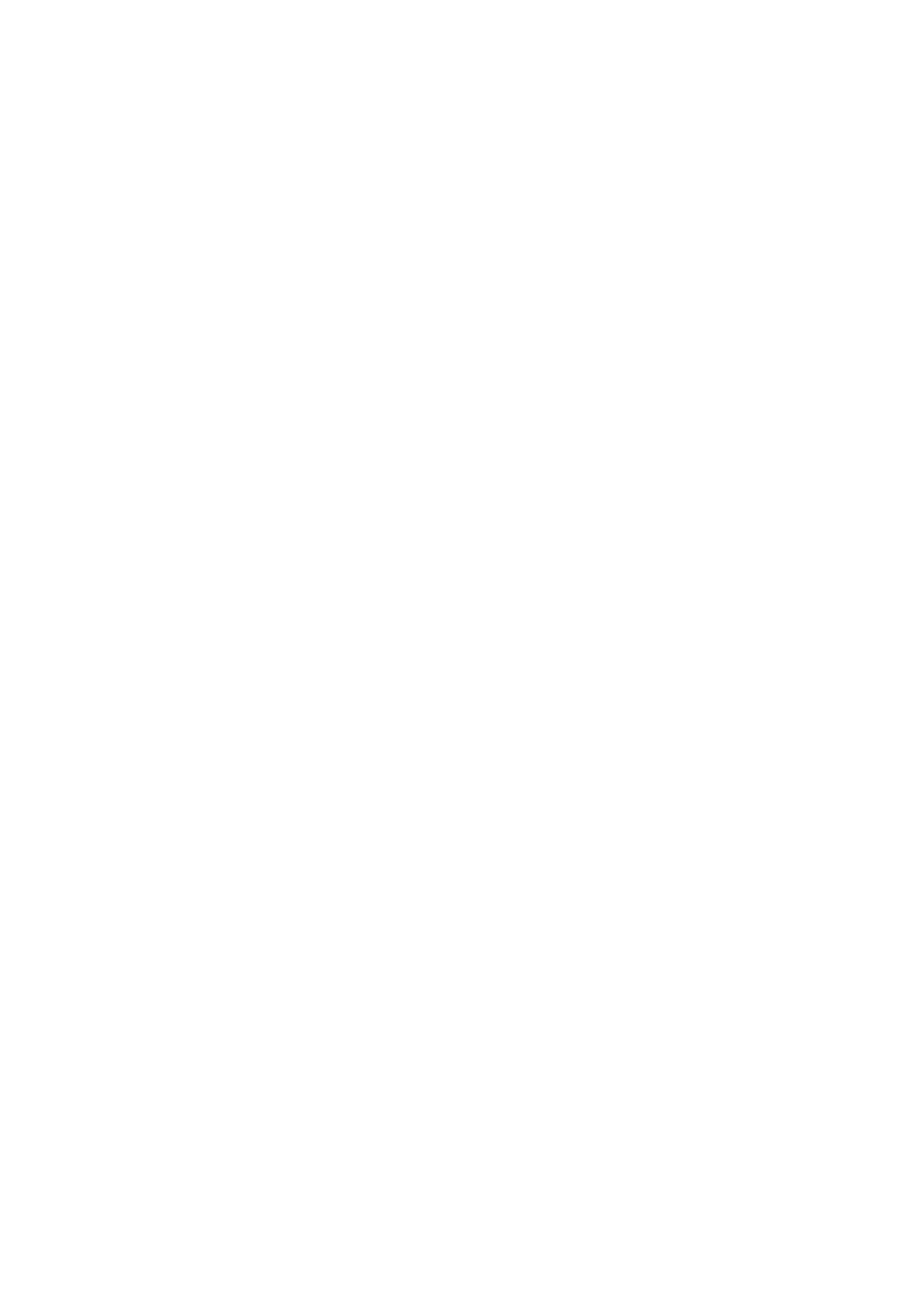|      |           |                                                                                                                                                | Page |  |  |
|------|-----------|------------------------------------------------------------------------------------------------------------------------------------------------|------|--|--|
| I.   |           |                                                                                                                                                |      |  |  |
| Π.   |           |                                                                                                                                                |      |  |  |
|      | A.        |                                                                                                                                                |      |  |  |
|      |           | 1.                                                                                                                                             |      |  |  |
|      |           | The Characterization of the EC Regulation as a "Technical Regulation" 7<br>2.                                                                  |      |  |  |
|      |           | 3.<br>The Temporal Scope of Application of Article 2.4 of the                                                                                  |      |  |  |
|      |           |                                                                                                                                                |      |  |  |
|      |           | The Characterization of Codex Stan 94 as a "Relevant International<br>4.                                                                       |      |  |  |
|      |           | Whether Codex Stan 94 was Used "As a Basis For" the EC Regulation10<br>5.                                                                      |      |  |  |
|      |           | The Question of the "Ineffectiveness or Inappropriateness" of<br>6.                                                                            |      |  |  |
|      |           | The Objectivity of the Assessment of Certain Facts by the Panel12<br>7.                                                                        |      |  |  |
|      |           | 8.<br>The References in the Panel Report to Trade-Restrictiveness13                                                                            |      |  |  |
|      |           | 9.                                                                                                                                             |      |  |  |
|      | <b>B.</b> |                                                                                                                                                |      |  |  |
|      |           |                                                                                                                                                |      |  |  |
|      |           | 1.                                                                                                                                             |      |  |  |
|      |           | The Characterization of the EC Regulation as a "Technical Regulation"15<br>2.<br>3.<br>The Temporal Scope of Application of Article 2.4 of the |      |  |  |
|      |           |                                                                                                                                                |      |  |  |
|      |           | The Characterization of Codex Stan 94 as a "Relevant International<br>4.                                                                       |      |  |  |
|      |           |                                                                                                                                                |      |  |  |
|      |           | Whether Codex Stan 94 was Used "As a Basis For" the EC Regulation17<br>5.                                                                      |      |  |  |
|      |           | The Question of the "Ineffectiveness or Inappropriateness" of<br>6.                                                                            |      |  |  |
|      |           |                                                                                                                                                |      |  |  |
|      |           | The Objectivity of the Assessment of Certain Facts by the Panel19<br>7.                                                                        |      |  |  |
|      |           | 8.<br>The References in the Panel Report to Trade-Restrictiveness20<br>9.                                                                      |      |  |  |
|      |           |                                                                                                                                                |      |  |  |
|      | C.        |                                                                                                                                                |      |  |  |
|      |           | 1.                                                                                                                                             |      |  |  |
|      |           | 2.                                                                                                                                             |      |  |  |
|      |           | 3.                                                                                                                                             |      |  |  |
|      |           | 4.                                                                                                                                             |      |  |  |
|      |           | 5.                                                                                                                                             |      |  |  |
| III. |           |                                                                                                                                                |      |  |  |
| IV.  |           |                                                                                                                                                |      |  |  |
|      | А.        |                                                                                                                                                |      |  |  |
|      | <b>B.</b> |                                                                                                                                                |      |  |  |
| V.   |           |                                                                                                                                                |      |  |  |
| VI.  |           |                                                                                                                                                |      |  |  |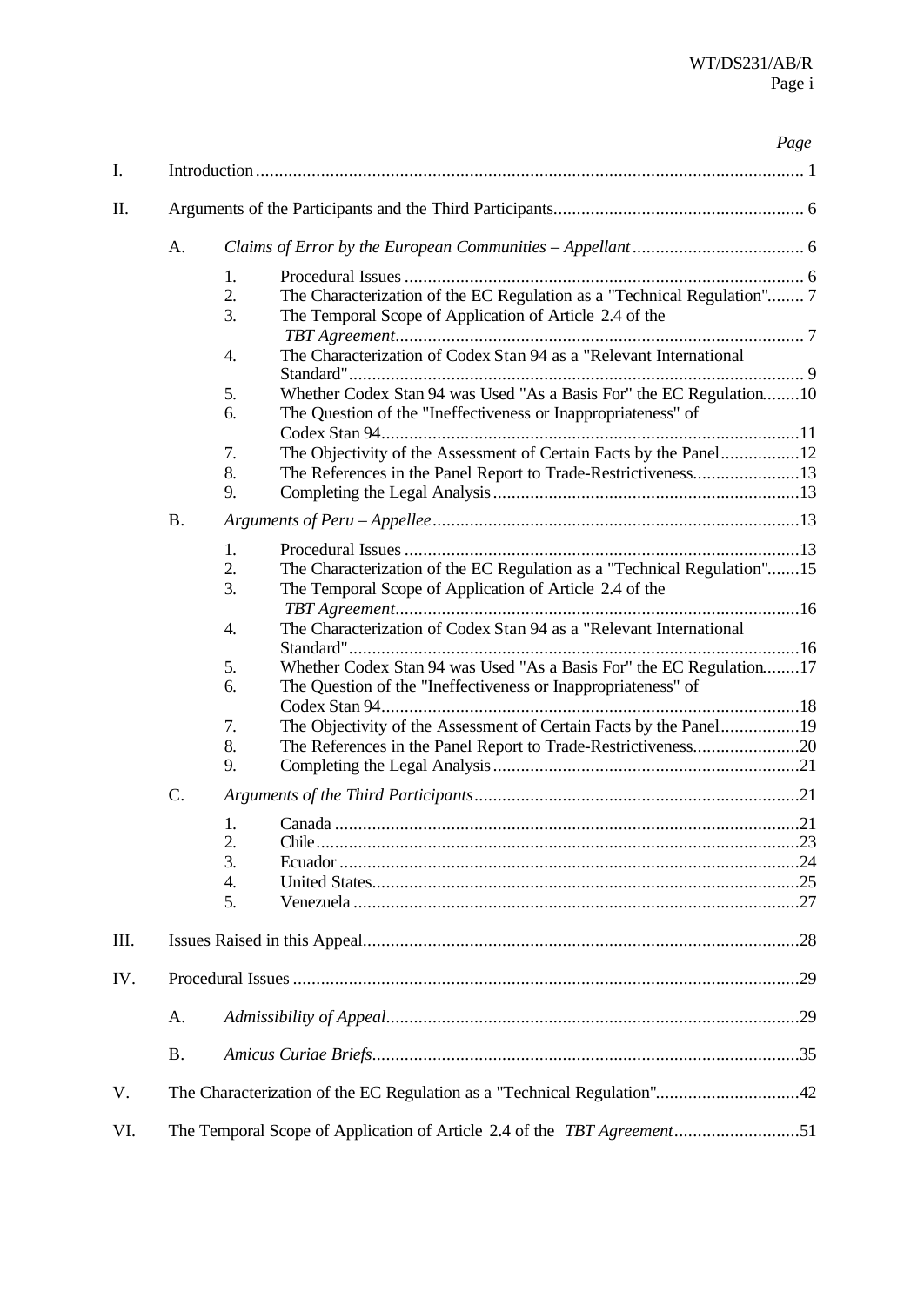| VII.  | The Characterization of Codex Stan 94 as a "Relevant International Standard" |                                                                                                                                                      |  |  |  |
|-------|------------------------------------------------------------------------------|------------------------------------------------------------------------------------------------------------------------------------------------------|--|--|--|
|       | A.                                                                           | The European Communities' Argument that Consensus is Required59                                                                                      |  |  |  |
|       | <b>B.</b>                                                                    | The European Communities' Argument on the Product Coverage of                                                                                        |  |  |  |
| VIII. |                                                                              |                                                                                                                                                      |  |  |  |
| IX.   |                                                                              | The Question of the "Ineffectiveness or Inappropriateness" of Codex Stan 94                                                                          |  |  |  |
|       | A.                                                                           |                                                                                                                                                      |  |  |  |
|       | <b>B.</b>                                                                    | Whether Codex Stan 94 is an Effective and Appropriate Means to Fulfil the<br>"Legitimate Objectives" Pursued by the European Communities Through the |  |  |  |
|       |                                                                              | 1.<br>2.                                                                                                                                             |  |  |  |
| X.    |                                                                              |                                                                                                                                                      |  |  |  |
| XI.   |                                                                              |                                                                                                                                                      |  |  |  |
| XII.  |                                                                              |                                                                                                                                                      |  |  |  |
| XIII. |                                                                              |                                                                                                                                                      |  |  |  |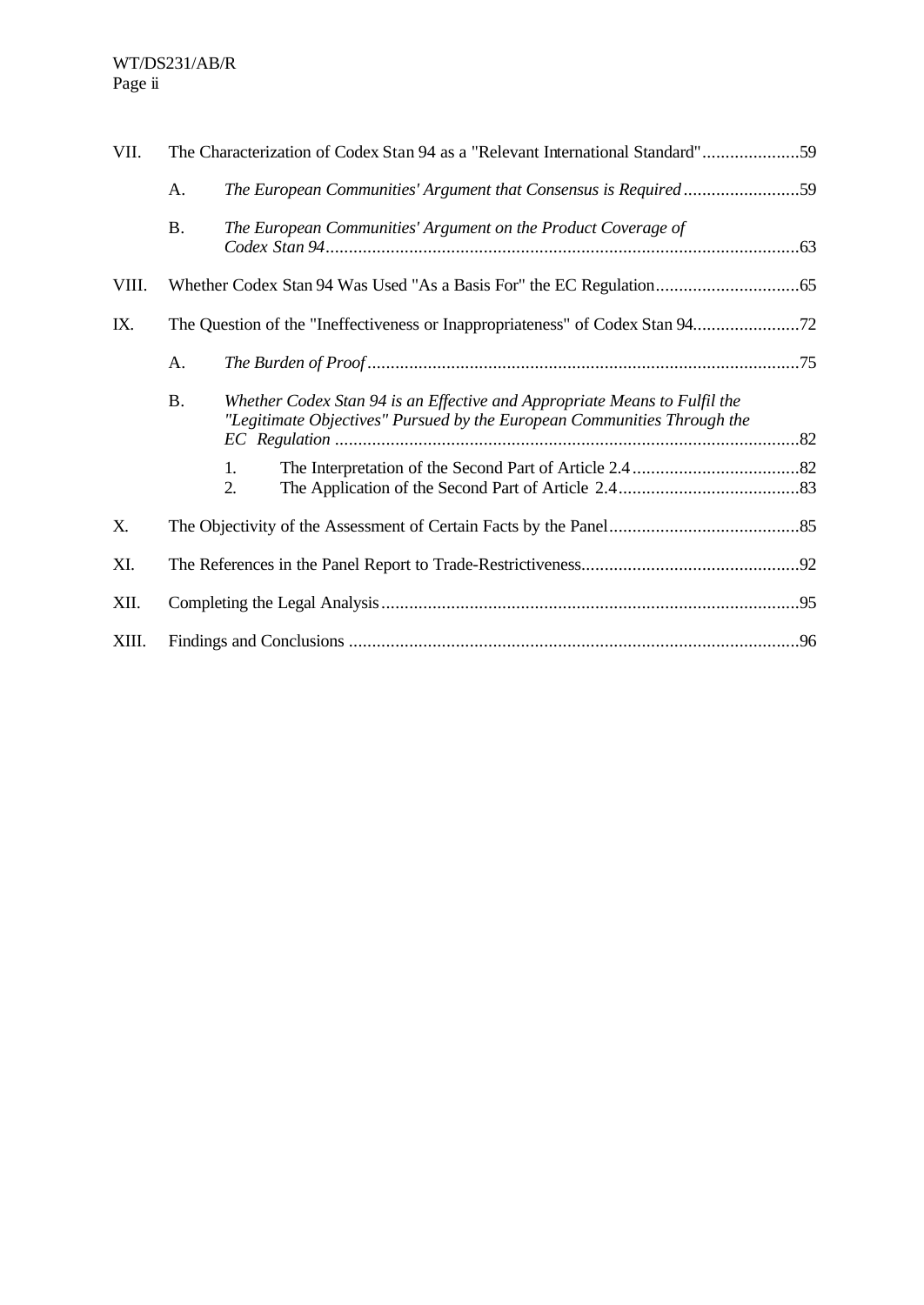#### WORLD TRADE ORGANIZATION APPELLATE BODY

**European Communities – Trade Description of Sardines**

European Communities, *Appellant* Peru, *Appellee*

Canada, *Third Participant* Chile, *Third Participant* Ecuador, *Third Participant* United States, *Third Participant* Venezuela, *Third Participant*

AB-2002-3

Present:

Bacchus, Presiding Member Abi-Saab, Member Baptista, Member

#### **I. Introduction**

l

1. The European Communities appeals from certain issues of law and legal interpretations in the Panel Report, *European Communities – Trade Description of Sardines* (the "Panel Report").<sup>1</sup>

2. This dispute concerns the name under which certain species of fish may be marketed in the European Communities. The measure at issue is Council Regulation (EEC) 2136/89 (the "EC Regulation"), which was adopted by the Council of the European Communities on 21 June 1989 and became applicable on 1 January 1990.<sup>2</sup> The EC Regulation sets forth common marketing standards for preserved sardines.

#### 3. Article 2 of the EC Regulation provides that:

Only products meeting the following requirements may be marketed as preserved sardines and under the trade description referred to in Article 7:

- they must be covered by CN codes 1604 13 10 and ex 1604 20 50;
- *they must be prepared exclusively from fish of the species "Sardina pilchardus Walbaum"* ;
- they must be pre-packaged with any appropriate covering medium in a hermetically sealed container;
- they must be sterilized by appropriate treatment. (emphasis added)

<sup>1</sup>WT/DS231/R, 29 May 2002, WT/DS231/R/Corr.1, 10 June 2002.

<sup>&</sup>lt;sup>2</sup>OJ No L 212, 22.07.1989, reproduced as Annex 1 to the Panel Report, pp. 79–81.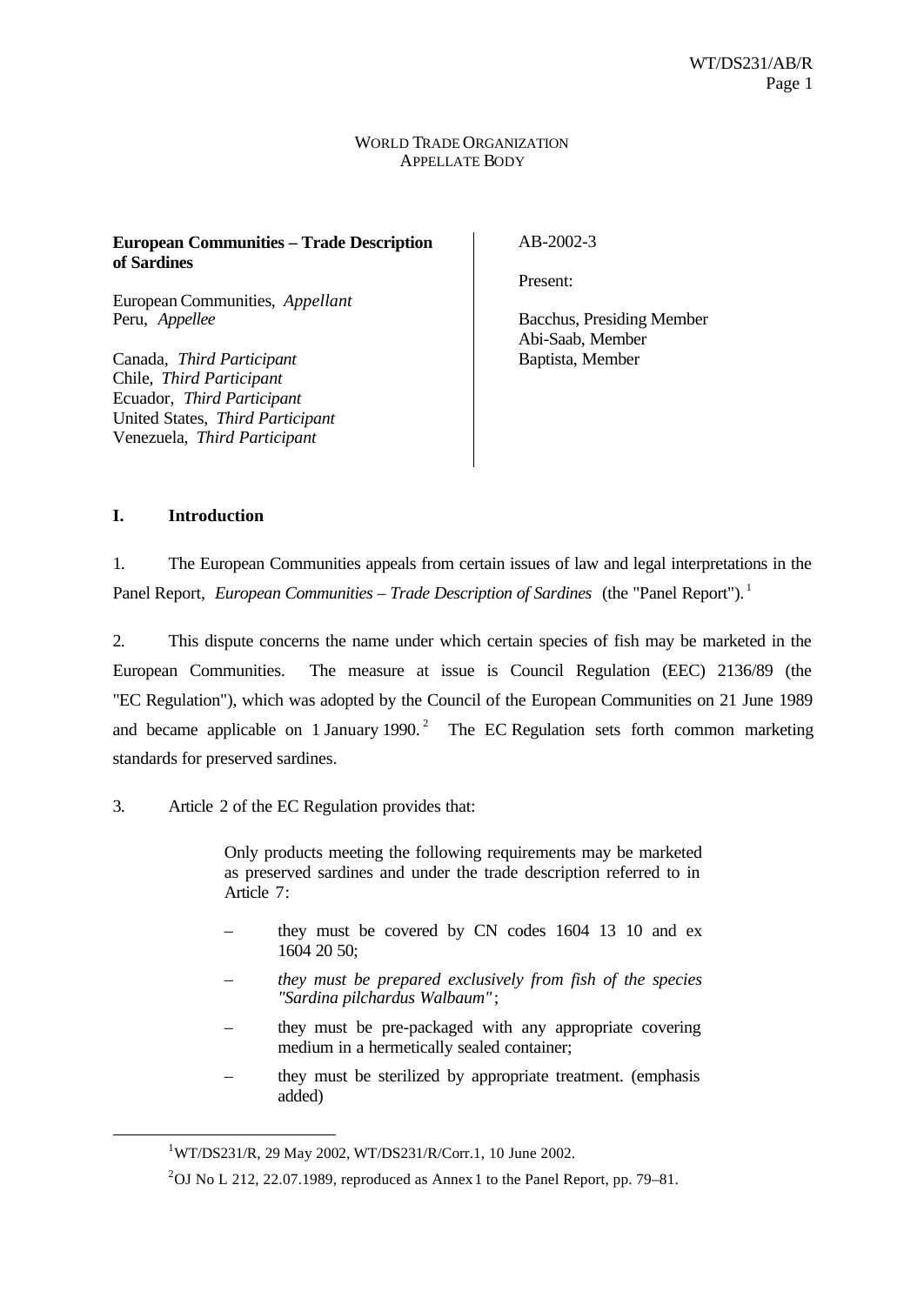4. *Sardina pilchardus* Walbaum ("*Sardina pilchardus*"), the fish species refered to in the EC Regulation, is found mainly around the coasts of the Eastern North Atlantic Ocean, in the Mediterranean Sea, and in the Black Sea.<sup>3</sup>

5. In 1978, the Codex Alimentarius Commission (the "Codex Commission"), of the United Nations Food and Agriculture Organization and the World Health Organization, adopted a world-wide standard for preserved sardines and sardine-type products, which regulates matters such as presentation, essential composition and quality factors, food additives, hygiene and handling, labelling, sampling, examination and analyses, defects and lot acceptance. This standard, CODEX STAN 94–1981, Rev.1–1995 ("Codex Stan 94"), covers preserved sardines or sardine-type products prepared from the following 21 fish species:

- *Sardina pilchardus*
- *– Sardinops melanostictus, S. neopilchardus, S. ocellatus, S. sagax*[,] *S. caeruleus*
- *– Sardinella aurita, S. brasiliensis, S. maderensis, S. longiceps, S. gibbosa*
- *– Clupea harengus*
- *– Sprattus sprattus*
- *– Hyperlophus vittatus*
- *– Nematalosa vlaminghi*
- *– Etrumeus teres*
- *– Ethmidium maculatum*
- *– Engraulis anchoita, E. mordax, E. ringens*
- *– Opisthonema oglinum*. 4
- 6. Section 6 of Codex Stan 94 provides as follows:

#### 6. LABELLING

In addition to the provisions of the Codex General Standard for the Labelling of Prepackaged Foods (CODEX STAN 1-1985, Rev. 3-1999) the following special provisions apply:

6.1 NAME OF THE FOOD

The name of the product shall be:

6.1.1 (i) *"Sardines" (to be reserved exclusively for Sardina pilchardus (Walbaum)); or*

<sup>&</sup>lt;sup>3</sup>Panel Report, para. 2.2.

<sup>&</sup>lt;sup>4</sup>Codex Stan 94, as reproduced in Annex 2 to the Panel Report, section 2.1.1.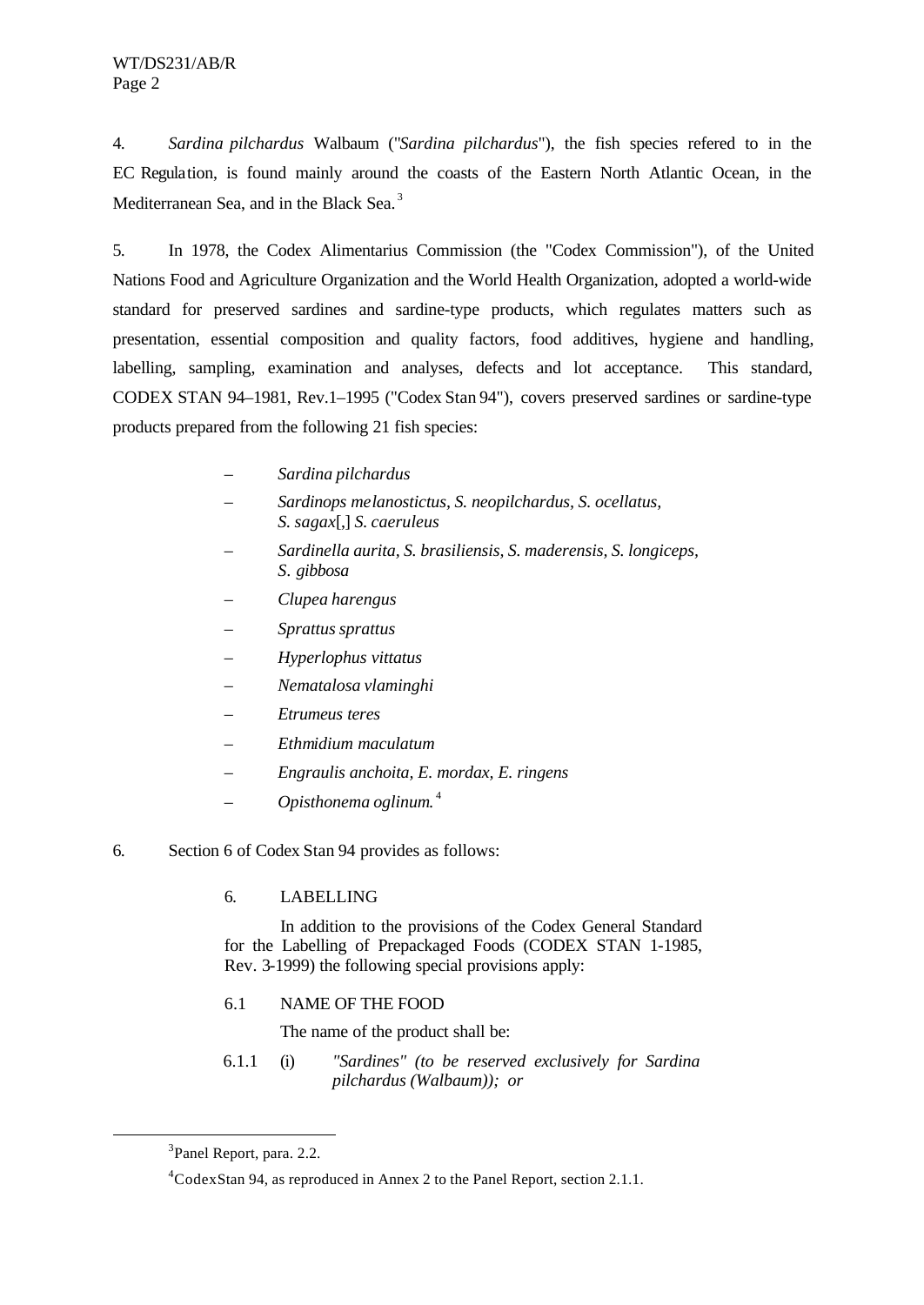(ii) *"X sardines" of a country, a geographic area, the species, or the common name of the species in accordance with the law and custom of the country in which the product is sold, and in a manner not to mislead the consumer*.

6.1.2 The name of the packing medium shall form part of the name of the food.

6.1.3 If the fish has been smoked or smoke flavoured, this information shall appear on the label in close proximity to the name.

6.1.4 In addition, the label shall include other descriptive terms that will avoid misleading or confusing the consumer.  $\frac{5}{5}$  (emphasis added)

7. Peru exports preserved products prepared from *Sardinops sagax sagax* ("*Sardinops sagax*"), one of the species of fish covered by Codex Stan 94. This species is found mainly in the Eastern Pacific Ocean, along the coasts of Peru and Chile.<sup>6</sup>

6. LABELLING

l

In addition to the provisions of the Codex General Standard for the Labelling of Prepackaged Foods (CODEX STAN 1-1985, *Rev. 1-1991*) the following *specific* provisions apply:

6.1 NAME OF THE FOOD

The name of the product shall be:

- 6.1.1 (i) "Sardines" (to be reserved exclusively for Sardina pilchardus (Walbaum)); or
	- (ii) "X sardines" *where "X" is the name of* a country, a geographic area, the species, or the common name of the species in accordance with the law and custom of the country in which the product is sold, and in a manner not to mislead the consumer.

6.1.2 The name of the packing medium shall form part of the name of the food.

6.1.3 If the fish has been smoked or smoke flavoured, this information shall appear on the label in close proximity to the name.

6.1.4 In addition, the label shall include other descriptive terms that will avoid misleading or confusing the consumer. (emphasis added)

(Codex Alimentarius (Secretariat of the Joint FAO/WHO Food Standards Programme, 2001), Volume 9A, Fish and Fishery Products, pp. 75–81)

<sup>6</sup>Panel Report, para. 2.2.

<sup>&</sup>lt;sup>5</sup>We note, however, that the text of CodexStan 94, published in the print version of the Codex Alimentarius, presents certain differences in respect to the version used by the Panel and submitted by Peru to the Panel as Exhibit PERU-3. Section 6 published in the print version of the Codex Alimentarius reads as follows: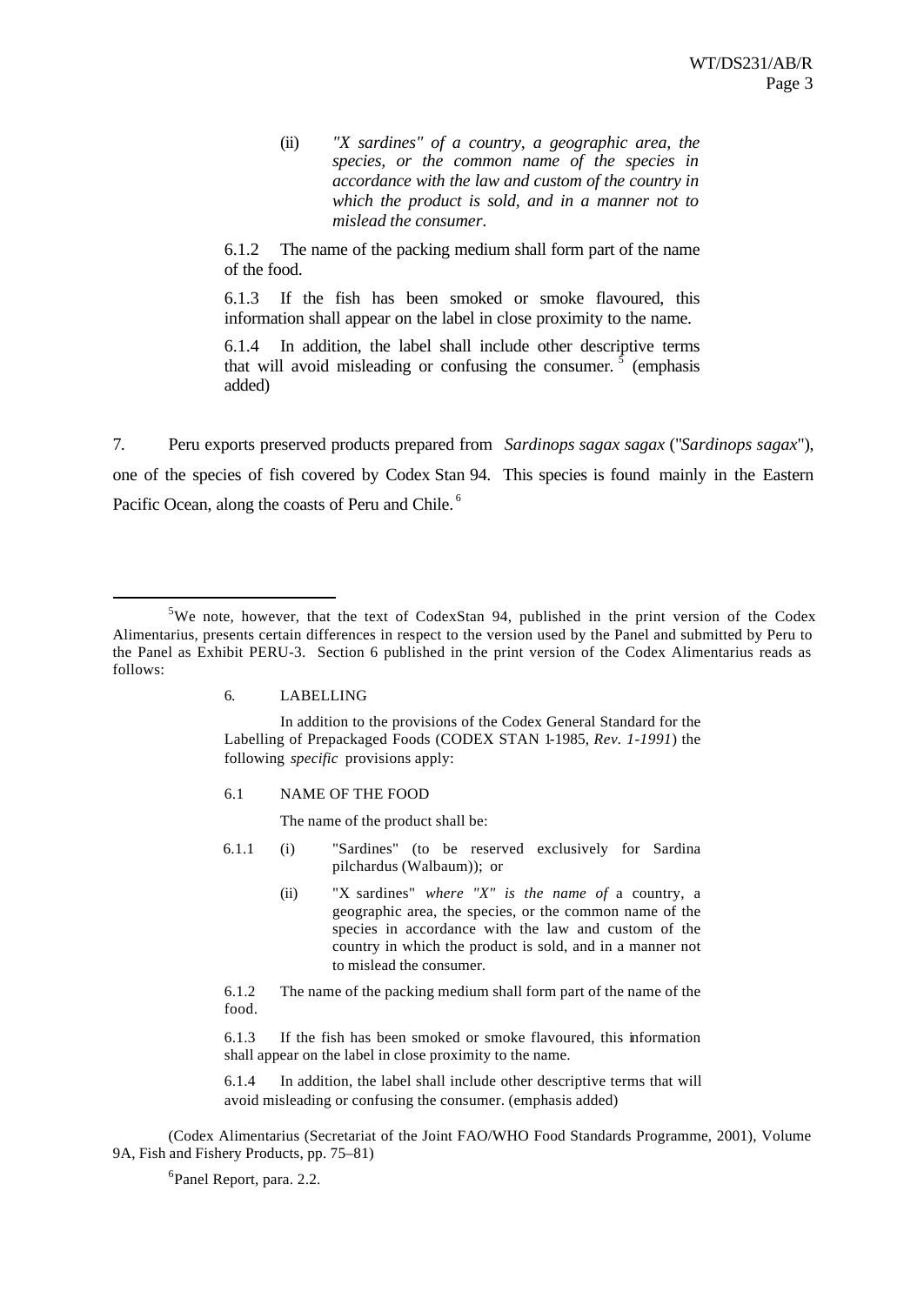8. *Sardina pilchardus* and *Sardinops sagax* both belong to the *Clupeidae* family and the *Clupeinae* subfamily. As their scientific name suggests, however, they belong to different genus. *Sardina pilchardus* belongs to the genus *Sardina*, while *Sardinops sagax* belongs to the genus Sardinops.<sup>7</sup> Additional factual aspects of this dispute are set forth in paragraphs 2.1–2.9 of the Panel Report.

9. The Panel in this dispute was established on 24 July 2001. Before the Panel, Peru argued that the EC Regulation is inconsistent with Articles 2.4, 2.2 and 2.1 of the *Agreement on Technical Barriers to Trade* (the "*TBT Agreement* ") and Article III:4 of the *General Agreement on Tariffs and Trade 1994* (the "GATT 1994"). <sup>8</sup>

10. In the Panel Report circulated to Members of the World Trade Organization (the "WTO") on 29 May 2002, the Panel found that the EC Regulation is inconsistent with Article 2.4 of the *TBT Agreement*, and exercised judicial economy in respect of Peru's claims under Articles 2.2 and 2.1 of the *TBT Agreement* and III:4 of the GATT 1994.<sup>9</sup> The Panel, therefore, recommended that the Dispute Settlement Body (the "DSB") request the European Communities to bring its measure into conformity with its obligations under the *TBT Agreement*. 10

11. On 25 June 2002, the European Communities notified the DSB of its intention to appeal certain issues of law covered in the Panel Report and certain legal interpretations developed by the Panel, pursuant to Article 16.4 of the *Understanding on Rules and Procedures Governing the Settlement of Disputes* (the "DSU"), and filed a Notice of Appeal with the Appellate Body pursuant to Rule 20 of the *Working Procedures for Appellate Review* (the "*Working Procedures*"). On 27 June 2002, we received a communication from Peru requesting a Preliminary Ruling pursuant to Rule 16(1) of the *Working Procedures*. Peru requested that we exclude from the appeal four of the nine points raised in the European Communities' Notice of Appeal, because these points allegedly did not meet the requirements of Rule 20(2)(d) of the *Working Procedures*.

12. In a letter dated 27 June 2002, we invited the European Communities and the third parties to submit, by 2 July 2002, written comments on the issues raised by Peru in its Request for a Preliminary Ruling.

 $7$ Panel Report, para. 2.3.

<sup>8</sup> *Ibid*., para. 3.1.

<sup>&</sup>lt;sup>9</sup>*Ibid.*, paras. 8.1 and 7.152.

<sup>10</sup>*Ibid*., para. 8.3.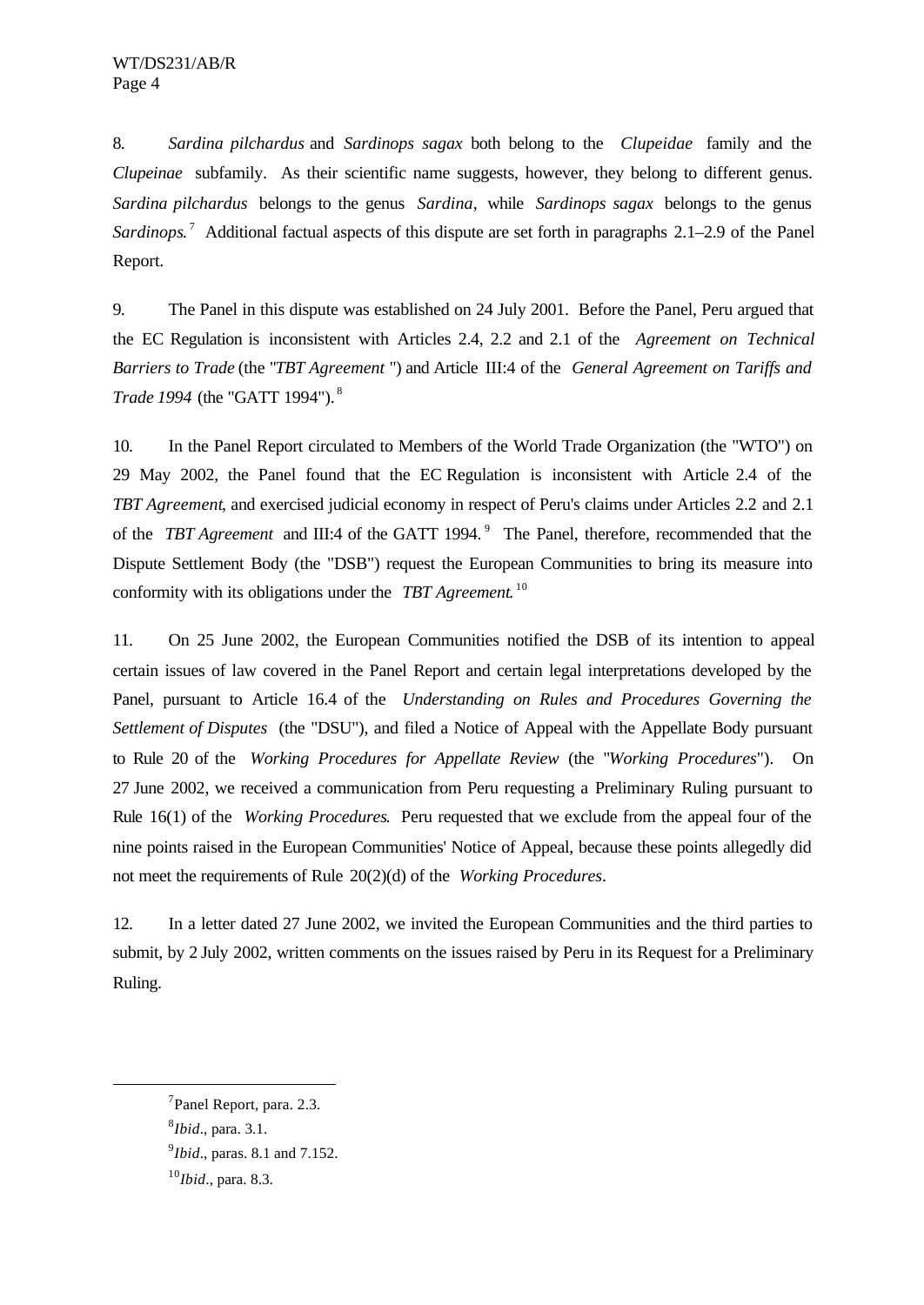13. On 28 June 2002, the European Communities sent letters to the Chairman of the DSB and to the Appellate Body, indicating its intention to withdraw the Notice of Appeal of 25 June 2002, pursuant to Rule 30 of the *Working Procedures*, conditionally on the right to file a new Notice of Appeal. The European Communities filed a new Notice of Appeal on the same day.

14. In a letter dated 1 July 2002, we informed the participants and third parties that neither the European Communities nor the third parties should file written submissions on the issues raised in the Request for a Preliminary Ruling submitted by Peru.

15. Peru submitted a letter, dated 2 July 2002, in which it challenged the right of the European Communities to withdraw conditionally the Notice of Appeal of 25 June 2002, and to file a second Notice of Appeal on 28 June 2002.

16. On 4 July 2002, we informed the participants and third parties that it was our intention to conduct the appellate proceedings in conformity with the Working Schedule drawn up further to the Notice of Appeal of 28 June 2002, without prejudice to the right of the participants and the third participants to present in their submissions arguments relating to the matters raised in Peru's letter dated 2 July 2002.

17. The European Communities filed an appellant's submission on 8 July 2002.<sup>11</sup> Peru filed an appellee's submission on 23 July 2002.<sup>12</sup> Ecuador filed a third participant's submission on 22 July 2002. <sup>13</sup> Canada, Chile, the United States, and Venezuela filed third participant's submissions on 23 July 2002. <sup>14</sup>

18. On 23 July 2002, we received a letter from Colombia indicating that, although it would not file a third participant's submission, it had an interest in attending the oral hearing in this appeal. Colombia had participated in the proceedings before the Panel as a third party which had notified its interest to the DSB under Article 10.2 of the DSU. By letter of 7 August 2002, we informed the participants and third participants that we were inclined to allow Colombia to attend the oral hearing as a passive observer, and to notify us if they had any objection. The European Communities had no objection to Colombia attending the oral hearing as a third participant, but did object to Colombia attending as a passive observer. Ecuador had no objection to Colombia attending the hearing, but found there was no legal basis to apply a passive observer status and deny them the right to attend as a

<sup>11</sup>Pursuant to Rule 21 of the *Working Procedures*.

<sup>12</sup>Pursuant to Rule 22 of the *Working Procedures.*

<sup>13</sup>Pursuant to Rule 24 of the *Working Procedures.*

<sup>14</sup>*Ibid*.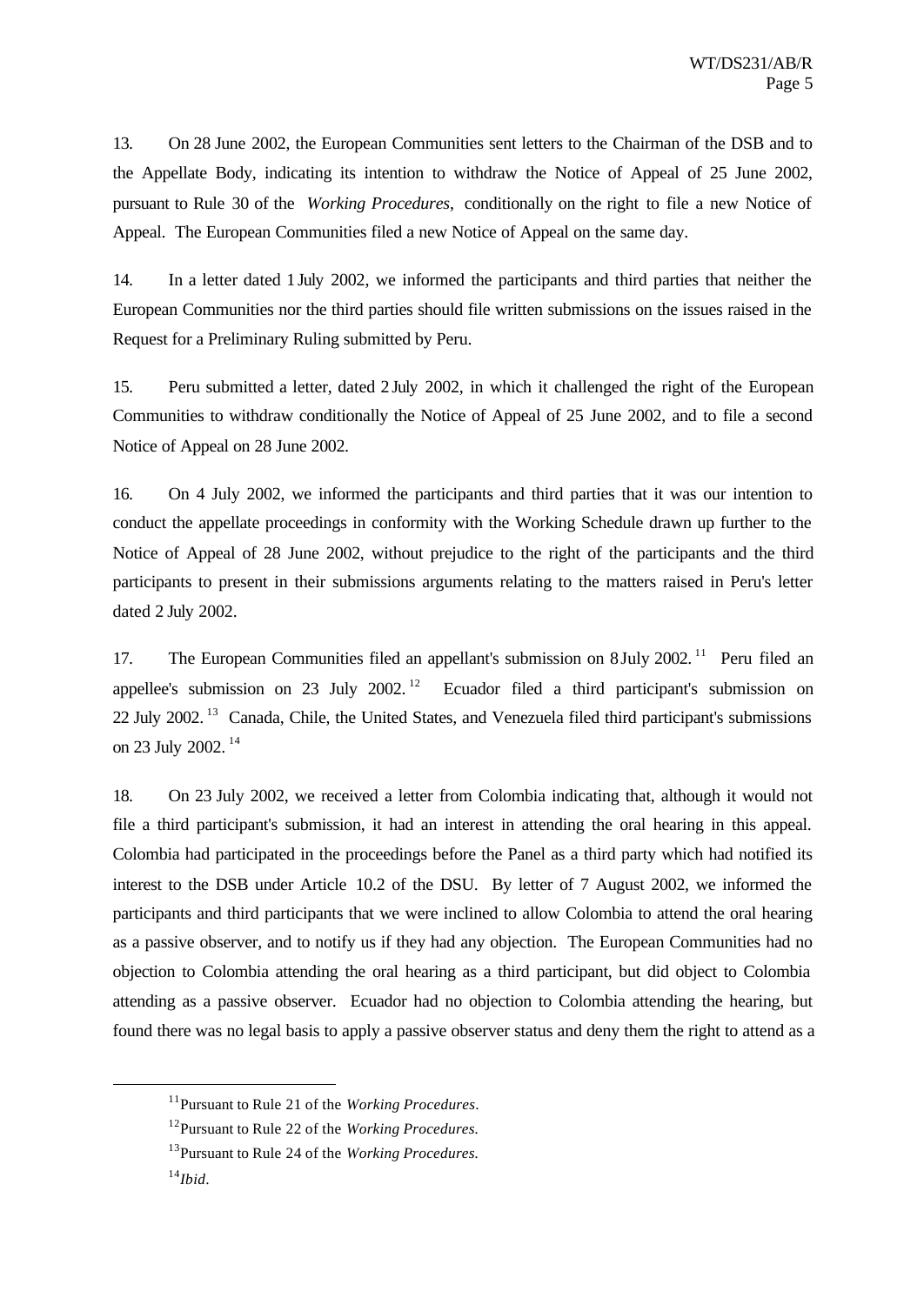third participant. On 9 August 2002, we informed the participants and third participants that Colombia would be permitted to attend the oral hearing as a passive observer.

19. An *amicus curiae* brief was received, on 18 July 2002, from a private individual. The Kingdom of Morocco also filed an *amicus curiae* brief on 22 July 2002. In a letter dated 26 July 2002, Peru objected to the acceptance and consideration of both *amicus curiae* briefs. Ecuador expressed similar objections in a letter received on 2 August 2002. Canada submitted a letter, on 26 July 2002, requesting that we decide whether or not to accept the briefs in advance of the oral hearing.

20. By letter of 31 July 2002, the participants and third participants were informed that they would have an opportunity to address the issues relating to the *amicus curiae* briefs during the oral hearing, without prejudice to their legal status or to any action the we might take in connection with these briefs.

21. The oral hearing in the appeal was held on 13 August 2002. The participants and third participants presented oral arguments and responded to questions put to them by Members of the Division hearing the appeal.

## **II. Arguments of the Participants and the Third Participants**

## A. *Claims of Error by the European Communities – Appellant*

## 1. Procedural Issues

22. The European Communities argues that the preliminary objections raised by Peru on the adequacy of the Notice of Appeal filed by the European Communities on 25 June 2002 are now moot and settled. The European Communities responded to this objection by Peru with its letter to the Appellate Body of 28 June 2002 and the replacement of that Notice of Appeal with a new one of the same day. The European Communities asserts that, in conditionally withdrawing its initial Notice of Appeal and then filing a new Notice of Appeal, it proceeded in conformity with the DSU, the *Working Procedures* and previous practice.

23. The European Communities also underscores that it proceeded expeditiously and that the issues listed in the Notice of Appeal of 28 June 2002 were identical to those in the Notice of Appeal of 25 June 2002. The only difference between the two Notices of Appeal is that the Notice of Appeal of 28 June 2002 included additional information on the issues being appealed, which was provided in response to Peru's request.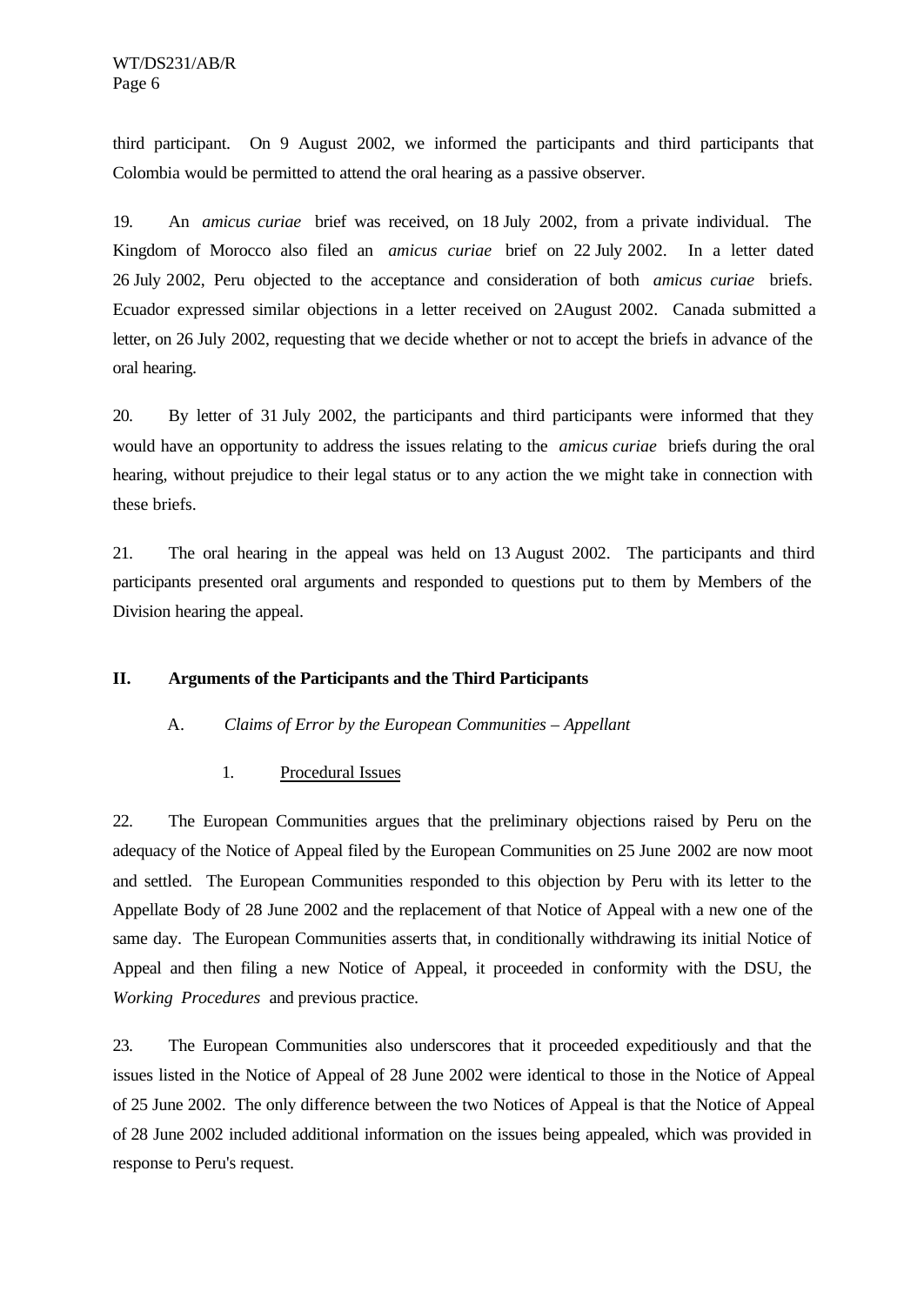24. The European Communities asserts that it is absolutely clear that Peru's rights of defence have not been harmed in any way by the replacement of the original Notice of Appeal with a new one and by the new Working Schedule drawn up by the Appellate Body. It also rejects Peru's allegation that the European Communities was engaging in litigation tactics.

25. The European Communities states that, in any event, the objection submitted by Peru on 27 June 2002 was clearly unfounded.

## 2. The Characterization of the EC Regulation as a "Technical Regulation"

26. The European Communities acknowledges that the EC Regulation is a "technical regulation" for purposes of the *TBT Agreement*, because it lays down product characteristics for preserved *Sardina pilchardus*. The European Communities claims, however, that the Panel erred in finding that the EC Regulation is a "technical regulation" relating to preserved *Sardinops sagax*.

27. According to the European Communities, the EC Regulation does not lay down product characteristics for *Sardinops sagax*. The European Communities thus argues that, with respect to *Sardinops sagax*, the EC Regulation does not apply to an identifiable product as required by the Appellate Body in *European Communities – Measures Affecting Asbestos and Asbestos-Containing Products* ("*EC – Asbestos* "). <sup>15</sup>

28. The European Communities also argues that a name—as opposed to a label—is not a product characteristic for purposes of the definition of a "technical regulation" in the *TBT Agreement*. It explains that the requirement to state the name of a product on a label is a labelling requirement. In its view, however, the requirement to state a certain name on a label involves not only a labelling requirement, but also a substantive naming rule that is not subject to the *TBT Agreement*. The European Communities claims that Article 2 of the EC Regulation contains such a substantive naming requirement for preserved *Sardina pilchardus* and does not contain any labelling requirements for preserved *Sardinops sagax*.

## 3. The Temporal Scope of Application of Article 2.4 of the *TBT Agreement*

29. The European Communities argues that the Panel erred in finding that Article 2.4 of the *TBT Agreement* applies to technical regulations prepared and adopted before the *TBT Agreement* entered into force, and in considering that Article 2.4 applies to the maintenance of a technical regulation and not just to its adoption. In its view, the text of Article 2.4 indicates no obligation to reassess existing technical regulations in the light of the adoption of new international standards.

<sup>15</sup>Appellate Body Report, WT/DS135/AB/R, adopted 5 April 2001.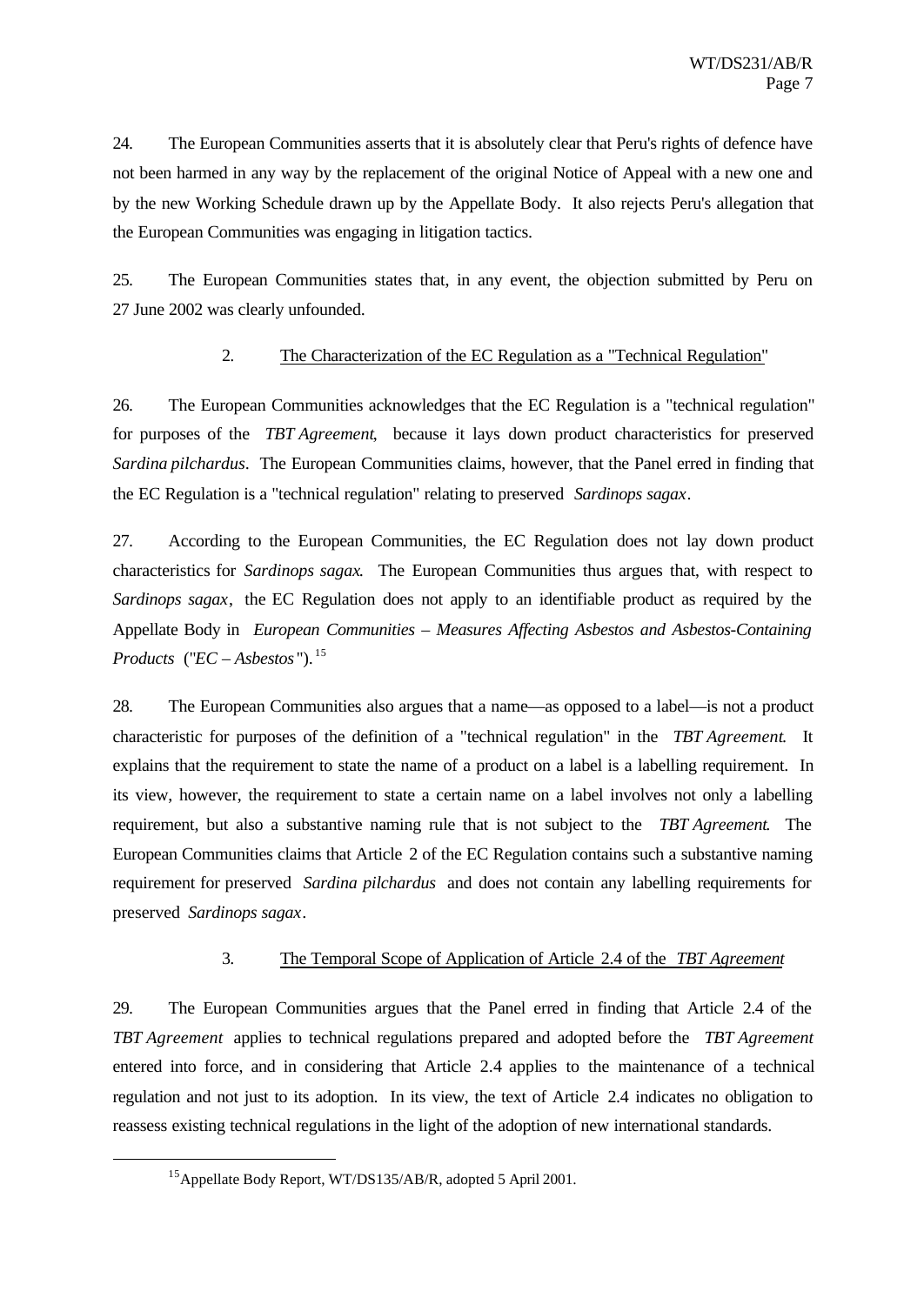l

30. According to the European Communities, Article 2.4 applies only to the preparation and adoption of technical regulations, not to their maintenance. The preparation and adoption of the EC Regulation is an act that had "ceased to exist" when the obligation in Article 2.4 became effective. Article 28 of the *Vienna Convention on the Law of Treaties* (the "*Vienna Convention*") <sup>16</sup> states that provisions of a treaty do not bind a party in relation to any act or fact which took place or any situation which "ceased to exist" before the treaty came into effect.

31. The European Communities objects to the Panel's use of *EC Measures Concerning Meat and Meat Products (Hormones)* ("*EC – Hormones*")<sup>17</sup> to support its finding because the Appellate Body, in that case, based its conclusion on the wording of Articles 2.2, 2.3, 3.3, and 5.6 of the *Agreement on the Application of Sanitary and Phytosanitary Measures* (the "*SPS Agreement* "), all of which include the word "maintain". <sup>18</sup> Article 2.4 of the *TBT Agreement*, however, does not include the word "maintain".

32. The terms "use" and "as a basis for" in Article 2.4 of the *TBT Agreement* and the introductory language "where technical regulations are required" imply, according to the European Communities, that this provision relates to the drawing up, drafting or preparation of technical regulations. This conclusion, furthermore, is supported by the inclusion of the word "imminent" in Article 2.4. The European Communities notes that Article 2.4 does not impose an obligation to use a draft international standard whose completion is not imminent. It argues, therefore, that it could not have been intended that an existing technical regulation would become inconsistent with Article 2.4 once completion of the draft international standard became "imminent", or even once the standard is actually adopted and becomes "existing".

33. The European Communities further alleges that Article 2.5 of the *TBT Agreement* provides contextual support for a conclusion that is the complete opposite of that reached by the Panel. According to the European Communities, Article 2.5 shows that when provisions of the *TBT Agreement* are intended to cover the *application* of technical regulations, they say so explicitly. Similar contextual support is found in Article 12.4, which uses the word "adopt", and in paragraph F of the Code of Good Practice for the Preparation, Adoption and Application of Standards, included as Annex 3 to the *TBT Agreement*, which uses the word "develops". The European Communities also rejects the Panel's conclusion that Article 2.6 of the *TBT Agreement* would be redundant if

<sup>&</sup>lt;sup>16</sup>Done at Vienna, 23 May 1969, 1155 U.N.T.S. 331; 8 International Legal Materials 679.

<sup>&</sup>lt;sup>17</sup> Appellate Body Report, WT/DS26/AB/R, WT/DS48/AB/R, adopted 13 February 1998, DSR 1998:I, 135.

<sup>18</sup>We note that, although the European Communities refers to Article 2.3 of the *SPS Agreement* in its appellant's submission, this provision does not include the word "maintain".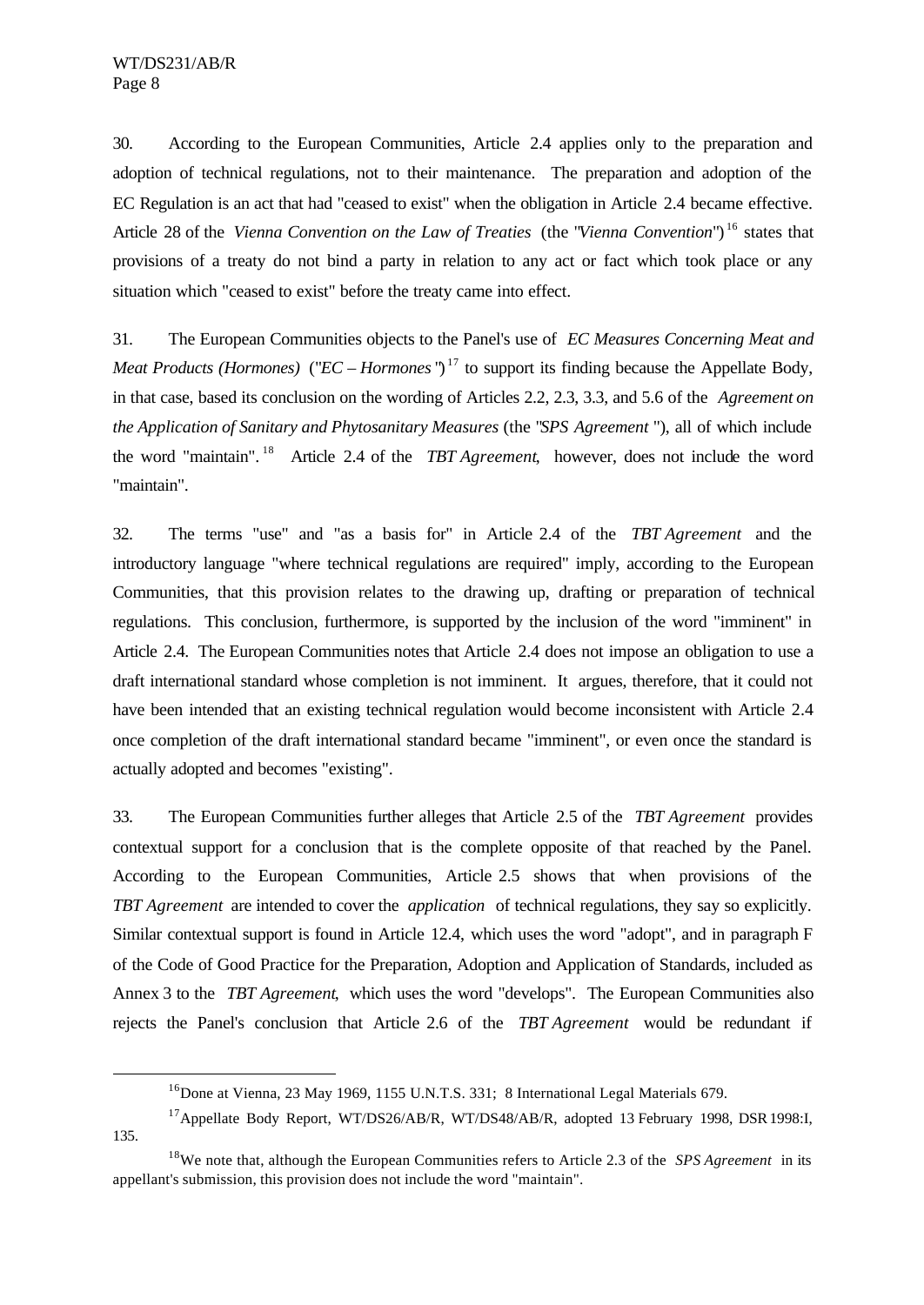Article 2.4 did not apply to existing measures. The objective of Article 2.6 is the harmonization of technical regulations. Thus, for the European Communities, it is obvious that WTO Members who have technical regulations on a subject should be encouraged to participate in the preparation of an international standard.

34. The European Communities, in addition, disagrees with the Panel's assertion that excluding existing technical regulations from the scope of application of Article 2.4 would create "grandfather rights", given that these measures would be subject to other obligations in the *TBT Agreement* that do relate to their maintenance, such as Article 2.3.

#### 4. The Characterization of Codex Stan 94 as a "Relevant International Standard"

35. The European Communities claims that the Panel erred in concluding that Codex Stan 94 is a relevant international standard for purposes of Article 2.4 of the *TBT Agreement*.

36. The European Communities contends that only standards adopted by international bodies by consensus may be considered relevant international standards. According to the European Communities, this is evident from the penultimate sentence of the Explanatory note to the definition of "standard" in Annex 1.2 to the *TBT Agreement*, which states that standards prepared by the international standardization community are adopted by consensus. In its view, the reference to documents not based on consensus found in the last sentence of the Explanatory note covers documents adopted by entities other than international bodies. The European Communities asserts that the Panel erred in failing to verify whether Codex Stan 94 was adopted by consensus.

37. The European Communities alleges further that the Panel erred in law when interpreting the meaning of Codex Stan 94. According to the European Communities, the drafting history of Codex Stan 94 demonstrates that section 6.1.1(ii) should be interpreted as allowing the common name for the species of fish to be a possible name for the preserved "sardine-type" product, and that the word "sardine" does not have to be part of that name.

38. The European Communities notes that the draft of Codex Stan 94 at Step 7 of the elaboration procedures for Codex standards, listed "the common name for the species" in a subsection separate from that which referred to the name "X sardines". It then explains that because only editorial changes are allowed between Steps 7 and 8 of the elaboration procedures, the final text of Codex Stan 94, which contains both "names" in the same subsection, must be interpreted as providing that the common name of the species is an option independent from "X sardines". The European Communities contends that the Panel's contrary reading of the standard, which does not recognize "the common name" as separate from "X sardines", is not feasible because it would imply that an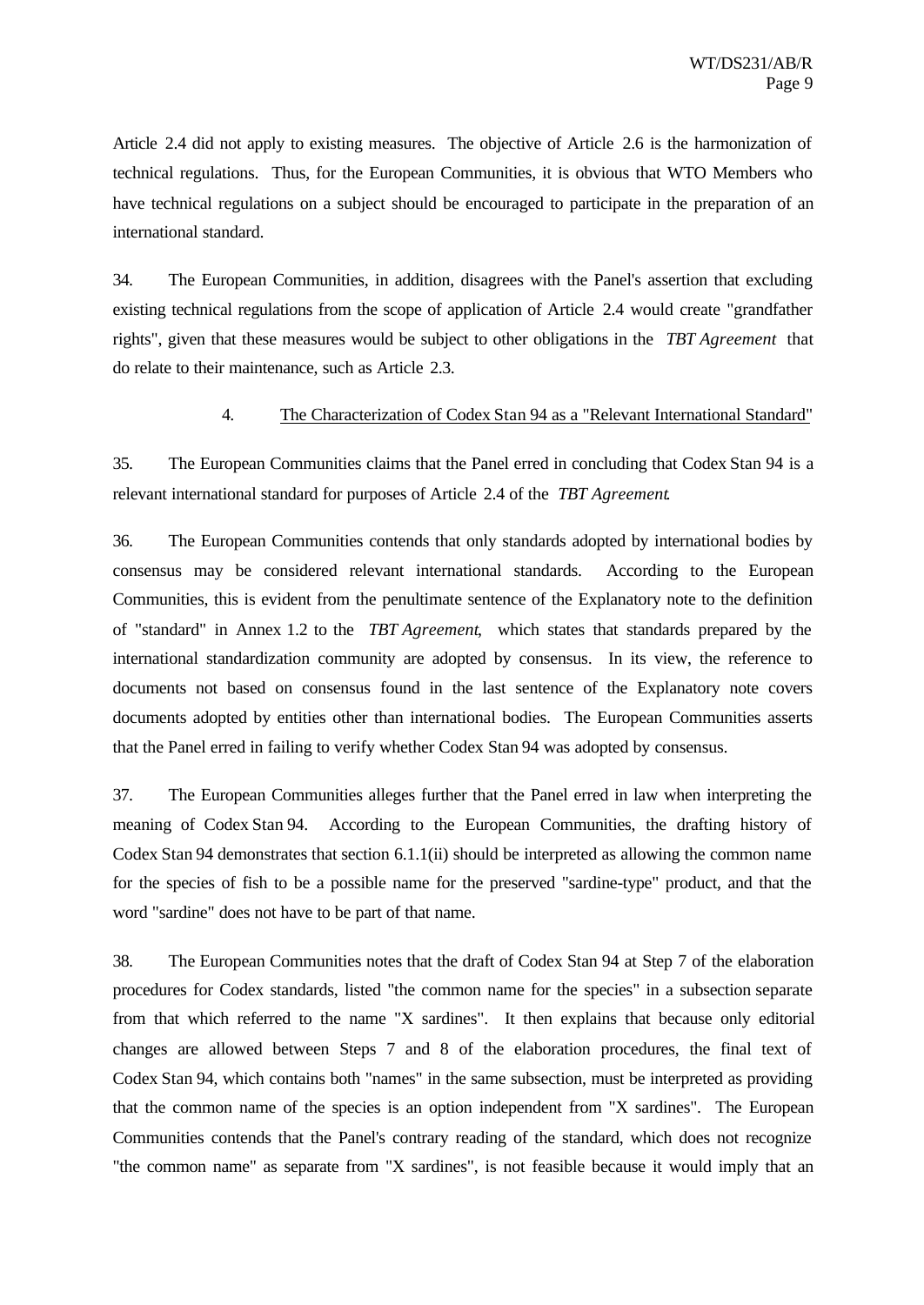invalid, substantive change (as opposed to an editorial one) was made to the draft standard at Step 8 of the elaboration procedures.

39. The European Communities adds that Codex Stan 94, interpreted consistently with its drafting history, is not a relevant international standard in this case for purposes of Article 2.4 of the *TBT Agreement*, because its scope is different from that of the EC Regulation. It explains that Article 2 of the EC Regulation contains only a naming requirement for preserved sardines. For its part, Codex Stan 94, correctly interpreted, includes as a naming option for preserved "sardine-type" products the common name of the species alone, without the word "sardine".

#### 5. Whether Codex Stan 94 was Used "As a Basis For" the EC Regulation

40. The European Communities claims that the Panel erred in concluding that Codex Stan 94 was not used "as a basis for" the EC Regulation. The European Communities argues that, despite the finding that the term "use as a basis" does not mean "conform to or comply with", the Panel applied the "as a basis" test in this case in such a narrow and restrictive manner as to make it, in practice, equivalent to the "conform to or comply with" test. In its view, the Panel erroneously considered that to meet the "as a basis" test, almost every single section and sentence of Codex Stan 94 must have been used in the technical regulation.

41. According to the European Communities, the EC Regulation covers only *Sardina pilchardus* and does not regulate *Sardinops sagax*, nor fish of other species. The European Communities thus argues that the relevant part of Codex Stan 94, for purposes of Article 2.4 of the *TBT Agreement*, is section 6.1.1(i), which states that the name "Sardines" is to be used exclusively for *Sardina pilchardus*. According to the European Communities, section 6.1.1(i) of Codex Stan 94 is used "as a basis for" the EC Regulation. The European Communities contends that section 6.1.1(ii) is not a relevant part of the standard because it refers to products that are not regulated by the EC Regulation. Therefore, it need not be used "as a basis for" the EC Regulation.

42. The European Communities also alleges that the Panel performed an incorrect analysis to determine whether the relevant international standard was used "as a basis for" the technical regulation. The appropriate analysis, in its view, is not whether the European Communities used Codex Stan 94 as the "principal constituent or fundamental principle" for the purpose of enacting the EC Regulation, but whether there is a "rational relationship" between them on the substantive aspects of the standard in question.

43. The European Communities explains that, pursuant to its legitimate objectives, the EC Regulation reserves the name "sardines" for *Sardina pilchardus*. Given that this is expressly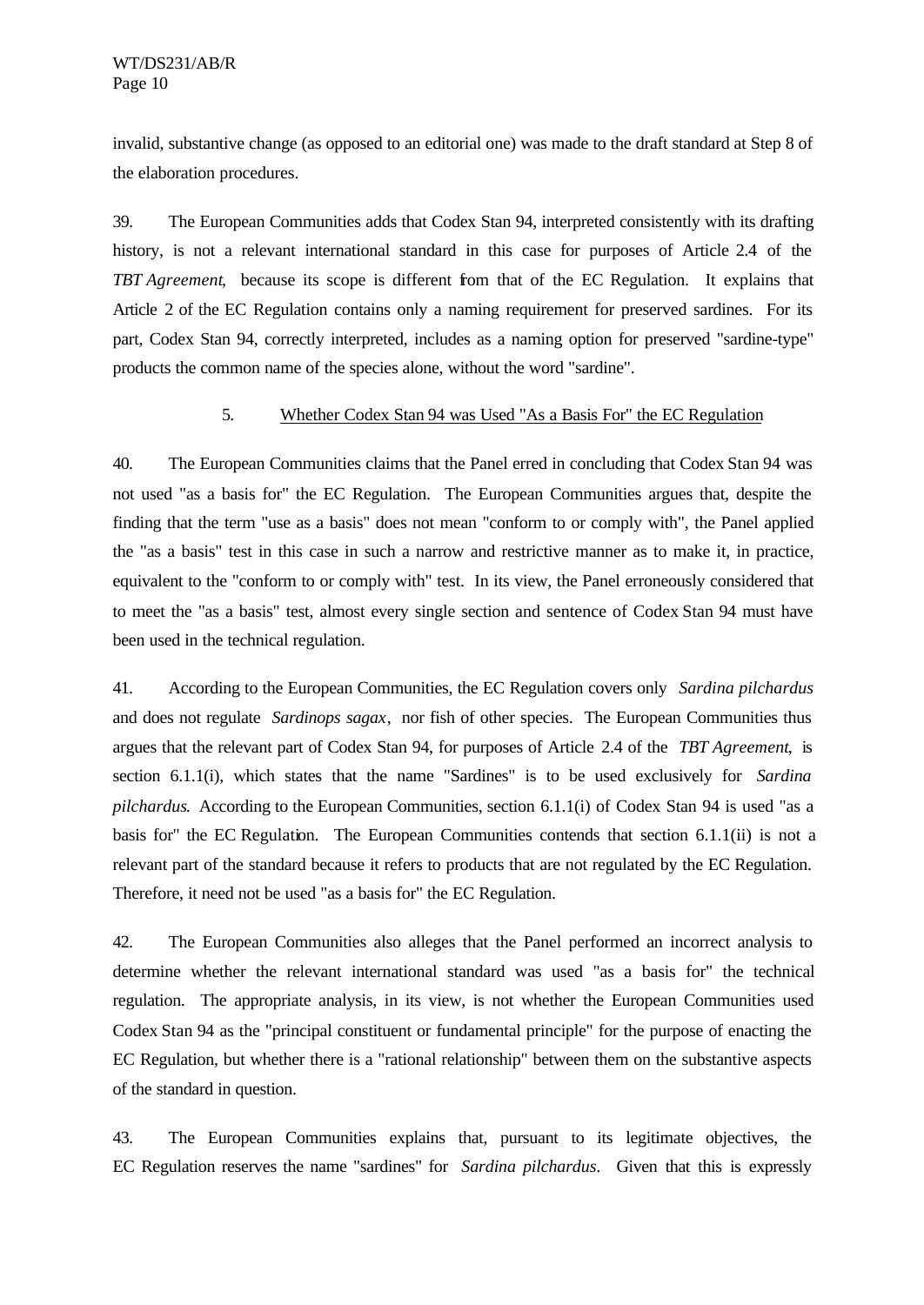foreseen in section 6.1.1(i) of Codex Stan 94, the European Communities asserts that the EC Regulation has a substantial relationship with Codex Stan 94. The European Communities concludes by stating that the substantial relationship between the two documents demonstrates that Codex Stan 94 was used "as a basis for" the EC Regulation.

#### 6. The Question of the "Ineffectiveness or Inappropriateness" of Codex Stan 94

44. The European Communities claims that the Panel applied an incorrect burden of proof with respect to the second part of Article 2.4 of the *TBT Agreement* and that it erred in finding that Codex Stan 94 is not an "ineffective or inappropriate means for the fulfilment of the legitimate objectives pursued".

45. According to the European Communities, there is no general rule-exception relationship between the first and second parts of Article 2.4 and, therefore, there is no shift in the burden of proof from the complainant to the respondent. The European Communities rejects the Panel's claim that only the respondent can spell out the objectives pursued through a regulation, explaining that the objectives are usually described in the measure itself, as the EC Regulation demonstrates. Nor are the Panel's concerns regarding the lack of information on the part of the complainant sufficient, in the European Communities' view, to shift the burden to the respondent. The European Communities explains that, in addition to the obligation on a Member to justify a measure under Article 2.5 of the *TBT Agreement*, the complaining party may also enquire about a measure during consultations. The European Communities asserts, furthermore, that the Panel's finding on the burden of proof is not consistent with how the Appellate Body applied this burden regarding a similar provision of the *SPS Agreement* in the *EC – Hormones* case.

46. The European Communities argues that the Panel arrived at an incorrect finding with respect to the effectiveness or appropriateness of Codex Stan 94, because it misunderstood the objectives of the EC Regulation. In this regard, the European Communities explains that the purpose of the EC Regulation is to lay down marketing standards for preserved *Sardina pilchardus* and that the European Communities does not pursue thereby any objectives in relation to preserved *Sardinops sagax*.

47. The European Communities claims that the Panel erred in basing its conclusion regarding the effectiveness or appropriateness of the EC Regulation on the validity of the factual assumption that consumers in the European Communities have not always associated the term "sardines" exclusively with *Sardina pilchardus*. The European Communities states that even if consumers have different opinions with respect to what is a sardine, there may still be the possibility of confusion and the need for measures to improve market transparency, protect consumers, and maintain product diversity.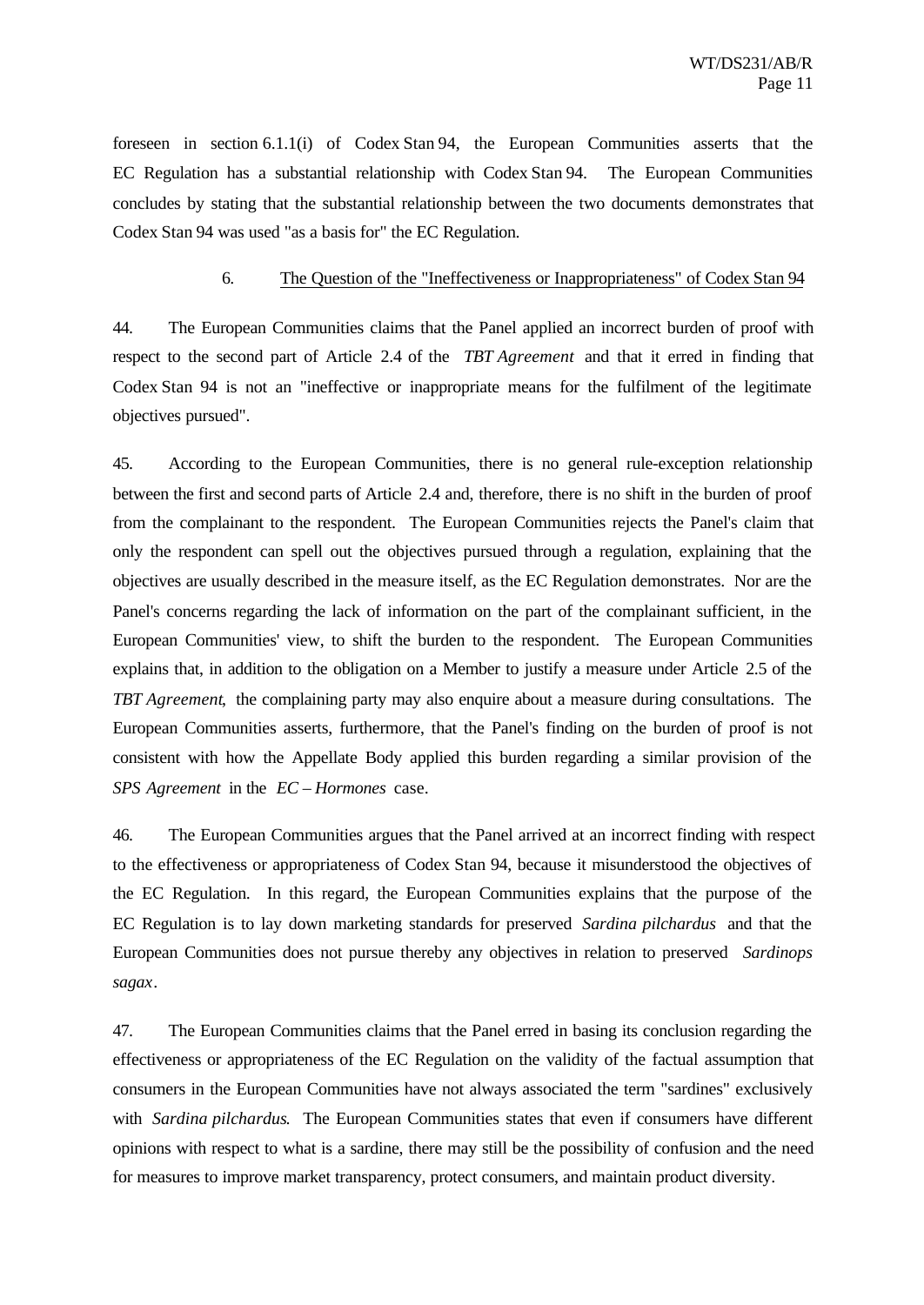48. The European Communities also rejects the Panel's reliance in its reasoning on whether or not "sardines" is a common name for *Sardinops sagax*. According to the European Communities, even if "sardines" were *a* common name for preserved *Sardinops sagax*, this does not change the need to ensure that this product bears a *unique* name in the European Communities market.

49. The European Communities argues, finally, that the Panel erred in dismissing as irrelevant to the question of consumer expectations the domestic legislation of the member States of the European Communities. In its view, consumer expectations are generally based on some kind of legal protection.

#### 7. The Objectivity of the Assessment of Certain Facts by the Panel

50. The European Communities claims that the Panel did not conduct "an objective assessment of the facts of the case" as required by Article 11 of the DSU. According to the European Communities, the Panel deliberately and without motivation refused to consider facts that were brought to its attention, although panels are obliged to examine all relevant facts and evidence presented to them by the parties or obtained through their own initiative. In the European Communities' view, the Panel also failed to provide an adequate and reasonable explanation for its findings. The European Communities then refers to four specific instances where the Panel allegedly failed to discharge its duty under Article 11 of the DSU.

51. The first instance referred to by the European Communities is the Panel's conclusion that the Spanish and French dictionaries submitted by the European Communities supported the view that the term "sardines" is not limited to *Sardina pilchardus*. The European Communities claims next that the Panel should not have treated as evidence the letter of the United Kingdom Consumers' Association submitted by Peru, because it was prejudiced and contained a manifestly incorrect appreciation of United Kingdom law.

52. As a third instance, the European Communities alleges that the Panel disregarded evidence concerning the actual names given to "sardine-type" products in the European Communities. This evidence consisted of tins and supermarket receipts for preserved herring, sardinellas, sprats, mackerel and anchovies, as well as labels of preserved *Sardinops sagax* sold in the European Communities under the name "Pacific Pilchards". The European Communities finally claims that the Panel erred in refusing to ask the Codex Commission for its opinion concerning the meaning, status and validity of Codex Stan 94.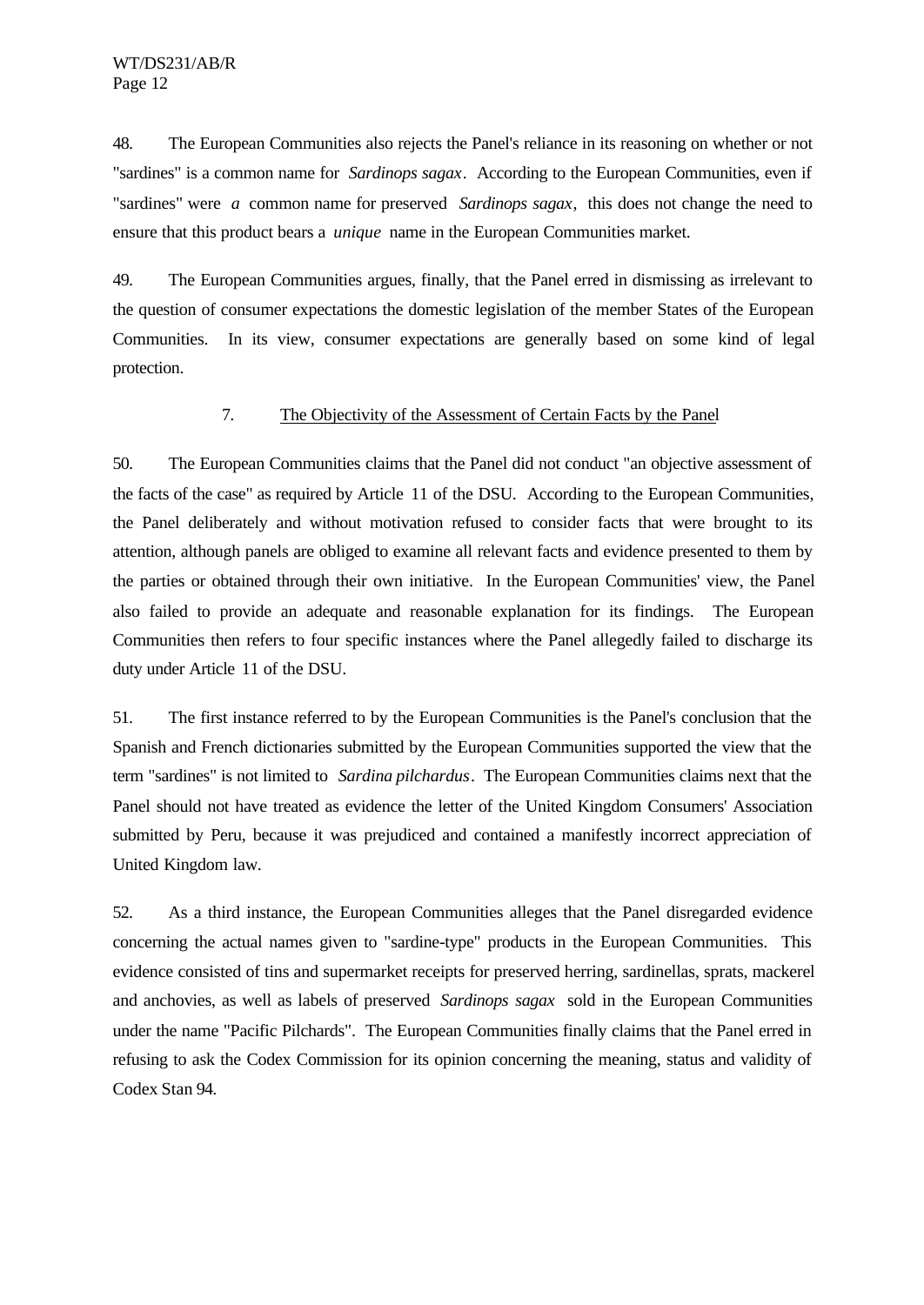## 8. The References in the Panel Report to Trade-Restrictiveness

53. The European Communities submits that the Panel erred in qualifying the EC Regulation as trade-restrictive. It rejects the qualification and asserts that the EC Regulation is neither traderestrictive with respect to preserved *Sardinops sagax*, nor with respect to preserved *Sardina pilchardus*.

54. In addition, the European Communities argues that the issue of trade-restrictiveness is not relevant to the analysis under Article 2.4 of the *TBT Agreement* and that, having exercised judicial economy with respect to Peru's other claims, it was improper for the Panel to have examined this issue.

55. The European Communities states, moreover, that Article 15.2 of the DSU does not permit panels to make additional legal findings at the interim review stage.

## 9. Completing the Legal Analysis

56. The European Communities asserts that there are insufficient undisputed facts in the Panel record for the Appellate Body to complete the legal analysis in respect of Peru's other claims. It further argues that Articles 2.2 and 2.1 of the *TBT Agreement* involve complex issues of law that, contrary to Peru's contention, are completely different from those related to Article 2.4 of the *TBT Agreement*, and which have not been clarified by the Appellate Body or by dispute settlement panels.

#### B. *Arguments of Peru – Appellee*

## 1. Procedural Issues

57. Before addressing the merits of the appeal, Peru challenges the admissibility of what it terms is a second appeal by the European Communities—that is, the proceedings that began with the Notice of Appeal filed by the European Communities on 28 June 2002, after withdrawing the Notice of Appeal it had filed on 25 June 2002.

58. According to Peru, a notice of appeal cannot be withdrawn and resubmitted in revised form without the consent of the appellee. It notes that there is nothing in the *Working Procedures* that establishes the right to commence an appeal twice. Peru asserts that, although Rule 30 of the *Working Procedures* makes clear that an appeal can be withdrawn at any time—which the European Communities did through its communication of 28 June 2002—nothing in that Rule permits the appellant to attach conditions to the withdrawal. Peru submits that if an appellant withdraws its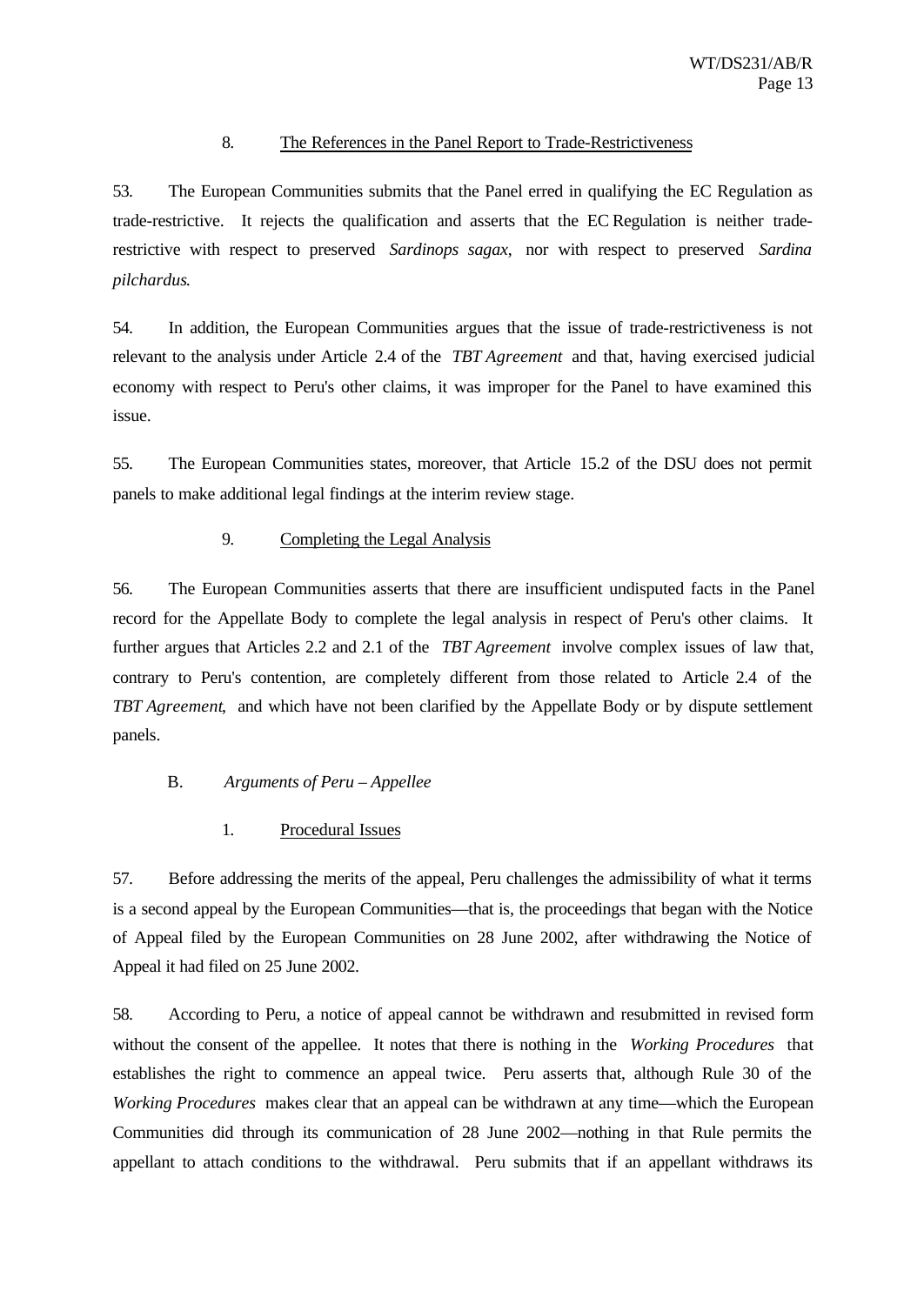appeal subject to conditions, the appeal must therefore be deemed withdrawn, irrespective of whether or not the conditions are met.

59. Peru argues that unless the *Working Procedures* are strictly enforced to prevent an appellant from commencing an appeal repeatedly or withdrawing an appeal subject to unilaterally determined conditions, there is immense potential for abuse and disorder in appellate review proceedings.

60. Peru also states that the facts of *United States – Definitive Safeguard Measures on Imports of Circular Welded Carbon Quality Line Pipe from Korea* ("*US – Line Pipe* ") <sup>19</sup> , which the European Communities cites as precedent, are distinguishable from those involved in the present dispute. It explains that in *US – Line Pipe*, as well as in *United States – Tax Treatment for "Foreign Sales Corporations"* (" $US - FSC$ ")<sup>20</sup>, the Notices of Appeal were withdrawn with the agreement of the appellees, while in this case the European Communities adopted a unilateral approach. Moreover, in the two previous cases, the appellants resubmitted an *identical* Notice of Appeal, which is not the case in this appeal.

61. In Peru's view, the approach adopted by the European Communities in the present appeal presupposes the existence of a fundamental procedural right that neither the DSU nor the *Working Procedures* accords. Peru asserts that creating procedural rights on an *ad hoc* basis to address problems caused by one WTO Member in an individual case, rather than through generally applicable new procedures of which all Members are informed in advance, calls into question the principle of equal treatment of all WTO Members.

62. Peru further notes that, even though the Appellate Body has ruled that the *Working Procedures* should be read so as to give full meaning and effect to the right to appeal, this right is not deprived of meaning and effect just because it can be exercised only once. Peru states, in addition, that when the Appellate Body has addressed an issue that is not provided for in the *Working Procedures*, the Appellate Body has consulted the participants and third parties. Peru asserts that, as the Appellate Body did not consult the parties at the time that the second Notice of Appeal was filed, it cannot be concluded that the Appellate Body has accepted the European Communities' second appeal. Otherwise, the Appellate Body would have waived Peru's procedural rights, which the Appellate Body has no authority to do under the DSU or under its *Working Procedures*.

<sup>19</sup>Appellate Body Report, WT/DS202/AB/R, adopted 8 March 2002.

<sup>&</sup>lt;sup>20</sup>Appellate Body Report, WT/DS108/AB/R, adopted 20 March 2000, DSR 2000:III, 1619.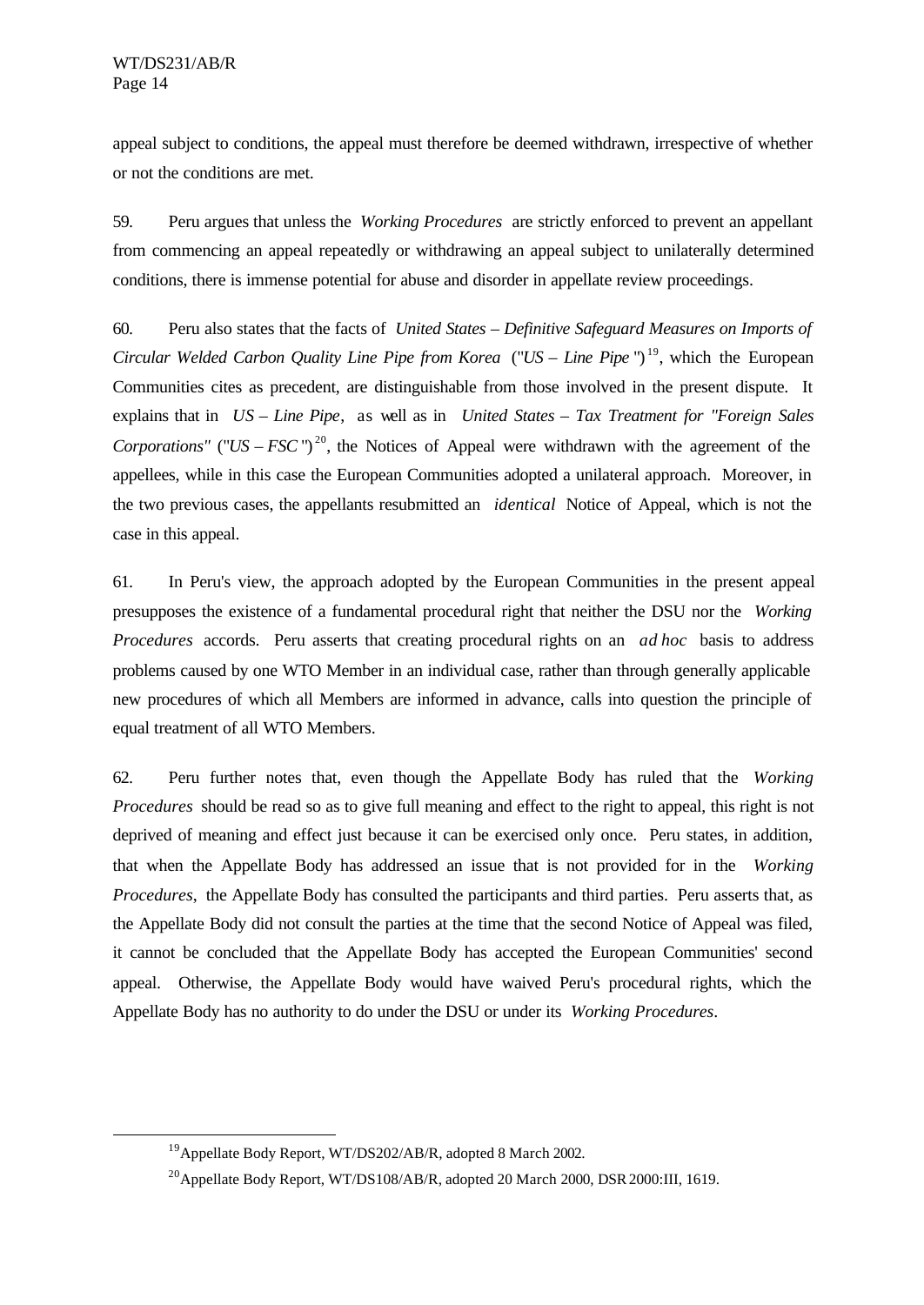63. Peru argues, moreover, that the circumstances of this case do not allow the Appellate Body to rule that the procedure adopted by the European Communities can be justified under Rule 16(1) of the *Working Procedures*, because that Rule does not justify the creation of procedural rights that the DSU does not accord.

64. Peru requests, therefore, that the Appellate Body reject the European Communities' second appeal.

65. Peru further objets to the acceptance and consideration of the *amicus curiae* briefs submitted in this appeal. It states that, while it welcomes non-Member submissions where they are attached to the submission of a WTO Member engaged in dispute settlement proceedings, the DSU makes clear that only WTO Members can make independent submissions to panels and to the Appellate Body. Peru argues further that the DSU already provides conditions under which WTO Members can participate as third parties in dispute settlement proceedings. According to Peru, accepting *amicus curiae* briefs from WTO Members that did not notify their third party interest to the DSB would be allowing a WTO Member impermissibly to circumvent the DSU.

66. Peru thus requests that the Appellate Body reject the *amicus curiae* briefs submitted in this appeal.

## 2. The Characterization of the EC Regulation as a "Technical Regulation"

67. Peru submits that, contrary to the European Communities' contention, the EC Regulation is a "technical regulation" that applies to identifiable products and lays down characteristics for products marketed as sardines. Peru explains that Article 2 of the EC Regulation does not apply to *any* product, but to products clearly identified as *products marketed as preserved sardines*. It further claims that these clearly identified products must, according to Article 2 of the EC Regulation, have a number of physical characteristics, including that of having been prepared exclusively from fish of the species *Sardina pilchardus*. Peru asserts, therefore, that the EC Regulation lays down product characteristics for products that are clearly identified.

68. Peru rejects the European Communities' claim that a name applied to a product is not itself a characteristic of that product. According to Peru, Annex 1.1 to the *TBT Agreement* provides that any document that lays down product characteristics with which compliance is mandatory is a "technical regulation", irrespective of the purpose for which the product characteristics are laid down. In Peru's view, a regulation that prescribes the characteristics of products marketed under a particular trade name is, therefore, clearly a document which lays down product characteristics and hence a "technical regulation" as defined in Annex 1.1 to the *TBT Agreement*.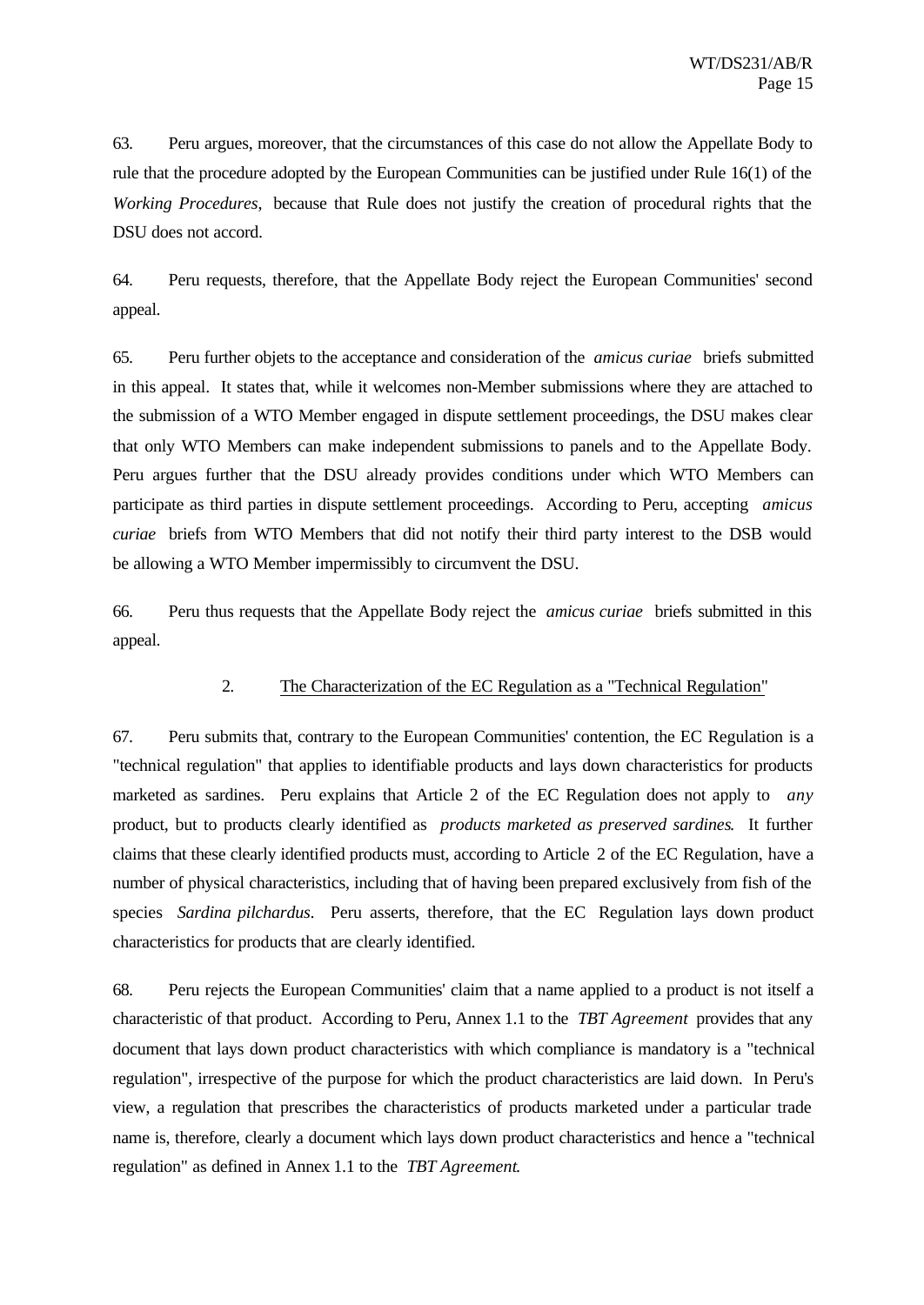69. According to Peru, the European Communities' argument on this issue is irrelevant to this dispute. It explains that at issue in this dispute is not a "technical regulation" prescribing a particular name for products made from *Sardinops sagax*, but rather that part of the EC Regulation that requires any product marketed as sardines to be made from *Sardina pilchardus*. Peru submits that the European Communities would thus not have to prescribe a specific trade name for products made from *Sardinops sagax* to resolve this dispute.

#### 3. The Temporal Scope of Application of Article 2.4 of the *TBT Agreement*

70. Peru submits that the Panel correctly relied on Appellate Body rulings and on Article 28 of the *Vienna Convention* in concluding that, unless a different intention appears from the treaty or is otherwise established, its provisions do not bind a party in relation to any act or fact which took place or any situation which ceased to exist before the date of the entry into force of the treaty with respect to that party. Peru claims that the EC Regulation is a situation that has not ceased to exist and, therefore, Article 2.4 of the *TBT Agreement* is applicable to the EC Regulation.

71. Peru disagrees with the European Communities' allegation that Article 2.4 of the *TBT Agreement* applies only to the preparation and adoption of technical regulations. According to Peru, this allegation is based on a distinction between the adoption and maintenance of technical regulations that the text of Article 2.4 does not make. Peru asserts that the obligation to use the existing international standard as a basis for technical regulations arises according to the terms of Article 2.4 "where technical regulations are required"—that is, in situations in which the Member considered the adoption of a technical regulation necessary—and not when Members consider they need to introduce technical regulations, as the European Communities alleges. Peru contends, moreover, that the terms "use" and "as a basis for" in Article 2.4 do not imply that the obligation under that provision arises only when a new technical regulation is drawn up, drafted or prepared.

72. Peru submits that the Panel correctly concluded that the references in other Articles of the *TBT Agreement* to the *application* of technical regulations confirm that this Agreement was meant to extend to existing technical regulations.

#### 4. The Characterization of Codex Stan 94 as a "Relevant International Standard"

73. Peru states that the Panel correctly concluded that the *TBT Agreement* covers international standards that are not based on consensus. Peru notes, in this regard, the last two sentences of the Explanatory note to the definition of the term "standard" in Annex 1.2 to the *TBT Agreement*. It then asserts that the only logical and reasonable conclusion that can be drawn from these last two sentences is that the drafters wished to note the practice of consensus-based decision-making of the international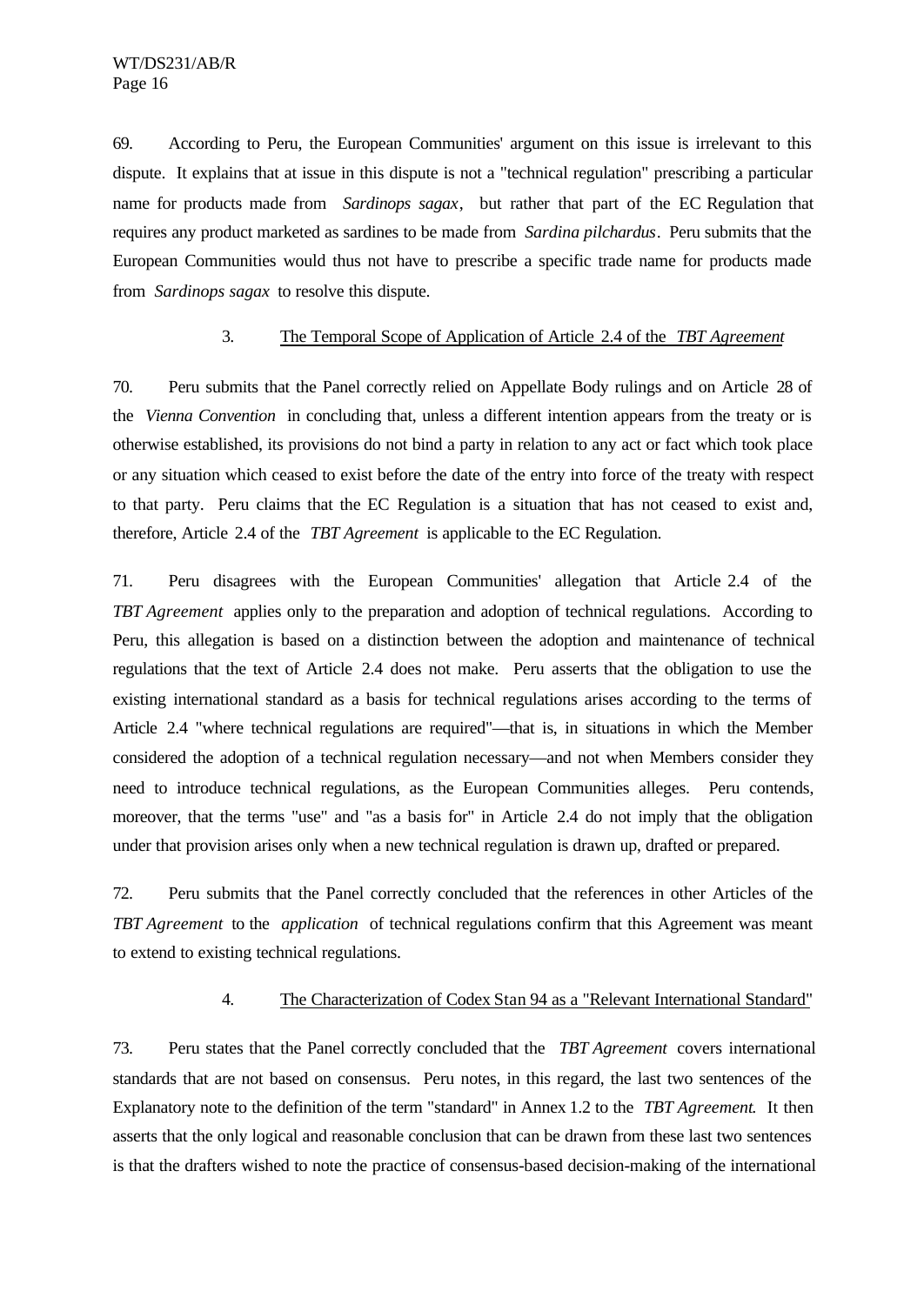standardization bodies, but at the same time clarify that consensus-based decision-making was not an absolute requirement.

74. Peru maintains that, in any event, the Codex Commission observes the principle of consensus and followed this principle in the adoption of the Codex standard at issue in this dispute. According to Peru, the report of the Codex Commission on the meeting at which the standard was adopted leaves no doubt that it was adopted without a vote. Peru concludes, therefore, that by asking the Appellate Body to rule that standards which have not been adopted by consensus are not covered by the *TBT Agreement*, the European Communities is asking the Appellate Body to make a ruling on an issue that need not be resolved to settle the present dispute.

75. In respect of the European Communities' argument that the Panel incorrectly interpreted Codex Stan 94, Peru asserts that the European Communities mistakenly treats this alleged error as an error in interpretation, rather than a failure to conduct an objective assessment of a fact. According to Peru, the Codex standard is not a covered agreement within the meaning of Article 1.1 of the DSU, nor is it a treaty or another source of international law. Peru thus contends that, like municipal law, the Codex standard must be treated by an international tribunal as a fact to be examined, not as law to be interpreted. Peru then states that the European Communities does not claim—and therefore does not attempt to demonstrate—that the Panel's determination that the meaning of this standard is not ambiguous constitutes an error in the assessment of a fact.

76. Peru argues that, even if the Appellate Body were to conclude that its task is to determine whether the Panel's interpretation of the standard is in error, the European Communities' claim should be rejected. In Peru's view, section 6.1.1(ii) of Codex Stan 94 clearly states that the name of sardines other than *Sardina pilchardus* shall be "X sardines" and, therefore, the text after "X sardines" can only be interpreted as defining what is meant by "X". Peru states, moreover, that whatever ambiguity may result from the use of the comma in the English text of Codex Stan 94—to separate the phrase "or the common name of the species in accordance with the law and custom of the country in which the product is sold"—the French and Spanish versions of the standard, which are equally authentic, leave no uncertainty on this point. Peru thus concludes that the Panel was correct in refraining from basing its interpretation on the standard's drafting history. In any event, Peru submits that the drafting history does not support the European Communities' interpretation of Codex Stan 94.

#### 5. Whether Codex Stan 94 was Used "As a Basis For" the EC Regulation

77. Peru states that the Panel correctly interpreted and applied the term "as a basis for" in Article 2.4 of the *TBT Agreement*. It agrees with the Panel's conclusion that "basis" means "the principal constituent of anything, the fundamental principle or theory, as of a system of knowledge".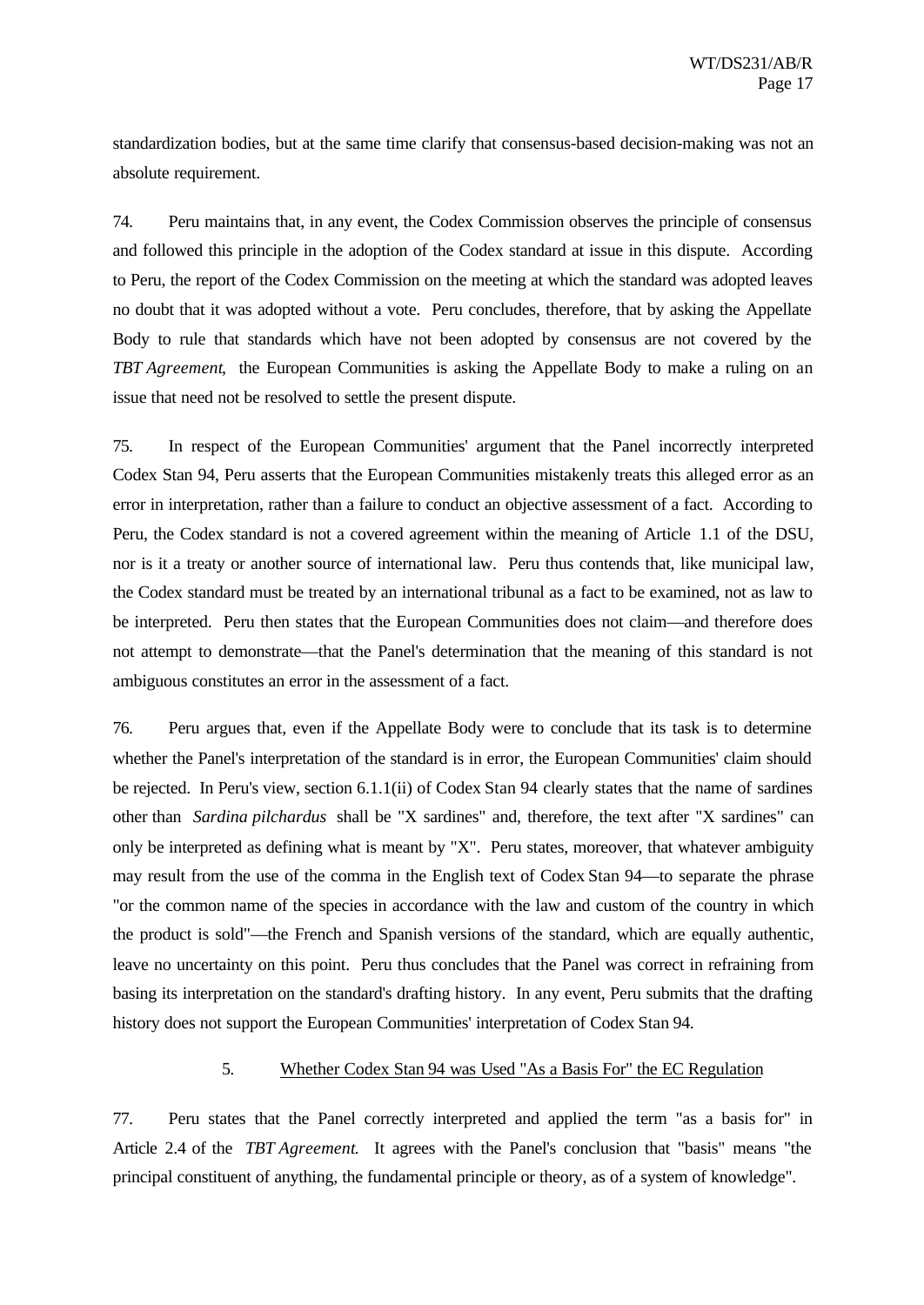78. Peru submits that the European Communities does not explain according to what interpretative principle the term "as a basis for" could be given the meaning "having a substantive rational relationship". Peru asserts that the ordinary meaning of this term is not "having a substantive rational relationship" and it cannot be given that meaning in the light of its context and the object and purpose of the *TBT Agreement*.

79. Peru contends, furthermore, that the EC Regulation would not meet the "as a basis" test even if the terms were interpreted according to the definition submitted by the European Communities. In Peru's view, the relevant part of Codex Stan 94 is section 6.1.1(ii) and thus, according to the European Communities' own argument, what would need to be established is a rational and substantive relationship between section 6.1.1(ii) of Codex Stan 94 and the European Communities' prohibition against using the term "sardines" in combination with the name of a country or a geographical area or the species or the common name. Peru asserts that there is no relationship between section 6.1.1(ii) and that prohibition that can be described as "substantive" or "rational".

80. Peru rejects the European Communities' claim that, despite its finding that the term "use as a basis" does not mean "conform to or comply with", the Panel applied the "as a basis" test in this case in such a narrow and restrictive manner as to make it, in practice, equivalent to the "conform to or comply with" test. Peru states, in response, that there is not a single element of the standard foreseen in section 6.1.1(ii) of Codex Stan 94 that is reflected in the EC Regulation.

#### 6. The Question of the "Ineffectiveness or Inappropriateness" of Codex Stan 94

81. Peru asserts that the Panel correctly articulated and applied the principle on burden of proof in this dispute. Peru explains that the Panel applied the principle enunciated by the Appellate Body, namely, that the party asserting the affirmative of a particular claim or defence has the burden of proving its claim. It further states that the question of the distribution of the evidentiary burden should not be considered in the abstract, but in the context of the provision at issue in the dispute.

82. According to Peru, Article 2.4 of the *TBT Agreement* is expressed in the form of a positive requirement and an exception. It explains that the second part of Article 2.4, which states "except when such international standards or relevant parts would be an ineffective or inappropriate means for the fulfilment of the legitimate objectives pursued", is not a positive requirement, but is rather expressed in the form of an affirmative defence. This means, in Peru's view, that a Member departing from a relevant international standard must show that the relevant international standard is not applicable to its particular set of circumstances.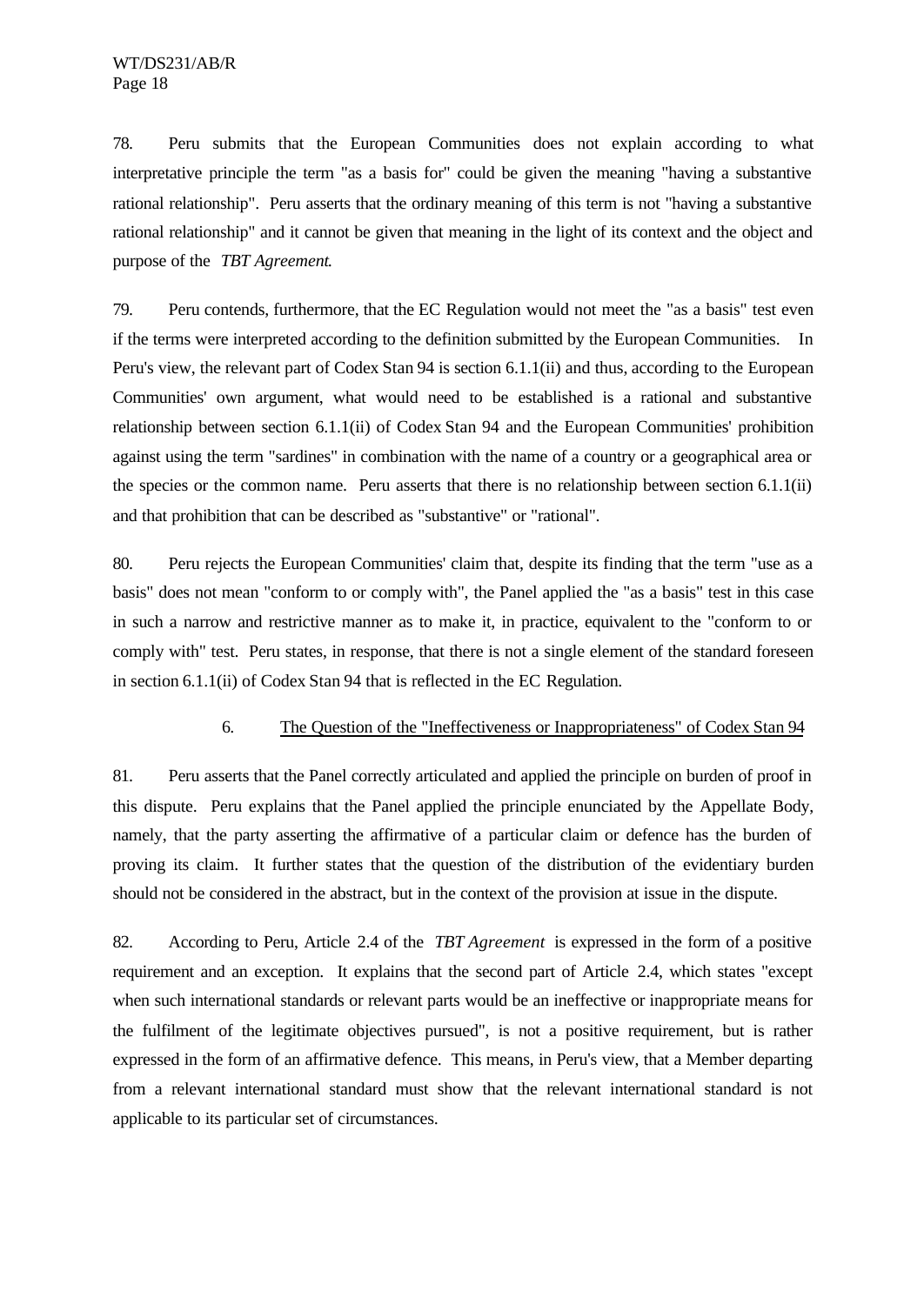83. Peru states, additionally, that the Panel correctly considered that the second part of Article 2.4 addresses motives and facts that are privy to the Member imposing a technical regulation. Peru argues that to accept the argument of the European Communities would be to require a complaining party to explain that the deviation from an international standard is not necessary to pursue a "legitimate objective", which would mean requiring a complaining party to prove a negative. Moreover, accepting the European Communities' argument would mean, in Peru's view, that the complaining party would have to speculate on the legitimacy of the objectives pursued by the responding party. Peru therefore argues that it is only logical that the responding Member should carry the burden of proving that its departure from the international standard is necessary to pursue the "legitimate objectives".

84. Peru claims that, even if the Appellate Body were to find that the Panel incorrectly allocated the burden of proof, Peru nevertheless adduced evidence sufficient to show that Codex Stan 94 is not "ineffective or inappropriate" to fulfil the "legitimate objectives" pursued by the European Communities through the EC Regulation.

#### 7. The Objectivity of the Assessment of Certain Facts by the Panel

85. Peru submits that the Panel made "an objective assessment of the matter before it" consistently with its obligations under Article 11 of the DSU. According to Peru, to succeed in this claim the European Communities must show, as stated in  $EC-Hormones^{21}$ , that the Panel was guilty of "deliberate disregard of, or refusal to consider, the evidence", that there was "wilful distortion or misrepresentation of the evidence", or that the Panel committed an "egregious error that calls into question the good faith" of the Panel. Peru asserts that the European Communities has not shown this.

86. Peru rejects the European Communities' claim that the Panel erred in refraining from seeking the opinion of the Codex Commission. Peru argues that Article 13.2 of the DSU leaves it to the discretion of panels to determine whether or not to seek expert opinion in particular cases and that Article 14.2 of the *TBT Agreement* gives panels discretion in deciding whether or not to establish a technical expert group. Peru further submits that, because the English text, together with the French and Spanish texts, remove any ambiguity or obscurity regarding the meaning of section 6.1.1(ii) of Codex Stan 94, there was no reason for the Panel to have recourse to its drafting history or to consult the Codex Commission on this issue.

87. Peru asserts that the Panel made proper use of dictionaries and that, in its claim on appeal, the European Communities is mischaracterizing the Panel Report. Peru explains that it referred to several

<sup>21</sup>Appellate Body Report, *supra*, footnote 17.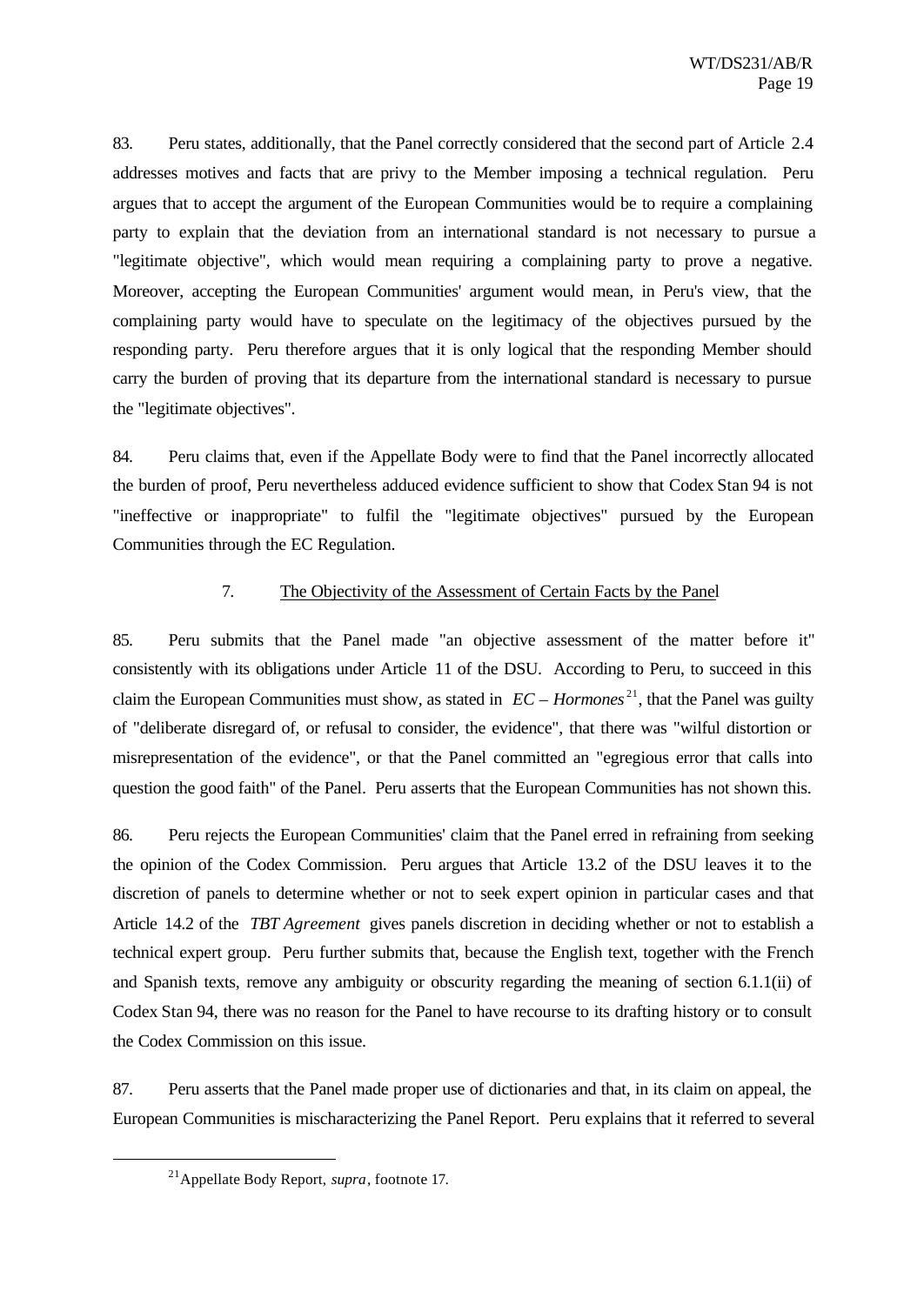technical dictionaries to support its claim that the term "sardines" is a common term for *Sardinops sagax* in the European Communities. The Panel referred to this evidence, as well as other evidence presented by the parties, in determining whether Peru had met its burden of proof. According to Peru, the purpose of the Panel's assessment was not, as suggested by the European Communities, to arrive at a definitive conclusion as to the common name for *Sardinops sagax* in each member State of the European Communities, but to determine whether European consumers would be misled if the trade description of products made from *Sardinops sagax* comprised the word "sardines" and a geographical qualifier. Peru therefore submits that the Panel used the dictionaries in an appropriate manner to make this determination, consistent with its obligations under Article 11 of the DSU.

88. Peru argues that the Panel did not ignore the evidence submitted by the European Communities concerning the actual names given to "sardine-type" products in the European Communities. Peru states that it is clear from paragraphs 7.125–7.129 of the Panel Report that the Panel looked at this evidence, but disagreed with it.

89. Peru claims that the Panel properly took into account the evidence provided by the United Kingdom Consumers' Association. Peru explains that the Association arrived at the conclusion that European consumers would not be misled if sardines from Europe and sardines from Peru were distinguished by the addition of a geographical indication in the trade name and that the EC Regulation does nothing to promote the interests of European consumers. Contrary to the assertion of the European Communities, Peru argues that these are factual, not legal, conclusions that the Panel could appropriately consider as part of the wide range of evidence submitted to it on this question. Peru therefore concludes that the European Communities has not shown that the Panel distorted this evidence, or that it used this evidence in bad faith.

#### 8. The References in the Panel Report to Trade-Restrictiveness

90. Peru explains that the Panel's statements on trade-restrictiveness should be considered keeping in mind, as background, the fact that Peru requested the Panel to exercise judicial economy with respect to its subsidiary claims, including its claim under Article 2.2 of the *TBT Agreement*. Peru submits, nonetheless, that the Panel's description of the EC Regulation as trade-restrictive is entirely accurate.

91. Peru recognizes that these statements are not necessary to the Panel's analysis under Article 2.4 of the *TBT Agreement* and, to the extent that the Panel's finding on that Article is confirmed, requests that the Appellate Body decline to address these statements or rule that they were not necessary or pertinent to the disposition of the issues before the Panel. If the Appellate Body does not confirm the finding that the EC Regulation is inconsistent with Article 2.4, Peru requests that the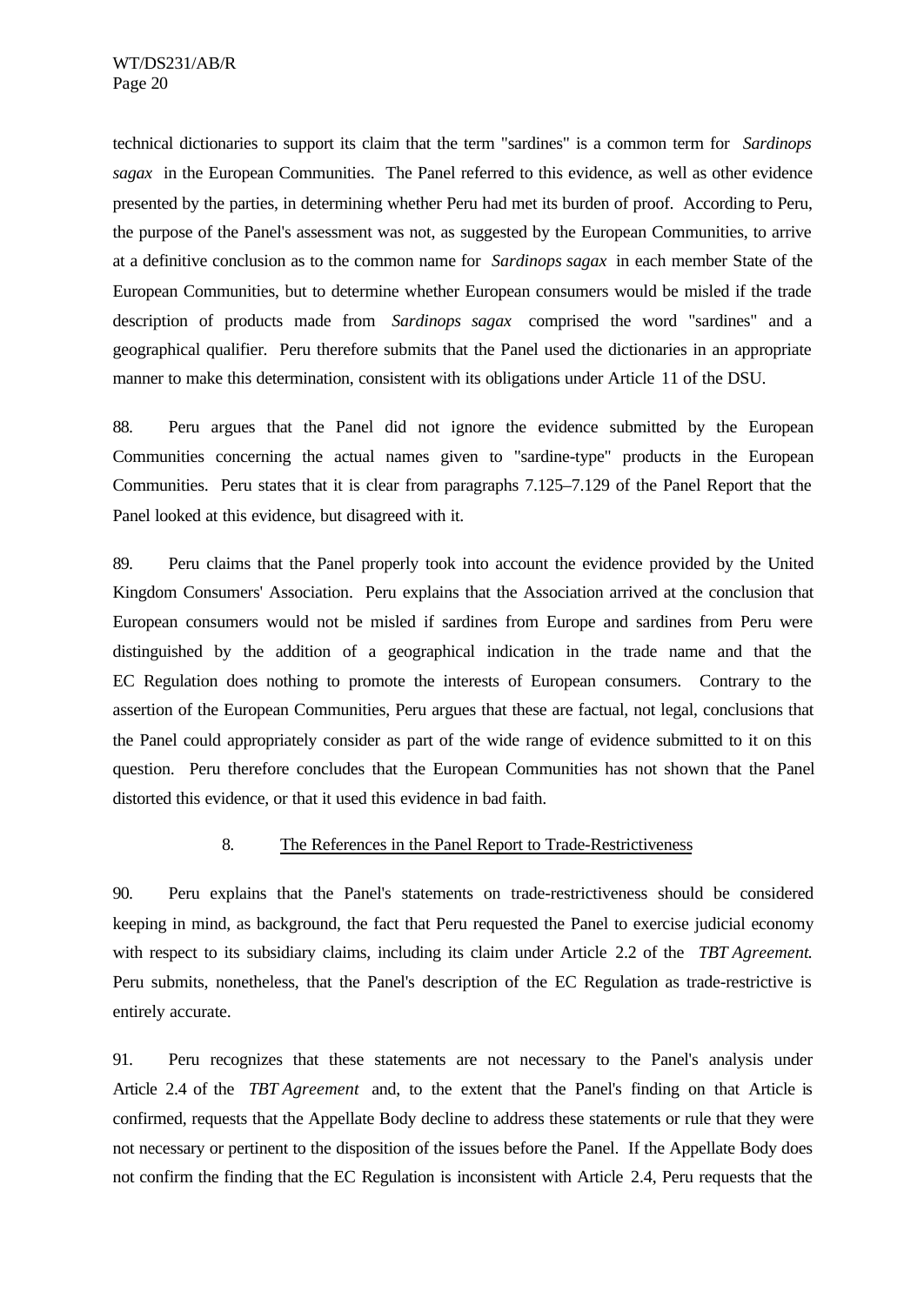Appellate Body complete the analysis with respect to Articles 2.2 and 2.1 of the *TBT Agreement* and, in so doing, that it consider the Panel's statements on the trade-restrictiveness of the EC Regulation.

## 9. Completing the Legal Analysis

92. Peru submits that, if the Appellate Body concludes that the EC Regulation is consistent with Article 2.4, it would be appropriate in such circumstances for the Appellate Body to complete the Panel's analysis and resolve the dispute by making findings on those provisions of Article 2 of the *TBT Agreement* on which the Panel did not make any findings. Peru explains that it asked the Panel to exercise judicial economy in accordance with the guidance given by the Appellate Body to panels to address only those claims on which a finding is necessary in order to enable the DSB to make sufficiently precise recommendations and rulings. Peru then points to several cases where, after reversing a panel's finding, the Appellate Body completed the legal analysis of those claims where the panel had exercised judicial economy.

93. Peru states that it requested the Panel to include in the Panel Report all of the arguments and evidence submitted to it on the legal claims not addressed, so as to provide the Appellate Body with the factual basis to rule on those claims if this became necessary. Peru further asserts that the fundamental rationale of Articles 2.1, 2.2, and 2.4 of the *TBT Agreement* is the same, so that the facts required to rule on the consistency of a measure with Article 2.4 of the *TBT Agreement* include those required to rule on the consistency of that measure with Articles 2.1 and 2.2 of that Agreement.

94. Peru therefore requests that, if the Appellate Body concludes that the EC Regulation is consistent with Article 2.4, the Appellate Body complete the Panel's analysis and find that the EC Regulation is inconsistent with Article 2.2. If the Appellate Body concludes that the EC Regulation is consistent with Article 2.2, Peru requests the Appellate Body to complete the Panel's analysis and find that the EC Regulation is inconsistent with Article 2.1 of the *TBT Agreement*.

## C. *Arguments of the Third Participants*

## 1. Canada

95. Canada agrees with the Panel's finding that the EC Regulation is a "technical regulation" for the purposes of the *TBT Agreement*. It submits that the Panel correctly applied the Appellate Body's reasoning in *EC – Asbestos*, by finding that the EC Regulation identifies a product, namely preserved sardines, lays down product characteristics in a negative form by prohibiting fish of species other than *Sardina pilchardus* to be marketed as preserved sardines, and is mandatory.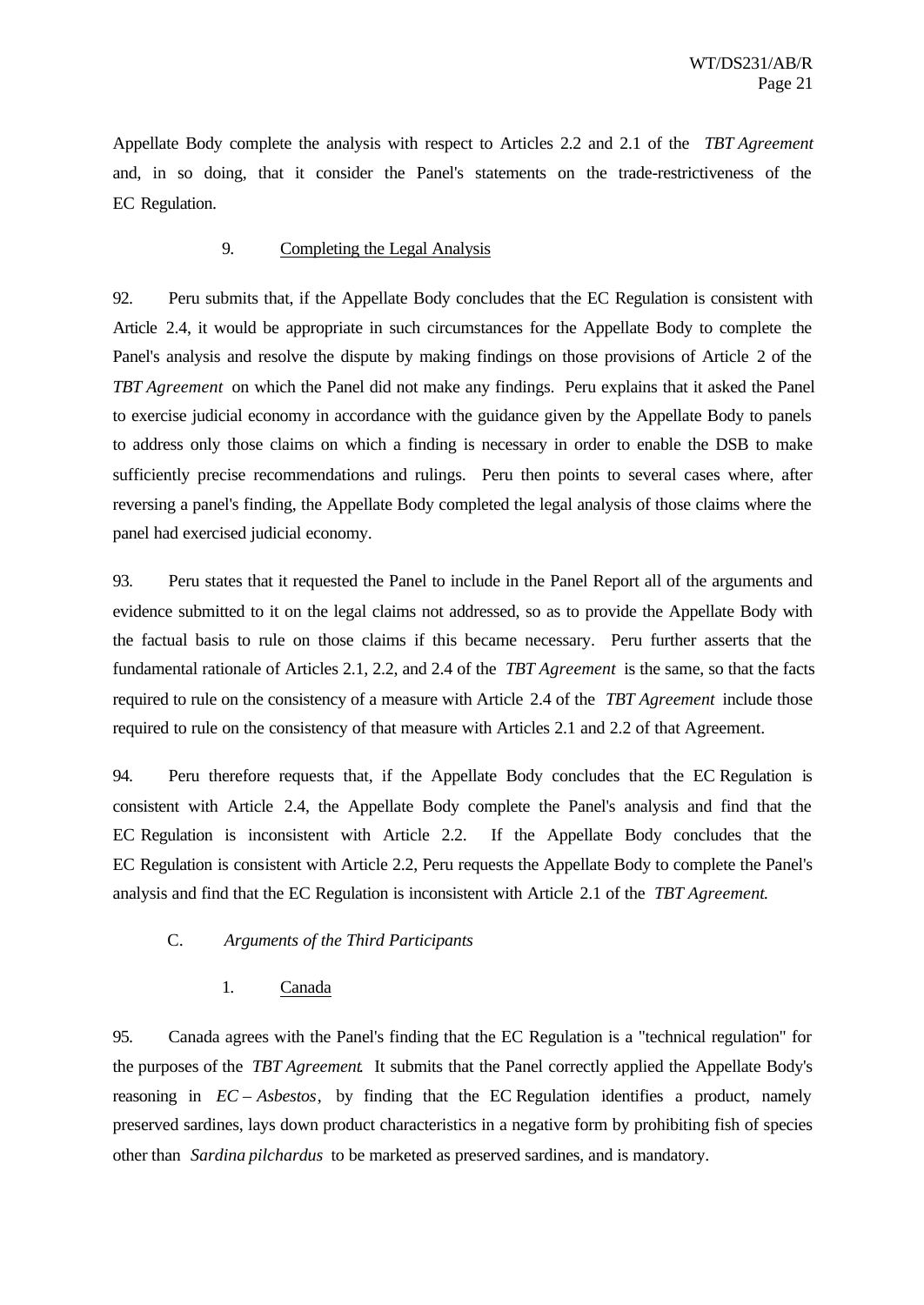96. Canada further asserts that, pursuant to Article XVI:4 of the *Marrakesh Agreement Establishing the World Trade Organization*, the European Communities had an obligation on 1 January 1995 to ensure the conformity of its existing technical regulations with its obligations under, *inter alia*, Article 2.4 of the *TBT Agreement*. Canada adds that the European Communities failed to comply with this obligation in respect of the EC Regulation.

97. Canada also claims that the Panel correctly found that Codex Stan 94 was not used "as a basis for" the EC Regulation. According to Canada, the EC Regulation is not "founded or built upon" or "supported by" Codex Stan 94, because the EC Regulation prohibits preserved sardines of species other than *Sardina pilchardus* from being marketed as "sardines", regardless of whether the term "sardine" is used in conjunction with the country, geographical area, species, or common name of the species.

98. Canada agrees with the Panel's finding that under Article 2.4 of the *TBT Agreement*, the burden rests with the European Communities, as the party asserting the affirmative of a particular claim or defence, to demonstrate that Codex Stan 94 is an "ineffective or inappropriate" means to fulfil the "legitimate objectives" of the EC Regulation. It further notes that, even if this were not the case, Peru provided sufficient evidence and legal arguments to meet this burden.

99. According to Canada, the Panel made an "objective assessment of the matter before it". Canada submits that in order to establish that the Panel acted inconsistently with Article 11 of the DSU, the European Communities must do more than merely contend that the Panel should have reached different factual findings than those it reached.

100. Canada further submits that the Panel's interpretation of Codex Stan 94 is correct and that it was within the Panel's discretion to decline to consult the Codex Commission.

101. Canada disagrees with the Panel's comment that, under Article 2.5 of the *TBT Agreement*, a regulation that is not in accordance with "relevant international standards" creates an unnecessary obstacle to trade. Canada notes, however, that the Panel's comment played no part in its determination that the EC Regulation is inconsistent with Article 2.4 of the *TBT Agreement*.

102. Canada submits that, in the event that the Appellate Body finds the EC Regulation to be consistent with Article 2.4 of the *TBT Agreement*, the Appellate Body has an adequate basis to complete the legal analysis of the claims made by Peru under Articles 2.2 and 2.1 of the *TBT Agreement* and Article III:4 of the GATT 1994.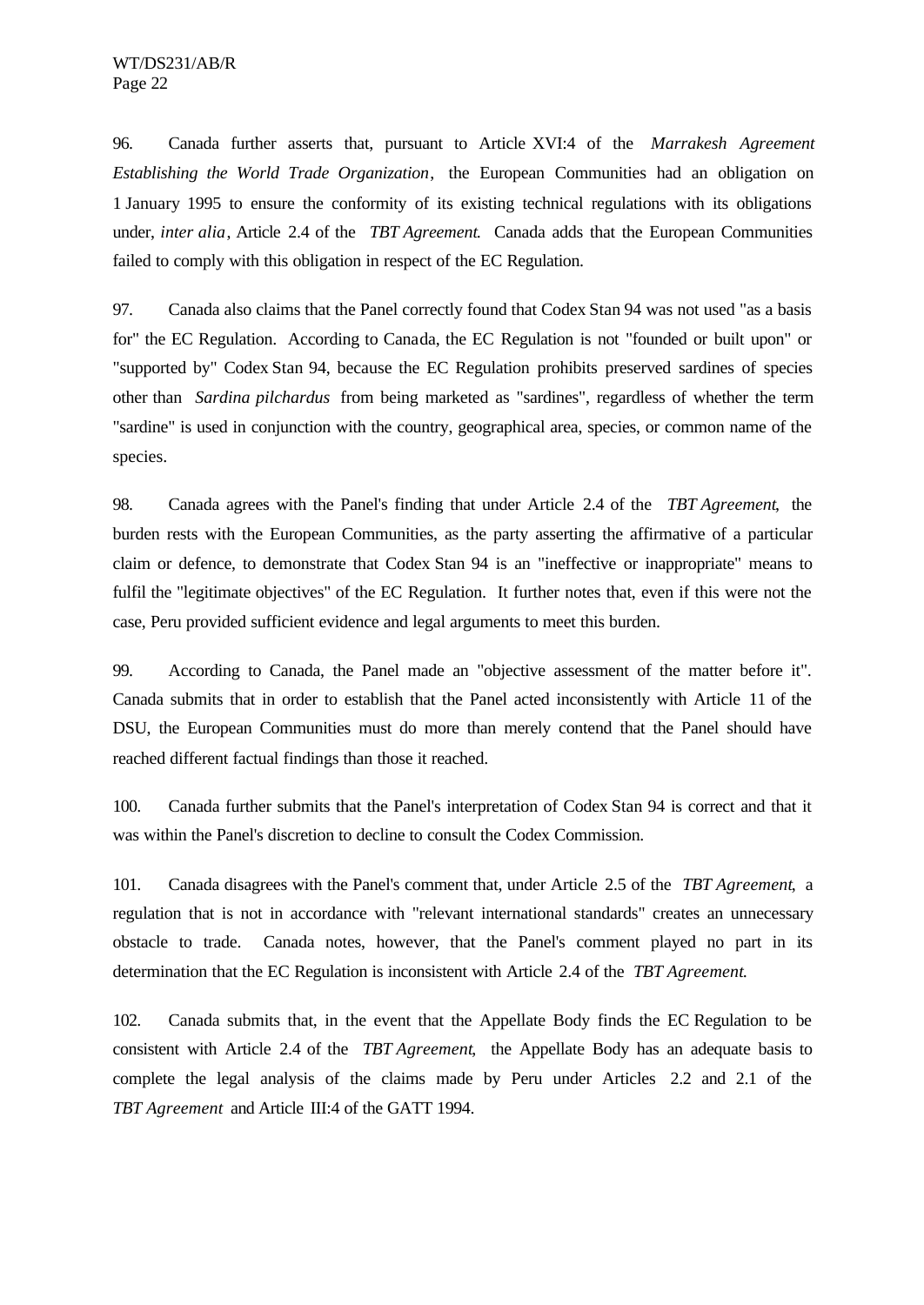103. In referring to the *amicus curiae* briefs received in this appeal, Canada notes that there is a lack of clear agreement among WTO Members as to the role of *amicus curiae* briefs in dispute settlement. It also states that the DSU provides WTO Members with the legal right to make submissions in a dispute, but only if they reserve their third party rights at the outset of the dispute settlement process. Canada finally asserts that, in any event, the *amicus curiae* briefs should be rejected because they are not pertinent or useful.

## 2. Chile

l

104. Chile agrees with Peru's claim that the European Communities could not conditionally withdraw its Notice of Appeal of 25 June 2002 and replace it with a new Notice of Appeal.

105. Chile also agrees with the Panel's conclusion that the EC Regulation is a "technical regulation" for purposes of the *TBT Agreement*.

106. Chile states that the Panel was correct in concluding that Article 2.4 of the *TBT Agreement* applies to all technical regulations that existed prior to 1 January 1995. According to Chile, the commitment under the *TBT Agreement* not to restrict trade more than necessary is a permanent and continuous one.

107. Chile rejects the European Communities' contention that Article 2.4 applies only to the preparation and adoption of technical regulations. Chile states that Article 2 of the *TBT Agreement* is entitled "*Preparation, Adoption and Application of Technical Regulations by Central Government Bodies*". Given the title of Article 2, Chile argues that if Article 2.4 were limited to the preparation and adoption of technical regulations, its text would have indicated this explicitly or the provision would have been included in a different article.

108. Chile agrees with the Panel's conclusion that Codex Stan 94 is a "relevant international standard". Chile, nevertheless, disagrees with the Panel's interpretation of the Explanatory note to the definition of "standard" in Annex 1.2 to the *TBT Agreement*. According to Chile, the Explanatory note provides that international standards must be based on consensus, and this was confirmed in the Decision of the Committee on Principles for the Development of International Standards, Guides and Recommendations with Relation to Articles 2, 5 and Annex 3 of the Agreement, adopted by the WTO Committee on Technical Barriers to Trade.<sup>22</sup> Chile notes, however, that the European Communities has not provided any evidence to demonstrate that Codex Stan 94 was not approved by consensus.

<sup>&</sup>lt;sup>22</sup>G/TBT/9, Committee on Technical Barriers to Trade, Second Triennial Review of the Operation and Implementation of the Agreement on Technical Barriers to Trade, 13 November 2000, Annex 4.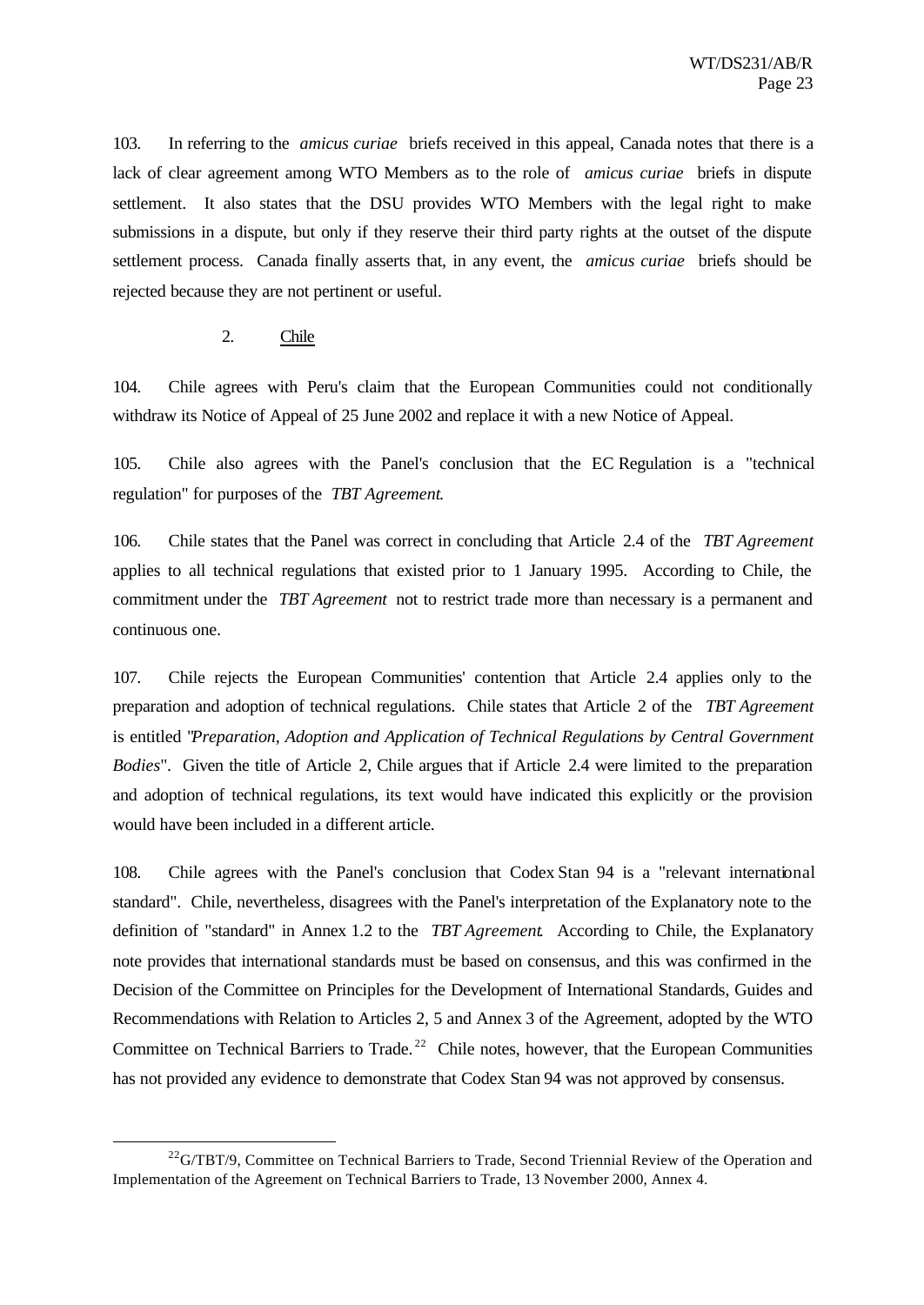109. Chile submits that the Panel was correct in finding that Codex Stan 94 was not used "as a basis for" the EC Regulation. Chile explains that the EC Regulation monopolizes the term "sardines" for *Sardina pilchardus* in circumstances where Codex Stan 94 provides otherwise. Chile then asserts that, had the European Communities used Codex Stan 94 "as a basis", the European Communities would have had to incorporate all relevant parts of it, and not only section 6.1.1(i).

110. Chile asserts that the burden of proving that Codex Stan 94 is not "ineffective or inappropriate" rests with the European Communities, because it is impossible for the Panel or for the other Members to prove what are the true "legitimate objectives" pursued by the Member adopting a technical regulation. In Chile's view, the European Communities failed to meet this burden.

111. Chile requests, furthermore, that the Appellate Body reject the *amicus curiae* briefs received in this appeal. Chile argues that accepting *amicus curiae* briefs from WTO Members who have not notified the DSB of their interest as third parties would mean that those Members would be accorded more favourable treatment than those accorded passive observer status in an appeal.

#### 3. Ecuador

112. Ecuador requests clarification of the issues raised by the European Communities' conditional withdrawal of the original Notice of Appeal and the submission of a second Notice of Appeal.

113. Ecuador submits that the EC Regulation is a "technical regulation" for purposes of the *TBT Agreement*. It agrees with the Panel's finding that Codex Stan 94 is a "relevant international standard" which must be used "as a basis for" the adoption and maintenance of the EC Regulation.

114. According to Ecuador, the Panel correctly found that Codex Stan 94 allows Members to provide a precise trade description for preserved sardines, thereby promoting market transparency, consumer protection, and fair competition. Ecuador further agrees with the Panel's finding that Peru presented sufficient evidence to prove that Codex Stan 94 is neither "ineffective" nor "inappropriate" to achieve the "legitimate objectives" pursued by the European Communities through the EC Regulation.

115. Finally, Ecuador objects to the acceptance and consideration of the *amicus curiae* briefs submitted in this appeal. According to Ecuador, this would accord Morocco more favourable treatment than Colombia who was accorded passive observer status in this appeal.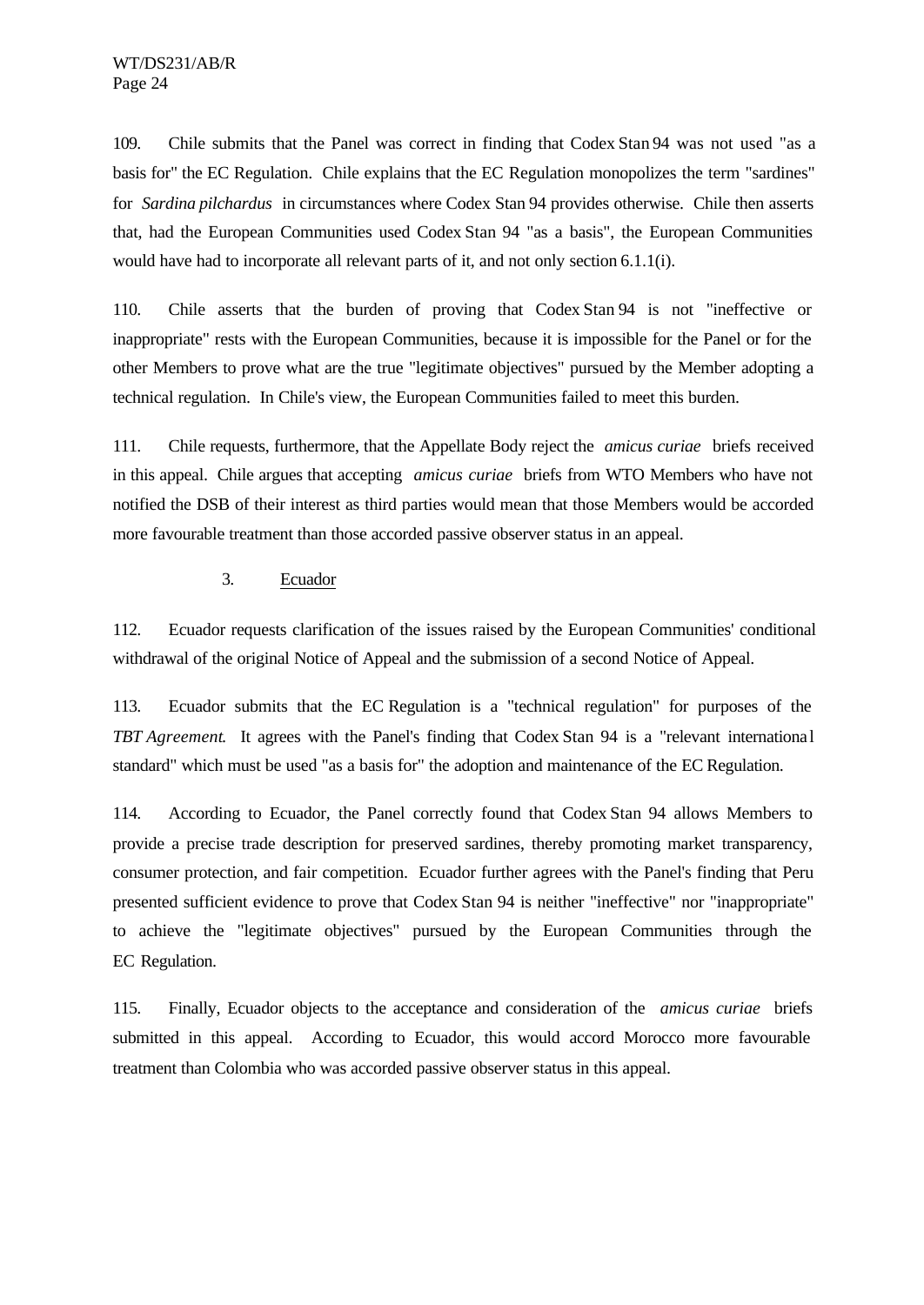## 4. United States

116. According to the United States, the Panel correctly found, as a factual matter, that the EC Regulation lays down product characteristics that must be complied with in order for a product to be labelled and sold as preserved sardines, and that one of those mandatory product characteristics is that the fish must be of the species *Sardina pilchardus*. It further notes that the European Communities has not contested that the EC Regulation is a "technical regulation", but only that it is a "technical regulation" relating to *Sardinops sagax*.

117. The United States submits that, contrary to what the European Communities claims, there is no need to prove that the EC Regulation is an explicit "technical regulation" for *Sardinops sagax*. Although the EC Regulation mentions only *Sardina pilchardus* by name, the United States asserts that this does not mean that the EC Regulation cannot be challenged by another Member, especially when that Member is precluded from labelling its sardine species as "sardines" by that regulation.

118. The United States also rejects the European Communities' attempt to distinguish between labels and names, and states that the Panel correctly noted that both labelling and naming requirements are means of identifying a product.

119. The United States agrees with the Panel's conclusion that Article 2.4 applies to technical regulations that were in effect when the *TBT Agreement* came into force. The United States submits that the Appellate Body's reasoning in  $EC-Hormones^{23}$  regarding the temporal application of the *SPS Agreement* is also relevant for interpreting Article 2.4 of the *TBT Agreement*.

120. The United States further asserts that the European Communities' allegation that Article 2.4 applies only to the drafting, drawing up or preparation of technical regulations is not supported by the text of that provision nor by its context. In this regard, the United States argues that this provision "follows fast" upon Article 2.3 of the *TBT Agreement*, which requires that technical regulations not be maintained if they are no longer necessary or if the objectives can be attained in a less traderestrictive manner. This provides contextual support, according to the United States, to the conclusion that the phrase "where technical regulations are required" in Article 2.4 can refer to existing technical regulations that are being maintained because they are still required.

121. The United States submits that the Panel correctly found that Codex Stan 94 is a "relevant international standard". It further states that the Panel properly rejected the European Communities'

<sup>23</sup>Appellate Body Report, *supra*, footnote 17.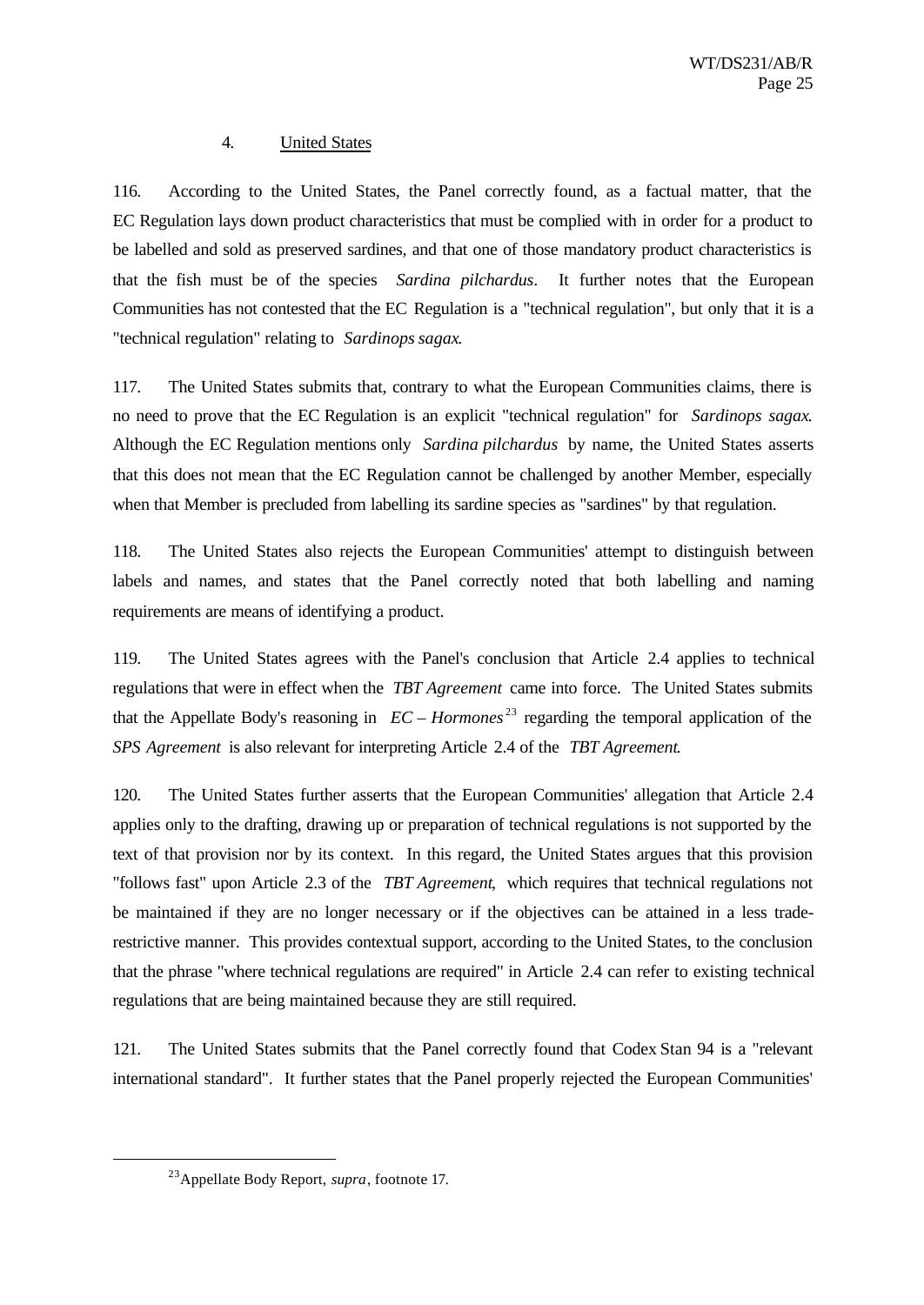allegations that the international standard at issue does not mean what it says, or is invalid because of drafting changes made in the course of developing the standard.

122. The United States disagrees, however, with the Panel's conclusion that international standards do not have to be based on consensus. According to the United States, this conclusion is contrary to the Explanatory note to the definition of "standard" in Annex 1.2 to the *TBT Agreement*, which states that international standards *are* based on consensus. It argues that the *TBT Agreement* does not impose any obligations on an international body or system with respect to the development of international standards. In the United States' view, the obligations set out in the *TBT Agreement* apply only to WTO Members and thus do not *cover* the international standards referred to in Article 2.4. The last phrase of the Explanatory note, referring to the application of the *TBT Agreement* to documents not adopted by consensus, would cover instead those standards adopted by Members even if not adopted by consensus.

123. The United States, therefore, urges the Appellate Body to modify this aspect of the Panel Report, but clarifies that this would not invalidate the Panel's conclusion that Codex Stan 94 is a "relevant international standard", given the Panel's finding that there was no evidence that Codex Stan 94 was not based on consensus.

124. The United Sates submits that the Panel was correct in finding that the European Communities is not using Codex Stan 94 "as a basis for" the EC Regulation. The United States asserts that the EC Regulation is directly contrary to the international standard because Codex Stan 94 provides that a number of sardine species can be marketed with the name "sardines", appropriately qualified, while the EC Regulation explicitly forbids such marketing.

125. The United States rejects the European Communities' allegation that the Panel effectively required conformity or compliance with the international standard. According to the United States, the Panel simply said that an international standard could not have been used as a basis for a technical regulation if the technical regulation directly contradicts the standard. The United States further states that the EC Regulation would not meet the European Communities' proposed definition for the term "as a basis", given that the only rational relationship between the EC Regulation and Codex Stan 94 is that they contradict each other.

126. The United States also asserts that the European Communities is incorrect to argue that it appropriately used relevant parts of Codex Stan 94 on the grounds that the EC Regulation is based on that part of the standard that permits Members to reserve the name "sardine", without a qualifier, for the species *Sardina pilchardus*. The United States argues that, given that the EC Regulation also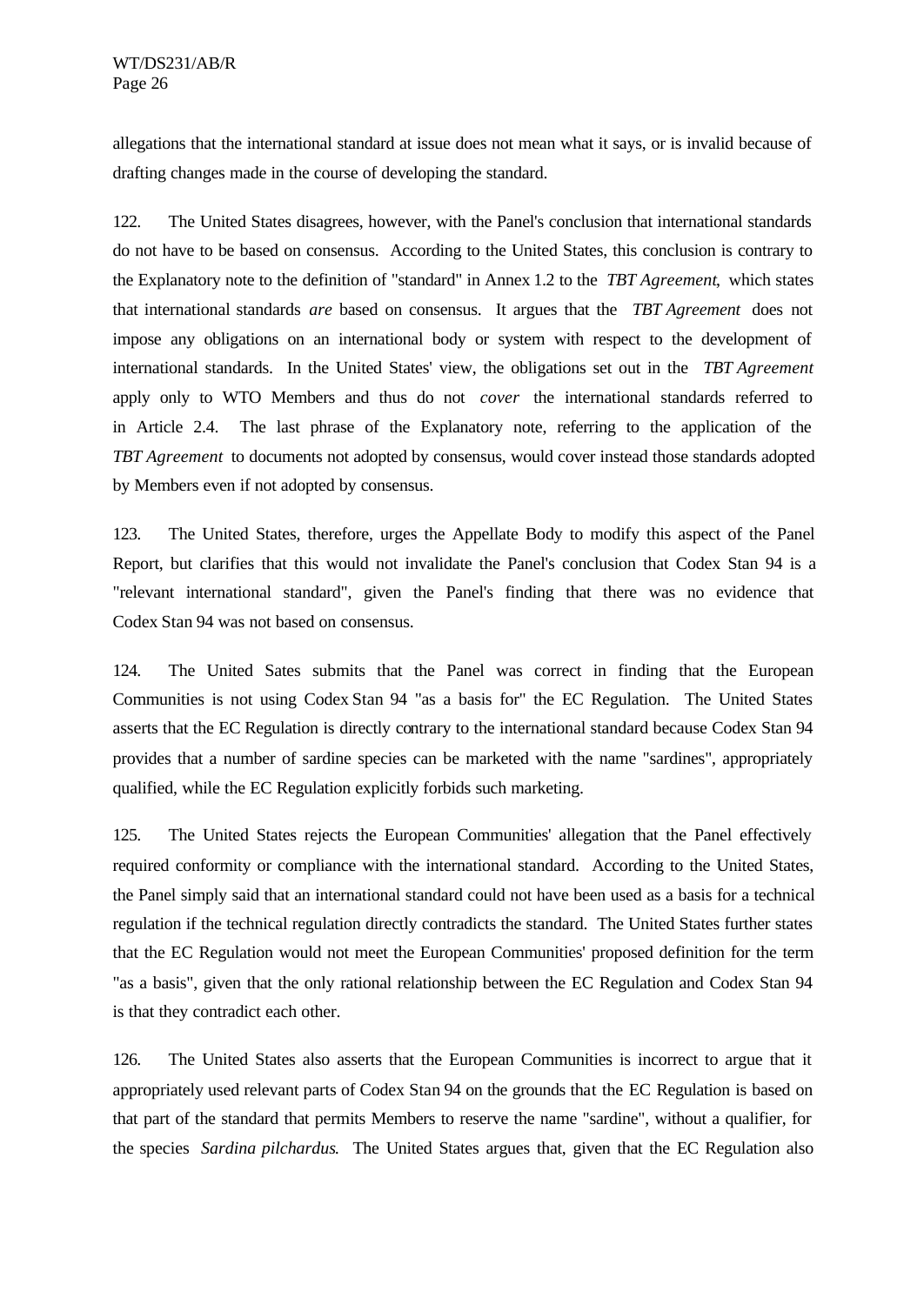forbids the name "X sardines" for other sardine species, that part of Codex Stan 94 concerning "X sardines" is therefore plainly a relevant part of the standard.

127. The United States claims that the Panel correctly concluded that Codex Stan 94 is not an "ineffective or inappropriate" means for pursuing the European Communities' "legitimate objectives", identified as market transparency, consumer protection, and fair competition, because, *inter alia*, this international standard provides for conveying accurate information to the consumer concerning the content of the product. The United States also agrees with the Panel's finding that Peru met the burden of showing that Codex Stan 94 is not "ineffective or inappropriate".

128. The United States alleges, however, that the Panel erred in stating that Peru was not required to meet this burden—even though it found that Peru had done so. According to the United States, this reasoning is unnecessary to the Panel's finding and legally erroneous. In the United States' view, it is the complaining party, not the responding party, that has the burden of presenting evidence and arguments sufficient to make a *prima facie* demonstration of each claim that the measure is inconsistent with a provision of a covered agreement. This includes the demonstration under Article 2.4 of the *TBT Agreement* that the relevant international standards are not "ineffective or inappropriate". The United States argues, moreover, that this burden does not shift to the responding party because the obligation is characterized as an exception, or because the responding party asserts that the international standard is "ineffective or inappropriate", or because the responding party may have more information at its disposal concerning the "legitimate objectives."

129. The United States, therefore, requests the Appellate Body to modify the portion of the Panel's reasoning dealing with the allocation of the burden of proving that relevant international standards are an "ineffective or inappropriate means for the fulfilment of the legitimate objectives pursued" through the technical regulation.

130. The United States submits that the Appellate Body has the discretion to accept both *amicus curiae* briefs received in this appeal, but that it need not do so because they are not pertinent or useful.

## 5. Venezuela

131. Venezuela states that the Panel correctly found that the EC Regulation is a "technical regulation". It also agrees with the Panel's finding that Article 2.4 of the *TBT Agreement* applies to measures adopted before 1 January 1995, but which have not ceased to exist. According to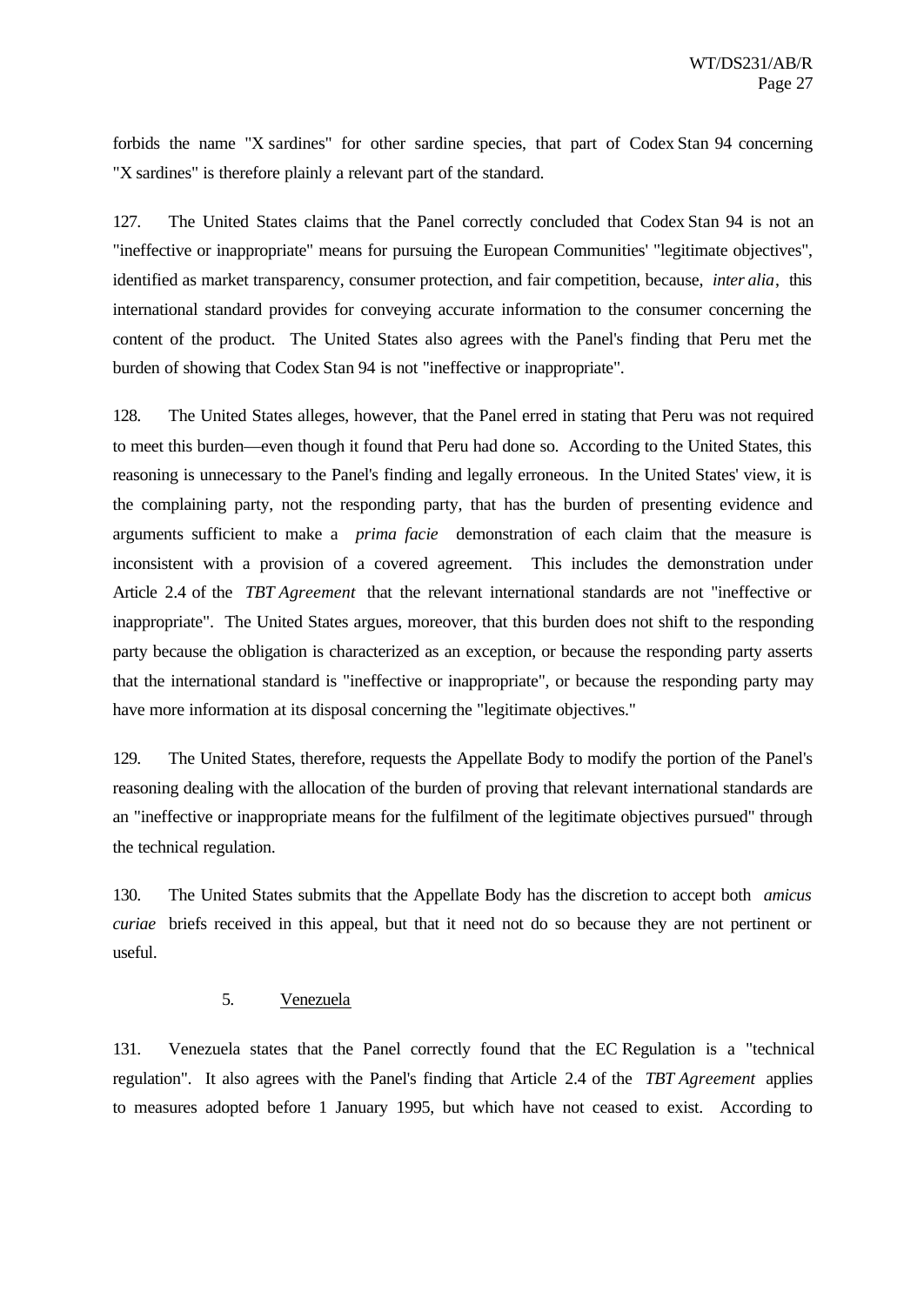Venezuela, the Panel properly applied the principle set forth in Article 28 of the *Vienna Convention*<sup>24</sup>, as interpreted by the Appellate Body.

132. Venezuela agrees with the Panel's conclusion that Codex Stan 94 is a "relevant international standard" and contends that the EC Regulation does not take into account the standard established in Codex Stan 94.

133. Venezuela disagrees with the European Communities' assertion that Codex Stan 94, by authorizing use of the term "sardines" for products other than *Sardina pilchardus*, is "ineffective or inappropriate" to fulfil the "legitimate objectives" of consumer protection, market transparency, and fair competition. Venezuela also submits that Peru presented sufficient evidence and legal arguments to demonstrate that Codex Stan 94 is not "ineffective or inappropriate" to fulfil the "legitimate objectives" pursued by the European Communities through the EC Regulation.

## **III. Issues Raised in this Appeal**

134. This appeal raises the following issues:

- (a) whether the appeal is inadmissible as a result of the conditional withdrawal of the Notice of Appeal filed on 25 June 2002, and the filing of a new Notice of Appeal on 28 June 2002;
- (b) whether the *amicus curiae* briefs submitted by the Kingdom of Morocco and a private individual are admissible, and, if so, whether they assist us in this appeal;
- (c) whether the Panel erred by finding that Council Regulation (EEC) 2136/89 (the "EC Regulation") is a "technical regulation" within the meaning of Annex 1.1 of the *Agreement on Technical Barriers to Trade* (the "*TBT Agreement* ");
- (d) whether the Panel erred by finding that Article 2.4 of the *TBT Agreement* applies to existing measures, such as the EC Regulation;
- (e) whether the Panel erred by finding that CODEX STAN 94–1981, Rev.1–1995 ("Codex Stan 94") is a "relevant international standard" within the meaning of Article 2.4 of the *TBT Agreement*;

<sup>24</sup>*Supra*, footnote 16.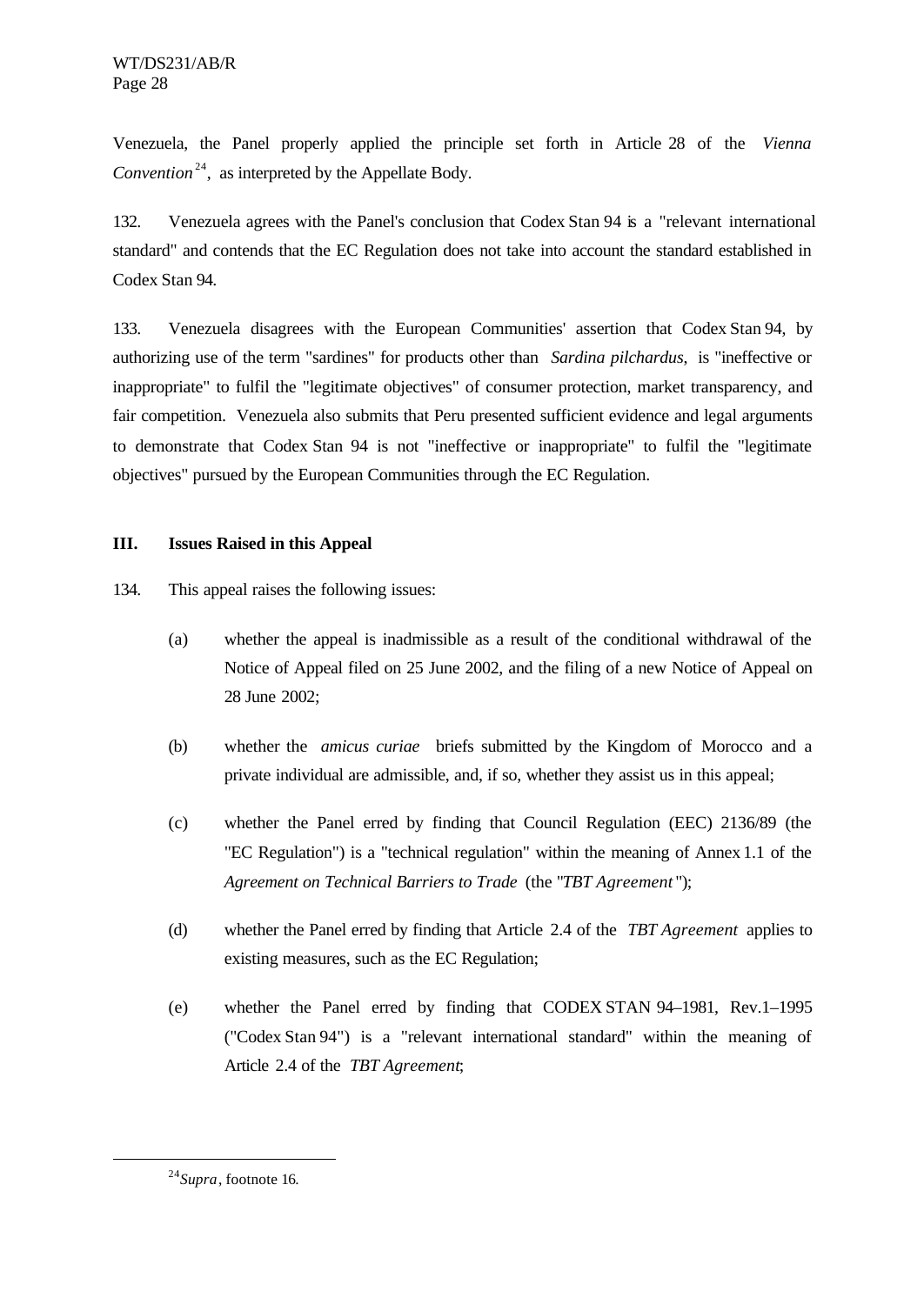- (f) whether the Panel erred by finding that Codex Stan 94 was not used "as a basis for" the EC Regulation within the meaning of Article 2.4 of the *TBT Agreement*;
- (g) whether the Panel correctly interpreted and applied the second part of Article 2.4 of the *TBT Agreement*, which allows Members not to use international standards "as a basis for" their technical regulations "when such international standards or relevant parts would be an ineffective or inappropriate means for the fulfilment of the legitimate objectives pursued";
- (h) whether the Panel properly discharged its duty under Article 11 of the *Understanding on Rules and Procedures Governing the Settlement of Disputes* (the "DSU") to make "an objective assessment of the facts of the case";
- (i) whether the Panel has made a determination that the EC Regulation is traderestrictive, and, if so, whether the Panel erred in making such a determination; and
- (j) whether we should complete the analysis under Article 2.2 of the *TBT Agreement*, Article 2.1 of the *TBT Agreement*, or Article III:4 of the *General Agreement on Tariffs and Trade 1994* (the "GATT 1994"), in the event that we find that the EC Regulation is consistent with Article 2.4 of the *TBT Agreement*.

## **IV. Procedural Issues**

## A. *Admissibility of Appeal*

135. We begin with the question of the admissibility of the appeal. Peru submits that the Notice of Appeal of 25 June 2002 was withdrawn, that the withdrawal was subject to an "impermissible" condition of filing a new notice of appeal, and that the Notice of Appeal filed on 28 June 2002 is inadmissible because there is no right to appeal twice.<sup>25</sup> The European Communities responds that it did not appeal twice, that it withdrew the original Notice of Appeal in response to Peru's request for additional information on the grounds of appeal, and that Peru did not suffer any prejudice as a result of the timely filing of the new Notice of Appeal based on the same legal grounds as the original Notice.<sup>26</sup>

<sup>&</sup>lt;sup>25</sup>Peru's letter dated 2 July 2002.

 $^{26}$ European Communities' response to questioning at the oral hearing.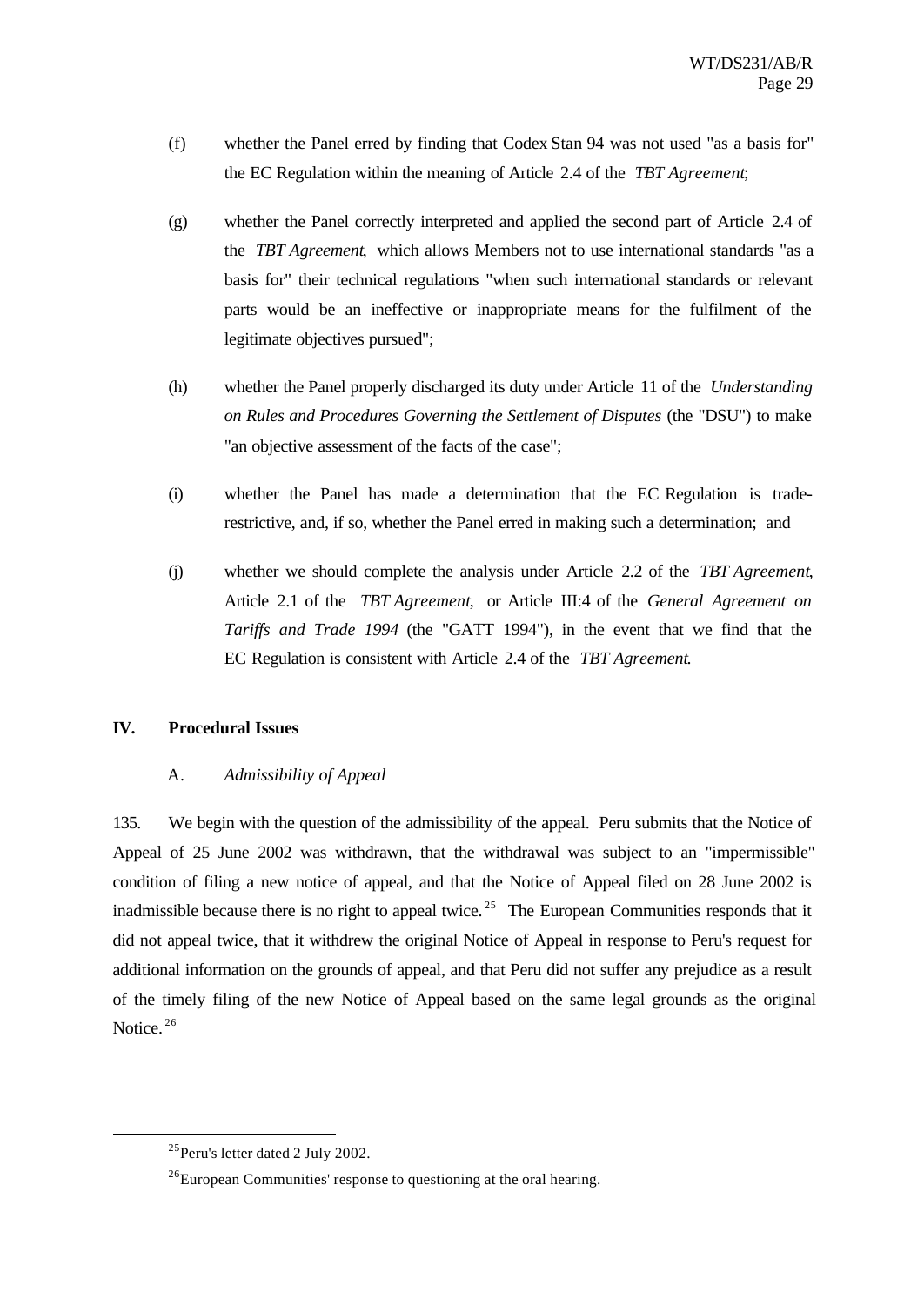136. We set out earlier in this Report<sup>27</sup> the sequence of events relevant to the filing by the European Communities of a Notice of Appeal on 25 June 2002, the withdrawal of that Notice three days later, and the filing of a replacement Notice of Appeal on 28 June 2002. Before commencing our analysis of the admissibility of the Notice of Appeal of 28 June 2002, we note first that Peru does not request that we rule in this Report on Peru's Request for a Preliminary Ruling, submitted on 27 June 2002, regarding the sufficiency of paragraphs (d), (f), (g), and (h) of the European Communities' Notice of Appeal dated 25 June 2002.<sup>28</sup> Peru states in its appellee's submission that "[t]he Division presumably considers the original Notice of Appeal to be withdrawn<sup>"29</sup>, and Peru does" not address further the question of the insufficiency of the original Notice of Appeal. The European Communities submits that "the preliminary objections raised by Peru on the adequacy of the Notice of Appeal filed by the [European Communities] on 25 June 2002 is a matter that is now moot and settled."<sup>30</sup> In the light of these submissions, we need not, and, therefore, we do not decide the issues raised in the Request for a Preliminary Ruling filed by Peru regarding the sufficiency of the Notice of Appeal filed on 25 June 2002.

137. We turn to the claim by Peru that the European Communities was not entitled to attach a condition to its withdrawal of the Notice of Appeal filed on 25 June 2002. Rule 30(1) of the *Working Procedures for Appellate Review* (the "*Working Procedures*"), which governs the withdrawal of an appeal, provides:

> At any time during an appeal, the appellant may withdraw its appeal by notifying the Appellate Body, which shall forthwith notify the DSB.

138. This rule accords to the appellant a broad right to withdraw an appeal at any time. This right appears, on its face, to be unfettered: an appellant is not subject to any deadline by which to withdraw its appeal; an appellant need not provide any reason for the withdrawal; and an appellant need not provide any notice thereof to other participants in an appeal. More significantly for this appeal, there is nothing in the Rule prohibiting the attachment of conditions to a withdrawal. Indeed, in two previous cases, notices of appeal were withdrawn subject to the condition that new notices would be

<sup>27</sup>*Supra*, paras. 11 *ff*.

<sup>28</sup>WT/DS231/10, 27 June 2002.

 $^{29}$ Peru's appellee's submission, para. 42.

 $30$ European Communities' appellant's submission, para. 235.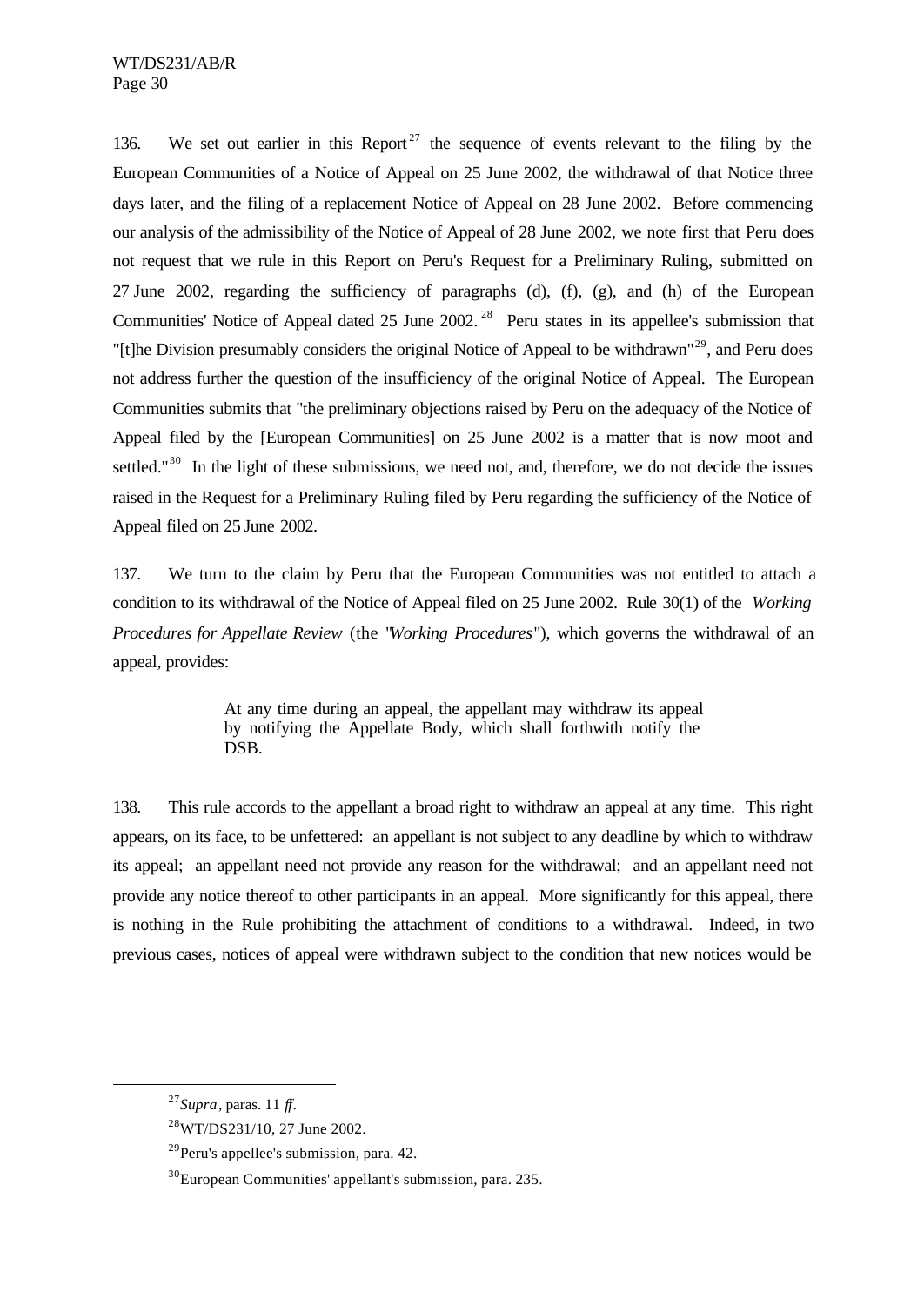filed.<sup>31</sup> Nor is the right to withdraw an appeal expressly subject to the condition that no new notice be filed on the same matter after the withdrawal.

139. However, despite this permissive language, we emphasize that the *Working Procedures* must not be interpreted in a way that could undermine the effectiveness of the dispute settlement system, for they have been drawn up pursuant to the DSU and as a means of ensuring that the dispute settlement mechanism achieves the aim of securing a positive solution to a dispute.<sup>32</sup> As we have said:

> The procedural rules of WTO dispute settlement are designed to promote … the fair, prompt and effective resolution of trade  $\overline{d}$ isputes.<sup>33</sup>

140. This obligation to interpret the *Working Procedures* in a way that promotes the effective resolution of disputes is complemented by the obligation of Members, set out in Article 3.10 of the DSU, to "engage in [dispute settlement] procedures in good faith in an effort to resolve the dispute." Hence, the right to withdraw an appeal must be exercised subject to these limitations, which are applicable generally to the dispute settlement process.

141. Peru submits that nothing in Rule 30 of the *Working Procedures* permits the attachment of conditions to the withdrawal of a notice of appeal, and that, therefore, this appeal must be deemed to have been withdrawn irrespective of whether the conditions are met. We find no support in Rule 30 for Peru's position. While it is true that nothing in the text of Rule 30(1) explicitly permits an appellant to exercise its right subject to conditions, it is also true that nothing in the same text prohibits an appellant from doing so. As we have just explained, in our view, the right to withdraw a notice of appeal under Rule 30(1) is broad, subject only to the limitations we have described. Therefore, we see no reason to interpret Rule 30 as granting a right to withdraw an appeal only if that withdrawal is unconditional. Rather, the correct interpretation, in our view, is that Rule 30(1) permits conditional withdrawals, unless the condition imposed undermines the "fair, prompt and effective resolution of trade disputes", or unless the Member attaching the condition is not "engag[ing] in [dispute settlement] procedures in good faith in an effort to resolve the dispute." Therefore, it is necessary to examine any such conditions attached to withdrawals on a case-by-case basis to

 $31$ We note that, in both previous cases, unlike in this case, the Divisions hearing those appeals and the appellees had prior knowledge of, and agreed with, the process. (Appellate Body Report, *US – FSC*, *supra*, footnote 20, para. 4; Appellate Body Report, *US – Line Pipe*, *supra*, footnote 19, para. 13) Peru distinguishes this case on that basis; however, the mere fact that there was both notice and agreement in those cases does not, on its own, mean that such notice and agreement are required.

<sup>32</sup>DSU, Article 3.7.

<sup>33</sup>Appellate Body Report, *US – FSC*, *supra*, footnote 20, para. 166.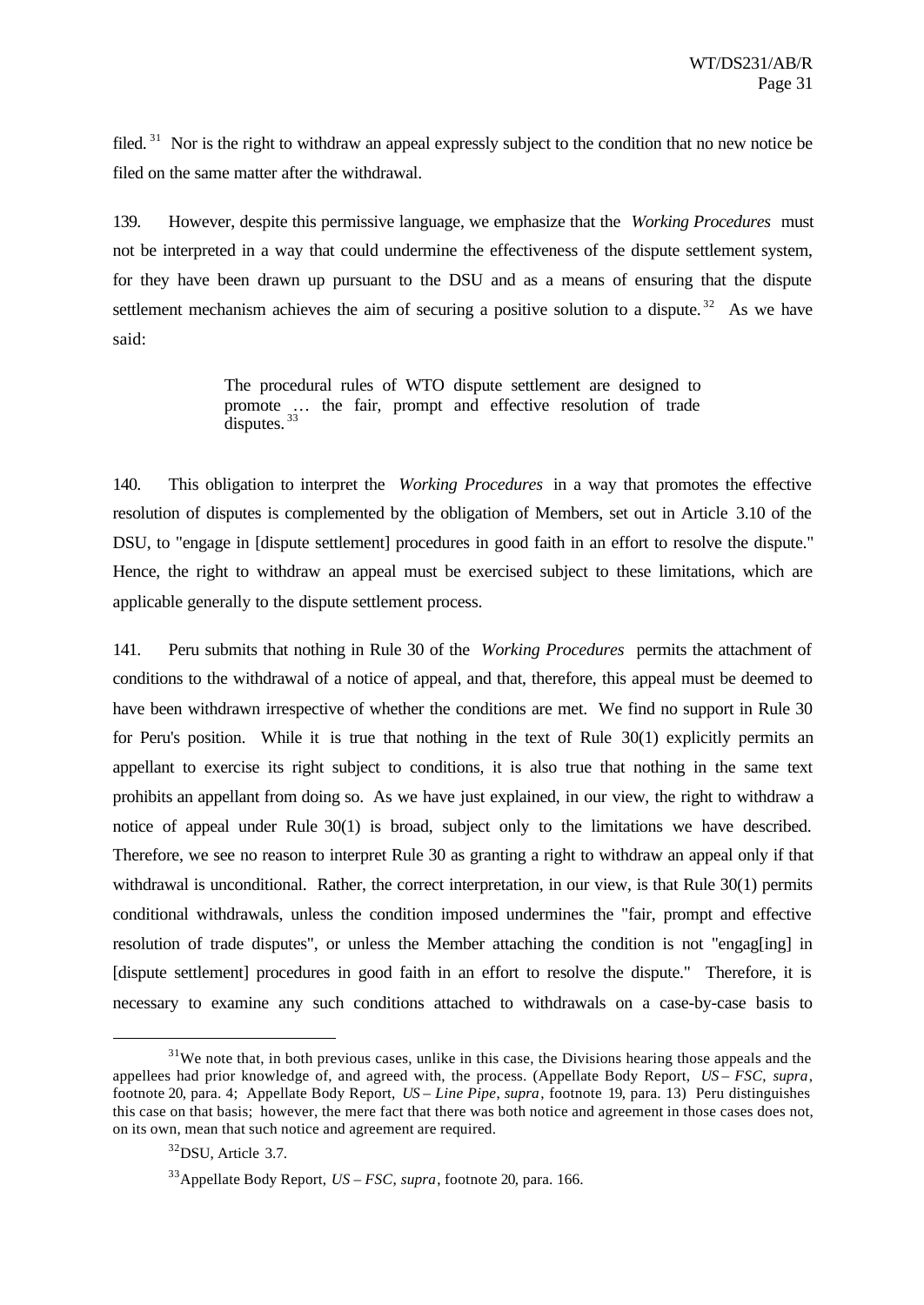determine whether, in fact, the particular condition in a particular case in any way obstructs the dispute settlement process, or in some way diminishes the rights of the appellee or other participants in the appeal.

142. With this in mind, we examine next whether, by withdrawing the Notice of Appeal of 25 June 2002 subject to the condition of filing a replacement notice of appeal, the European Communities has effectively undermined the "fair, prompt and effective resolution of trade disputes" or has not "engage[d] in [dispute settlement] procedures in good faith in an effort to resolve the dispute."

143. According to the European Communities, it withdrew the Notice of Appeal of 25 June 2002 after receiving Peru's Request for a Preliminary Ruling in order to "enlarge … the description of the points" in paragraphs (d), (f), (g), and (h) of the original Notice and, thus, "clarify the points that Peru considered were not clear". <sup>34</sup> The European Communities maintains that the "replacement"<sup>35</sup> Notice contained "no new grounds of appeal, or modified ones."<sup>36</sup> Moreover, the European Communities contends that "Peru's rights of defense have not been harmed in any way by the replacement of the original Notice of Appeal with a new one and by the new Working Schedule".<sup>37</sup> The European Communities submits that it acted in a timely manner, "within the 60 days provided by the DSU [for adoption of panel reports]" and "well in advance of any substantial exchange between the parties". <sup>38</sup>

144. In our view, attaching the condition to the withdrawal was not unreasonable under the circumstances. The conditioning by the European Communities of its withdrawal of the Notice of Appeal of 25 June 2002 on the right to file a replacement Notice of Appeal arose as a response to the Request for a Preliminary Ruling filed by Peru. Although Peru contests the European Communities' contention that no prejudice was suffered by Peru—arguing that Peru was "forced to address a completely novel procedural issue and waste time on that issue that [Peru] could have used for better purposes"<sup>39</sup>—we are not persuaded that the European Communities' response in any way obstructed the process or diminished Peru's rights. Indeed, it may well have had the opposite effect. Although the European Communities states that it thought Peru's Request for a Preliminary Ruling "to be

<sup>&</sup>lt;sup>34</sup>European Communities' response to questioning at the oral hearing.

<sup>35</sup>European Communities' appellant's submission, para. 235.

<sup>&</sup>lt;sup>36</sup>European Communities' response to questioning at the oral hearing.

 $37$ European Communities' appellant's submission, para. 235.

<sup>&</sup>lt;sup>38</sup>European Communities' response to questioning at the oral hearing.

 $39$ Peru's response to questioning at the oral hearing.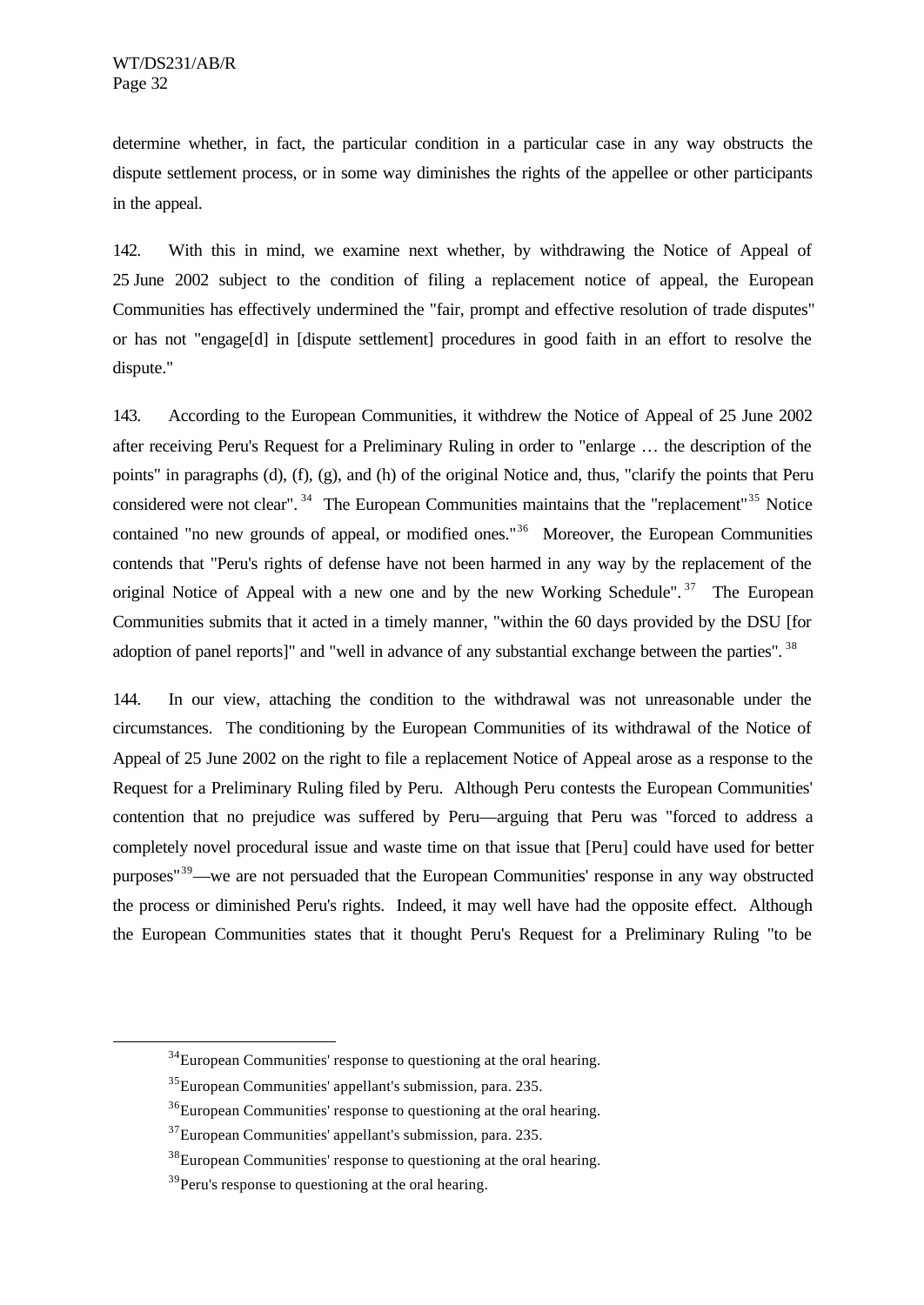without merit<sup>"40</sup>, the European Communities sought to remedy the difficulty perceived by Peru, and not to delay the proceedings further by contesting the allegations of insufficiency.

145. Moreover, the European Communities responded in a timely manner, providing the additional information in a replacement Notice of Appeal the day following receipt of Peru's objections to the Notice of Appeal of 25 June 2002, and only three days after filing the original Notice of Appeal. The replacement Notice was provided well before any submissions were filed. Thus, for the reasons explained, we find that the withdrawal of the original Notice on condition of filing a replacement Notice was appropriate and had the effect of conditionally withdrawing the original Notice.

146. In making this finding, we are mindful of Peru's argument that allowing the withdrawal of a notice of appeal subject to a unilaterally declared condition of the right to file a new notice of appeal, and the filing thereafter of a new notice of appeal, creates an "immense potential for abuse and disorder in appellate review proceedings."<sup>41</sup> Peru suggests a number of examples of possible abusive practices that could result—including the delaying of the adoption of a panel report by submitting a new notice of appeal each time a panel report is before the Dispute Settlement Body (the "DSB"), the amending of allegations of error in the light of arguments made by the appellee or of questions posed by the Division at the oral hearing, and the attempt to have a different division selected or a different date chosen for the oral hearing. <sup>42</sup> We agree with Peru that there may be situations where the withdrawal of an appeal on condition of refiling a new notice, and the filing thereafter of a new notice, could be abusive and disruptive. However, in such cases, we would have the right to reject the condition, and also to reject any filing of a new notice of appeal, on the grounds either that the Member seeking to file such a new notice would not be engaging in dispute settlement proceedings in good faith, or that Rule 30(1) of the *Working Procedures* must not be used to undermine the fair, prompt, and effective resolution of trade disputes. We agree with Peru that the rules must be interpreted so as to "ensure that appellate review proceedings do not become an arena for unfortunate litigation techniques that frustrate the objectives of the DSU, and that developing countries do not have the resources to deal with".<sup>43</sup> The case before us, however, presents none of these circumstances.

147. In addition, we believe there are circumstances that, although not constituting "abusive practices", would be in violation of the DSU, and would, thus, compel us to disallow the conditional withdrawal of a notice of appeal as well as the filing of a replacement notice. For example, if the

<sup>40</sup>European Communities' letter to the Appellate Body dated 28 June 2002.

<sup>41</sup>Peru's appellee's submission, para. 45.

<sup>42</sup>*Ibid*.

<sup>43</sup>*Ibid.*, para. 51.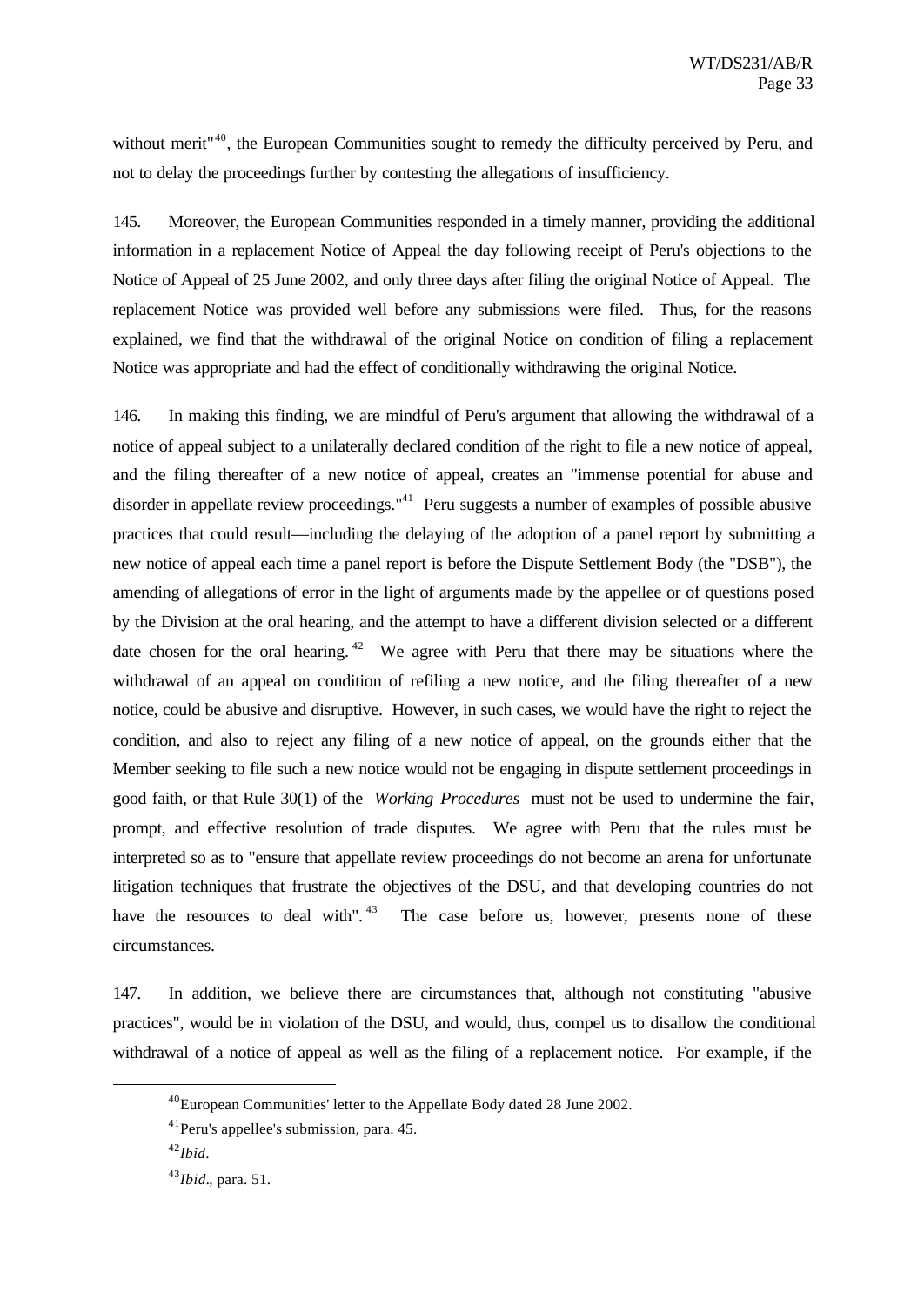conditional withdrawal or the filing of a new notice were to take place after the 60-day deadline in Article 16.4 of the DSU for adoption of panel reports, this would effectively circumvent the requirement to file appeals within 60 days of circulation of panel reports. In such circumstances, we would reject the conditional withdrawal and the new notice of appeal.

148. We turn now to Peru's request that we declare the Notice of Appeal of 28 June 2002 inadmissible because neither the DSU nor the *Working Procedures* "accord[s] an appellant the right to appeal the same panel report twice on different grounds."<sup>44</sup> In our view, this argument by Peru is also misplaced, for we do not consider that the European Communities has in fact appealed "twice". The European Communities maintains that it "never intended to appeal twice", and also that it "considered that [the European Communities] only appealed once".<sup>45</sup> The European Communities contends as well that the replacement Notice contained "no new grounds of appeal, or modified ones."<sup>46</sup> Peru, for its part, states that the replacement Notice "reformulated the points to which Peru had objected"<sup>47</sup> and was based on "different allegations of error"<sup>48</sup>, but Peru does not point to any new or modified grounds of appeal. <sup>49</sup>

149. As we have explained, we are of the view that the conditional withdrawal of the Notice of Appeal of 25 June 2002 was appropriate and effective, and that, therefore, the filing of a replacement Notice on 28 June 2002 did not constitute a second appeal. Moreover, we agree with the European Communities that the replacement Notice of Appeal contains no additional grounds of appeal, and that it merely added information to the paragraphs in the initial Notice that Peru considered deficient.

150. Peru alleges that, in sanctioning the approach of the European Communities in this appeal, we would be creating a procedural right for which the DSU has not provided—a right that can only be added to the DSU through a formal amendment by the Members of the World Trade Organization (the "WTO"). We are, however, not creating a new procedural right; we are only upholding the right to withdraw an appeal. In addition, in admitting the replacement Notice of Appeal in this dispute, we are, as we were in *United States – Import Prohibition of Certain Shrimp and Shrimp Products* ("*US – Shrimp*"), seeking to:

<sup>44</sup>Peru's appellee's submission, para. 179.

 $^{45}$ European Communities' response to questioning at the oral hearing.

<sup>46</sup>*Ibid.*

<sup>47</sup>Peru's appellee's submission, para. 38.

<sup>48</sup>*Ibid.*, para. 48.

<sup>&</sup>lt;sup>49</sup>Peru stated that the first Notice was "vague as to the scope of the appeal" and therefore it did not know whether the new Notice covered the same grounds. (Peru's response to questioning at the oral hearing)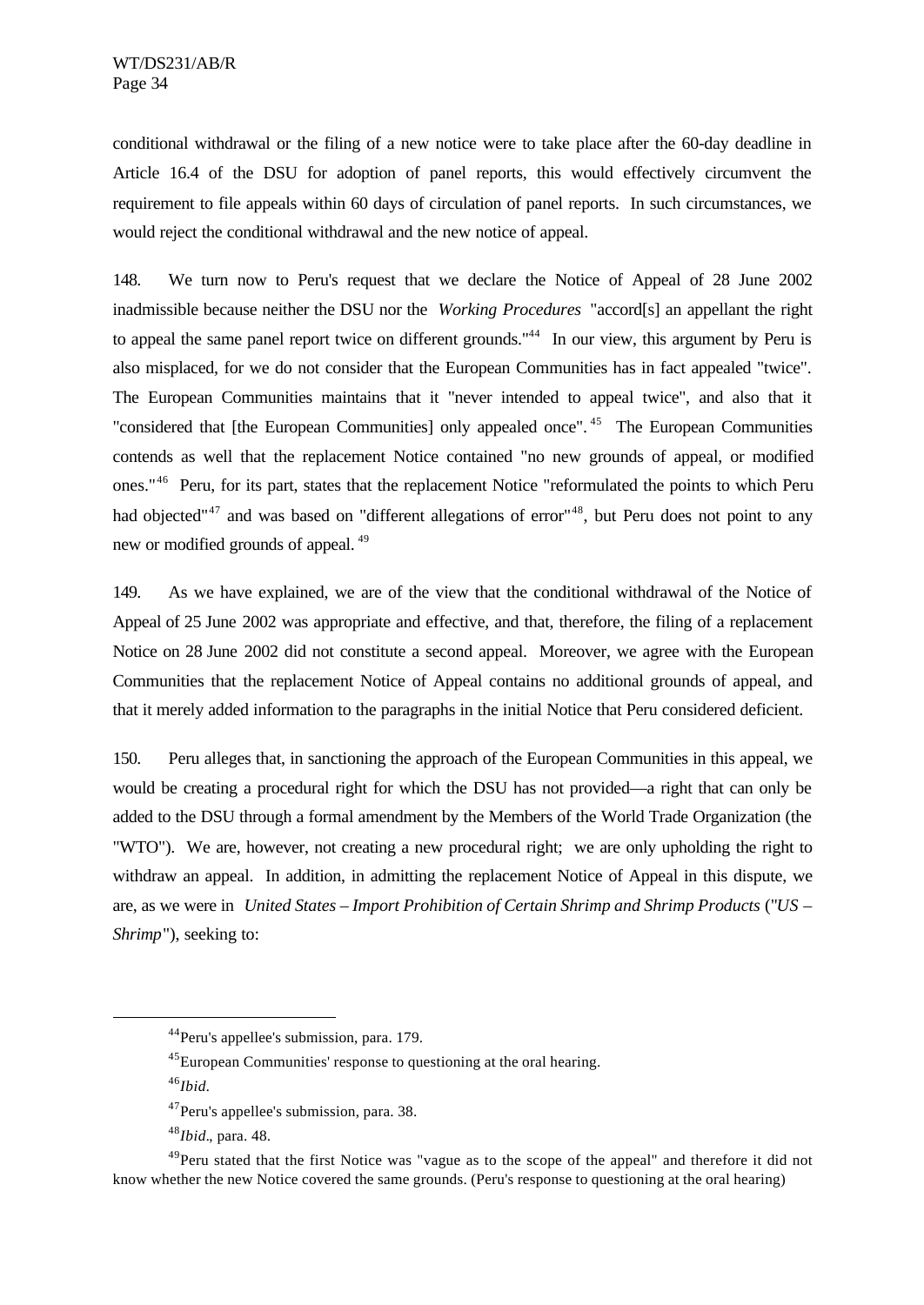… give full meaning and effect to the right of appeal and to give a party which regards itself aggrieved by some legal finding or interpretation in a panel report a real and effective opportunity to demonstrate the error in such finding or interpretation.<sup>5</sup>

In that same Report, we added that "an appellee is, of course, always entitled to its full measure of due process."<sup>51</sup> In the circumstances of this case, we believe that Peru has been accorded the full measure of its due process rights, because the withdrawal of the original Notice and the filing of a replacement Notice were carried out in response to objections raised by Peru, the replacement Notice was filed in a timely manner and early in the process, and the replacement Notice contained no new or modified grounds of appeal. Also, Peru has not demonstrated that it suffered prejudice as a result. Moreover, Peru was given an adequate opportunity to address its concerns about the European Communities' actions during the course of the appeal.

151. In our view, the withdrawal of the original Notice of Appeal of 25 June 2002 and its replacement with the Notice of Appeal of 28 June 2002 was not an exercise of abusive litigation techniques by the European Communities, but rather was an appropriate response under the circumstances to Peru's objections regarding the original Notice of Appeal.

152. For all these reasons, we reject Peru's claims that the withdrawal of the Notice of Appeal of 25 June 2002 by the European Communities cannot be subject to a condition, and that the Notice of Appeal of 28 June 2002 by the European Communities is inadmissible.

# B. *Amicus Curiae Briefs*

153. We turn next to the second procedural issue in this case, namely whether we may accept and consider the *amicus curiae* briefs that have been submitted to us. One brief was filed by a private individual, and the other by the Kingdom of Morocco ("Morocco"), a Member of the WTO that did not exercise its third party rights at the panel stage of these proceedings.

154. Peru objects to our acceptance and consideration of these unsolicited submissions. Peru argues that, although it "welcomes non-Member submissions where they are attached to the submission of a WTO Member engaged in dispute settlement proceedings, the DSU makes clear that only WTO Members can make independent submissions to panels and to the Appellate Body". <sup>52</sup> As for the brief submitted by Morocco, a WTO Member, Peru contends that accepting such a brief

<sup>50</sup>Appellate Body Report, WT/DS58/AB/R, adopted 6 November 1998, DSR 1998:VII, 2755, para. 97. <sup>51</sup>*Ibid.*

<sup>52</sup>Peru's letter dated 26 July 2002.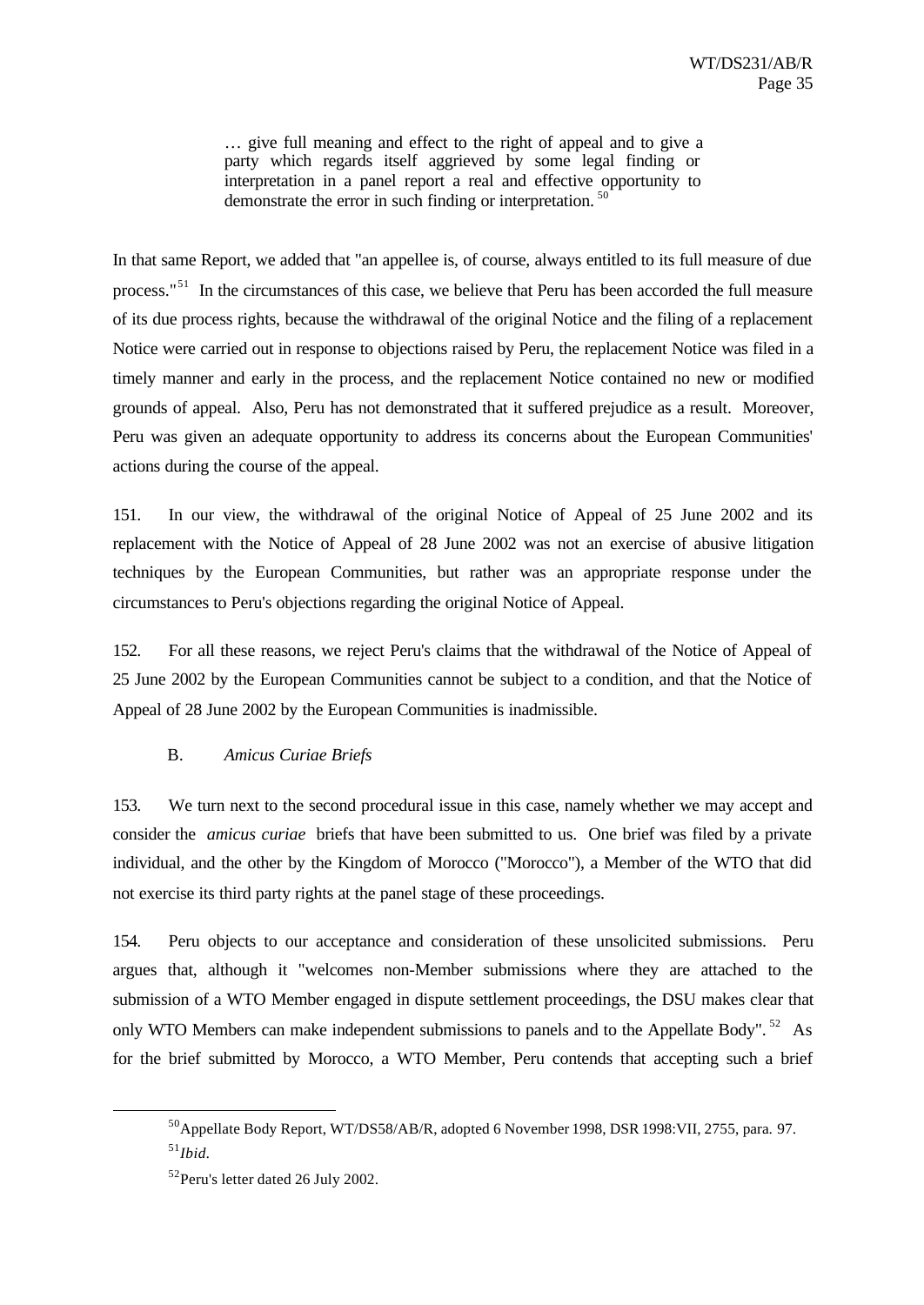"would be to allow a WTO Member impermissibly to circumvent the DSU", which "establishes the conditions under which WTO Members can participate as third parties in dispute settlement proceedings."<sup>53</sup> On this basis, Peru requests us to reject both of these briefs.

155. The European Communities does not address this issue in its written submission. In response to our questioning at the oral hearing, however, the European Communities stated that the *amicus curiae* briefs are pertinent, and that we have the discretion to accept them. Among the third participants, Canada argues that there is a lack of clear agreement among WTO Members as to the role of *amicus curiae* briefs in dispute settlement, and contends that WTO Members have a legal right to participate in dispute settlement proceedings only if they reserve their third party rights at the outset of the dispute settlement process. Moreover, Canada asserts that both *amicus curiae* briefs should be rejected because they are not pertinent or useful. Chile and Ecuador also ask us to reject the *amicus curiae* briefs, alleging that the DSU does not permit participation by *amici*. The United States is of the view that we have the authority to accept both briefs, but believes we should not consider either of them because they are not pertinent or useful.

156. We recall that, in *US – Shrimp* <sup>54</sup>, we admitted three *amicus curiae* briefs that were attached as exhibits to the appellant's submission in that appeal. We concluded that those briefs formed part of the appellant's submission, and observed that it is for a participant in an appeal to determine for itself what to include in its submission.<sup>55</sup> We followed this approach in *Thailand – Anti-Dumping Duties on Angles, Shapes and Sections of Iron or Non-Alloy Steel and H-Beams from Poland* ("*Thailand – H-Beams* ") <sup>56</sup>, and in *United States – Import Prohibition of Certain Shrimp and Shrimp Products – Recourse to Article 21.5 of the DSU by Malaysia* ("*US – Shrimp (Article 21.5 – Malaysia)* "). <sup>57</sup> In subsequent cases, *amicus curiae* briefs were submitted by private individuals or organizations separately from participants' submissions. We admitted those briefs as well.<sup>58</sup>

157. We have the authority to accept *amicus curiae* briefs. We enunciated this authority for the first time in our Report in *United States – Imposition of Countervailing Duties on Certain Hot-Rolled*

<sup>53</sup>Peru's letter dated 26 July 2002.

<sup>54</sup>Appellate Body Report, *supra*, footnote 50.

<sup>55</sup>*Ibid*., para 91.

<sup>56</sup>Appellate Body Report, *Thailand – Anti-Dumping Duties on Angles, Shapes and Sections of Iron or Non-Alloy Steel and H-Beams from Poland* ("*Thailand – H-Beams* "), WT/DS122/AB/R, adopted 5 April 2001.

<sup>57</sup>Appellate Body Report, *United States – Import Prohibition of Certain Shrimp and Shrimp Products – Recourse to Article 21.5 of the DSU by Malaysia* ("*US – Shrimp (Article 21.5 – Malaysia)* "), WT/DS58/AB/RW, adopted 21 November 2001.

<sup>58</sup>Appellate Body Report, *EC – Asbestos*, *supra*, footnote 15, Appellate Body Report, *Thailand – H-Beams*, *supra*, footnote 56, Appellate Body Report, *US – Lead and Bismuth II*, WT/DS138/AB/R, adopted 7 June 2000, DSR 2000:V, 2601.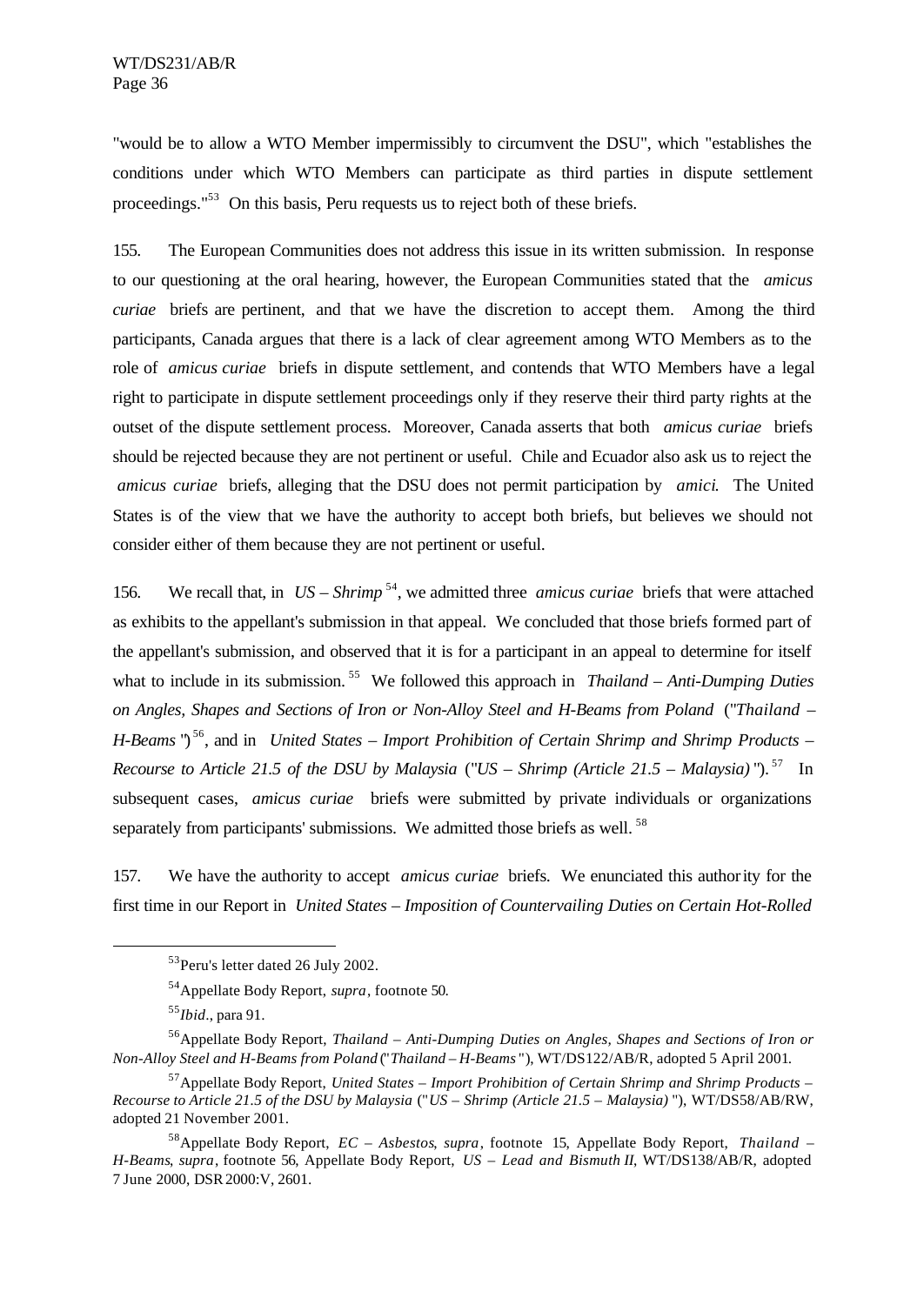*Lead and Bismuth Carbon Steel Products Originating in the United Kingdom* ("*US – Lead and Bismuth II* "), where we reasoned:

> In considering this matter, we first note that nothing in the DSU or the *Working Procedures* specifically provides that the Appellate Body may accept and consider submissions or briefs from sources other than the participants and third participants in an appeal. On the other hand, neither the DSU nor the *Working Procedures* explicitly prohibit[s] acceptance or consideration of such briefs. …  $[Article 17.9<sup>59</sup>]$  makes clear that the Appellate Body has broad authority to adopt procedural rules which do not conflict with any rules and procedures in the DSU or the covered agreements. Therefore, we are of the opinion that as long as we act consistently with the provisions of the DSU and the covered agreements, we have the legal authority to decide whether or not to accept and consider any information that we believe is pertinent and useful in an appeal.  $60$  (footnote omitted)

158. In that finding, we drew a distinction between, on the one hand, parties and third parties to a dispute, which have a *legal right* to participate in panel and Appellate Body proceedings, and, on the other hand, private individuals and organizations, which are not Members of the WTO, and which, therefore, do not have a *legal right* to participate in dispute settlement proceedings. We said there:

> We wish to emphasize that in the dispute settlement system of the WTO, the DSU envisages *participation* in panel or Appellate Body proceedings, as a matter of legal right, *only* by parties and third parties to a dispute. And, under the DSU, *only* Members of the WTO have a legal right to participate as parties or third parties in a particular dispute. …

> Individuals and organizations, which are not Members of the WTO, have no legal *right* to make submissions to or to be heard by the Appellate Body. The Appellate Body has no legal *duty* to accept or consider unsolicited *amicus curiae* briefs submitted by individuals or organizations, not Members of the WTO. The Appellate Body has a legal *duty* to accept and consider *only* submissions from WTO Members which are parties or third parties in a particular dispute.<sup>61</sup> (original emphasis; underlining added; footnotes omitted)

<sup>59</sup>Article 17.9 of the DSU provides as follows:

*Procedures for Appellate Review*

<sup>9.</sup> Working procedures shall be drawn up by the Appellate Body in consultation with the Chairman of the DSB and the Director-General, and communicated to the Members for their information.

<sup>60</sup>Appellate Body Report, *supra*, footnote 58, para. 39.

<sup>61</sup>*Ibid.*, paras. 40–41.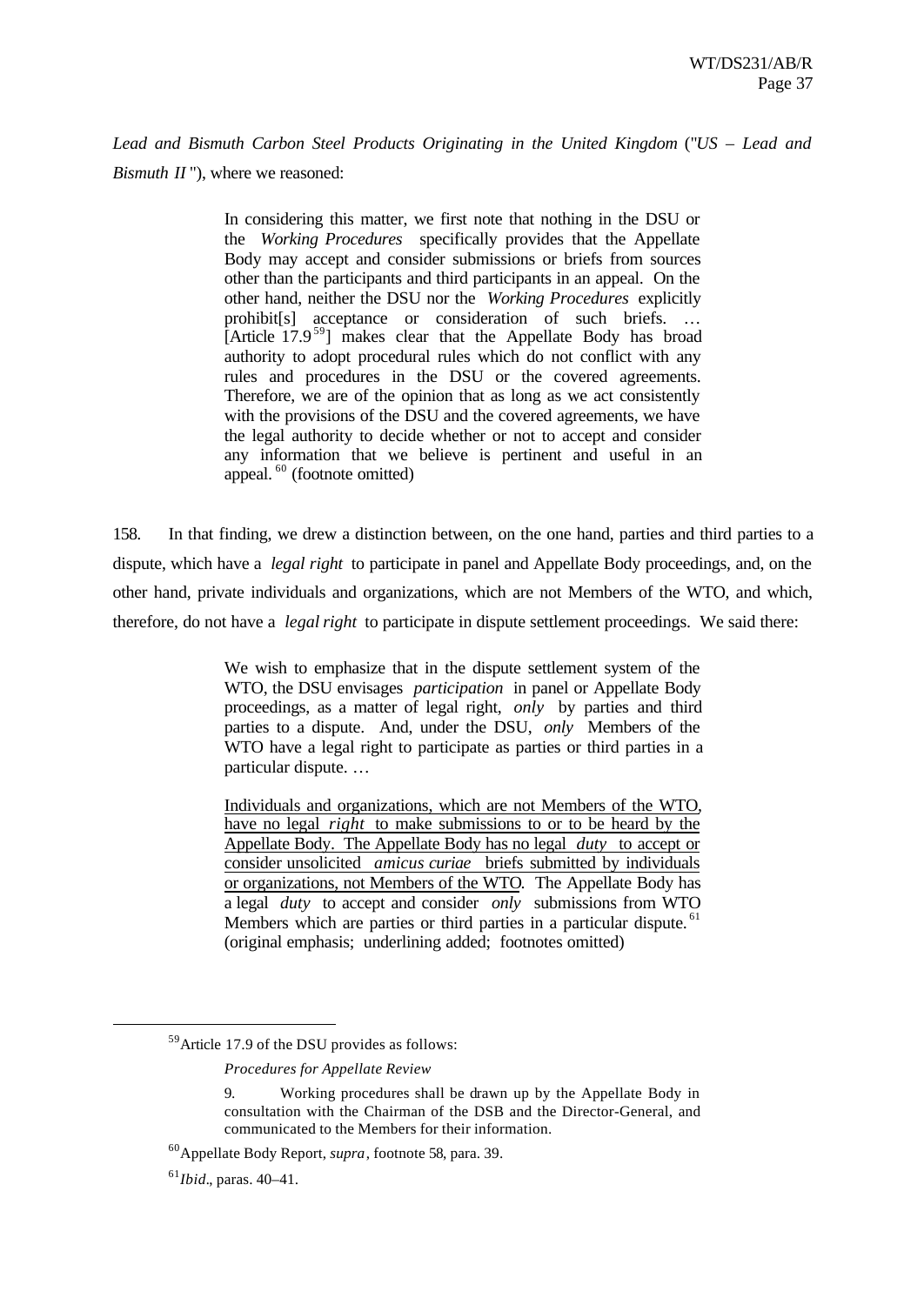159. We explained further in that appeal that participation by private individuals and organizations is dependent upon our permitting such participation if we find it useful to do so. We observed that:

> … we have the legal authority under the DSU to accept and consider *amicus curiae* briefs in an appeal in which we find it pertinent and useful to do so. In this appeal, we have not found it necessary to take the two *amicus curiae* briefs filed into account in rendering our decision.<sup>62</sup>

We have followed this same approach in a number of subsequent appeals. <sup>63</sup>

160. Peru conceded at the oral hearing that its "position is not exactly supported by the case law of the Appellate Body". <sup>64</sup> On this, Peru is correct. Accordingly, we believe that the objections of Peru with regard to the *amicus curiae* brief submitted by a private individual are unfounded. We find that we have the authority to accept the brief filed by a private individual, and to consider it. We also find that the brief submitted by a private individual does not assist us in this appeal.

161. We turn now to the issue of the *amicus curiae* brief filed by Morocco, which raises a novel issue, as this is the first time that a WTO Member has submitted such a brief in any WTO dispute settlement proceeding. The European Communities is of the view that we should not treat *amicus curiae* briefs submitted by private individuals differently from *amicus curiae* briefs submitted by WTO Members.<sup>65</sup> Peru objects to our accepting Morocco's brief, arguing that such acceptance would circumvent the rules in the DSU setting out the conditions under which WTO Members can participate as third parties in dispute settlement proceedings.<sup>66</sup> Peru refers specifically to Articles 10.2 and 17.4 of the DSU, which provide, respectively:

<sup>62</sup>Appellate Body Report, *US – Lead and Bismuth II*, *supra*, footnote 58, para. 42.

<sup>63</sup>The issue of unsolicited *amicus curiae* briefs submitted to us by private individuals also arose in *EC – Asbestos*, *supra*, footnote 15; *Thailand – H-Beams*, *supra*, footnote 56; and *US – Shrimp (Article 21.5 – Malaysia)*, *supra*, footnote 57.

 $64$ Peru's response to questioning at the oral hearing.

 ${}^{65}$ European Communities' response to questioning at the oral hearing.

<sup>66</sup>Peru's letter dated 26 July 2002.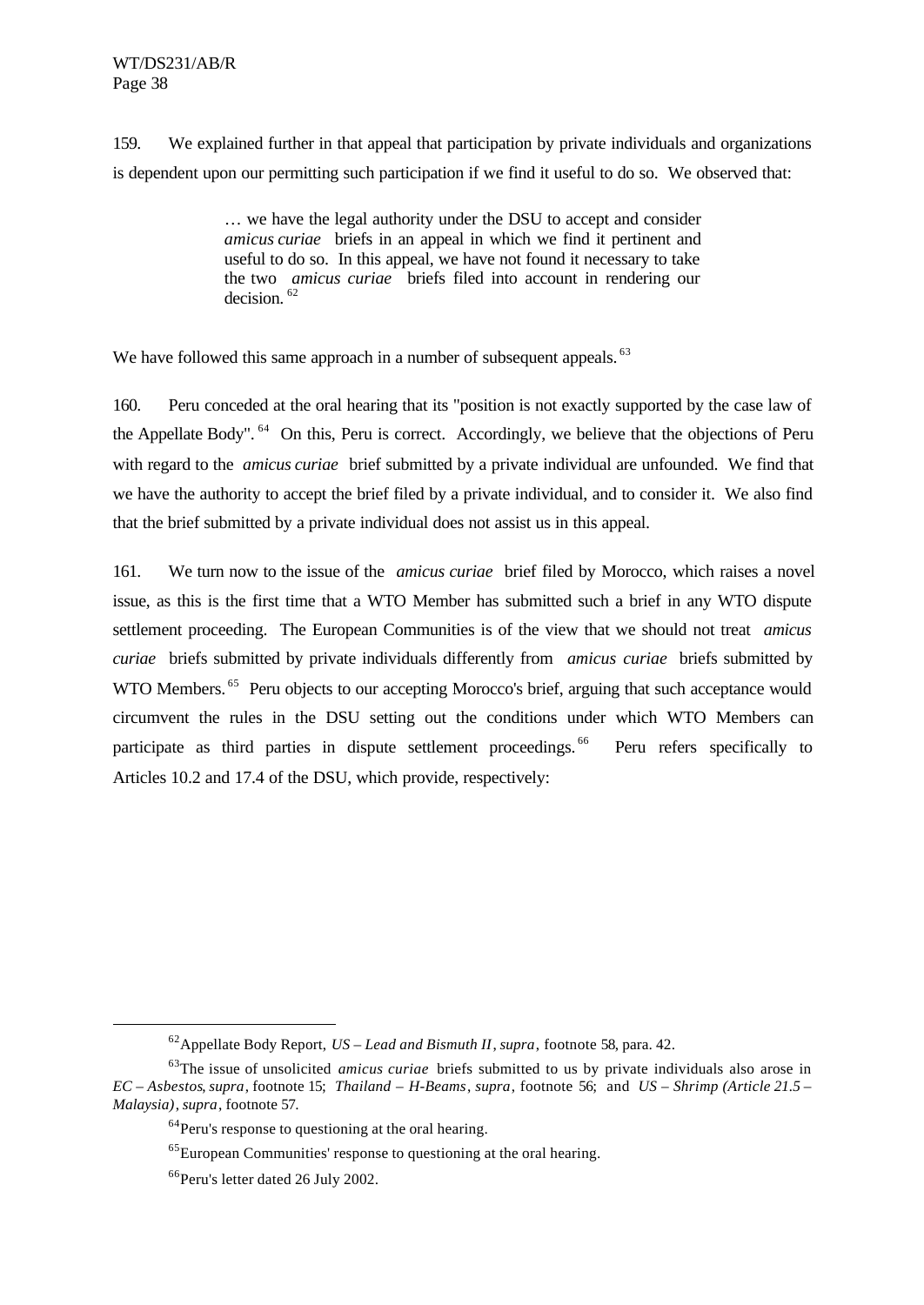### *Article 10*

2. Any Member having a substantial interest in a matter before a panel and having notified its interest to the DSB (referred to in this Understanding as a "third party") shall have an opportunity to be heard by the panel and to make written submissions to the panel. These submissions shall also be given to the parties to the dispute and shall be reflected in the panel report.

### *Article 17*

4. Only parties to the dispute, not third parties, may appeal a panel report. Third parties which have notified the DSB of a substantial interest in the matter pursuant to paragraph 2 of Article 10 may make written submissions to, and be given an opportunity to be heard by, the Appellate Body.

Peru asserts that, because Morocco did not notify its interest to the DSB in accordance with these provisions, Morocco cannot be given an opportunity to be heard by us.

162. We do not agree. As we said earlier, we found in *US – Lead and Bismuth II* that "nothing in the DSU or the *Working Procedures* specifically provides that we may accept and consider submissions or briefs from sources other than the participants and third participants in an appeal."<sup>67</sup> We also stated in that appeal that "neither the DSU nor the *Working Procedures* explicitly prohibit acceptance or consideration of such briefs."<sup>68</sup> In so ruling, we did *not* distinguish between, on the one hand, submissions from WTO Members that are not participants or third participants in a particular appeal, and, on the other hand, submissions from *non*-WTO Members.

163. It is true that, unlike private individuals or organizations, WTO Members are given an explicit right, under Articles 10.2 and 17.4 of the DSU, to participate in dispute settlement proceedings as third parties. Thus, the question arises whether the existence of this explicit right, which is not accorded to non-Members, justifies treating WTO Members differently from non-WTO Members in the exercise of our authority to receive *amicus curiae* briefs. We do not believe that it does.

<sup>67</sup>Appellate Body Report, *supra*, footnote 58, para. 39. <sup>68</sup>*Ibid.*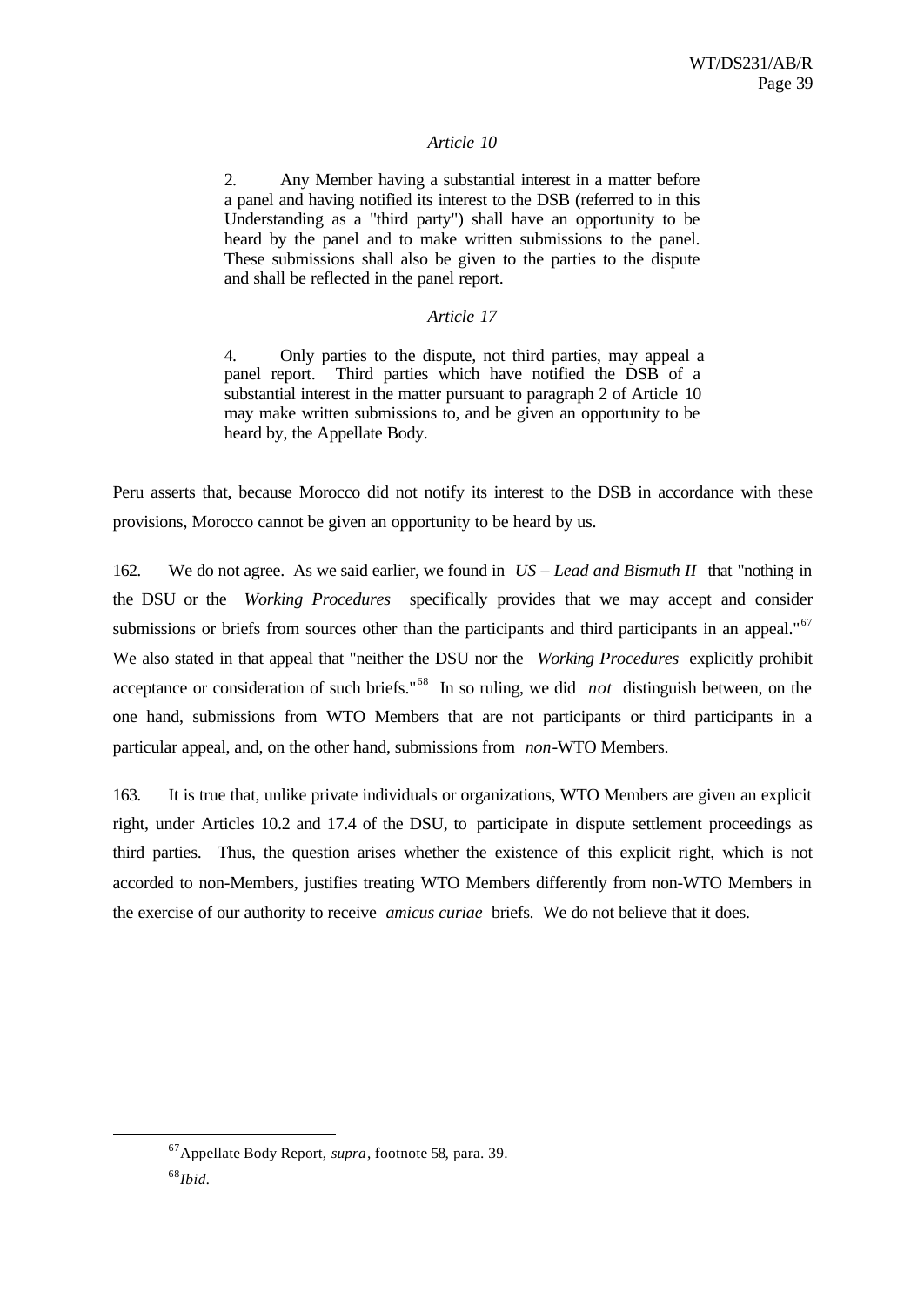l

164. We have been urged by the parties to this dispute not to treat Members less favourably than non-Members with regard to participation as *amicus curiae*. <sup>69</sup> We agree. We have not. And we will not. As we have already determined that we have the authority to receive an *amicus curiae* brief from a private individual or an organization, *a fortiori* we are entitled to accept such a brief from a WTO Member, provided there is no prohibition on doing so in the DSU. We find no such prohibition.

165. None of the participants in this appeal has pointed to any provision of the DSU that can be understood as prohibiting WTO Members from participating in panel or appellate proceedings as an *amicus curiae*. Nor has any participant in this appeal demonstrated how such participation would contravene the DSU. Peru states only that the DSU provides that participation as a third party is governed by Articles 10.2 and 17.4, and appears to draw from this a negative inference such that Members may participate pursuant to those rules, or not at all. We have examined Articles 10.2 and 17.4, and we do not share Peru's view. Just because those provisions stipulate when a Member may participate in a dispute settlement proceeding as a third party or third participant, does not, in our view, lead inevitably to the conclusion that participation by a Member as an *amicus curiae* is prohibited.

166. As we explained in *US – Lead and Bismuth II*, the DSU gives WTO Members that are participants and third participants a legal *right* to participate in appellate proceedings.<sup>70</sup> In particular, WTO Members that are third participants in an appeal have the *right* to make written and oral submissions. The corollary is that we have a *duty*, by virtue of the DSU, to accept and consider

 $^{69}$ European Communities' response to questioning at the oral hearing; Peru's response to questioning at the oral hearing.

Ecuador and Chile argued that if we were to accept and consider an *amicus curiae* brief submitted by a WTO Member that had not followed the procedures for participation as a third party or third participant, we would be according such Member greater rights than we would a WTO Member which had followed those procedures, but had not filed a written submission on appeal as specified in Rule 27(3) of our *Working Procedures*. According to Chile and Ecuador, the Member that had not filed a written submission on appeal would have an opportunity only to participate as a passive observer at the oral hearing, but would not be permitted to make its views known at that hearing. Chile and Ecuador argue that, by contrast, the Member which had filed an *amicus curiae* brief would have greater rights because its views would be before us. We do not agree. A Member that has participated as a third party at the panel stage has a right to file a written submission on appeal in accordance with Rule 24, and if it does so we would have a duty to consider it. If such Member chooses for its own reasons not to file a written submission on appeal, our practice is to permit such Member to attend the oral hearing. By contrast, a Member which files an *amicus curiae* brief is not guaranteed that we will accept or consider the brief, and the Member will not be entitled to attend the oral hearing in any capacity.

<sup>70</sup>Appellate Body Report, *supra*, footnote 58, para. 40. This is subject to meeting the requirements in Rule 27(3) of the *Working Procedures*, which provides that "[a]ny third participant who has filed a submission pursuant to Rule 24 may appear to make oral arguments or presentations at the oral hearing." However, we have on several occasions permitted third parties who have not filed a submission to attend the oral hearing as passive observers.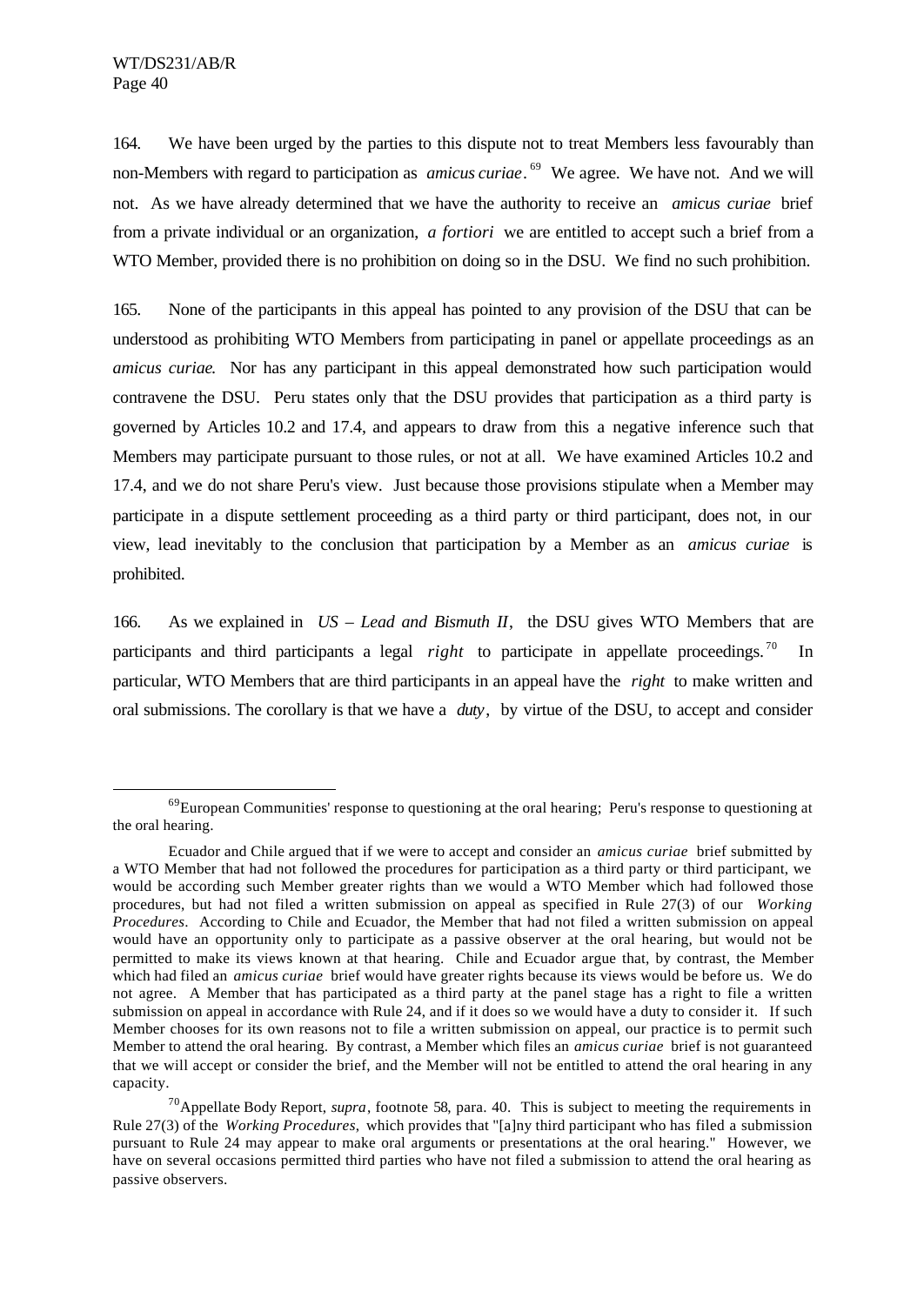these submissions from WTO Members. By contrast, participation as *amici* in WTO appellate proceedings is not a legal *right*, and we have no duty to accept any *amicus curiae* brief. We may do so, however, based on our legal authority to regulate our own procedures as stipulated in Article 17.9 of the DSU. The fact that Morocco, as a sovereign State, has chosen not to exercise its *right* to participate in this dispute by availing itself of its third-party rights at the panel stage does not, in our opinion, undermine our *legal authority* under the DSU and our *Working Procedures* to accept and consider the *amicus curiae* brief submitted by Morocco.

167. Therefore, we find that we are entitled to accept the *amicus curiae* brief submitted by Morocco, and to consider it. We wish to emphasize, however, that, in accepting the brief filed by Morocco in this appeal, we are not suggesting that each time a Member files such a brief we are required to accept and consider it. To the contrary, acceptance of any *amicus curiae* brief is a matter of discretion, which we must exercise on a case-by-case basis. We recall our statement that:

> The procedural rules of WTO dispute settlement are designed to promote … the fair, prompt and effective resolution of trade disputes.<sup>71</sup>

Therefore, we could exercise our discretion to reject an *amicus curiae* brief if, by accepting it, this would interfere with the "fair, prompt and effective resolution of trade disputes." This could arise, for example, if a WTO Member were to seek to submit an *amicus curiae* brief at a very late stage in the appellate proceedings, with the result that accepting the brief would impose an undue burden on other participants.

168. Having concluded that we have the legal authority to accept the *amicus curiae* brief submitted by Morocco, we now consider whether Morocco's brief assists us in this appeal.

169. Morocco's *amicus curiae* brief provides mainly factual information. It refers to the scientific differences between *Sardina pilchardus* Walbaum ("*Sardina pilchardus*") and *Sardinops sagax sagax* ("*Sardinops sagax*"), and it also provides economic information about the Moroccan fishing and canning industries. As Article 17.6 of the DSU limits an appeal to issues of law and legal interpretations developed by the panel, the factual information provided in Morocco's *amicus curiae* brief is not pertinent in this appeal. In addition, Morocco has alleged in its *amicus curiae* brief that the measure at issue in this appeal is consistent with relevant international standards, including those of the Codex Alimentarius Commission (the "Codex Commission"). Morocco does not elaborate on

<sup>&</sup>lt;sup>71</sup>Appellate Body Report,  $US - FSC$ , *supra*, footnote 20, para. 166. In that appeal, we were not referring in the quoted excerpt to the issue of *amicus curiae* briefs. The issue there related to the exercise of the right of appeal. We nevertheless believe that our views on how to interpret the *Working Procedures* are of general application and are thus pertinent to the *amicus curiae* issue as it arises in this case.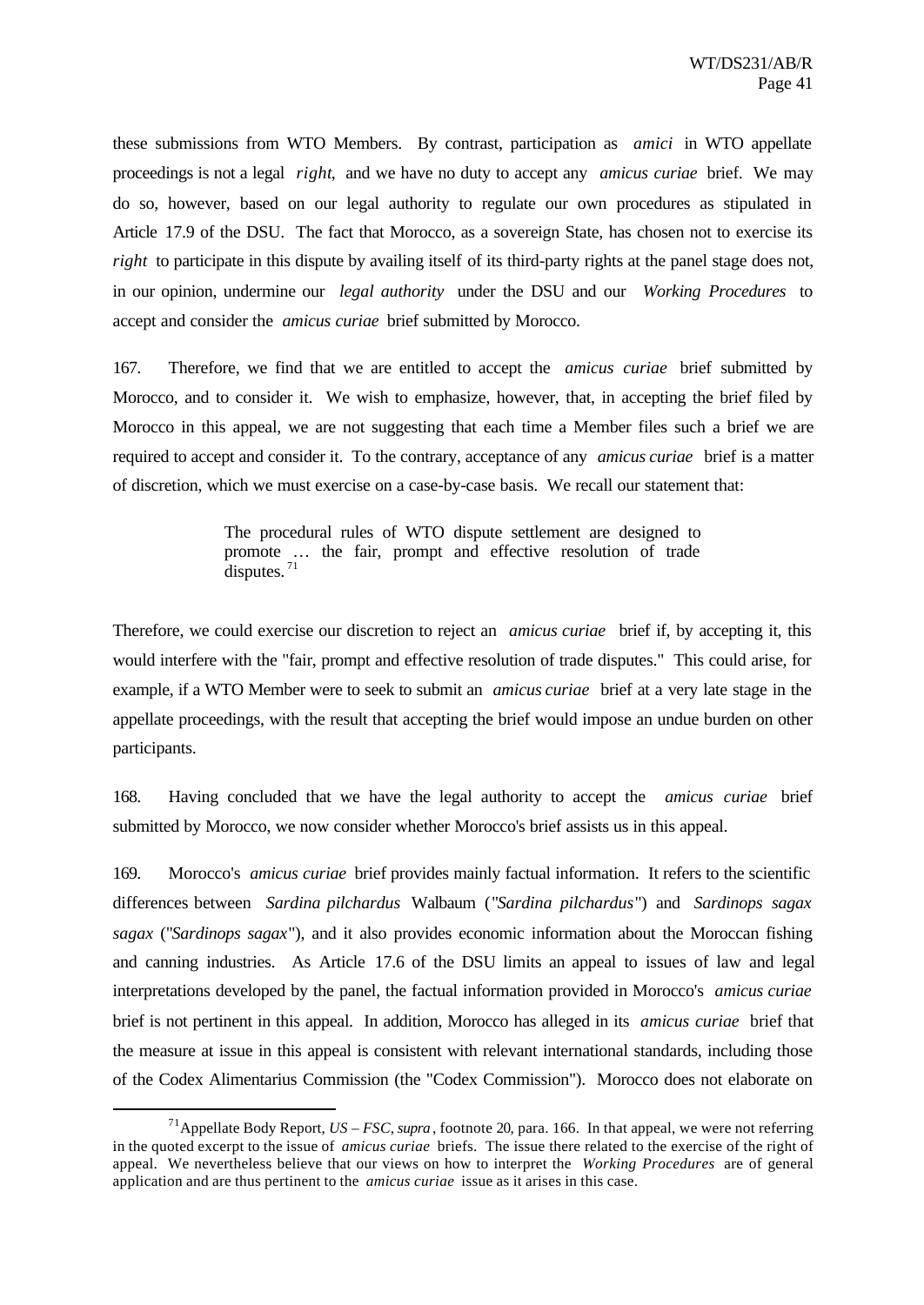this allegation, and provides no support for this position. Therefore, this, too, fails to assist us in this appeal. However, some of the legal arguments put forward by Morocco relate to Article 2.1 of the *TBT Agreement* and to the GATT 1994. Therefore, we will consider whether these arguments are of assistance when we consider Article 2.1 and the GATT 1994 later in this Report.

170. In sum, with the exception of the arguments relating to Article 2.1 of the *TBT Agreement* and the GATT 1994, to which we will return later, we find that Morocco's *amicus curiae* brief does not assist us in this appeal.

# **V. The Characterization of the EC Regulation as a "Technical Regulation"**

171. We now turn to whether the Panel erred by finding that the EC Regulation is a "technical regulation" for purposes of Article 2.4 of the *TBT Agreement*. We recall that we have described the measure at issue—the EC Regulation—earlier in this Report. <sup>72</sup>

172. The Panel found that:

… the EC Regulation is a technical regulation as it lays down product characteristics for preserved sardines and makes compliance with the provisions contained therein mandatory.<sup>73</sup>

173. The European Communities does not contest that the EC Regulation is a "technical regulation" *per se*. <sup>74</sup> Instead, on appeal, the European Communities reiterates two arguments that the Panel rejected. First, the European Communities argues that the product coverage of the EC Regulation is limited to preserved *Sardina pilchardus*. The European Communities contends that the EC Regulation does not regulate preserved fish made from *Sardinops sagax* or from any other species, and that, accordingly, *Sardinops sagax* is not an *identifiable* product under the EC Regulation. <sup>75</sup> The European Communities concludes that, in the light of our ruling in *European Communities – Measures Affecting Asbestos and Asbestos-Containing Products* ("*EC – Asbestos* ") <sup>76</sup> that a "technical regulation" must apply to *identifiable* products, the EC Regulation is not a "technical regulation" for *Sardinops sagax*. 77

<sup>72</sup>*Supra*, paras. 2–3.

<sup>73</sup>Panel Report, para. 7.35.

 $<sup>74</sup>$ European Communities' appellant's submission, paras. 21 and 23; European Communities' statement</sup> at the oral hearing.

 $^{75}$ European Communities' response to questioning at the oral hearing.

<sup>76</sup>Appellate Body Report, *supra*, footnote 15.

 $^{77}$ European Communities' appellant's submission, para. 49.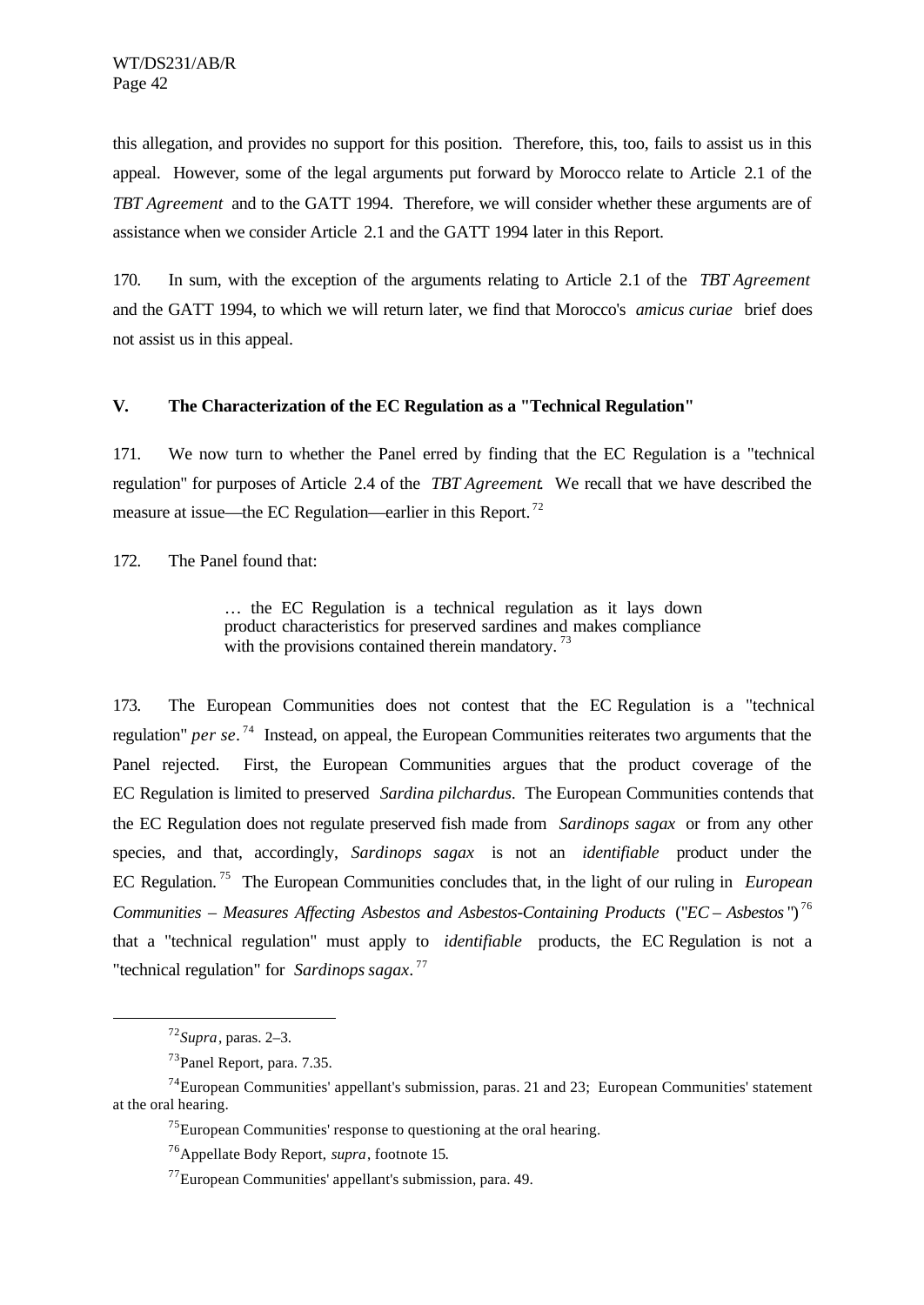174. Second, the European Communities contends that a "naming" rule is distinct from a labelling requirement. The European Communities argues that, "[t]he requirement to state a certain name on the label … involves not only a labelling requirement but also a substantive naming rule, which is not subject to the TBT Agreement."<sup>78</sup> Thus, according to the European Communities, even if it were determined that the EC Regulation relates to *Sardinops sagax*, the "naming" rule set out in Article 2 of the EC Regulation—the provision challenged by Peru—is not a product characteristic.<sup>79</sup> On this basis, the European Communities argues that Article 2 of the EC Regulation—which the European Communities contends sets out a "naming" rule and not a labelling requirement—does not meet the definition of the term "technical regulation" provided in the *TBT Agreement*. 80

175. As we explained in *EC – Asbestos*, whether a measure is a "technical regulation" is a threshold issue because the outcome of this issue determines whether the *TBT Agreement* is applicable. <sup>81</sup> If the measure before us is not a "technical regulation", then it does not fall within the scope of the *TBT Agreement*. <sup>82</sup> The term "technical regulation" is defined in Annex 1.1 to the *TBT Agreement* as follows:

# *1. Technical Regulation*

Document which lays down product characteristics or their related processes and production methods, including the applicable administrative provisions, with which compliance is mandatory. It may also include or deal exclusively with terminology, symbols, packaging, marking or labelling requirements as they apply to a product, process or production method.

l

- they must be covered by CN codes 1604 13 10 and ex 1604 20 50;
- they must be prepared exclusively from fish of the species "*Sardina pilchardus* Walbaum";
- they must be pre-packaged with any appropriate covering medium in a hermetically sealed container;
- they must be sterilized by appropriate treatment.

<sup>80</sup>European Communities' statement at the oral hearing.

<sup>81</sup>Appellate Body Report, *supra*, footnote 15, para. 59.

<sup>82</sup>The *TBT Agreement* covers also "standards" and "conformity assessment procedures". However, none of the participants has alleged that the measure at issue in this dispute is either a "standard" or a "conformity assessment procedure".

<sup>78</sup>European Communities' statement at the oral hearing.

<sup>79</sup>Article 2 of the EC Regulation reads as follows:

Only products meeting the following requirements may be marketed as preserved sardines and under the trade description referred to in Article 7: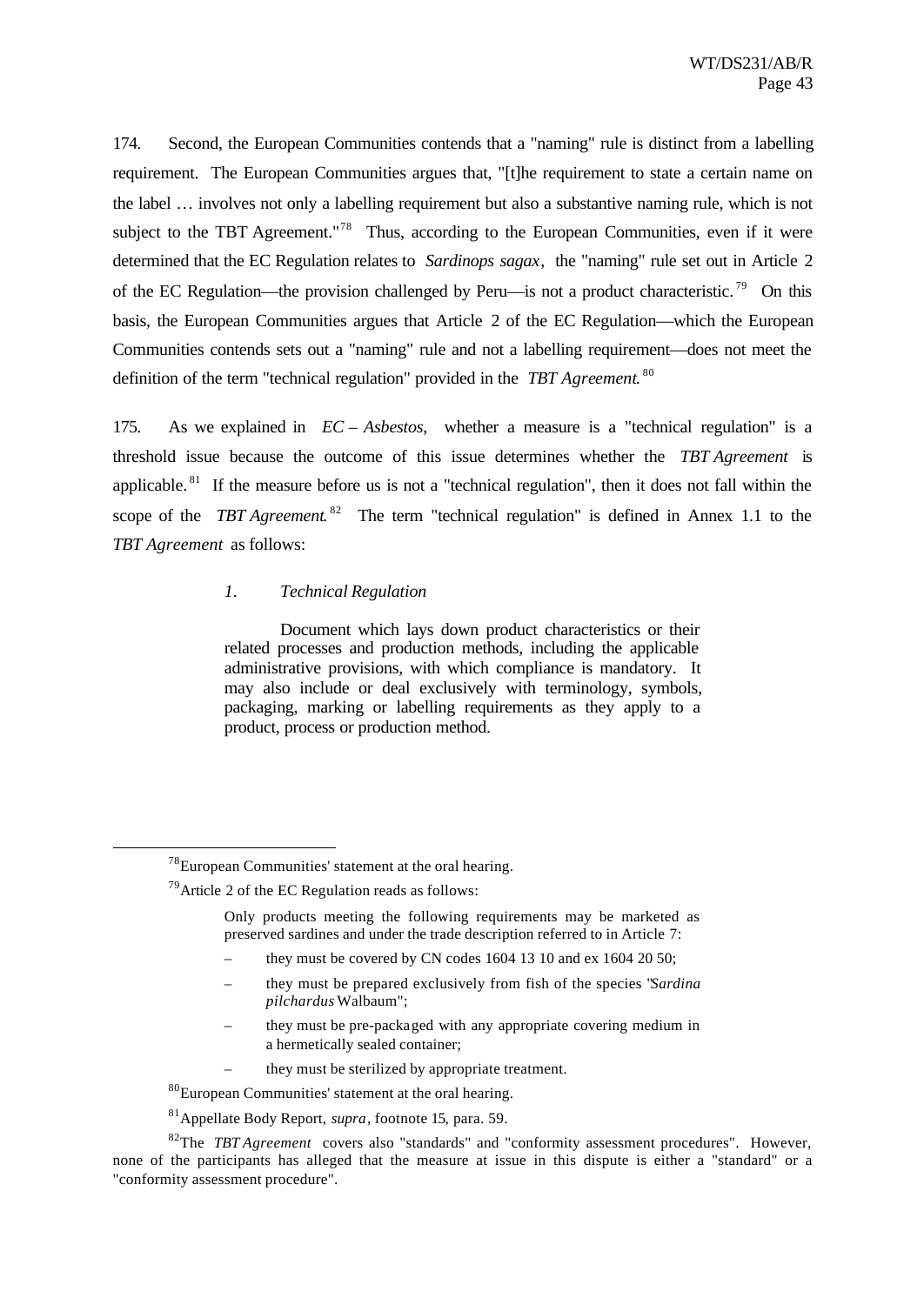176. We interpreted this definition in *EC – Asbestos*. <sup>83</sup> In doing so, we set out *three criteria* that a document must meet to fall within the definition of "technical regulation" in the *TBT Agreement*. *First*, the document must apply to an identifiable product or group of products. The *identifiable* product or group of products need not, however, be expressly *identified* in the document. *Second*, the document must lay down one or more characteristics of the product. These product characteristics may be intrinsic, or they may be related to the product. They may be prescribed or imposed in either a positive or a negative form. *Third*, compliance with the product characteristics must be mandatory. As we stressed in *EC – Asbestos*, these three criteria are derived from the wording of the definition in Annex 1.1. At the oral hearing, both participants confirmed that they agree with these criteria for determining whether a document is a "technical regulation" under the *TBT Agreement*. 84

177. The European Communities concedes that the EC Regulation is a "technical regulation" *per se*. <sup>85</sup> All the same, the European Communities argues that the EC Regulation is *not* a "technical regulation" for the purposes of this dispute because—in relation to *Sardinops sagax*—it does not fulfil two of the criteria that a document must meet to be considered a "technical regulation" under the *TBT Agreement*. <sup>86</sup> The European Communities' assertion that the EC Regulation does not regulate preserved *Sardinops sagax* relates to the first criterion, which requires that a document apply to *identifiable* products. The European Communities' argument distinguishing "naming" from labelling requirements relates to the second criterion, which requires that a document lay down *product characteristics*. We will consider each of these arguments in turn.

178. We begin with the European Communities' contention that the EC Regulation is a "technical regulation" only for preserved *Sardina pilchardus*, and that preserved *Sardinops sagax* is not an identifiable product under the EC Regulation.

<sup>83</sup>Appellate Body Report, *supra*, footnote 15, paras. 66–70.

 $84$ European Communities' response to questioning at the oral hearing; Peru's response to questioning at the oral hearing.

<sup>85</sup>European Communities' response to questioning at the oral hearing.

<sup>86</sup>*Ibid.*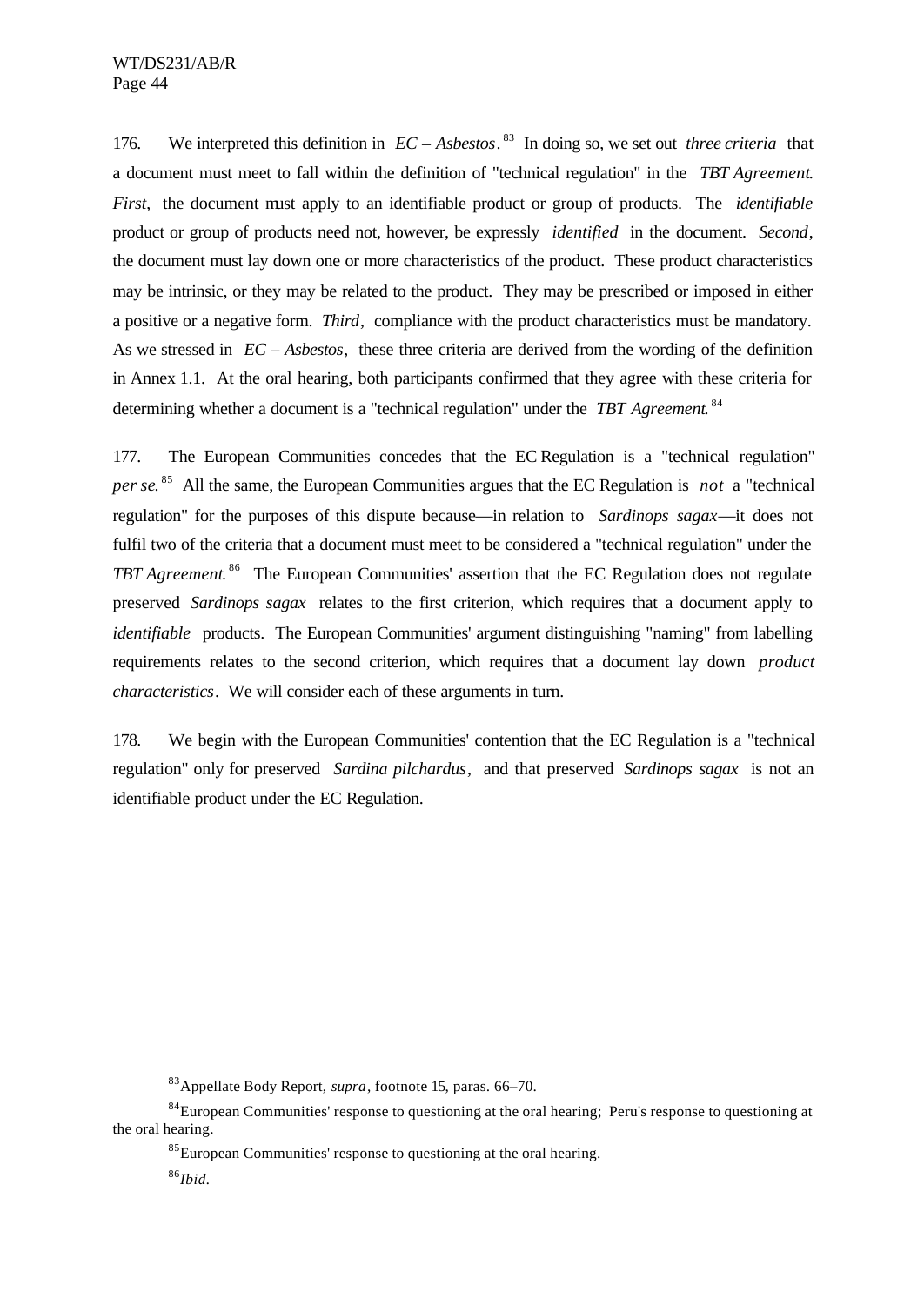179. The Panel rejected this argument because, in the Panel's view, it:

… disregards the notion that a document may prescribe or impose product characteristics in either a positive or negative form — that is, by inclusion or by exclusion.  $87$  (footnote omitted)

The Panel then concluded that:

… by requiring the use of only the species *Sardina pilchardus* as preserved sardines, *the EC Regulation in effect lays down product characteristics in a negative form*, that is, by excluding other species, such as *Sardinops sagax*, from being "marketed as preserved sardines and under the trade description referred to in Article 7" of the EC Regulation. *It is for this reason that we do not accept the European Communities' argument that the EC Regulation is not a technical regulation for preserved Sardinops sagax*. This argument would be persuasive only if technical regulations were to lay down product characteristics in a positive form. <sup>88</sup> (emphasis added)

This excerpt from the Panel Report suggests that the Panel examined the European Communities' argument on this issue in the light of the *second* criterion, which requires that a document lay down product characteristics. <sup>89</sup> In our view, the European Communities' argument, as presented on appeal, relates rather to the *first* criterion: the European Communities is claiming that preserved *Sardinops sagax* is not an identifiable product under the EC Regulation.<sup>90</sup>

180. In *EC – Asbestos*, we made the following observations about the requirement that a document apply to identifiable products:

<sup>87</sup>Panel Report, para. 7.44.

<sup>88</sup>*Ibid.*, para. 7.45.

 $89$ Before examining this argument, the Panel had concluded that the EC Regulation applies to an identifiable product because it *identifies* preserved sardines. (*Ibid.*, para. 7.26)

 $90$ European Communities' appellant's submission, paras. 43–47.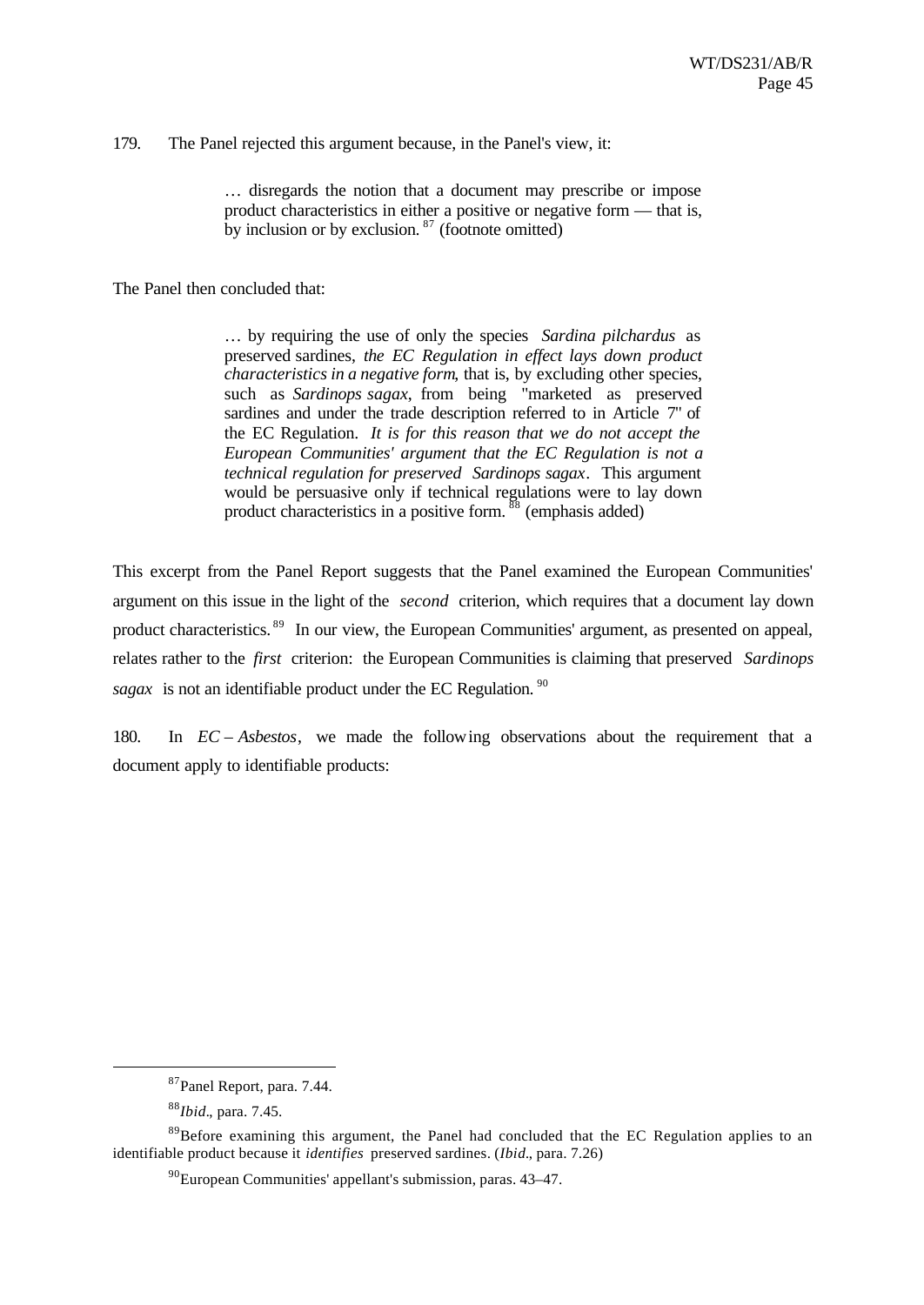A "technical regulation" must, of course, be applicable to an *identifiable* product, or group of products. Otherwise, enforcement of the regulation will, in practical terms, be impossible. This consideration also underlies the formal obligation, in Article 2.9.2 of the *TBT Agreement*, for Members to notify other Members, through the WTO Secretariat, "of the *products to be covered* " by a proposed "technical regulation". (emphasis added) Clearly, compliance with this obligation requires identification of the product coverage of a technical regulation. However, in contrast to what the Panel suggested, this does not mean that a "technical regulation" must apply to "*given*" products which are actually *named*, *identified* or *specified* in the regulation. (emphasis added) Although the *TBT Agreement* clearly applies to "products" generally, nothing in the text of that Agreement suggests that those products need be named or otherwise *expressly* identified in a "technical regulation". Moreover, there may be perfectly sound administrative reasons for formulating a "technical regulation" in a way that does *not* expressly identify products by name, but simply makes them identifiable – for instance, through the "characteristic" that is the subject of regulation.<sup>91</sup> (original emphasis; footnote omitted)

Thus, a product does not necessarily have to be mentioned *explicitly* in a document for that product to be an *identifiable* product. *Identifiable* does not mean expressly identified.

181. The European Communities argues that the Panel erred in failing to acknowledge that the EC Regulation uses the term "preserved sardines" to mean—exclusively—preserved *Sardina pilchardus*. <sup>92</sup> The European Communities is of the view that preserved *Sardina pilchardus* and preserved *Sardinops sagax* are not like products. The European Communities reasons that preserved *Sardinops sagax* can neither be an identified nor an identifiable product under the EC Regulation.<sup>93</sup>

182. In our view, the Panel correctly found that the EC Regulation is applicable to an identified product, and that the identified product is "preserved sardines". This is abundantly clear from a plain reading of the EC Regulation itself. The EC Regulation is entitled "Council Regulation (EEC) 2136/89 of 21 June 1989 Laying Down Common Marketing Standards for *Preserved Sardines*". (emphasis added) Article 1, which sets forth the scope of the EC Regulation, states that "[t]his Regulation defines the standards governing the marketing of *preserved sardines* in the Community." (emphasis added) Article 2 states that "[o]nly products meeting the following requirements may be marketed as *preserved sardines*". (emphasis added)

<sup>91</sup>Appellate Body Report, *supra*, footnote 15, para 70.

 $92$ European Communities' appellant's submission, para. 38.

<sup>93</sup>*Ibid.*, para. 49.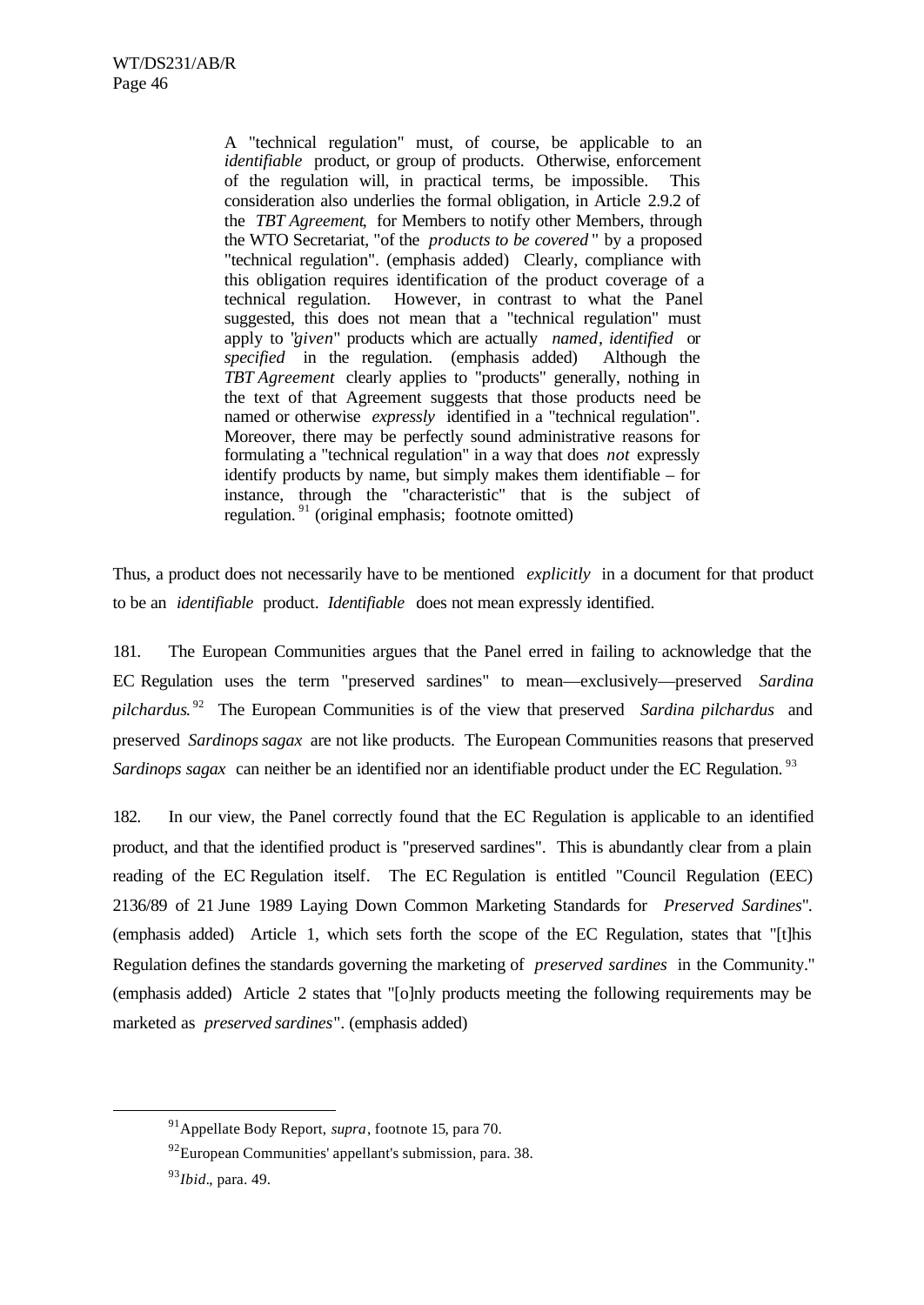183. This alone, however, does not dispose of the European Communities' argument, as the European Communities reproaches the Panel for failing to acknowledge that the EC Regulation uses the term "preserved sardines" to mean—exclusively—preserved *Sardina pilchardus*. We observe that the EC Regulation does not expressly identify *Sardinops sagax*. However, this does not necessarily mean that *Sardinops sagax* is not an *identifiable* product. As we stated in *EC – Asbestos*, a product need not be expressly identified in the document for it to be *identifiable*. 94

184. Even if we were to accept, for the sake of argument, the European Communities' contention that the term "preserved sardines" in the EC Regulation refers exclusively to preserved *Sardina pilchardus*, the EC Regulation would still be applicable to a range of *identifiable* products beyond *Sardina pilchardus*. This is because preserved products made, for example, of *Sardinops sagax* are, by virtue of the EC Regulation, *prohibited* from being identified and marketed under an appellation including the term "sardines".

185. As we explained in *EC – Asbestos*, the requirement that a "technical regulation" be applicable to *identifiable* products relates to aspects of compliance and enforcement, because it would be impossible to comply with or enforce a "technical regulation" without knowing to what the regulation applied. <sup>95</sup> As the Panel record shows, the EC Regulation has been enforced against preserved fish products imported into Germany containing *Sardinops sagax*. <sup>96</sup> This confirms that the EC Regulation is applicable to preserved *Sardinops sagax*, and demonstrates that preserved *Sardinops sagax* is an *identifiable product* for purposes of the EC Regulation. Indeed, the European Communities admits that the EC Regulation is applicable to *Sardinops sagax*, when it states in its appellant's submission that "[t]he only legal consequence of the [EC] Regulation for preserved *Sardinops sagax* is that they may not be called 'preserved sardines'."<sup>97</sup>

186. Therefore, we reject the contention of the European Communities that preserved *Sardinops sagax* is not an identifiable product under the EC Regulation.

187. Next, we examine whether the EC Regulation meets the second criterion of a "technical regulation", which is that it must be a document that lays down product characteristics. According to the European Communities, Article 2 of the EC Regulation does not lay down product characteristics;

<sup>95</sup>*Ibid.*

<sup>94</sup>Appellate Body Report, *EC – Asbestos*, *supra*, footnote 15, para. 70.

<sup>&</sup>lt;sup>96</sup>Letter from German importer submitted as Exhibit PERU-13 by Peru to the Panel. Reference to this is also found in Peru's first submission to the Panel, paras. 5–7; Peru's second submission to the Panel, para. 12; Peru's appellee's submission, para. 60; and Peru's response to questioning at the oral hearing.

 $97$ European Communities' appellant's submission, para 43.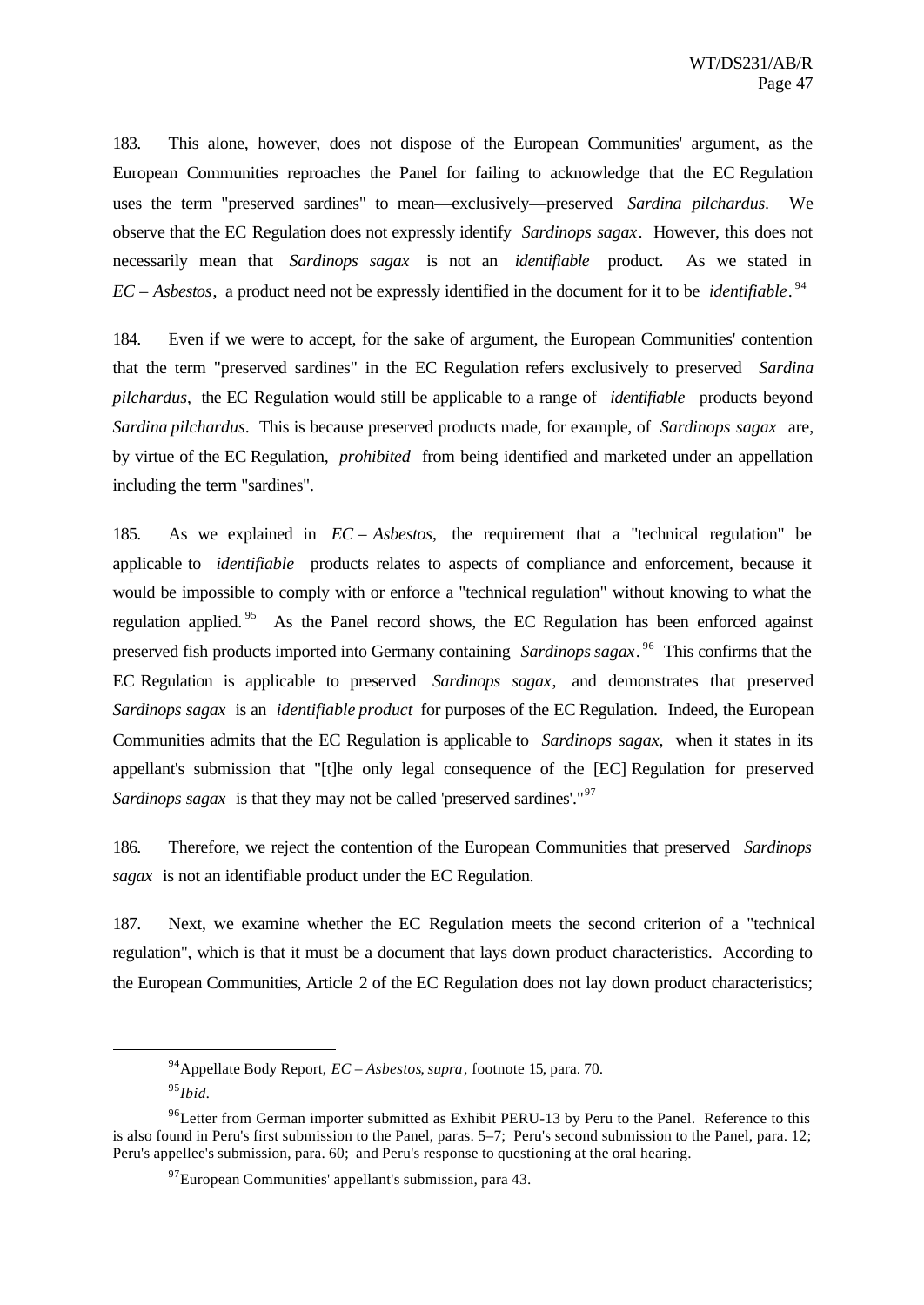rather, it sets out a "naming" rule. The European Communities argues that, although the definition of "technical regulation" in the *TBT Agreement* covers labelling requirements, it does not extend to "naming" rules. Therefore, the European Communities asserts that Article 2 of the EC Regulation is not a "technical regulation". <sup>98</sup>

188. The Panel rejected this assertion for two reasons. First, the Panel stated:

… even if it were determined that the EC Regulation does not contain a labelling requirement, it cannot detract from our conclusion that the EC Regulation constitutes a technical regulation because that conclusion is based on our finding that it lays down certain product characteristics we have already identified. A finding to the effect that the EC Regulation does not contain a related product characteristic in the form of a labelling requirement does not negate the existence of other product characteristics set out in the EC Regulation.<sup>99</sup>

The Panel continued:

Second, we fail to see the basis on which a distinction can be drawn between a requirement to "name" and a requirement to "label" a product for the purposes of the TBT Agreement. … Based on the ordinary meaning, we consider that labelling and naming requirements are essentially "means of identification" of a product and as such, they come within the scope of the definition of "technical regulation".

In any event, the distinction which we have been asked to draw between "naming" and "labelling" requirements is not supported by the text and structure of the EC Regulation.  $100$  (footnotes omitted)

189. In *EC – Asbestos*, we examined what it means to lay down product characteristics, and concluded that:

<sup>98</sup>European Communities' statement at the oral hearing.

<sup>99</sup>Panel Report, para. 7.39.

<sup>100</sup>*Ibid.*, paras. 7.40–7.41.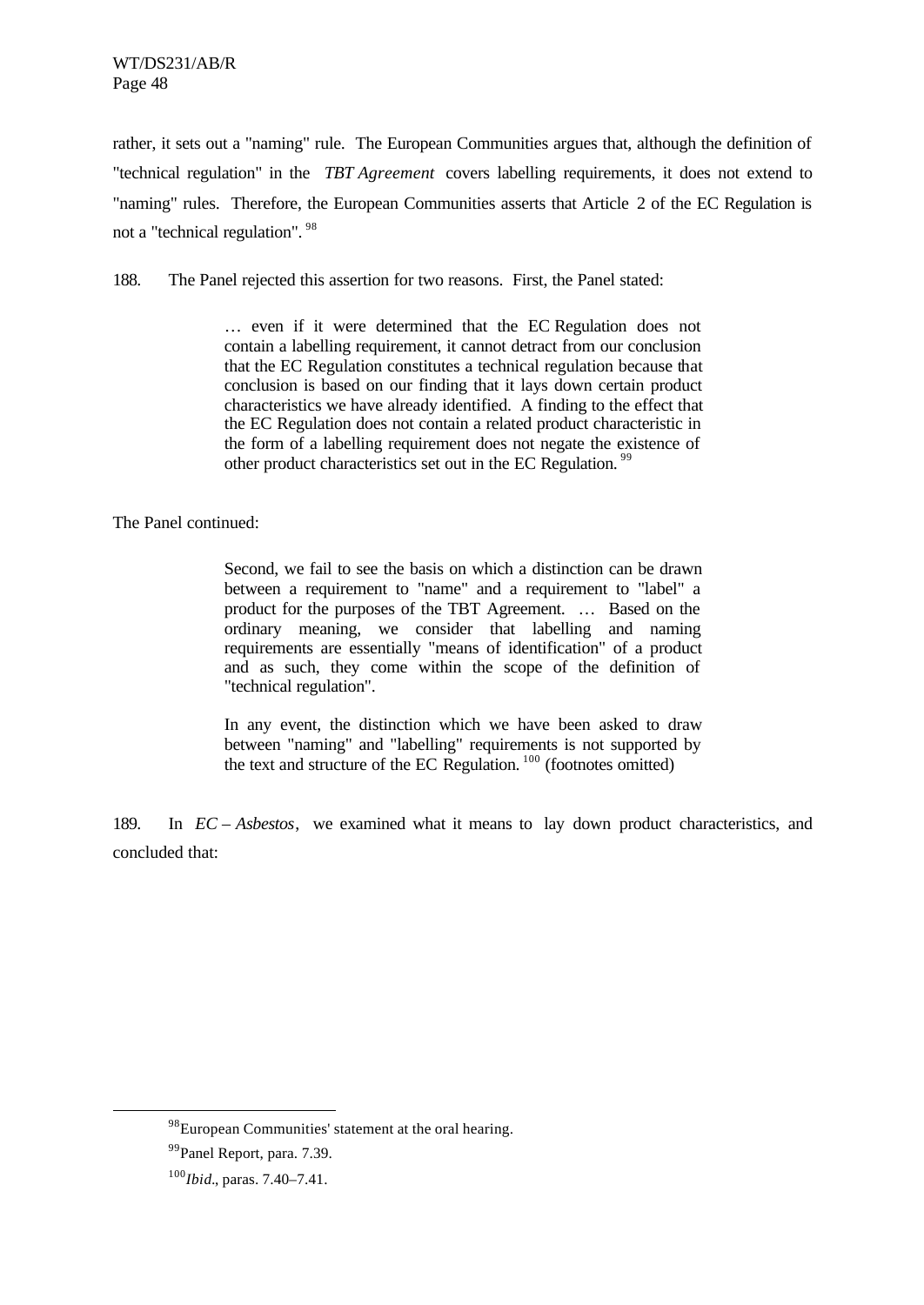The heart of the definition of a "technical regulation" is that a "document" must "lay down" – that is, set forth, stipulate or provide – "product *characteristics*". The word "characteristic" has a number of synonyms that are helpful in understanding the ordinary meaning of that word, in this context. Thus, the "characteristics" of a product include, in our view, any objectively definable "features", "qualities", "attributes", or other "distinguishing mark" of a product. Such "characteristics" might relate, *inter alia*, to a product's composition, size, shape, colour, texture, hardness, tensile strength, flammability, conductivity, density, or viscosity. In the definition of a "technical regulation" in Annex 1.1, the *TBT Agreement* itself gives certain examples of "product characteristics" – "terminology, symbols, packaging, marking or labelling requirements". These examples indicate that "product characteristics" include, not only features and qualities intrinsic to the product itself, but also related "characteristics", such as the means of identification, the presentation and the appearance of a product. In addition, according to the definition in Annex 1.1 of the *TBT Agreement*, a "technical regulation" may set forth the "applicable administrative provisions" for products which have certain "characteristics". Further, we note that the definition of a "technical regulation" provides that such a regulation "may also include or deal *exclusively* with terminology, symbols, packaging, marking *or* labelling requirements". (emphasis added) The use here of the word "exclusively" and the disjunctive word "or" indicates that a "technical regulation" may be confined to laying down only one or a few "product characteristics".  $^{101}$  (original emphasis; underlining added)

Accordingly, product characteristics include not only "features and qualities intrinsic to the product", but also those that are related to it, such as "means of identification".

190. We do not find it necessary, in this case, to decide whether the definition of "technical regulation" in the *TBT Agreement* makes a distinction between "naming" and labelling. This question is irrelevant to the issue before us. As we stated earlier, the EC Regulation expressly identifies a product, namely "preserved sardines". Further, Article 2 of the EC Regulation provides that, to be marketed as "preserved sardines", products must be prepared exclusively from fish of the species *Sardina pilchardus*. We are of the view that this requirement—to be prepared exclusively from fish of the species *Sardina pilchardus*—is a product characteristic "intrinsic to" preserved sardines that is laid down by the EC Regulation.  $102$  Thus, we agree with the Panel's finding in this regard that:

<sup>101</sup>Appellate Body Report, *supra*, footnote 15, para. 67.

 $102$ We observe that Article 2 of the EC Regulation lays down another intrinsic product characteristic in requiring that only products "sterilized by appropriate treatment" may be marketed as preserved sardines.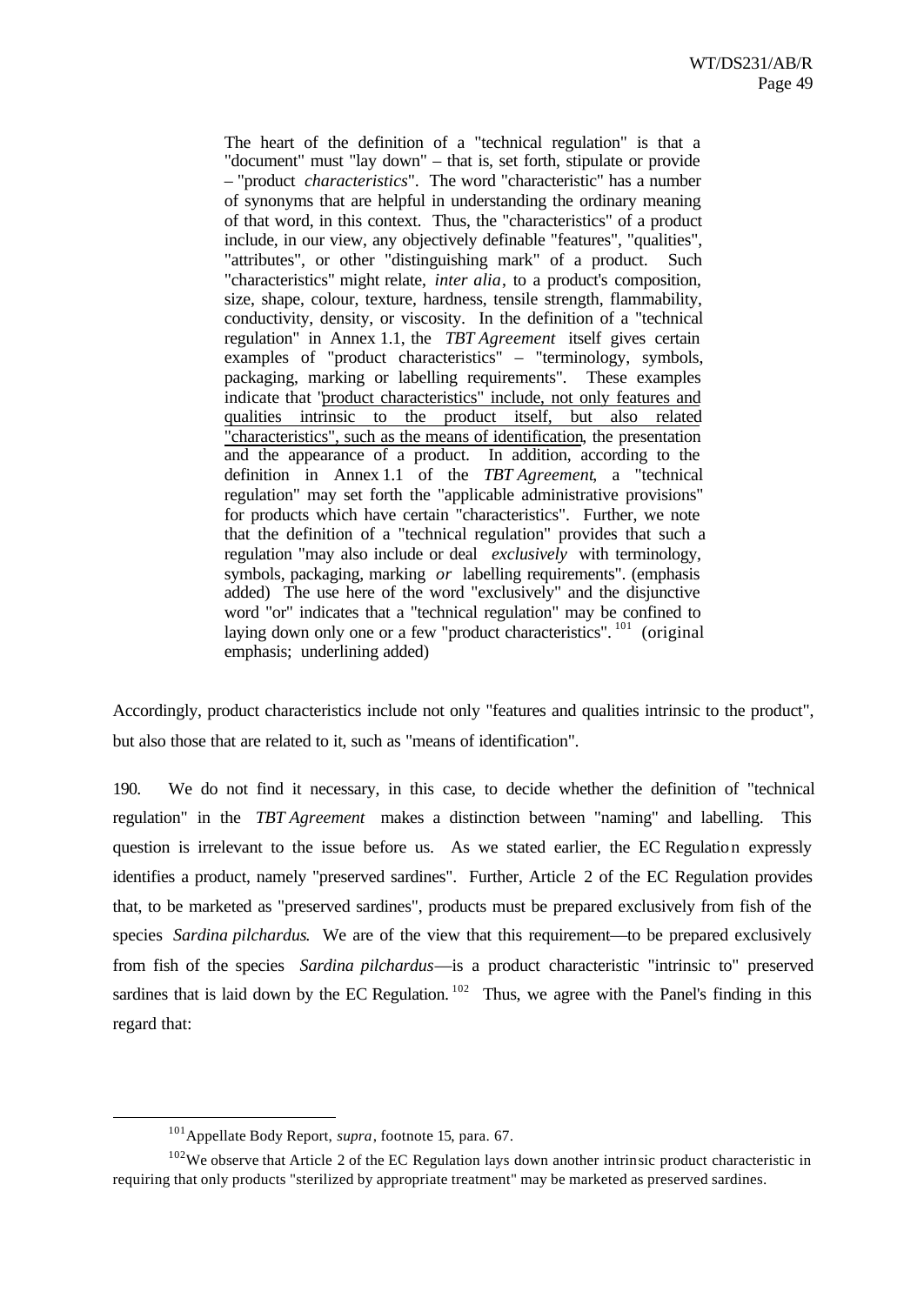… one product characteristic required by Article 2 of the EC Regulation is that preserved sardines must be prepared exclusively from fish of the species *Sardina pilchardus*. This product characteristic must be met for the product to be "marketed as preserved sardines and under the trade description referred to in Article 7" of the EC Regulation. We consider that the requirement to use exclusively *Sardina pilchardus* is a product characteristic as it objectively defines features and qualities of preserved sardines for the purposes of their "market[ing] as preserved sardines and under the trade description referred to in Article  $7"$  of the EC Regulation.  $^{103}$ 

191. In any event, as we said in *EC – Asbestos*, a "means of identification" *is* a product characteristic. <sup>104</sup> A name clearly identifies a product; indeed, the European Communities concedes that a name is a "means of identification".  $105$  As the following excerpt from the Panel Report illustrates, the European Communities itself underscored the important role that a "name" plays as a "means of identification" when it argued before the Panel that one of the objectives pursued by the European Communities through the EC Regulation is to provide precise information to avoid misleading the consumer:

> The European Communities argues that the provisions of its Regulation laying down minimum quality standards, harmonizing the ways in which the product may be presented and regulating the indications to be contained on the label, all serve to facilitate comparisons between competing products. It further submits that some of these objectives are pursued by the Regulation at issue in conjunction with EC Directive 2000/13. The European Communities argues that this is particularly true of the name; *accurate and precise names allow products to be compared with their true equivalents rather than with substitutes and imitations whereas inaccurate and imprecise names reduce transparency, cause confusion, mislead the consumer*, allow products to benefit from the reputation of other different products, give rise to unfair competition and reduce the quality and variety of products available in trade and ultimately for the consumer.  $106$  (emphasis added)

<sup>103</sup>Panel Report, para. 7.27.

<sup>104</sup>Appellate Body Report, *supra*, footnote 15, para. 67.

 $105$ European Communities' response to questioning at the oral hearing. The European Communities argues that the distinction between a labelling requirement and a "naming" rule is similar to the difference between, on the one hand, requirements relating to markings indicating the origin of a product, and, on the other hand, rules used to determine the origin of a product. We are not persuaded by this analogy. A "naming" rule bears no similarity to a rule of origin. A name is a clear means of identifying a product. Furthermore, as the facts of this case illustrate, affixing a name to the label of a product is a highly practical way of identifying a product when goods are marketed. Indeed, Codex Stan 94 includes the provisions relating to the name of the product—that is, section 6.1—within the section dealing with labelling generally.

<sup>&</sup>lt;sup>106</sup>Panel Report, para. 4.71.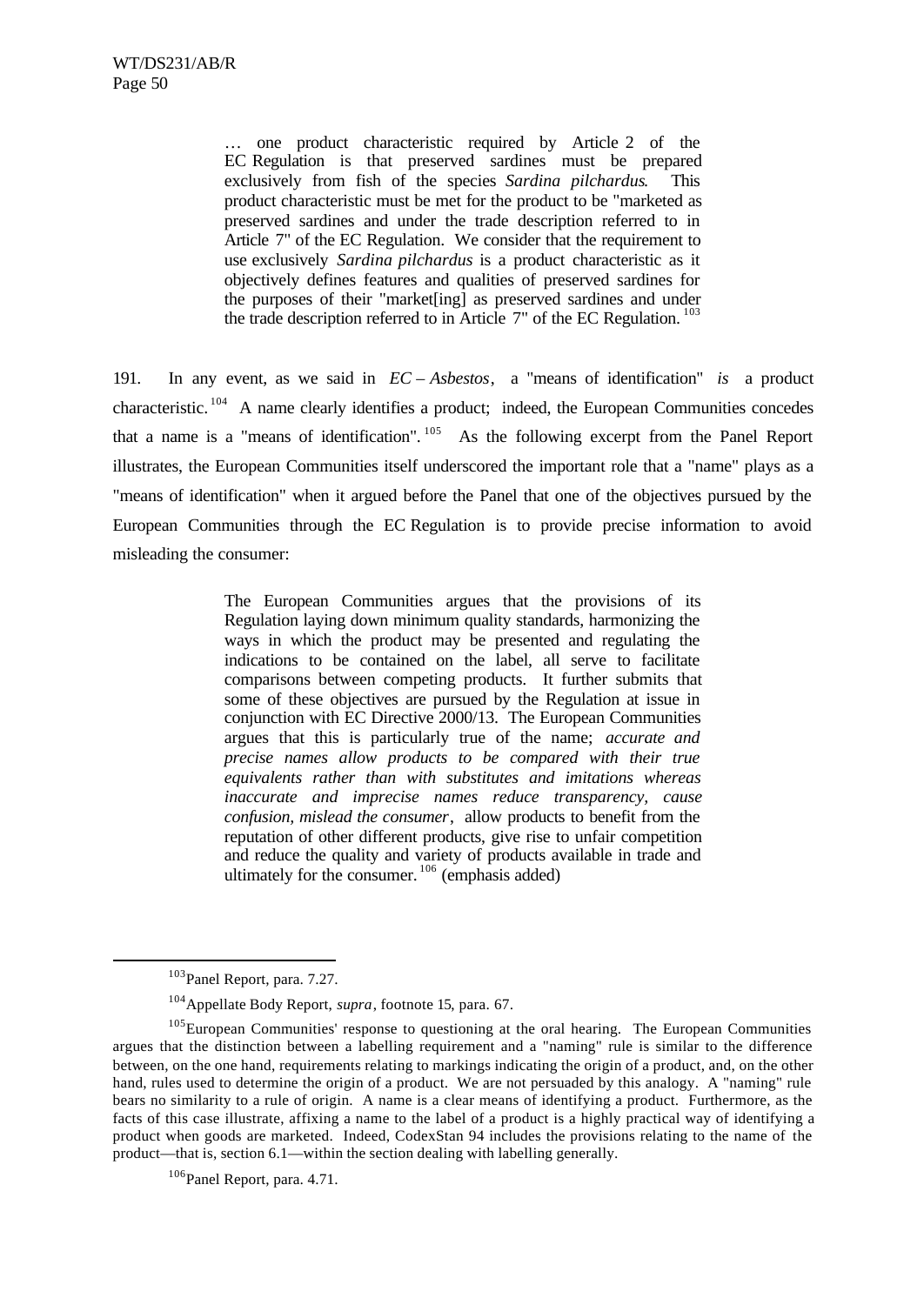192. Before concluding on this second criterion and proceeding to the third criterion in the definition of "technical regulation", we observe that, although the European Communities argued before the Panel that Article 2 of the EC Regulation could not be analyzed in isolation, on appeal, the European Communities asks us to focus our attention exclusively on whether Article 2, taken by itself, lays down product characteristics. <sup>107</sup> As the Panel correctly points out, in  $EC - Asbestos$ , we stated that "the proper legal character of the measure at issue cannot be determined unless the measure is examined as a whole". <sup>108</sup> With this in mind, we observe that the Panel analyzed other articles of the EC Regulation and found that that those, too, lay down product characteristics.<sup>109</sup>

193. For all these reasons, we agree with the Panel's conclusion that the EC Regulation lays down product characteristics.

194. The third and final criterion that a document must fulfil to meet the definition of "technical regulation" in the *TBT Agreement* is that compliance must be mandatory. The European Communities does not contest that compliance with the EC Regulation is mandatory.  $110$  We also find that it is mandatory.  $111$ 

195. We, therefore, uphold the Panel's finding, in paragraph 7.35 of the Panel Report, that the EC Regulation is a "technical regulation" for purposes of the *TBT Agreement*, because it meets the three criteria we set out in *EC – Asbestos* as necessary to satisfy the definition of a "technical regulation" under the *TBT Agreement*.

### **VI. The Temporal Scope of Application of Article 2.4 of the** *TBT Agreement*

196. We turn now to the European Communities' claim that Article 2.4 of the *TBT Agreement* does not apply to pre-existing technical regulations because it deals only with the *preparation* and *adoption* of technical regulations and not with their continued application. On this issue, we begin by recalling that the EC Regulation and Codex Stan 94 came into effect before the entry into force of the *TBT Agreement* on 1 January 1995.

<sup>&</sup>lt;sup>107</sup>Panel Report, para. 7.31.

<sup>108</sup>Appellate Body Report, *supra*, footnote 15, para. 64.

<sup>&</sup>lt;sup>109</sup>The Panel referred to Articles  $3-7$  of the EC Regulation. (Panel Report, para. 7.28)

 $110$ European Communities' response to questioning at the oral hearing.

<sup>&</sup>lt;sup>111</sup> Article 9 of the EC Regulation states in relevant part that "[t]his Regulation shall be binding in its entirety and directly applicable in all Member States."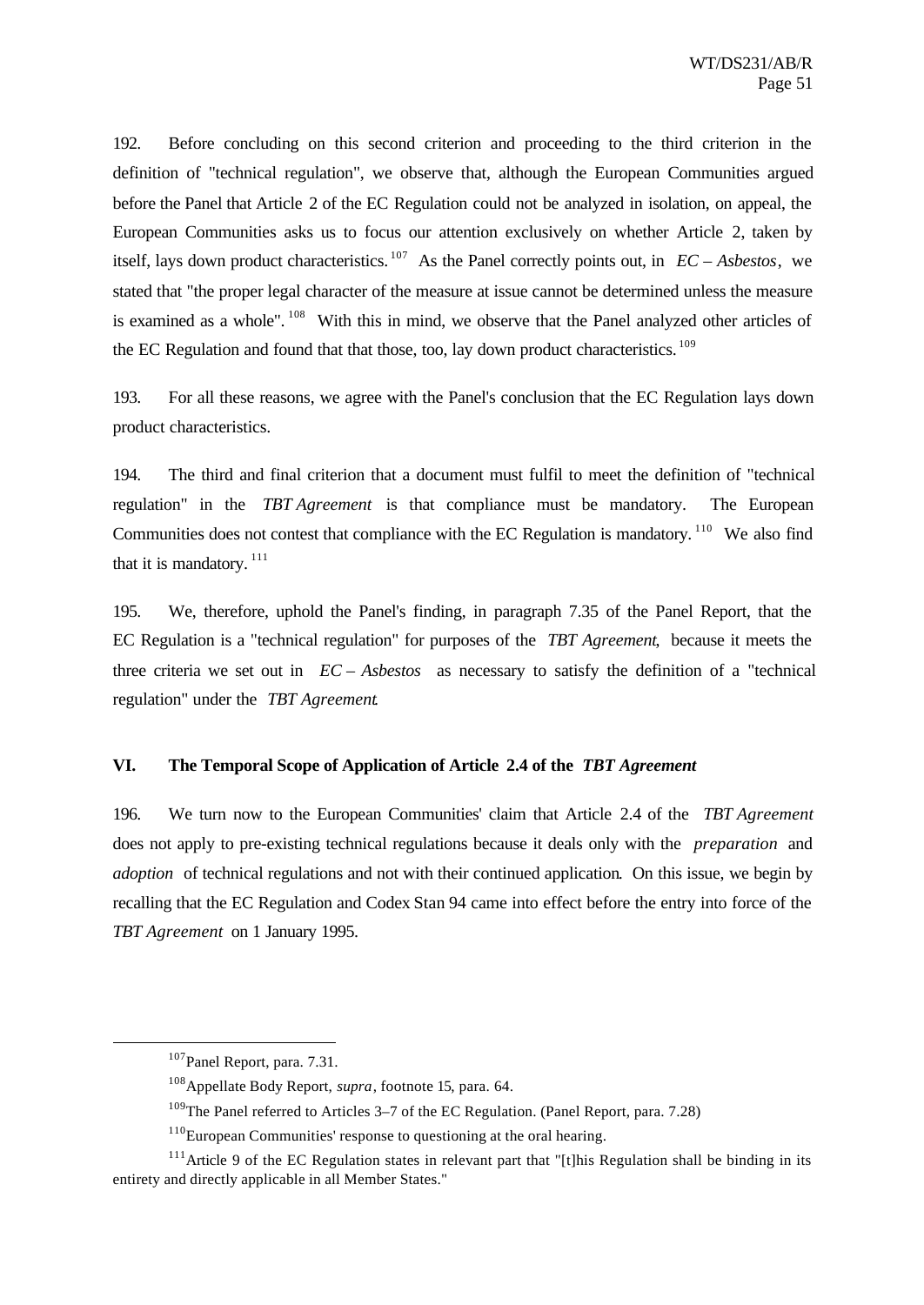#### 197. The Panel found that:

…the EC Regulation is a "situation or measure that did not cease to exist" and the TBT Agreement does not reveal a contrary intention to limit the temporal application of the TBT Agreement to measures adopted after 1 January 1995.

Therefore, Article 2.4 of the TBT Agreement applies to measures that were adopted before 1 January 1995 but which have not ceased to exist. <sup>112</sup>

198. The Panel also rejected "the European Communities' argument that Article 2.4 [of the *TBT Agreement*] does not apply to existing technical regulations." <sup>113</sup>

199. The European Communities appeals this finding. The European Communities "does not argue that the *TBT Agreement* does not apply to technical regulations enacted before 1995".<sup>114</sup> Instead, the European Communities contends that Article 2.4 of that Agreement does not impose an ongoing obligation on Members to reassess their existing technical regulations in the light of the adoption of new international standards, or the revision of existing ones.<sup>115</sup>

200. We recall that Article 28 of the *Vienna Convention on the Law of Treaties* (the "*Vienna Convention*")<sup>116</sup> provides that treaties generally do not apply retroactively. Article 28 provides:

### *Non-retroactivity of treaties*

Unless a different intention appears from the treaty or is otherwise established, its provisions do not bind a party in relation to *any act or fact which took place or any situation which ceased to exist before the date of the entry into force of the treaty* with respect to that party. (emphasis added)

As we have said in previous disputes  $117$ , the interpretation principle codified in Article 28 is relevant to the interpretation of the covered agreements.

 $112$ Panel Report, paras. 7.59–7.60.

<sup>113</sup>*Ibid.*, para. 7.83. The Panel addressed this argument in the context of its analysis of whether Codex Stan 94 is a relevant international standard.

<sup>&</sup>lt;sup>114</sup>European Communities' statement at the oral hearing.

<sup>115</sup>*Ibid.*

<sup>116</sup>*Supra*, footnote 16.

<sup>117</sup>Appellate Body Report, *Brazil – Measures Affecting Desiccated Coconut*, WT/DS22/AB/R, adopted 20 March 1997, DSR 1997:I, 167, at 179–180; Appellate Body Report, *Canada – Term of Patent Protection*, WT/DS170/AB/R, adopted 12 October 2000, paras. 71–72; Appellate Body Report, *EC – Hormones*, *supra*, footnote 17, para. 128.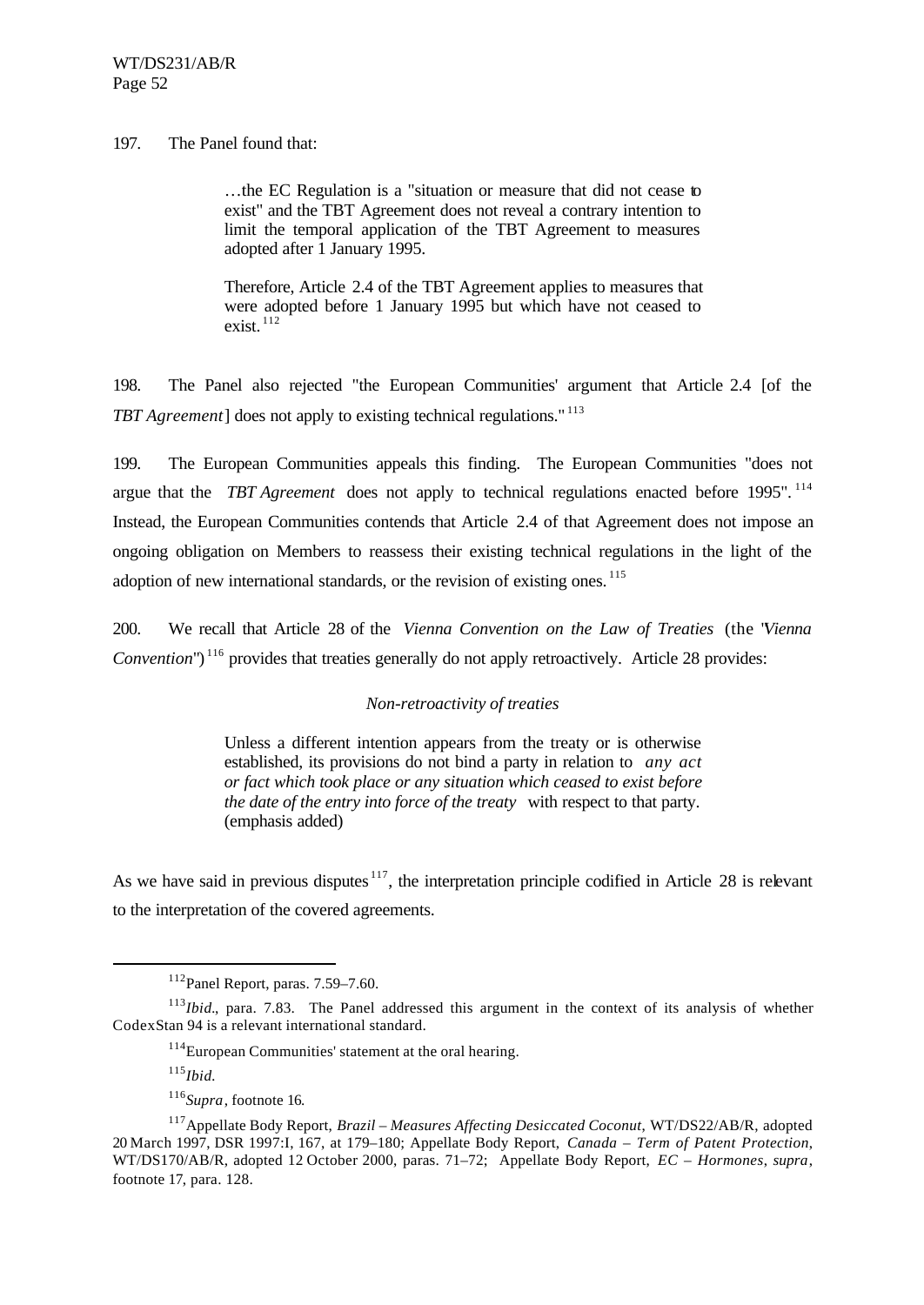201. In the European Communities' view, both the text and the context of Article 2.4 make plain that the scope of application of Article 2.4 is limited to the *preparation* and *adoption* of technical regulations, and not to their *maintenance*.<sup>118</sup> The European Communities does not contest that the EC Regulation—which is currently in force—is an act that has not "ceased to exist". However, according to the European Communities, the *preparation* and *adoption* of the EC Regulation are both "acts that ceased to exist"—in the sense that they were completed—before the date of the entry into force of the *TBT Agreement*. Therefore, the European Communities contends that, consistent with Article 28 of the *Vienna Convention*<sup>119</sup>, Article 2.4 of the *TBT Agreement* is not applicable to the EC Regulation.<sup>120</sup>

202. The text of Article 2.4 of the *TBT Agreement* provides as follows:

#### TECHNICAL REGULATIONS AND STANDARDS

#### *Article 2*

# *Preparation, Adoption and Application of Technical Regulations by Central Government Bodies*

…

With respect to their central government bodies:

2.4 Where technical regulations are required and relevant international standards exist or their completion is imminent, Members shall use them, or the relevant parts of them, as a basis for their technical regulations except when such international standards or relevant parts would be an ineffective or inappropriate means for the fulfilment of the legitimate objectives pursued, for instance because of fundamental climatic or geographical factors or fundamental technological problems.

203. According to the European Communities, it is evident from the text of Article 2.4 that the temporal scope of the provision is limited to the two stages of *preparation* and *adoption* of technical regulations, and that the continued existence thereafter of these regulations is not governed by that provision. The European Communities finds support for this contention in what the European Communities sees as the time-limited nature of the terms "where technical regulations are required",

<sup>&</sup>lt;sup>118</sup>European Communities' appellant's submission, paras. 66–83.

<sup>119</sup>*Supra*, footnote 16.

<sup>&</sup>lt;sup>120</sup>European Communities' appellant's submission, para. 63; European Communities' response to questioning at the oral hearing.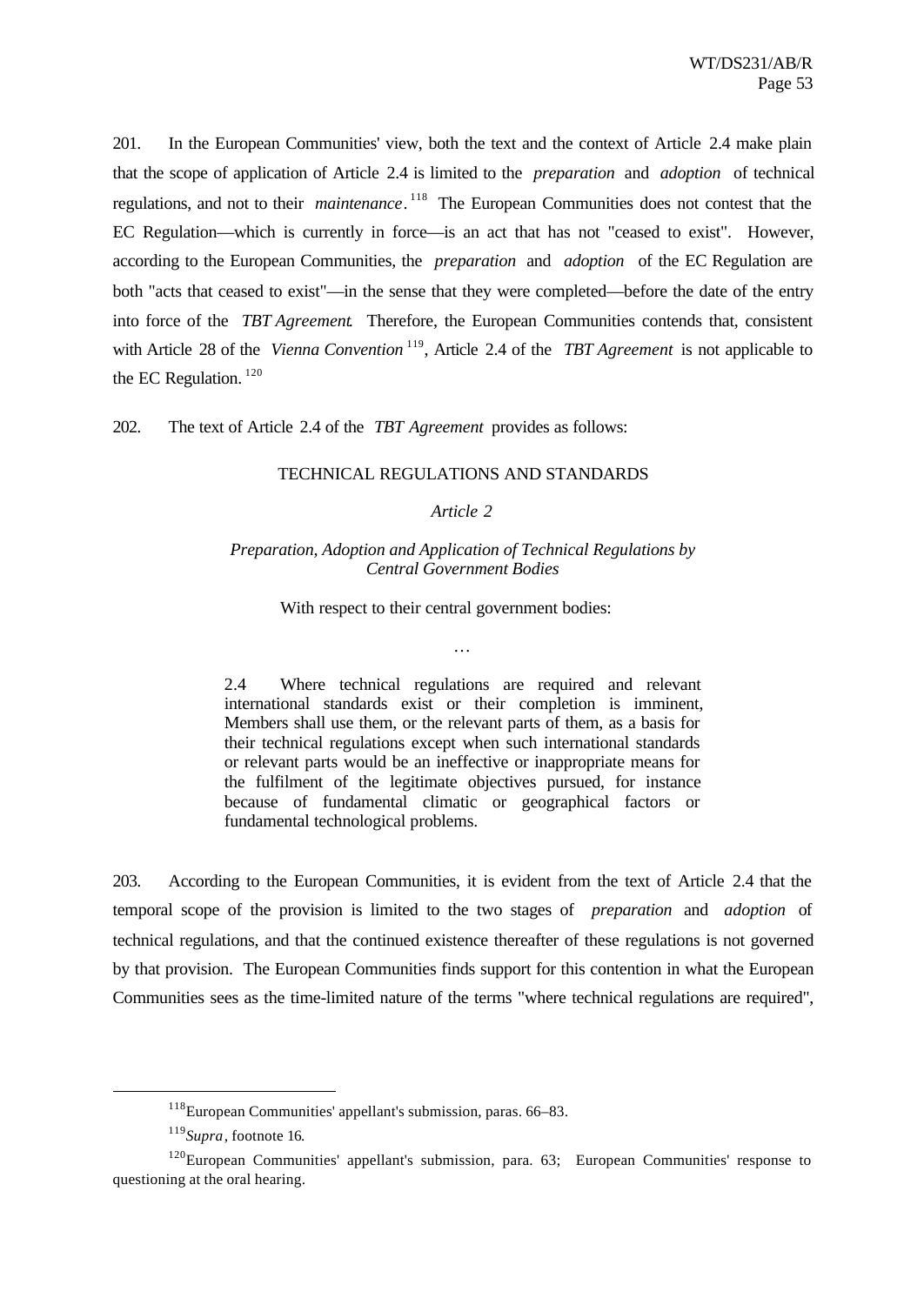"exist", "imminent", "use", and "as a basis for" in the text of Article 2.4, and also in the absence in the text of that provision of the words "maintain" or "apply". <sup>121</sup>

204. The Panel took a contrary view, and concluded that a textual reading does not support the European Communities' assertion because:

> Article 2.4 of the TBT Agreement starts with the language "where technical regulations are required". We construe this expression to cover technical regulations that are already in existence as it is entirely possible that a technical regulation that is already in existence can continue to be required. … Moreover, we note that the first part of the sentence of Article 2.4 is in the present tense ("exist") and not in the past tense — "[w]here technical regulations are required and relevant international standards *exist or their completion is imminent* ", Members are obliged to use such international standards as a basis. This supports the view that Members have to use relevant international standards that currently exist or whose completion is imminent with respect to the technical regulations that are already in existence. We do not consider that the word "imminent", the ordinary meaning of which is "likely to happen without delay", is intended to limit the scope of the coverage of technical regulations to those that have yet to be adopted. Rather, the use of the word "imminent" means that Members cannot disregard a relevant international standard whose completion is imminent with respect to their existing technical regulations.  $122$  (original emphasis; footnote omitted)

205. We concur with the Panel's view that the text of Article 2.4 of the *TBT Agreement* does not support the European Communities' contention. We fail to see how the terms "where technical regulations are required", "exist", "imminent", "use", and "as a basis for" give any indication that Article 2.4 applies only to the two stages of *preparation* and *adoption* of technical regulations. To the contrary, as the Panel noted, the use of the present tense suggests a continuing obligation for existing measures, and not one limited to regulations prepared and adopted after the *TBT Agreement* entered into force. The European Communities reads Article 2.4 as if it said "where technical regulations are in preparation or are to be adopted", which is clearly not the case. The obligation refers to technical regulations generally and without limitations.

206. The European Communities' claim is also at odds with our reasoning in *EC Measures* Concerning Meat and Meat Products (Hormones) ("EC – Hormones ")<sup>123</sup>, which, as the Panel correctly

<sup>&</sup>lt;sup>121</sup>European Communities' appellant's submission, paras. 66–67; European Communities' response to questioning at the oral hearing.

<sup>122</sup>Panel Report, para. 7.74.

<sup>123</sup>Appellate Body Report, *supra*, footnote 17.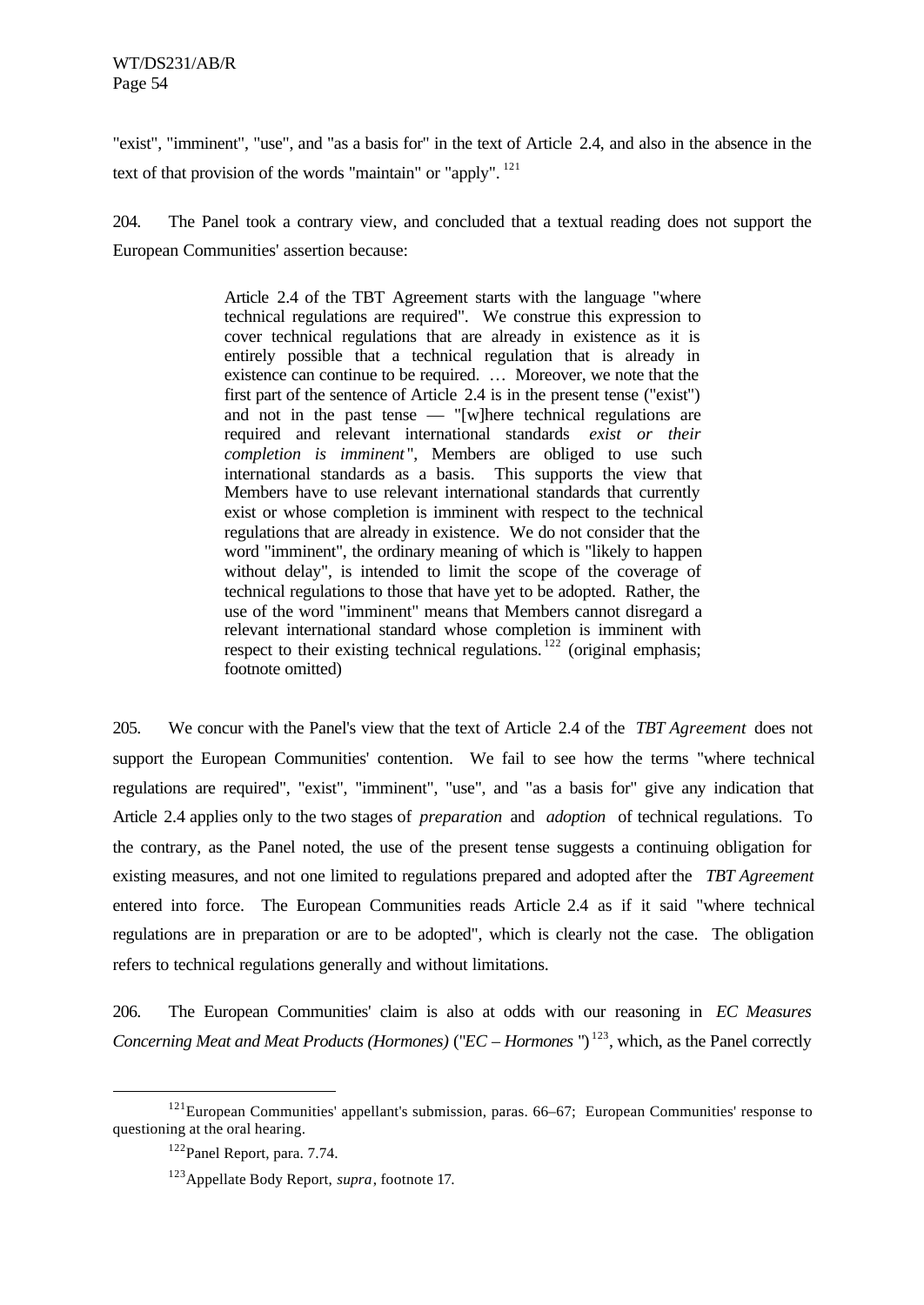pointed out, is relevant to the issue before us. In *EC – Hormones*, we addressed the temporal scope of the *Agreement on the Application of Sanitary and Phytosanitary Measures* (the "*SPS Agreement*"), and stated:

> We agree with the Panel that the *SPS Agreement* would apply to situations or measures that did not cease to exist, such as the 1981 and 1988 Directives, unless the *SPS Agreement* reveals a contrary intention. We also agree with the Panel that the *SPS Agreement* does not reveal such an intention. The *SPS Agreement does not contain any provision limiting the temporal application of the SPS Agreement*, or of any provision thereof, to SPS measures adopted after 1 January 1995. In the absence of such a provision, *it cannot be assumed that central provisions of the SPS Agreement, such as Articles 5.1 and 5.5, do not apply to measures which were enacted before 1995 but which continue to be in force thereafter*. If the negotiators had wanted to exempt the very large group of SPS measures in existence on 1 January 1995 from the disciplines of provisions as important as Articles 5.1 and 5.5, it appears reasonable to us to expect that they would have said so explicitly.  $124$  (emphasis added; footnote omitted)

207. Like the sanitary measure in *EC – Hormones*, the EC Regulation is currently in force. The European Communities has conceded that the EC Regulation is an act or fact that has not "ceased to exist". <sup>125</sup> Accordingly, following our reasoning in *EC – Hormones*, Article 2.4 of the *TBT Agreement* applies to existing measures unless that provision "reveals a contrary intention". <sup>126</sup> As we have said, we see nothing in Article 2.4 which would suggest that the provision does not apply to existing measures.

208. Furthermore, like Articles 5.1 and 5.5 of the *SPS Agreement*, Article 2.4 is a "central provision" of the *TBT Agreement*, and it cannot just be assumed that such a central provision does not apply to existing measures. Again, following our reasoning in *EC – Hormones*, we must conclude that, if the negotiators had wanted to exempt the very large group of existing technical regulations from the disciplines of a provision as important as Article 2.4 of the *TBT Agreement*, they would have said so explicitly.  $127$  No such explicit exemption is found in the terms "where technical regulations are required", "exist", "imminent", "use", or "as a basis for".

<sup>124</sup>Appellate Body Report, *supra*, footnote 17, para. 128.

 $125$ European Communities' response to questioning at the oral hearing.

<sup>126</sup>Appellate Body Report, *supra*, footnote 17, para. 128.

<sup>127</sup>*Ibid*.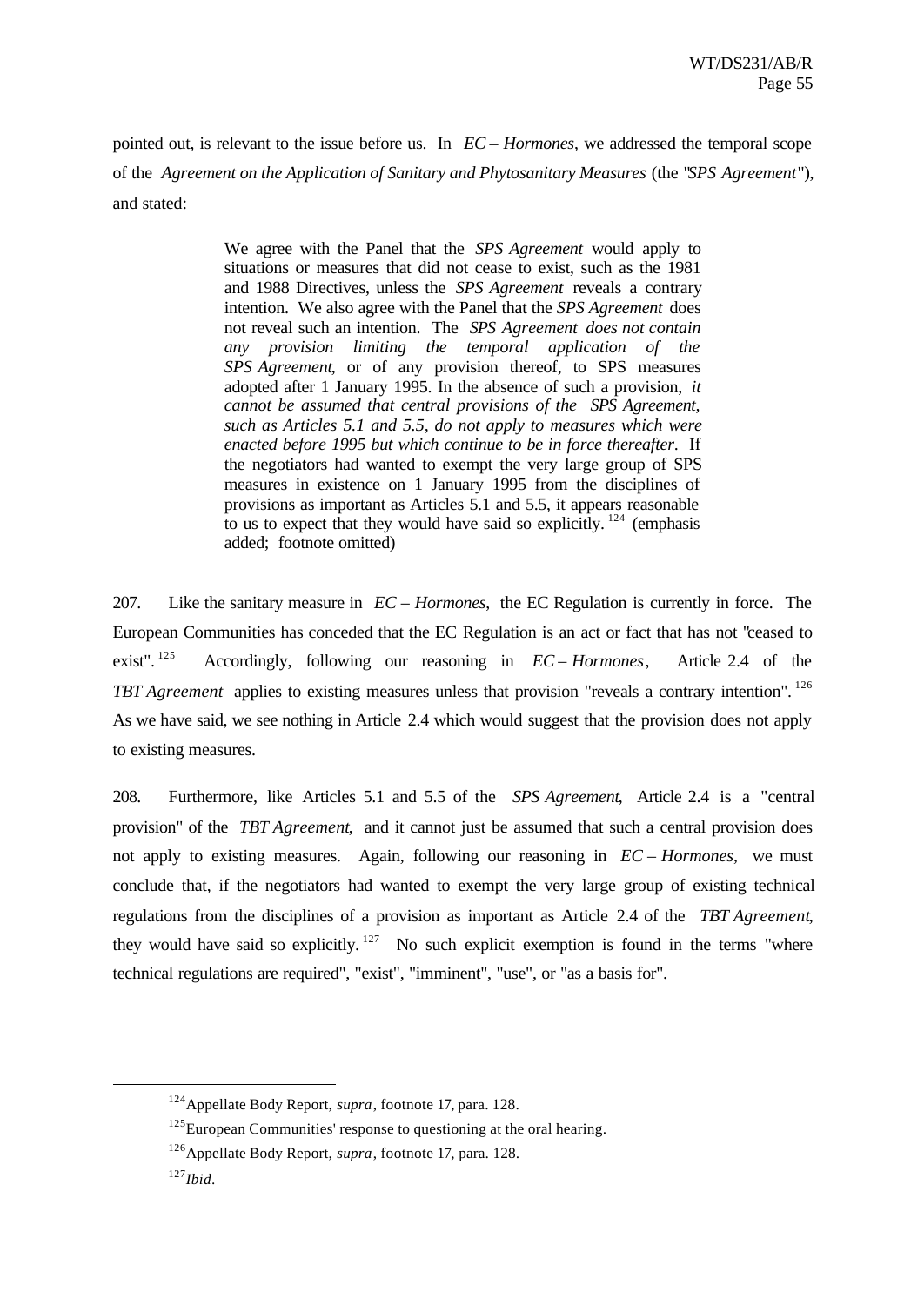209. The European Communities' argument that our ruling in *EC – Hormones* is not relevant to Article 2.4 of the *TBT Agreement* is not persuasive. The European Communities contends that we based our ruling in *EC – Hormones* on the wording of Articles 2.2, 2.3, 3.3, and 5.6 of the *SPS Agreement*, and that all these provisions include the word "maintain". <sup>128</sup> The European Communities argues that the word "maintain" implies that a provision applies to measures already prepared and adopted. The European Communities then notes that Article 2.4 of the *TBT Agreement* does not include the word "maintain". <sup>129</sup> It is true that, in  $EC-Hormones$ , we referred to Articles 2.2, 2.3, 3.3, and 5.6 of the *SPS Agreement*. But we did so as relevant context.<sup>130</sup> Our analysis there focused on the meaning of Articles 5.1 and 5.5 of the *SPS Agreement*, which, like Article 2.4 of the *TBT Agreement*, do *not* include the word "maintain". <sup>131</sup> As we have explained, we found in that appeal that Articles 5.1 and 5.5 of the *SPS Agreement* apply to existing measures, despite the absence of the word "maintain". Thus, this argument by the European Communities fails on its own logic.

210. Having considered the European Communities' arguments based on the text of Article 2.4, we turn to examine the arguments of the European Communities that are based on the context of that provision. The European Communities argues that Article 2.5 of the *TBT Agreement* demonstrates that, when a provision is intended to cover the *application* of technical regulations, the provision says so explicitly. The European Communities finds similar contextual support in Article 12.4 of the *TBT Agreement*, which uses the word "adopt", and in paragraph F of the Code of Good Practice for the Preparation, Adoption and Application of Standards, included as Annex 3 to the *TBT Agreement*, which uses the word "develops".  $^{132}$ 

211. In discussing what it considered the relevant context of Article 2.4, the Panel looked first to Article 2.5 of the *TBT Agreement*:

 $128$ European Communities' appellant's submission, paras. 62–63; European Communities' response to questioning at the oral hearing. We note that although the European Communities refered to Article 2.3, this provision does not include the word "maintain".

<sup>&</sup>lt;sup>129</sup>*Ibid*.; European Communities' response to questioning at the oral hearing.

<sup>130</sup>Appellate Body Report, *supra*, footnote 17, para. 128.

<sup>131</sup>*Ibid.*

<sup>&</sup>lt;sup>132</sup>European Communities' appellant's submission, paras. 75–78; European Communities' statement at the oral hearing. We note that, although the European Communities refered, in its statement at the oral hearing, to paragraph B of the Code of Good Practice for the Preparation, Adoption and Application of Standards as including the word "develops", this word is found in paragraph F.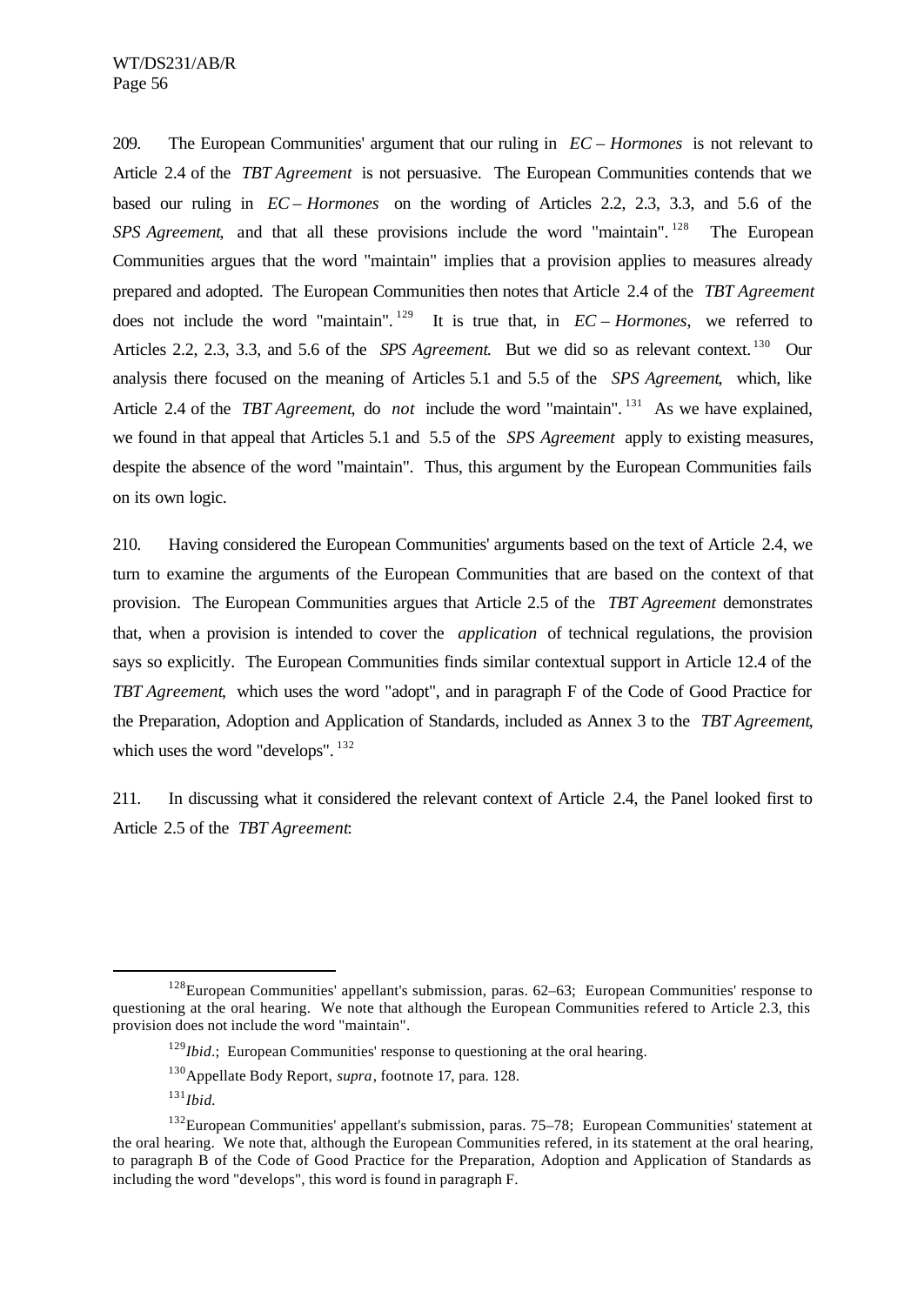There is contextual support for the interpretation that Article 2.4 applies to technical regulations that are already in existence. The context provided by Article 2.5, which explicitly refers to Article 2.4, speaks of "preparing, adopting or *applying*" a technical regulation and is not limited to, as the European Communities claims, to preparing and adopting. A technical regulation can only be applied if it is already in existence. The first sentence imposes an obligation on a Member "preparing, adopting or applying" a technical regulation that may have a significant effect on trade of other Members to provide the justification for that technical regulation. The second sentence of Article 2.5 states that whenever a technical regulation is "prepared, adopted or *applied*" for one of the legitimate objectives explicitly set out in Article 2.2 and is in accordance with relevant international standards, it is to be rebuttably presumed not to create an unnecessary obstacle to trade. The use of the term "apply", in our view, confirms that the requirement contained in Article 2.4 is applicable to existing technical regulations.  $133$  (original emphasis)

The Panel also looked to Article 2.6 of the *TBT Agreement*:

Article 2.6 provides another contextual support. It states that Members are to participate in preparing international standards by the international standardizing bodies for products which they have either "*adopted*, or expect to adopt technical regulations." Those Members that have in place a technical regulation for a certain product are expected to participate in the development of a relevant international standard. Article 2.6 would be redundant and it would be contrary to the principle of effectiveness, which is a corollary of the general rule of interpretation in the Vienna Convention, if a Member is to participate in the development of a relevant international standard and then claim that such standard need not be used as a basis for its technical regulation on the ground that it was already in existence before the standard was adopted. Such reasoning would allow Members to avoid using international standards as a basis for their technical regulations simply by enacting preemptive measures and thereby undermine the object and purpose of developing international standards.  $134$  (original emphasis)

212. We agree with the Panel's analysis. Thus, we find no support for the European Communities' claim in the context of Article 2.4 of the *TBT Agreement*. Rather than supporting the European Communities' argument, Articles 2.5 and 2.6 of the *TBT Agreement* provide support for the argument advanced by Peru that Article 2.4 of the *TBT Agreement* regulates measures adopted before the date of the entry into force of the *TBT Agreement*. We note also that there is additional contextual support in the title of Article 2, which reads "Preparation, Adoption and *Application* of Technical Regulations by Central Government Bodies". (emphasis added) This express reference to

<sup>133</sup>Panel Report, para. 7.75.

<sup>134</sup>*Ibid.*, para. 7.76.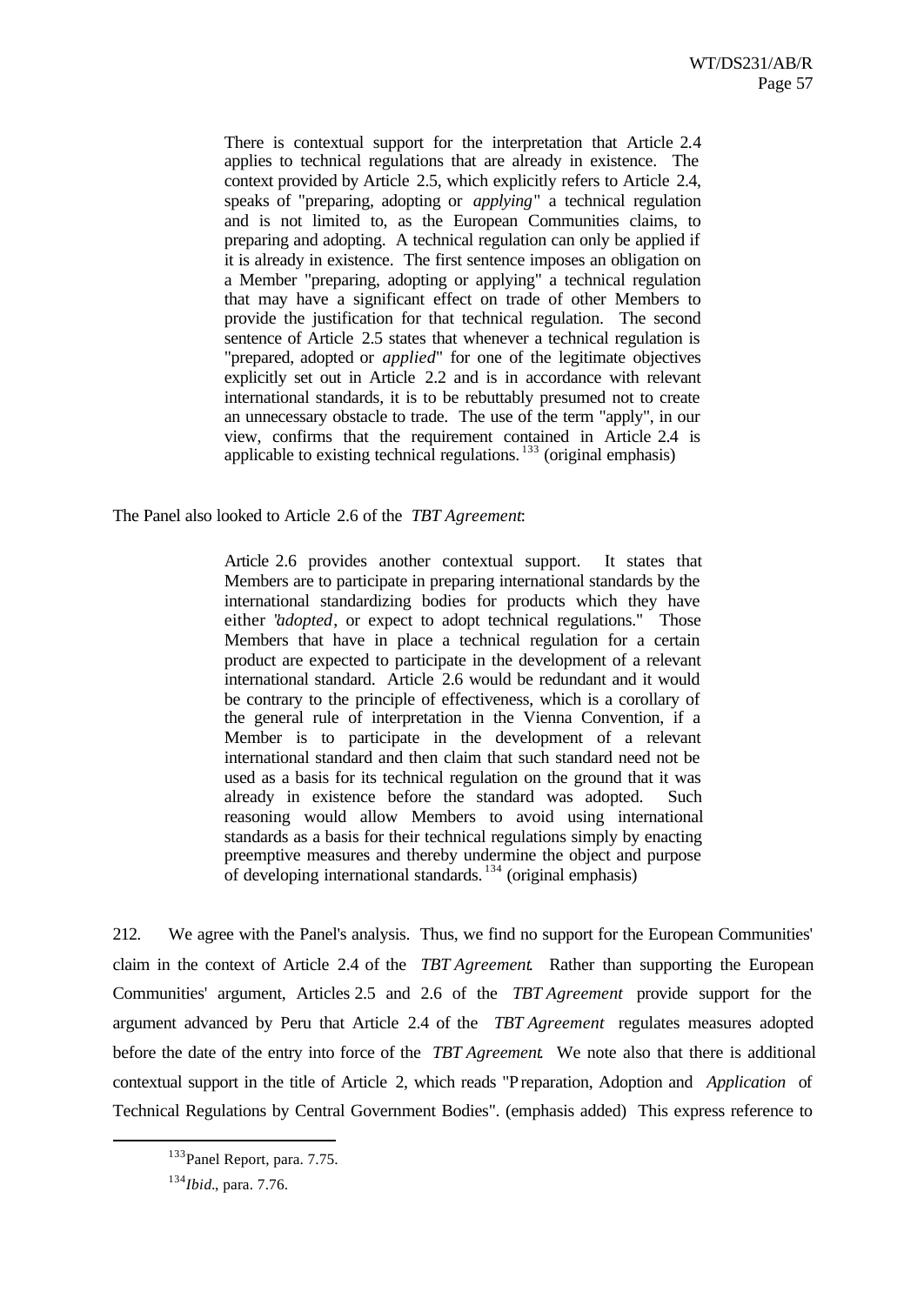the *application* of technical regulations in the title of Article 2 runs counter to an interpretation of Article 2.4 that would limit its scope to the preparation and adoption of technical regulations.

213. Moreover, as general context for all the covered agreements, Article XVI:4 of the *Marrakesh Agreement Establishing the World Trade Organization* is of great significance. Article XVI:4 reads:

> Each Member shall ensure the conformity of its laws, regulations and administrative procedures with its obligations as provided in the annexed Agreements.

This provision establishes a clear obligation for all WTO Members to ensure the conformity of their existing laws, regulations, and administrative procedures with the obligations in the covered agreements.

214. In our view, the European Communities' reading of Article 2.4 also flies in the face of the object and purpose of the *TBT Agreement*. In several of its provisions, the *TBT Agreement* recognizes the important role that international standards play in promoting harmonization and facilitating trade. For example, Article 2.5 of the *TBT Agreement* establishes a rebuttable presumption that technical regulations that are in accordance with relevant international standards do not create unnecessary obstacles to trade. Article 2.6, for its part, encourages Members to participate in international standardizing bodies with a view to harmonizing technical regulations on as wide a basis as possible.

215. The significant role of international standards is also underscored in the Preamble to the *TBT Agreement*. The third recital of the Preamble recognizes the important contribution that international standards can make by improving the efficiency of production and facilitating the conduct of international trade. The eighth recital recognizes the role that international standardization can have in the transfer of technology to developing countries. In our view, excluding existing technical regulations from the obligations set out in Article 2.4 would undermine the important role of international standards in furthering these objectives of the *TBT Agreement*. Indeed, it would go precisely in the opposite direction.

216. For all these reasons, we uphold the Panel's finding, in paragraph 7.60 of the Panel Report, that Article 2.4 of the *TBT Agreement* applies to measures that were adopted before 1 January 1995 but which have not ceased to exist, such as the EC Regulation. We also uphold the Panel's finding, in paragraph 7.83 of the Panel Report, that Article 2.4 of the *TBT Agreement* applies to existing technical regulations, including the EC Regulation.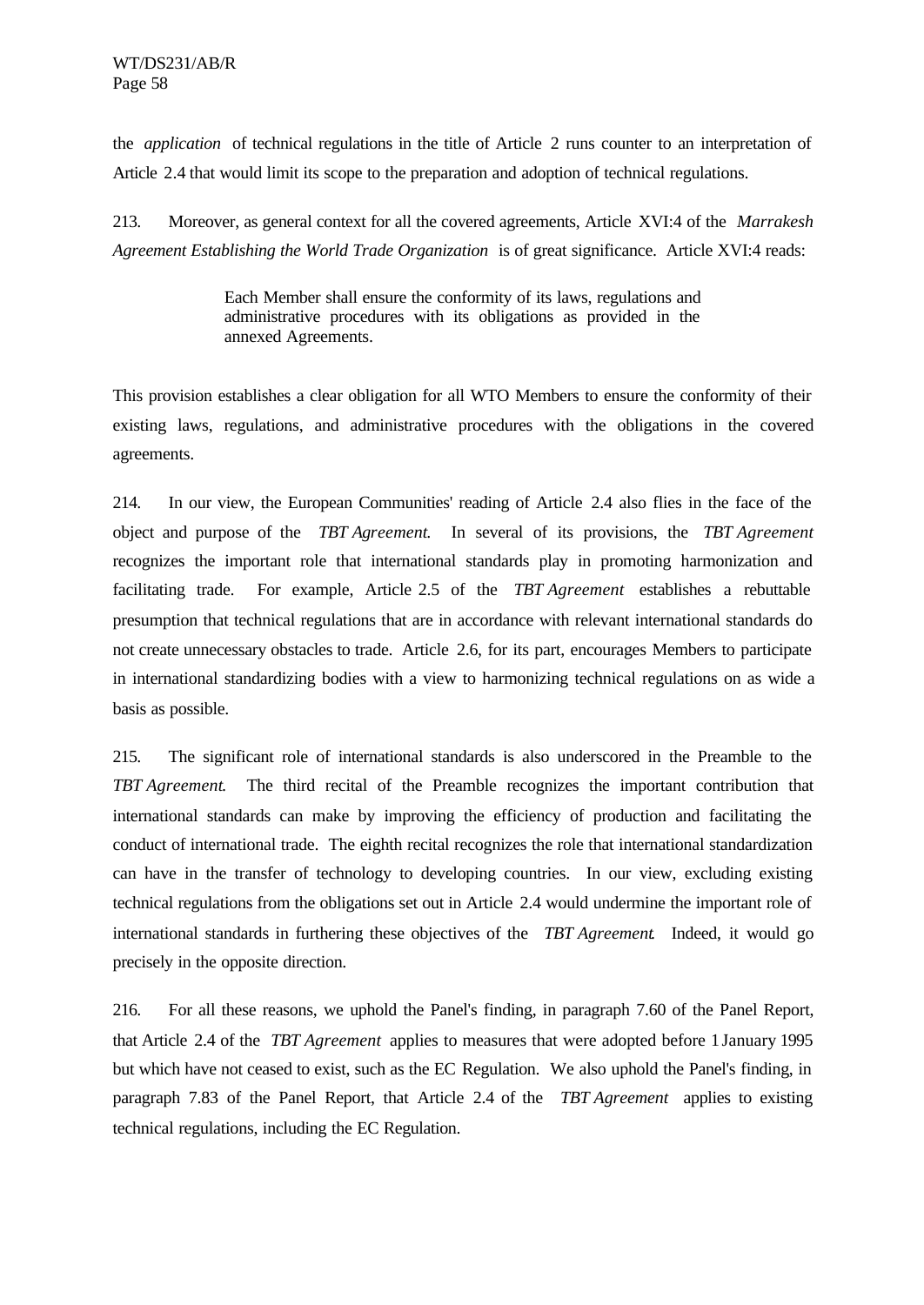### **VII. The Characterization of Codex Stan 94 as a "Relevant International Standard"**

217. We proceed to the European Communities' claim that the Panel erred in finding that Codex Stan 94 is a "relevant international standard" within the meaning of Article 2.4 of the *TBT Agreement*.

218. The Panel found that "Codex Stan 94 is a relevant international standard". <sup>135</sup> The European Communities challenges this finding for two reasons. The European Communities asserts, first, that only standards adopted by international bodies by consensus are "relevant international standards" under Article 2.4 of the *TBT Agreement*.<sup>136</sup> The European Communities argues that the Panel assumed "that Codex Stan 94 … was adopted by consensus … without undertaking positive steps to verify the accuracy of the conflicting statements made in this respect by the parties". <sup>137</sup> Second, the European Communities asserts that, even if Codex Stan 94 were considered an international standard, it is not a "*relevant* international standard" because its product coverage is different from that of the EC Regulation. The European Communities contends that the EC Regulation covers only preserved sardines, while Codex Stan 94 covers that product as well as "sardine-type" products. <sup>138</sup> We will address each of these arguments in turn.

# A. *The European Communities' Argument that Consensus is Required*

219. The European Communities argues that only standards that have been adopted by an international body by consensus can be *relevant* for purposes of Article 2.4. The European Communities contends that the Panel did not verify that Codex Stan 94 was not adopted by consensus, and that, therefore, it cannot be a "relevant international standard". <sup>139</sup>

<sup>135</sup>Panel Report, para. 7.70.

<sup>&</sup>lt;sup>136</sup>European Communities' appellant's submission, para. 123.

<sup>137</sup>*Ibid.*, para. 134.

<sup>&</sup>lt;sup>138</sup>This argument is based on the European Communities' interpretation of Codex Stan 94, which differs from that of the Panel. The European Communities explains that when Codex Stan 94 was in draft form, and particularly when it was at Step 7 of the elaboration procedures of the Codex Commission, it provided three naming options: (i) "Sardines" (to be reserved exclusively for *Sardina pilchardus*); (ii) "X Sardines", where "X" is the name of a country, a geographic area, or the species; and (iii) the common name of the species. The European Communities claims that the first two options—"Sardines" and "X Sardines"—apply to sardine products, while the third option—the common name of the species—was envisaged as a separate option for "*sardine-type products*". Given that only editorial changes are allowed between Steps 7 and 8 of the elaboration procedures, when the second and third options were merged, the European Communities alleges that the draft standard at Step 7 should guide the interpretation of Codex Stan 94, even though the text approved at Step 8 includes the common name of the species in the same subsection as "X Sardines". (European Communities' appellant's submission, paras. 135–148; European Communities' response to questioning at the oral hearing) The Panel's interpretation of Codex Stan 94 focuses on its final version. The Panel is of the view that the "common name of the species" is part of the "X Sardines" option. (See *infra*, paras. 235–239)

 $139$ European Communities' response to questioning at the oral hearing.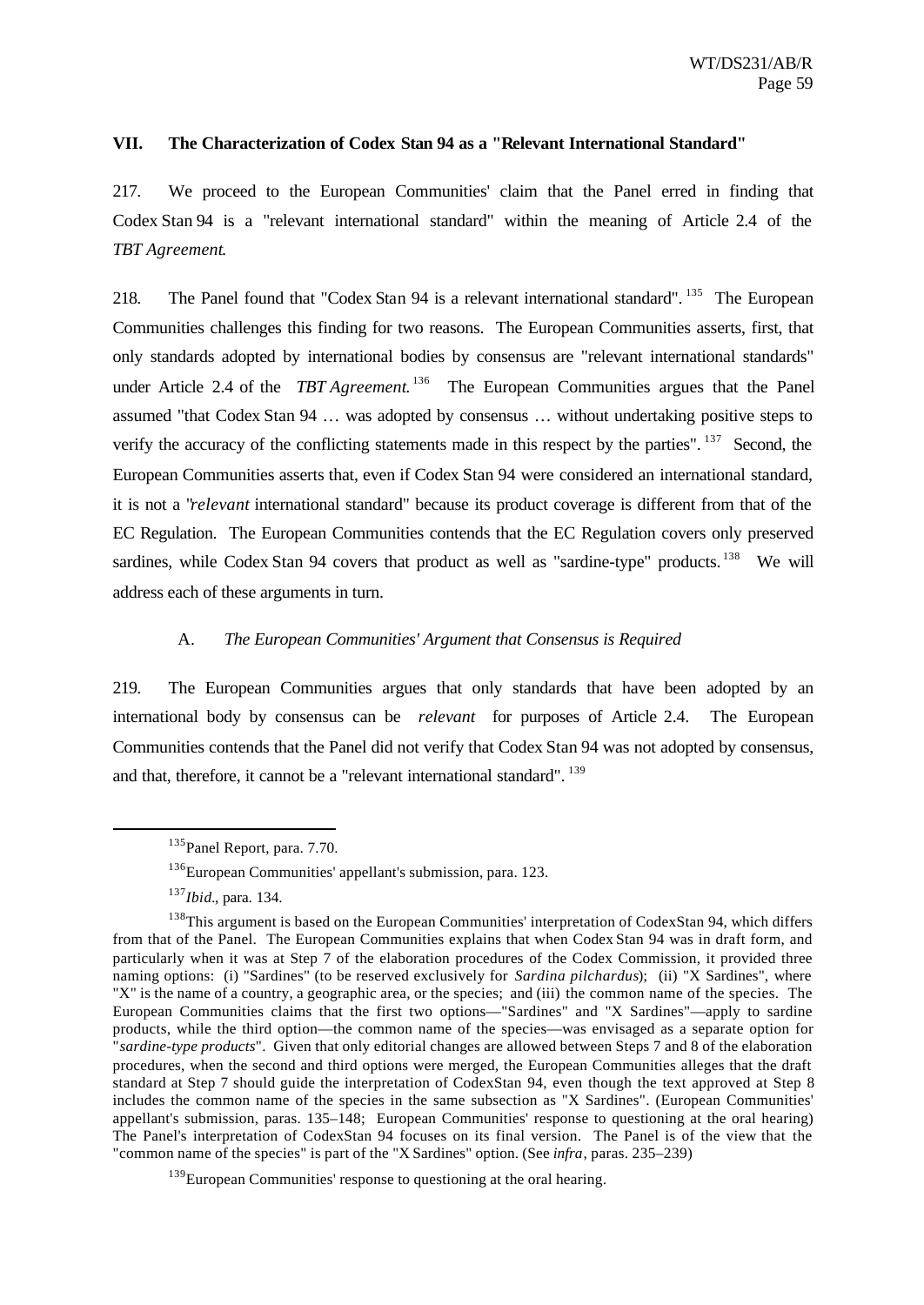l

220. However, in our view, the European Communities' contention is essentially related to whether Codex Stan 94 meets the definition of a "standard" in Annex 1.2 of the *TBT Agreement*. The term "standard", is defined in Annex 1.2 as follows:

# *2. Standard*

Document approved by a recognized body, that provides, for common and repeated use, rules, guidelines or characteristics for products or related processes and production methods, with which compliance is not mandatory. It may also include or deal exclusively with terminology, symbols, packaging, marking or labelling requirements as they apply to a product, process or production method.

# *Explanatory note*

The terms as defined in ISO/IEC Guide 2 cover products, processes and services. This Agreement deals only with technical regulations, standards and conformity assessment procedures related to products or processes and production methods. Standards as defined by ISO/IEC Guide 2 may be mandatory or voluntary. For the purpose of this Agreement standards are defined as voluntary and technical regulations as mandatory documents. *Standards prepared by the international standardization community are based on consensus. This Agreement covers also documents that are not based on consensus*. (emphasis added)

221. The European Communities does not contest that the Codex Commission is an international standardization body, and that it is a "recognized body" for purposes of the definition of a "standard" in Annex 1.2. <sup>140</sup> The issue before us, rather, is one of *approval*. The definition of a "standard" refers to documents *approved* by a recognized body. Whether approval takes place by consensus, or by other methods, is not addressed in the definition, but it is addressed in the last two sentences of the Explanatory note.

<sup>140</sup>European Communities' response to questioning at the oral hearing.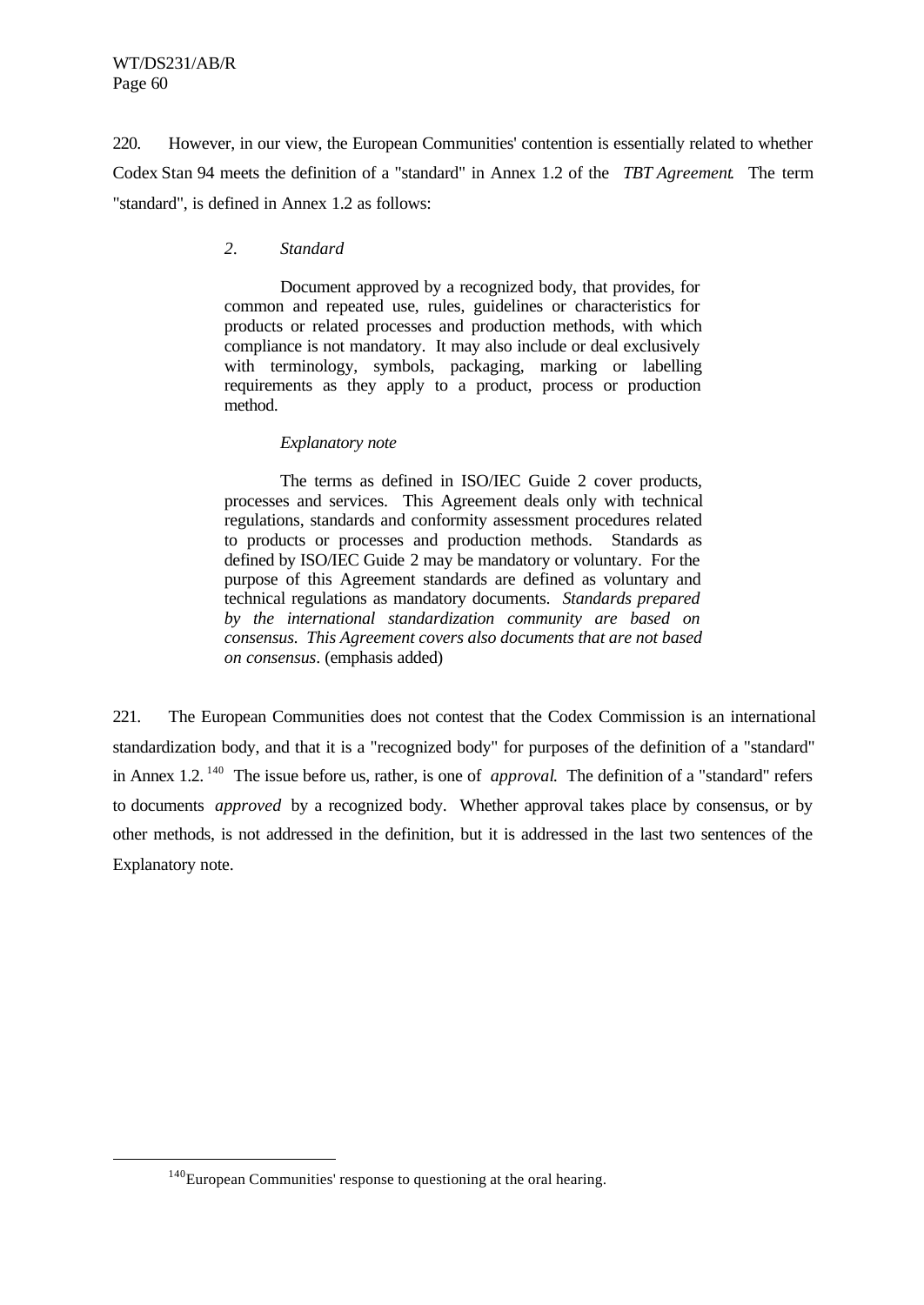#### 222. The Panel interpreted the last two sentences of the Explanatory note as follows:

The first sentence reiterates the norm of the international standardization community that standards are prepared on the basis of consensus. The following sentence, however, acknowledges that consensus may not always be achieved and that international standards that were not adopted by consensus are within the scope of the TBT Agreement.<sup>86</sup> This provision therefore confirms that even if not adopted by consensus, an international standard can constitute a relevant international standard.

<sup>86</sup> The record does not demonstrate that Codex Stan 94 was not adopted by consensus. In any event, we consider that this issue would have no bearing on our determination in light of the explanatory note of paragraph 2 of Annex 1 of the TBT Agreement which states that the TBT Agreement covers "documents that are not based on consensus". 141

We agree with the Panel's interpretation. In our view, the text of the Explanatory note supports the conclusion that consensus is not required for standards adopted by the international standardizing community. The last sentence of the Explanatory note refers to "documents". The term "document" is also used in the singular in the first sentence of the definition of a "standard". We believe that "document(s)" must be interpreted as having the same meaning in both the definition and the Explanatory note. The European Communities agrees.  $142$  Interpreted in this way, the term "documents" in the last sentence of the Explanatory note must refer to standards *in general*, and not only to those adopted by entities *other than* international bodies, as the European Communities claims.

223. Moreover, the text of the last sentence of the Explanatory note, referring to documents not based on consensus, gives no indication whatsoever that it is departing from the subject of the immediately preceding sentence, which deals with standards adopted by international bodies. Indeed, the use of the word "also" in the last sentence suggests that the same subject is being addressed namely standards prepared by the international standardization community. Hence, the logical assumption is that the last phrase is simply continuing in the same vein, and refers to standards adopted by international bodies, including those not adopted by consensus.

<sup>141</sup>Panel Report, para. 7.90 and footnote 86 thereto.

<sup>&</sup>lt;sup>142</sup>European Communities' response to questioning at the oral hearing. The United States agreed. (United States' response to questioning at the oral hearing)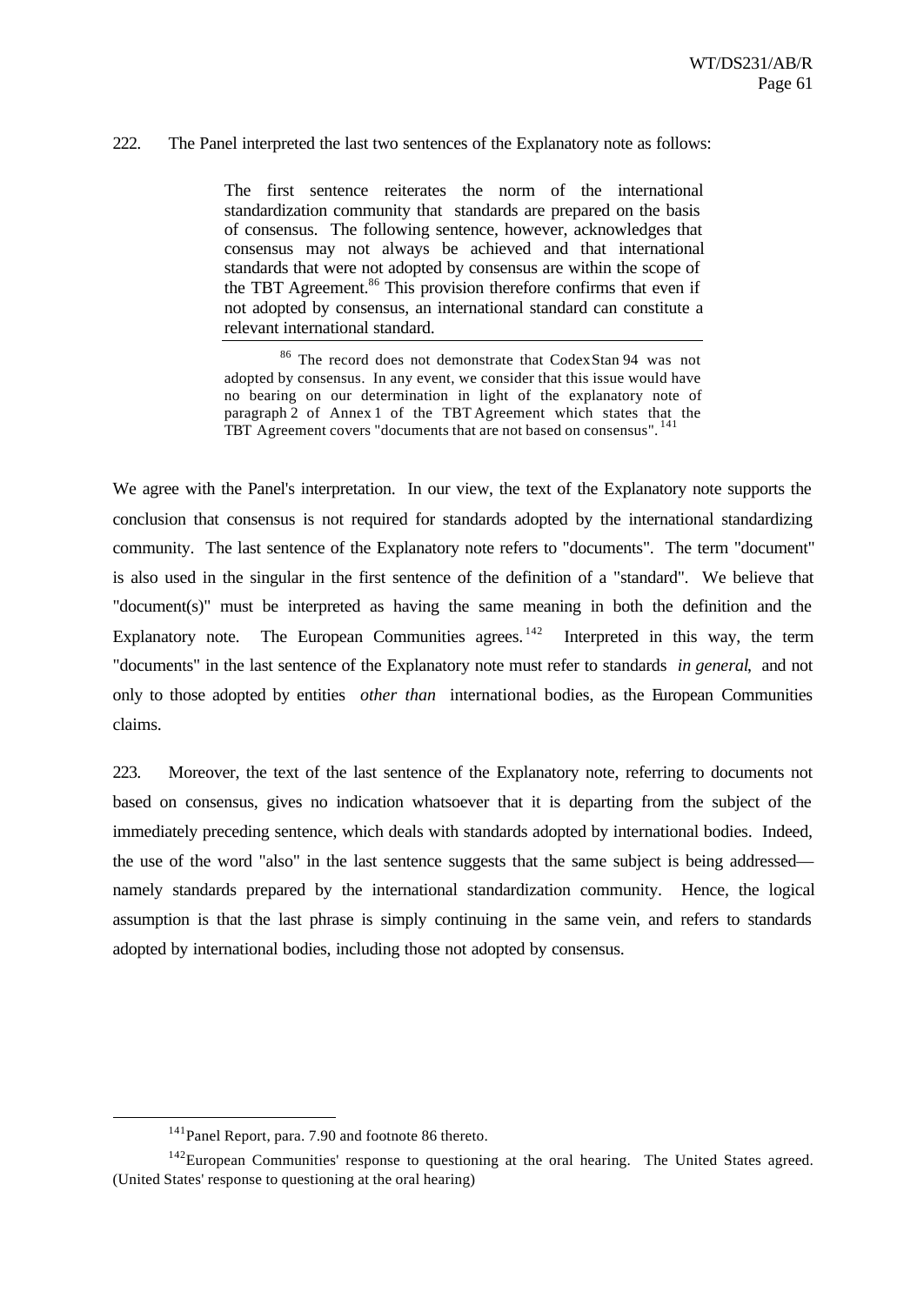224. The Panel's interpretation, moreover, gives effect to the chapeau of Annex 1 to the *TBT Agreement*, which provides:

> The terms presented in the sixth edition of the ISO/IEC Guide 2:1991, General Terms and Their Definitions Concerning Standardization and Related Activities, shall, when used in this Agreement, have the same meaning as given in the definitions in the said Guide …

> For the purpose of this Agreement, *however*, the following definitions shall apply … (emphasis added)

Thus, according to the chapeau, the terms defined in Annex 1 apply for the purposes of the *TBT Agreement* only if their definitions *depart* from those in the ISO/IEC Guide 2:1991 (the "ISO/IEC Guide").<sup>143</sup> This is underscored by the word "however". The definition of a "standard" in Annex 1 to the *TBT Agreement* departs from that provided in the ISO/IEC Guide precisely in respect of whether consensus is expressly required.

225. The term "standard" is defined in the ISO/IEC Guide as follows:

Document, established by *consensus* and approved by a recognized *body*, that provides, for common and repeated use, rules, guidelines or characteristics for activities or their results, aimed at the achievement of the optimum degree of order in a given context.<sup>144</sup> (original emphasis)

Thus, the definition of a "standard" in the ISO/IEC Guide expressly includes a consensus requirement. Therefore, the logical conclusion, in our view, is that the *omission* of a consensus requirement in the definition of a "standard" in Annex 1.2 of the *TBT Agreement* was a deliberate choice on the part of the drafters of the *TBT Agreement*, and that the last two phrases of the Explanatory note were included to give effect to this choice. Had the negotiators considered consensus to be necessary to satisfy the definition of "standard", we believe they would have said so explicitly in the definition itself, as is the case in the ISO/IEC Guide. Indeed, there would, in our view, have been no point in the negotiators adding the last sentence of the Explanatory note.

l <sup>143</sup>ISO/IEC Guide ( $6<sup>th</sup>$  edition, 1991), submitted as Exhibit EC-1 to the European Communities' appellant's submission.

<sup>144</sup>*Ibid.*, subclause 3.2.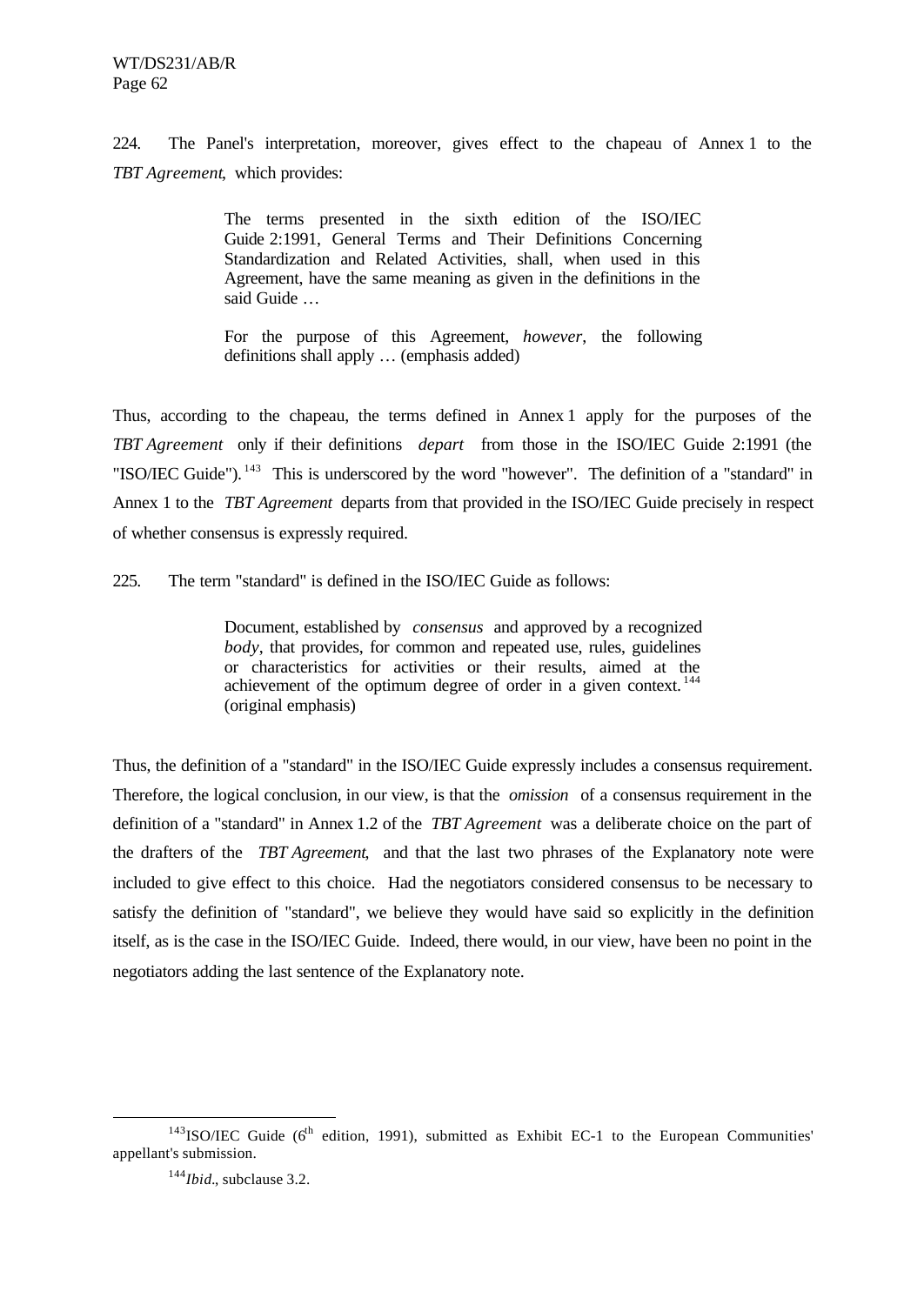226. Furthermore, we observe that the Panel found that, in any event, the European Communities did *not* prove that Codex Stan 94 was *not* adopted by consensus. Instead, the Panel found that, "[t]he record does not demonstrate that Codex Stan 94 was not adopted by consensus". <sup>145</sup>

227. Therefore, we uphold the Panel's conclusion, in paragraph 7.90 of the Panel Report, that the definition of a "standard" in Annex 1.2 to the *TBT Agreement* does not require approval by consensus for standards adopted by a "recognized body" of the international standardization community. We emphasize, however, that this conclusion is relevant only for purposes of the *TBT Agreement*. It is not intended to affect, in any way, the internal requirements that international standard-setting bodies may establish for themselves for the adoption of standards within their respective operations. In other words, the fact that we find that the *TBT Agreement* does not require approval by consensus for standards adopted by the international standardization community should not be interpreted to mean that we believe an international standardization body should not require consensus for the adoption of its standards. That is not for us to decide.

### B. *The European Communities' Argument on the Product Coverage of Codex Stan 94*

228. We turn now to examine the European Communities' argument that Codex Stan 94 is not a "*relevant* international standard" because its product coverage is different from that of the EC Regulation.

229. In analyzing the merits of this argument, the Panel first noted that the ordinary meaning of the term "relevant" is "bearing upon or relating to the matter in hand; pertinent". <sup>146</sup> The Panel reasoned that, to be a "relevant international standard", Codex Stan 94 would have to bear upon, relate to, or be pertinent to the EC Regulation.  $147$  The Panel then conducted the following analysis:

<sup>&</sup>lt;sup>145</sup>Panel Report, footnote 86 to para. 7.90. The report of the meeting of the Codex Commission where Codex Stan 94 was adopted, which Peru submitted to the Panel, makes no mention of votes being cast before its approval. (Report of the Twelfth Session of the Joint FAO/WHO Codex Alimentarius Commission (ALINORM 78/41), submitted as Exhibit Peru-14 by Peru to the Panel) We note that, at the oral hearing, the European Communities and Peru agreed that the Panel's conclusion that the record does not demonstrate that Codex Stan 94 was not adopted by consensus is a factual finding, which is beyond the purview of appellate review.

<sup>146</sup>Panel Report, para. 7.68, quoting *Webster's New World Dictionary* (William Collins & World Publishing Co., Inc. 1976), p. 1199.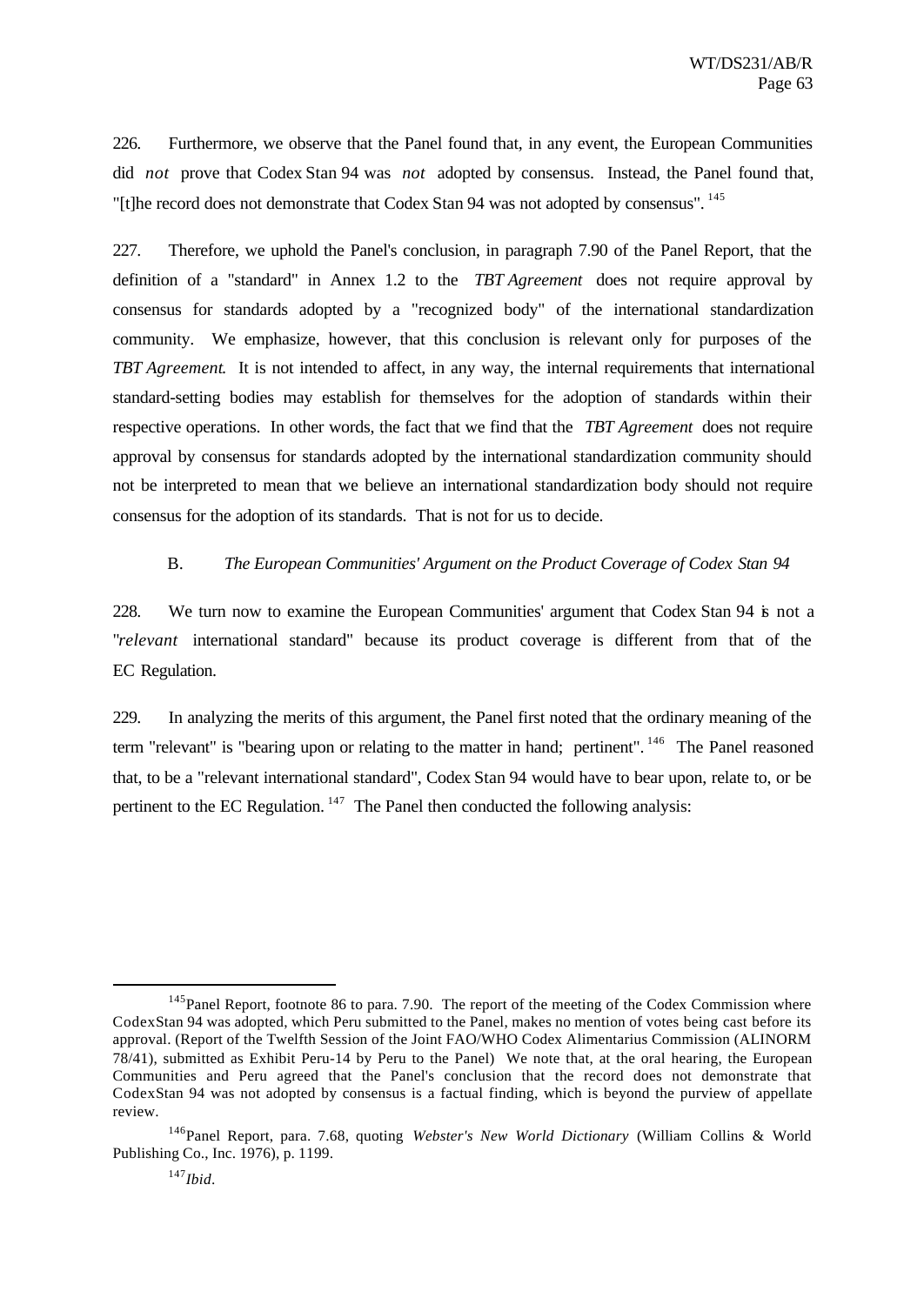The title of Codex Stan 94 is "Codex Standard for Canned Sardines and Sardine-type Products" and the EC Regulation lays down common marketing standards for preserved sardines. The European Communities indicated in its response that the term "canned sardines" and "preserved sardines" are essentially identical. *Therefore, it is apparent that both the EC Regulation and Codex Stan 94 deal with the same product, namely preserved sardines*. The scope of Codex Stan 94 covers various species of fish, including *Sardina pilchardus* which the EC Regulation covers, and includes, *inter alia*, provisions on presentation (Article 2.3), packing medium (Article 3.2), labelling, including a requirement that the packing medium is to form part of the name of the food (Article 6), determination of net weight (Article 7.3), foreign matter (Article 8.1) and odour and flavour (Article 8.2). The EC Regulation contains these corresponding provisions set out in Codex Stan 94, including the section on labelling requirement.<sup>148</sup> (emphasis added; footnote omitted)

230. We do not disagree with the Panel's interpretation of the ordinary meaning of the term "relevant". Nor does the European Communities.<sup>149</sup> Instead, the European Communities argues that, although the EC Regulation deals *only* with preserved sardines—understood to mean exclusively preserved *Sardina pilchardus*—Codex Stan 94 *also covers* other preserved fish that are "sardinetype".  $150$ 

231. We are not persuaded by this argument. First, even if we accepted that the EC Regulation relates only to preserved *Sardina pilchardus*, which we do not, the fact remains that section 6.1.1(i) of Codex Stan 94 also relates to preserved *Sardina pilchardus*. Therefore, Codex Stan 94 can be said to bear upon, relate to, or be pertinent to the EC Regulation because both refer to preserved *Sardina pilchardus*.

232. Second, we have already concluded that, although the EC Regulation expressly mentions only *Sardina pilchardus*, it has legal consequences for other fish species that could be sold as preserved sardines, including preserved *Sardinops sagax*.<sup>151</sup> Codex Stan 94 covers 20 fish species in addition to *Sardina pilchardus*. <sup>152</sup> These other species also are legally affected by the exclusion in the EC Regulation. Therefore, we conclude that Codex Stan 94 bears upon, relates to, or is pertinent to the EC Regulation.

<sup>&</sup>lt;sup>148</sup>Panel Report, para. 7.69.

 $149$ European Communities' response to questioning at the oral hearing.

<sup>150</sup>*Ibid.*

<sup>151</sup>See *supra*, paras. 184–185.

<sup>152</sup>The fish species covered by Codex Stan 94 are listed in section 2.1.1 thereto. (*Supra*, footnote 4) See also, *supra*, para. 5.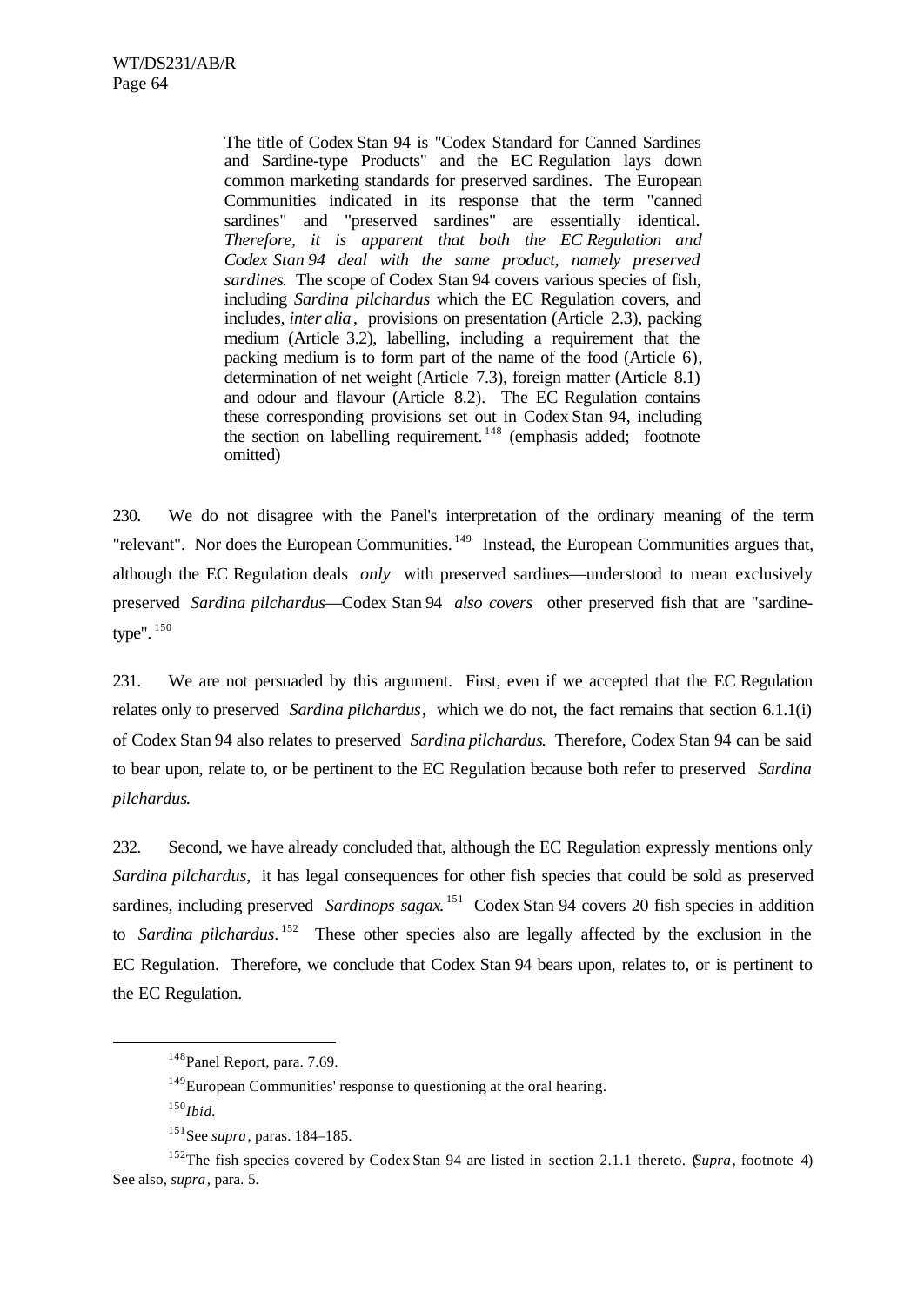233. For all these reasons, we uphold the Panel's finding, in paragraph 7.70 of the Panel Report, that Codex Stan 94 is a "relevant international standard" for purposes of Article 2.4 of the *TBT Agreement*.

#### **VIII. Whether Codex Stan 94 Was Used "As a Basis For" the EC Regulation**

234. We turn now to whether Codex Stan 94 has been used "as a basis for" the EC Regulation. It will be recalled that Article 2.4 of the *TBT Agreement* requires Members to use relevant international standards "as a basis for" their technical regulations under certain circumstances. The Panel found that "the relevant international standard, i.e., Codex Stan 94, was not used as a basis for the EC Regulation".  $153$  The European Communities appeals this finding.

235. The starting point of the Panel's analysis was the interpretation of section 6.1.1(ii) of Codex Stan 94, which reads as follows:

The name of the product shall be:

(ii) "X sardines" of a country, a geographic area, the species, or the common name of the species in accordance with the law and custom of the country in which the product is sold, and in a manner not to mislead the consumer.

…

236. Two interpretations of section 6.1.1(ii) of Codex Stan 94 were submitted to the Panel. The European Communities argued that the phrase "the common name of the species in accordance with the law and custom of the country in which the product is sold", found in section 6.1.1(ii) of Codex Stan 94, is intended as a self-standing option for "naming", independent of the formula "X sardines", and that, under this section, "each country has the option of choosing between 'X sardines' and the common name of the species". <sup>154</sup>

237. For its part, Peru contended that, under section 6.1.1(ii), the species other than *Sardina pilchardus* to which Codex Stan 94 refers may be marketed as "X sardines" where "X" is one of the four following alternatives: (1) a country; (2) a geographic area; (3) the species; or (4) the common name of the species. <sup>155</sup> Thus, in Peru's view, "the common name of the species" is not a stand-alone option for naming, but rather is one of the qualifiers for naming sardines that are not *Sardina*

<sup>153</sup>Panel Report, para. 7.112.

<sup>154</sup>*Ibid.*, para. 7.101. See also, *supra*, footnote 138, explaining why the European Communities interprets this as a stand-alone option.

<sup>&</sup>lt;sup>155</sup>Panel Report, para. 4.43.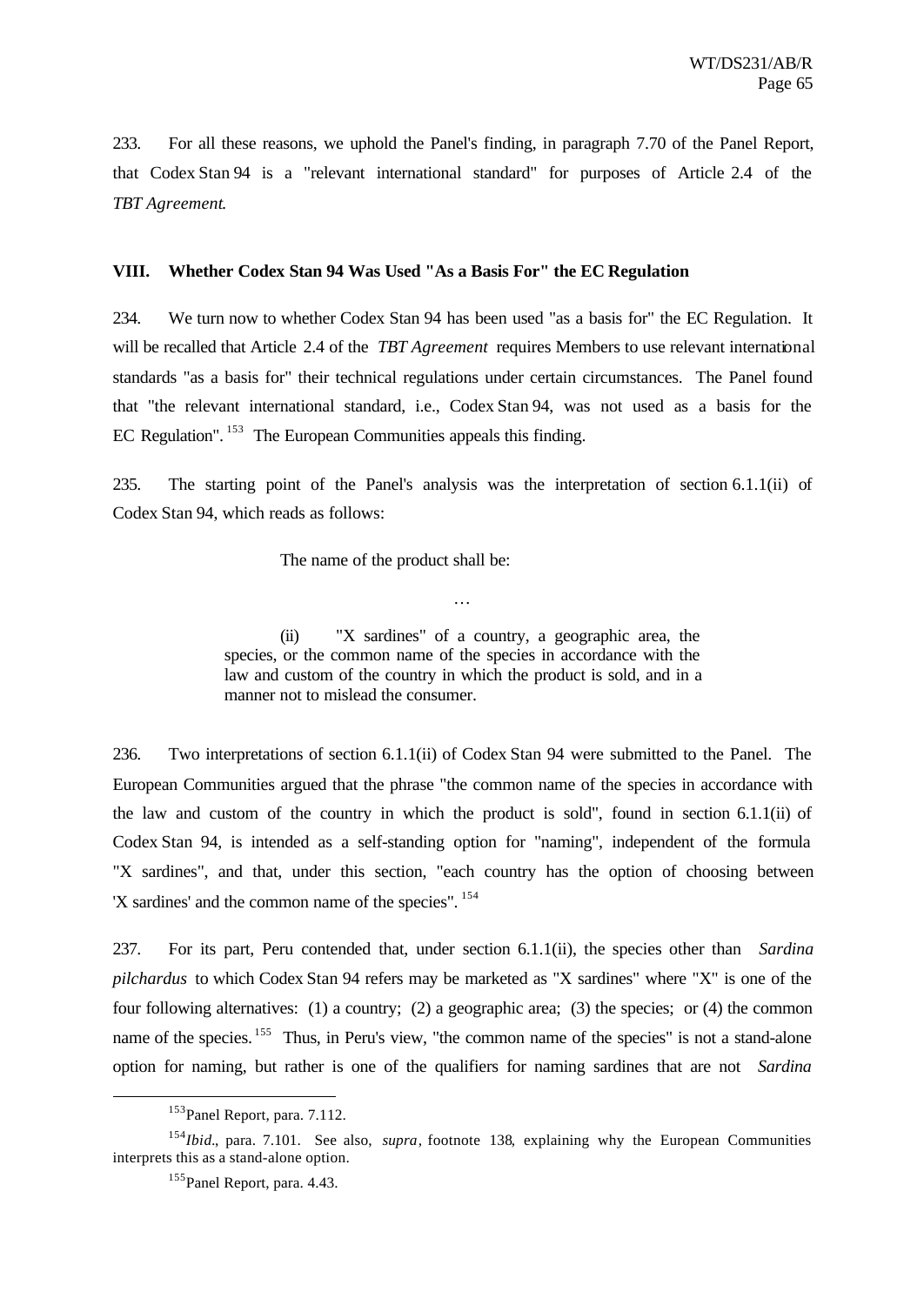*pilchardus*. Further, Peru argued that prohibiting the marketing in the European Communities of *Sardinops sagax* imported from Peru as, for example, "Peruvian sardines" would run counter to the first of the four options in section 6.1.1(ii).

238. The Panel was of the view that a textual reading of section 6.1.1(ii) favoured the interpretation advocated by Peru, adding that:

> We consider that paragraph 6.1.1(ii) of Codex Stan 94 contains four alternatives and each alternative envisages the use of the term "sardines" combined with the name of a country, name of a geographic area, name of the species or the common name of the species in accordance with the law and custom of the country in which the product is sold.  $156$

239. We agree with Peru and with the Panel that section 6.1.1(ii) permits the marketing of non-*Sardina pilchardus* as "sardines" with one of four qualifiers. The French version of section 6.1.1(ii) supports this approach. It provides:

> "Sardines X", "X" désignant un pays, une zone géographique, l'espèce ou le nom commun de l'espèce en conformité des lois et usages du pays où le produit est vendu, de manière à ne pas induire le consommateur en erreur.

The French language is one official language of the Codex Commission. The French and English versions are equally authentic. The French version is drafted in a manner that puts all four qualifiers on an equal footing. In the French version, there is no comma after the word "espèce". The use of the term "'X' désignant" to introduce the enumeration in section 6.1.1(ii) of Codex Stan 94 makes clear that the common name of the species is *one* of the qualifiers that may be attached to the term "sardines" when marketing preserved sardines.<sup>157</sup>

240. With this understanding of this international standard in mind, we turn to the requirement that relevant international standards must be used "as a basis for" technical regulations. We note that the Panel interpreted the word "basis" to mean "the principal constituent of anything, the fundamental principle or theory, as of a system of knowledge". <sup>158</sup> In applying this interpretation of "basis" to the measure in this dispute, the Panel contrasted its interpretation of section 6.1.1(ii) of Codex Stan 94 as setting forth "four alternatives for labelling species other than *Sardina pilchardus*" that all "require

<sup>&</sup>lt;sup>156</sup>Panel Report, para. 7.103.

<sup>&</sup>lt;sup>157</sup>Our interpretation is also consistent with the English print version of section 6.1.1(ii) of Codex Stan 94. See *supra*, footnote 5.

<sup>158</sup>Panel Report, para. 7.110, quoting *Webster's New World Dictionary, supra*, footnote 146, p. 117.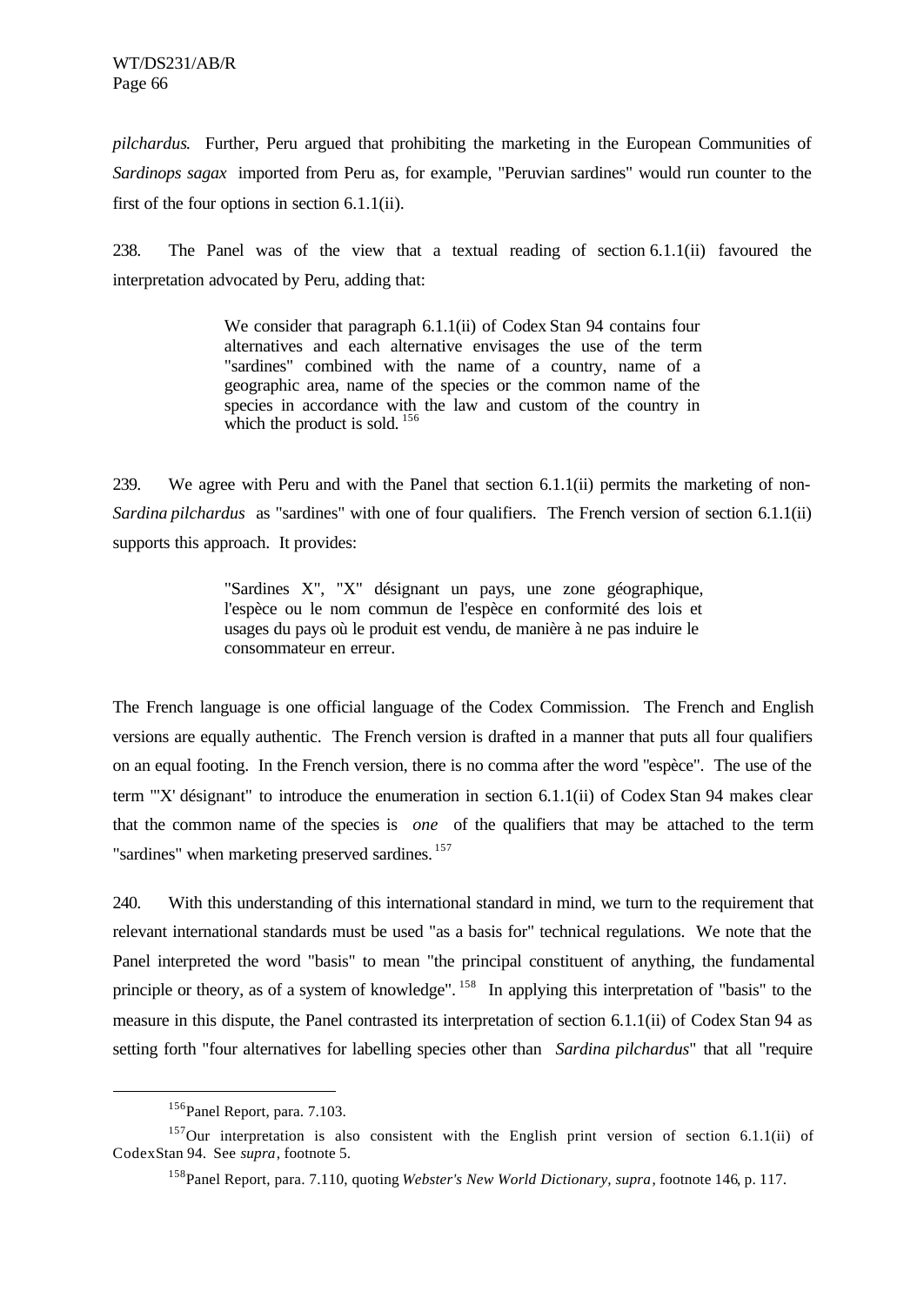the use of the term 'sardines' with a qualification"<sup>159</sup>, with the fact that, under the EC Regulation, "species such as *Sardinops sagax* cannot be called 'sardines' even when … combined with the name of a country, name of a geographic area, name of the species or the common name in accordance with the law and custom of the country in which the product is sold."<sup>160</sup> In the light of this contrast, the Panel concluded that Codex Stan 94 was *not* used "as a basis for" the EC Regulation.

241. On appeal, the European Communities contends that the Panel erred in finding that Codex Stan 94 was not used "as a basis for" the EC Regulation. The European Communities submits that the EC Regulation is "based on" Codex Stan 94 "because it used as a basis paragraph 6.1.1(i) of the Codex standard", and because this paragraph reserves the term "sardines" exclusively for *Sardina* pilchardus.<sup>161</sup> According to the European Communities, the term "as a basis' should involve a consideration of the texts as a whole, examining the basic structure of the domestic measure and deciding whether the international standard has been used in its preparation and adoption."<sup>162</sup> The European Communities adds that, in order to determine whether a relevant international standard, or a part of it, is used "as a basis for" a technical regulation, the criterion to apply is not, as the Panel suggested, whether the standard is the principal constituent or the fundamental principle of the technical regulation, but, rather, whether there is a "rational relationship" between the standard and the technical regulation on the substantive aspects of the standard in question.<sup>163</sup>

242. The question before us, therefore, is the proper meaning to be attributed to the words "as a basis for" in Article 2.4 of the *TBT Agreement*. In *EC – Hormones*, we addressed a similar issue, namely, the meaning of "based on" as used in Article 3.1 of the *SPS Agreement*, which provides:

### *Harmonization*

1. To harmonize sanitary and phytosanitary measures on as wide a basis as possible, Members shall *base their sanitary or phytosanitary measures on international standards*, guidelines or recommendations, where they exist, except as otherwise provided for in this Agreement, and in particular in paragraph 3. (emphasis added)

<sup>&</sup>lt;sup>159</sup>Panel Report, para. 7.111.

<sup>160</sup>*Ibid.*, para. 7.112.

 $161$ European Communities' appellant's submission, para. 150.

<sup>162</sup>*Ibid.*, para. 155.

<sup>163</sup>*Ibid.*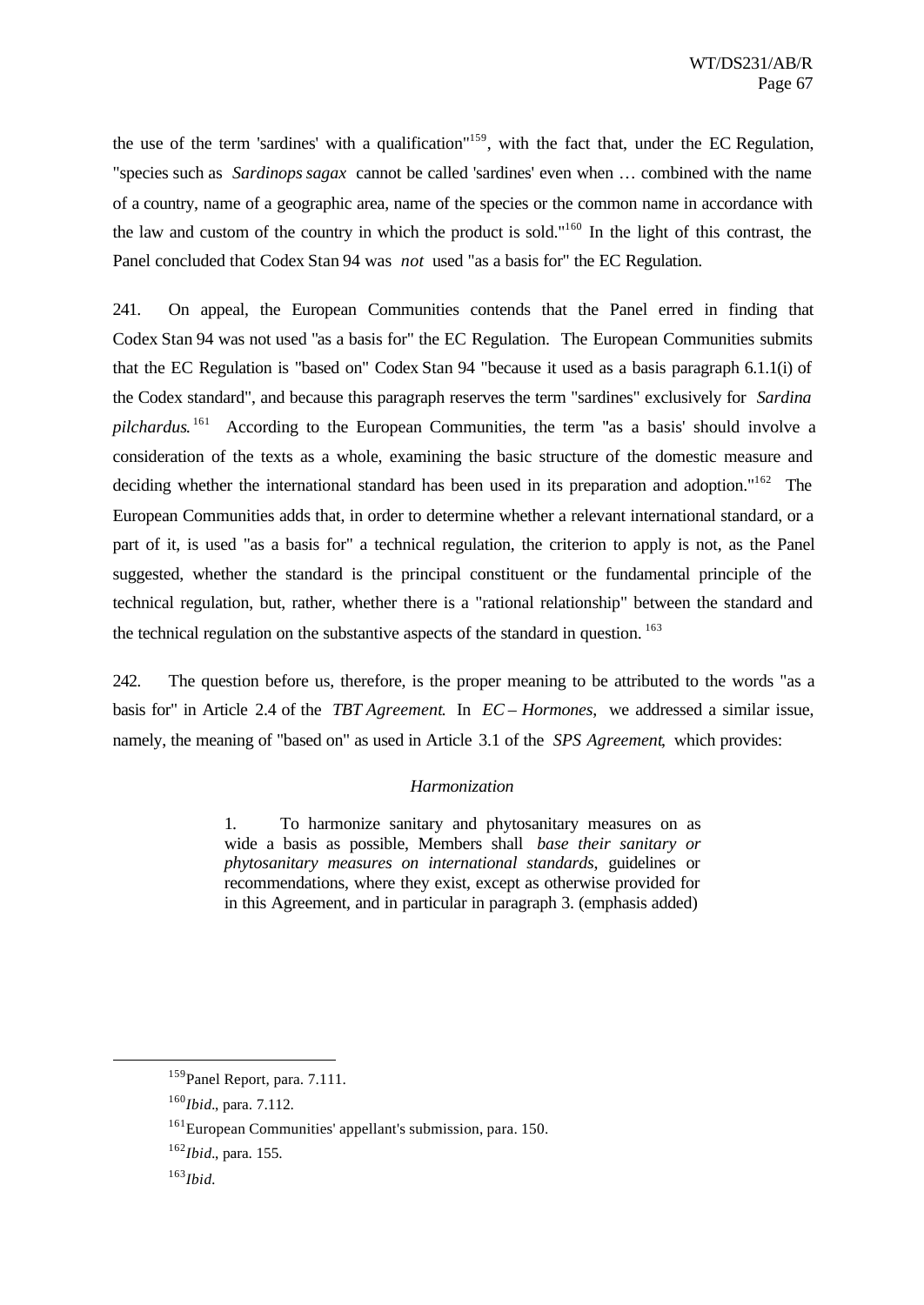In  $EC-Hormones$ , we stated that "based on" does not mean the same thing as "conform to". <sup>164</sup> In that appeal, we articulated the ordinary meaning of the term "based on", as used in Article 3.1 of the *SPS Agreement* in the following terms:

> A thing is commonly said to be "based on" another thing when the former "stands" or is "founded" or "built" upon or "is supported by" the latter.<sup>150</sup>

> <sup>150</sup> L. Brown (ed.), *The New Shorter Oxford English Dictionary on* 165 *Historical Principles* (Clarendon Press), Vol. I, p. 187.

The Panel here referred to this conclusion in its analysis of Article 2.4 of the *TBT Agreement*. In our view, the Panel did so correctly, because our approach in *EC – Hormones* is also relevant for the interpretation of Article 2.4 of the *TBT Agreement*. 166

243. In addition, as we stated earlier, the Panel here used the following definition to establish the ordinary meaning of the term "basis":

> The word "basis" means "the principal constituent of anything, the fundamental principle or theory, as of a system of knowledge".<sup>9</sup>

> <sup>90</sup> [*Webster's New World Dictionary*, (William Collins & World Publishing Co., Inc., 1976)], p. 117.<sup>167</sup>

Informed by our ruling in *EC – Hormones*, and relying on this meaning of the term "basis", the Panel concluded that an international standard is used "as a basis for" a technical regulation when it is used as the principal constituent or fundamental principle for the purpose of enacting the technical regulation. <sup>168</sup>

244. We agree with the Panel's approach. In relying on the ordinary meaning of the term "basis", the Panel rightly followed an approach similar to ours in determining the ordinary meaning of "based on" in *EC – Hormones*. <sup>169</sup> In addition to the definition of "basis" in *Webster's New World Dictionary* that was used by the Panel, we note, as well, the similar definitions for "basis" that are set

<sup>164</sup>Appellate Body Report, *supra*, footnote 17, para. 166.

<sup>165</sup>*Ibid.*, para. 163 and footnote 150 thereto.

<sup>&</sup>lt;sup>166</sup>Panel Report, para. 7.110.

<sup>167</sup>*Ibid.* and footnote 90 thereto.

<sup>168</sup>*Ibid.*, para. 7.110.

<sup>&</sup>lt;sup>169</sup>In the present case, we do not consider it necessary to decide whether the term "as a basis", in the context of Article 2.4 of the *TBT Agreement*, has the same meaning as the term "based on", in the context of Article 3.1 of the *SPS Agreement*.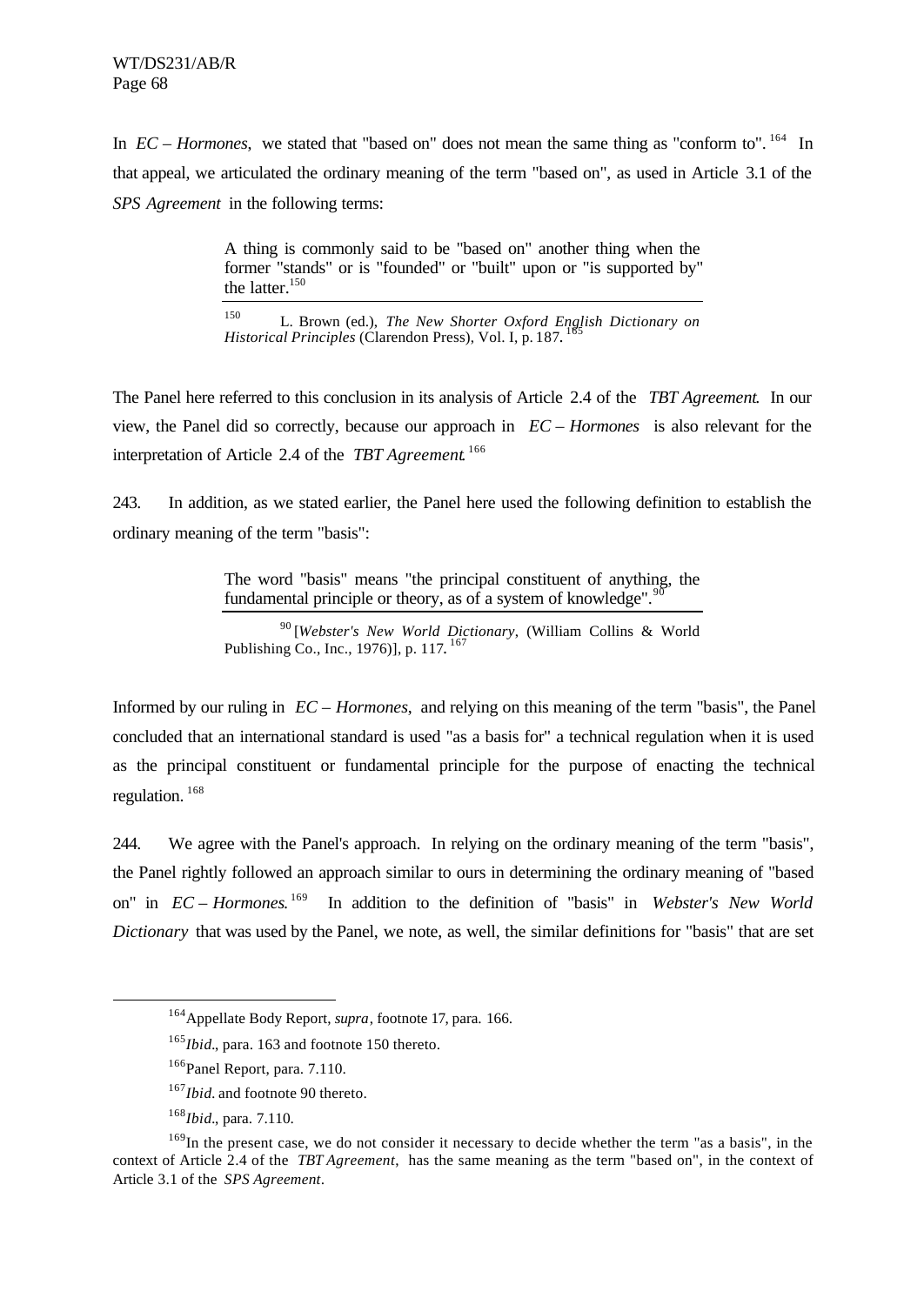out in the *The New Shorter Oxford English Dictionary*, and also provide guidance as to the ordinary meaning of the term:

> **3** [t]he main constituent. … **5** [a] thing on which anything is constructed and by which its constitution or operation is determined; a determining principle; a set of underlying or agreed principles.  $170$

245. From these various definitions, we would highlight the similar terms "principal constituent", "fundamental principle", "main constituent", and "determining principle"—all of which lend credence to the conclusion that there must be a very strong and very close relationship between two things in order to be able to say that one is "the basis for" the other.

246. The European Communities, however, seems to suggest the need for something different. The European Communities maintains that a "rational relationship" between an international standard and a technical regulation is sufficient to conclude that the former is used "as a basis for" the latter. <sup>171</sup> According to the European Communities, an examination based on the criterion of the existence of a "rational relationship" focuses on "the qualitative aspect of the substantive relationship that should exist between the relevant international standard and the technical regulation". <sup>172</sup> In response to questioning at the oral hearing, the European Communities added that a "rational relationship" exists when the technical regulation is informed in its overall scope by the international standard.

247. Yet, we see nothing in the text of Article 2.4 to support the European Communities' view, nor has the European Communities pointed to any such support. Moreover, the European Communities does not offer any arguments relating to the context or the object and purpose of that provision that would support its argument that the existence of a "rational relationship" is the appropriate criterion for determining whether something has been used "as a basis for" something else.

248. We see no need here to define in general the nature of the relationship that must exist for an international standard to serve "as a basis for" a technical regulation. Here we need only examine this measure to determine if it fulfils this obligation. In our view, it can certainly be said—at a minimum—that something cannot be considered a "basis" for something else if the two are *contradictory*. Therefore, under Article 2.4, if the technical regulation and the international standard *contradict* each other, it cannot properly be concluded that the international standard has been used "as a basis for" the technical regulation.

<sup>170</sup>*The New Shorter Oxford English Dictionary*, L. Brown (ed.) (Clarendon Press, 1993), Vol. I, p. 188.

 $171$ European Communities' appellant's submission, para. 155.

<sup>172</sup>*Ibid.*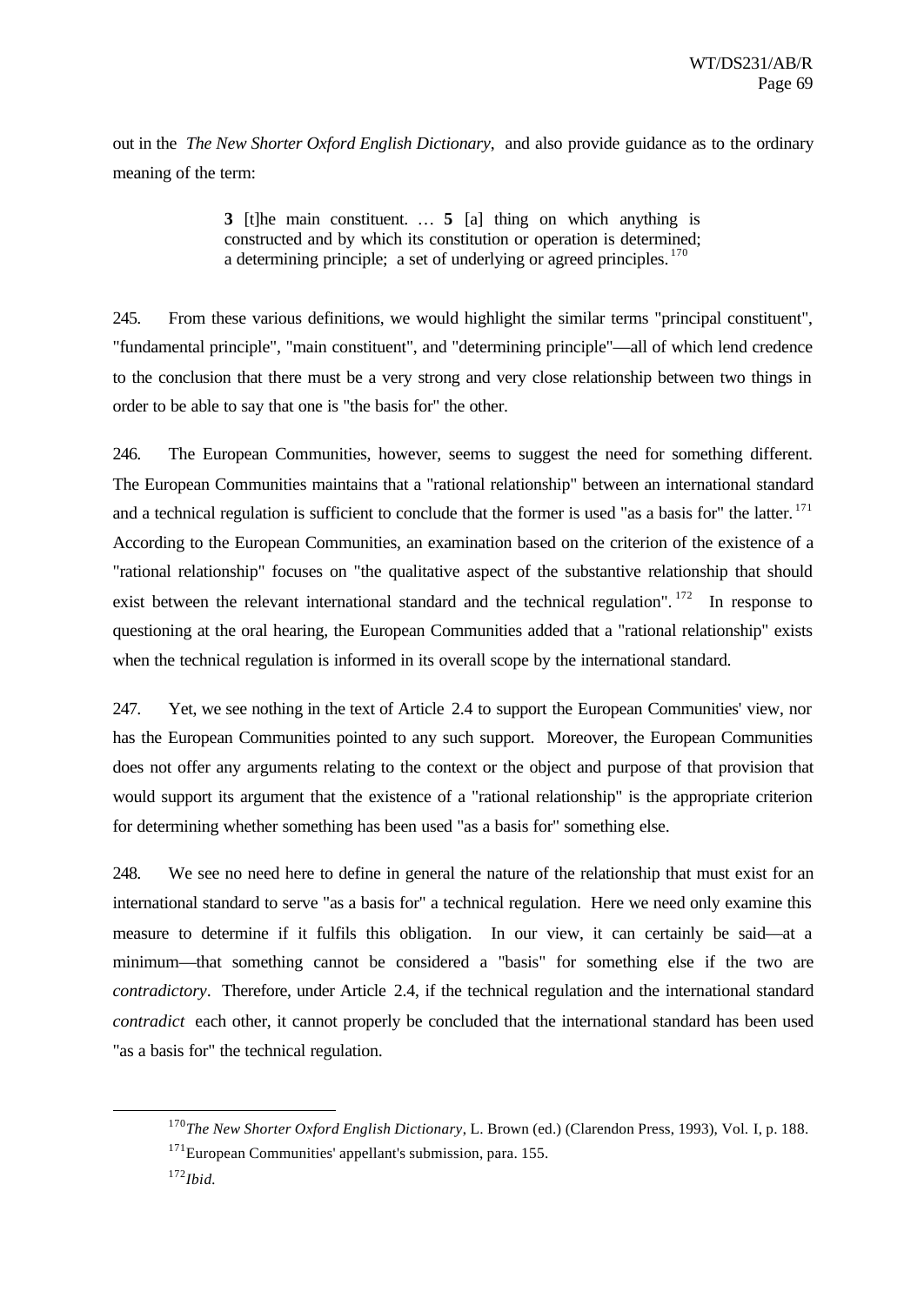249. Thus, we need only determine here whether there is a *contradiction* between Codex Stan 94 and the EC Regulation. If there is, we are justified in concluding our analysis with that determination, as the only appropriate conclusion from such a determination would be that the Codex Stan 94 has not been used "as a basis for" the EC Regulation.

250. In making this determination, we note at the outset that Article 2.4 of the *TBT Agreement* provides that "Members shall use [relevant international standards], *or the relevant parts of them*, as a basis for their technical regulations". (emphasis added) In our view, the phrase "*relevant parts of them*" defines the appropriate focus of an analysis to determine whether a relevant international standard has been used "as a basis for" a technical regulation. In other words, the examination must be limited to those parts of the relevant international standards that relate to the subject-matter of the challenged prescriptions or requirements. In addition, the examination must be broad enough to address *all* of those relevant parts; the regulating Member is not permitted to select only *some* of the "relevant parts" of an international standard. If a "part" is "relevant", then it must be one of the elements which is "a basis for" the technical regulation.

251. This dispute concerns the WTO-consistency of the requirement set out in Article 2 of the EC Regulation that only products prepared exclusively from the species *Sardina pilchardus* may be marketed in the European Communities as preserved sardines. Consequently, the "relevant parts" of Codex Stan 94 are those elements of Codex Stan 94 that bear upon or relate to the marketing of preserved fish products under the name "sardines". The term "relevant parts of them", as used in Article 2.4, implies two things for the case before us. First, the determination whether Codex Stan 94 has been used "as a basis for" the EC Regulation must stem from an analysis that is limited to those "parts" of Codex Stan 94 relating to the use of the term "sardines" for the identification and marketing of preserved fish products. Those parts include not only sections  $6.1.1(i)$  and  $6.1.1(ii)$ , but also section 2.1.1 of Codex Stan 94, which sets out the various species that may be given the names contemplated in sections 6.1.1(i) and 6.1.1(ii). Second, this analysis must address *all* of those relevant provisions of Codex Stan 94, and must not ignore any one of them.

252. In response to our questioning at the oral hearing, the European Communities expressed the view that, in order to determine whether Codex Stan 94 has been used "as a basis for" the EC Regulation, the whole of the standard and the whole of the EC Regulation should be compared. We disagree. We do so because there are several parts of Codex Stan 94 that are not relevant to the use of the term "sardines" for the identification and marketing of preserved fish products. We see no reason why this examination under Article 2.4 of the *TBT Agreement* should extend beyond Article 2 of the EC Regulation, which is the only provision of the EC Regulation whose WTO-consistency has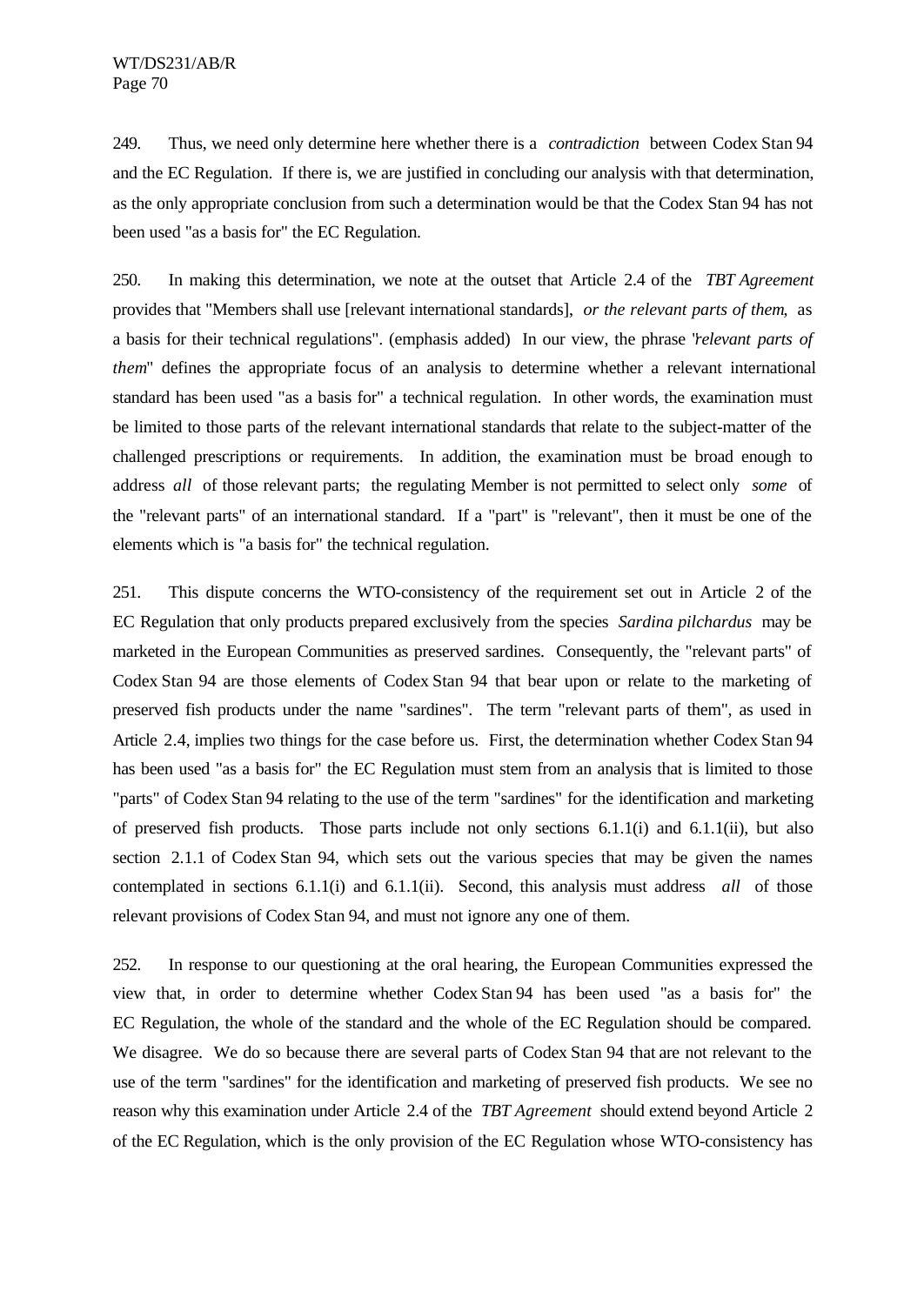been challenged by Peru in this dispute. There is simply no purpose served in examining other provisions of the EC Regulation that are irrelevant to this dispute.<sup>173</sup>

253. As we have said, the European Communities contends that Codex Stan 94 was used "as a basis for" the EC Regulation "because it used as a basis paragraph  $6.1.1(i)$  of the Codex standard"<sup>174</sup>, which stipulates that only *Sardina pilchardus* may have the name "sardines", and that our examination as to whether Codex Stan 94 has been used "as a basis for" the EC Regulation must be limited to section 6.1.1(i).  $175$  This contention stems from the European Communities' proposition that the scope of the EC Regulation and that of Codex Stan 94 are different: the European Communities considers that the EC Regulation lays down prescriptions and technical requirements for *Sardina pilchardus* only, whereas Codex Stan 94 has a broader scope, as it also addresses other species, namely "sardine-type" products. In the view of the European Communities, section 6.1.1(ii) is not a "relevant part" of Codex Stan 94 for our determination of whether that standard has been used "as a basis for" the EC Regulation, because section 6.1.1(ii) concerns species other than *Sardina pilchardus*, a subject-matter the EC Regulation does not address.

254. We are not persuaded by this line of reasoning. Article 2 of the EC Regulation governs the use of the term "sardines" for the identification and marketing of preserved fish products. Section 6.1.1(ii) of Codex Stan 94 also relates to this same subject. Therefore, section 6.1.1(ii) is a "relevant part" of Codex Stan 94 for the purpose of determining whether Codex Stan 94 was used "as a basis for" the EC Regulation. As we stated earlier, the analysis must address *all* of the parts of Codex Stan 94 that relate to the use of the term "sardines" for the identification and the marketing of preserved fish products, and not only to selected parts. Moreover, the European Communities' argument that the EC Regulation does not relate to species other than *Sardina pilchardus* is simply untenable. It is tantamount to saying that a regulation stipulating 16 years as the age at which one may obtain a driver's licence, does not relate to persons that are under 16 years of age. Consequently, contrary to what the European Communities suggests, the "as a basis for" analysis cannot be restricted to section 6.1.1(i) of Codex Stan 94; it must, in addition, also encompass both section 6.1.1(ii), and section 2.1.1 of Codex Stan 94.

 $173$ The other provisions of the EC Regulation deal with product presentation (trimming of head, gills, etc.; with or without bones or skin; as fillets or trunks), covering media (such as olive oil or natural juice), arrangement in containers, colour, odour, flavour, ratio between weight or sardines after sterilization and net weight, compliance measures and date of entry into force.

 $174$ European Communities' appellant's submission, para. 150.

 $175$ European Communities' response to questioning at the oral hearing.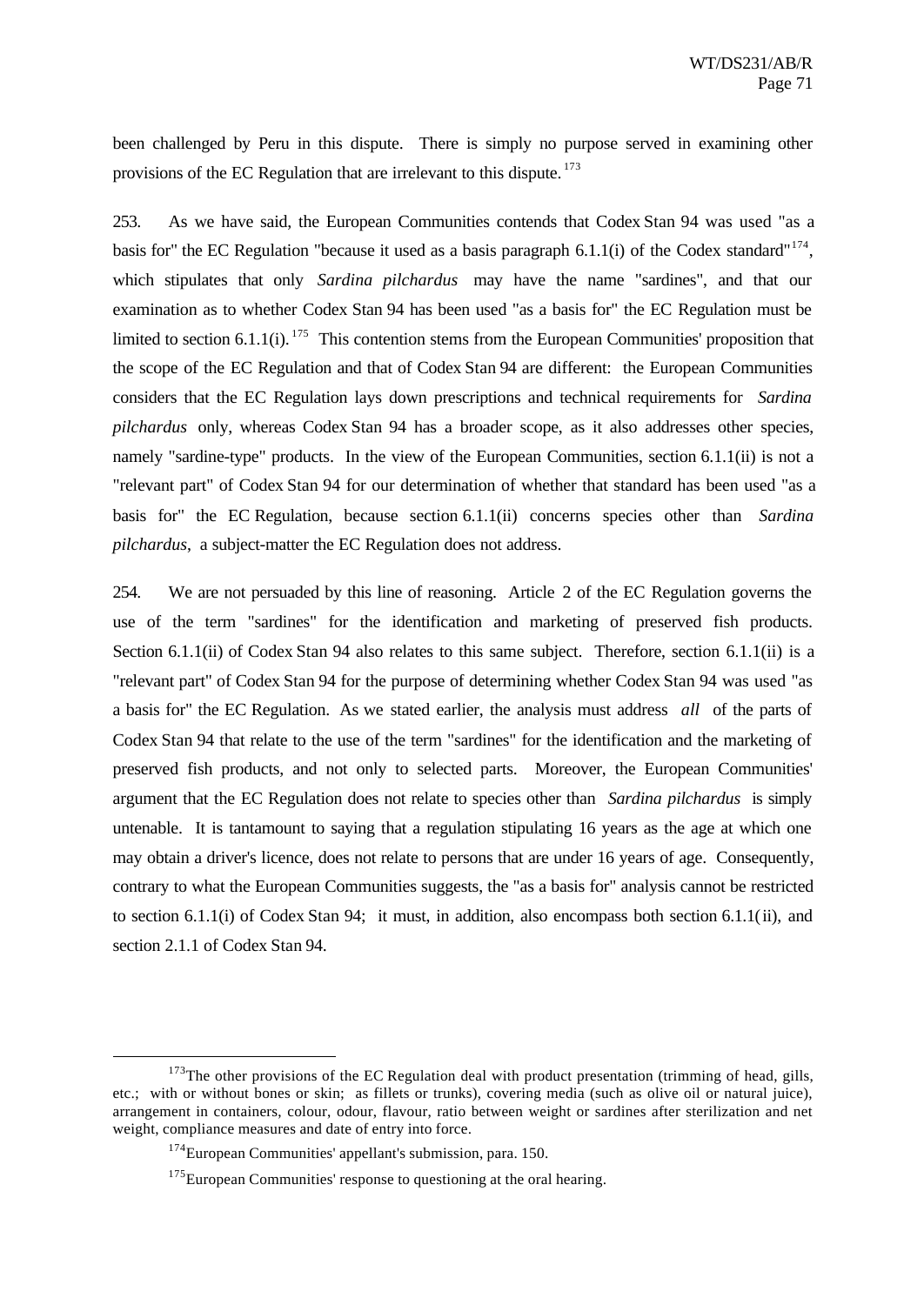255. In the light of all this, we ask now whether there is a *contradiction* between the EC Regulation and Codex Stan 94 in the use of the term "sardines" for the identification and marketing of preserved fish products.

256. We accept the European Communities' contention that the EC Regulation contains the prescription set out in section 6.1.1(i) of Codex Stan 94. However, as we have just explained, the analysis must go beyond section  $6.1.1(i)$ ; it must extend also to sections  $6.1.1(ii)$  and  $2.1.1$  of Codex Stan 94. And, a comparison between, on the one hand, sections 6.1.1(ii) and 2.1.1 of Codex Stan 94 and, on the other hand, Article 2 of the EC Regulation, leads to the inevitable conclusion that a contradiction exists between these provisions.

257. The effect of Article 2 of the EC Regulation is to prohibit preserved fish products prepared from the 20 species of fish other than *Sardina pilchardus* to which Codex Stan 94 refers—including *Sardinops sagax*—from being identified and marketed under the appellation "sardines", even with one of the four qualifiers set out in the standard. Codex Stan 94, by contrast, permits the use of the term "sardines" with any one of four qualifiers for the identification and marketing of preserved fish products prepared from 20 species of fish other than *Sardina pilchardus*. Thus, the EC Regulation and Codex Stan 94 are manifestly contradictory. To us, the existence of this contradiction confirms that Codex Stan 94 was not used "as a basis for" the EC Regulation.

258. We, therefore, uphold the finding of the Panel, in paragraph 7.112 of the Panel Report, that Codex Stan 94 was not used "as a basis for" the EC Regulation within the meaning of Article 2.4 of the *TBT Agreement*.

# **IX. The Question of the "Ineffectiveness or Inappropriateness" of Codex Stan 94**

259. We turn now to the second part of Article 2.4 of the *TBT Agreement*, which provides that Members need not use international standards as a basis for their technical regulations "when such international standards or relevant parts would be an ineffective or inappropriate means for the fulfilment of the legitimate objectives pursued".

260. In interpreting this part of Article 2.4, the Panel, first, addressed the question of the burden of proof, and made the following finding: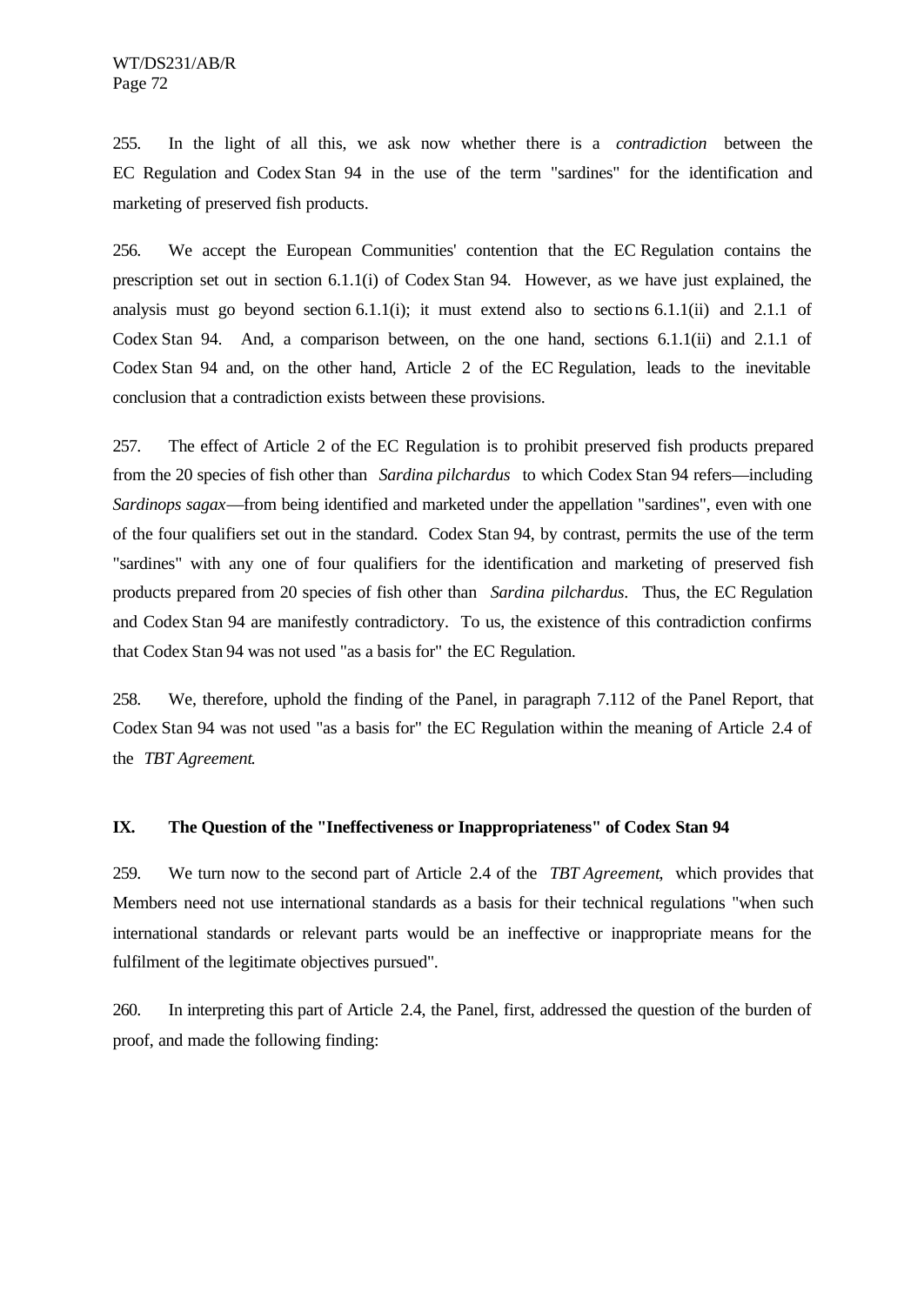… the burden of proof rests with the European Communities, as the party "assert[ing] the affirmative of a particular claim or defence", to demonstrate that the international standard is an ineffective or inappropriate means to fulfil the legitimate objectives pursued by the EC Regulation. <sup>176</sup> (footnote omitted)

261. Regarding the substance of the phrase "except when such international standards or relevant parts would be an ineffective or inappropriate means for the fulfilment of the legitimate objectives pursued", the Panel began by examining the meaning of the terms "ineffective" and "inappropriate". The Panel said:

> Concerning the terms "ineffective" and "inappropriate", we note that "ineffective" refers to something which is not "having the function of accomplishing", "having a result", or "brought to bear", $91$  whereas "inappropriate" refers to something which is not "specially suitable", "proper", or "fitting".<sup>92</sup> Thus, in the context of Article 2.4, an ineffective means is a means which does not have the function of accomplishing the legitimate objective pursued, whereas an inappropriate means is a means which is not specially suitable for the fulfilment of the legitimate objective pursued. An inappropriate means will not necessarily be an ineffective means and vice versa. That is, whereas it may not be *specially suitable* for the fulfilment of the legitimate objective, an inappropriate means may nevertheless be *effective* in fulfilling that objective, despite its "unsuitability". Conversely, when a relevant international standard is found to be an effective means, it does not automatically follow that it is also an appropriate means. The question of effectiveness bears upon the *results* of the means employed, whereas the question of appropriateness relates more to the *nature* of the means employed.

> <sup>91</sup> *The New Shorter Oxford English Dictionary* (Clarendon Press, 1993), p. 786.

> > $92$  *Ibid.*, p. 103.<sup>177</sup> (original emphasis)

262. Second, the Panel addressed the meaning of the phrase "legitimate objectives pursued". The Panel stated that the "legitimate objectives' referred to in Article 2.4 must be interpreted in the context of Article 2.2", which provides an illustrative, open list of objectives considered "legitimate". <sup>178</sup> Also, the Panel indicated that Article 2.4 of the *TBT Agreement* requires an examination and a determination whether the objectives of the measure at issue are "legitimate". <sup>179</sup>

 $176$ Panel Report, para 7.50. See also, Panel Report, paras. 7.52 and 7.114.

<sup>&</sup>lt;sup>177</sup>*Ibid.*, para. 7.116 and footnotes 91–92 thereto.

<sup>178</sup>*Ibid.*, para. 7.118.

<sup>179</sup>*Ibid.*, para. 7.122.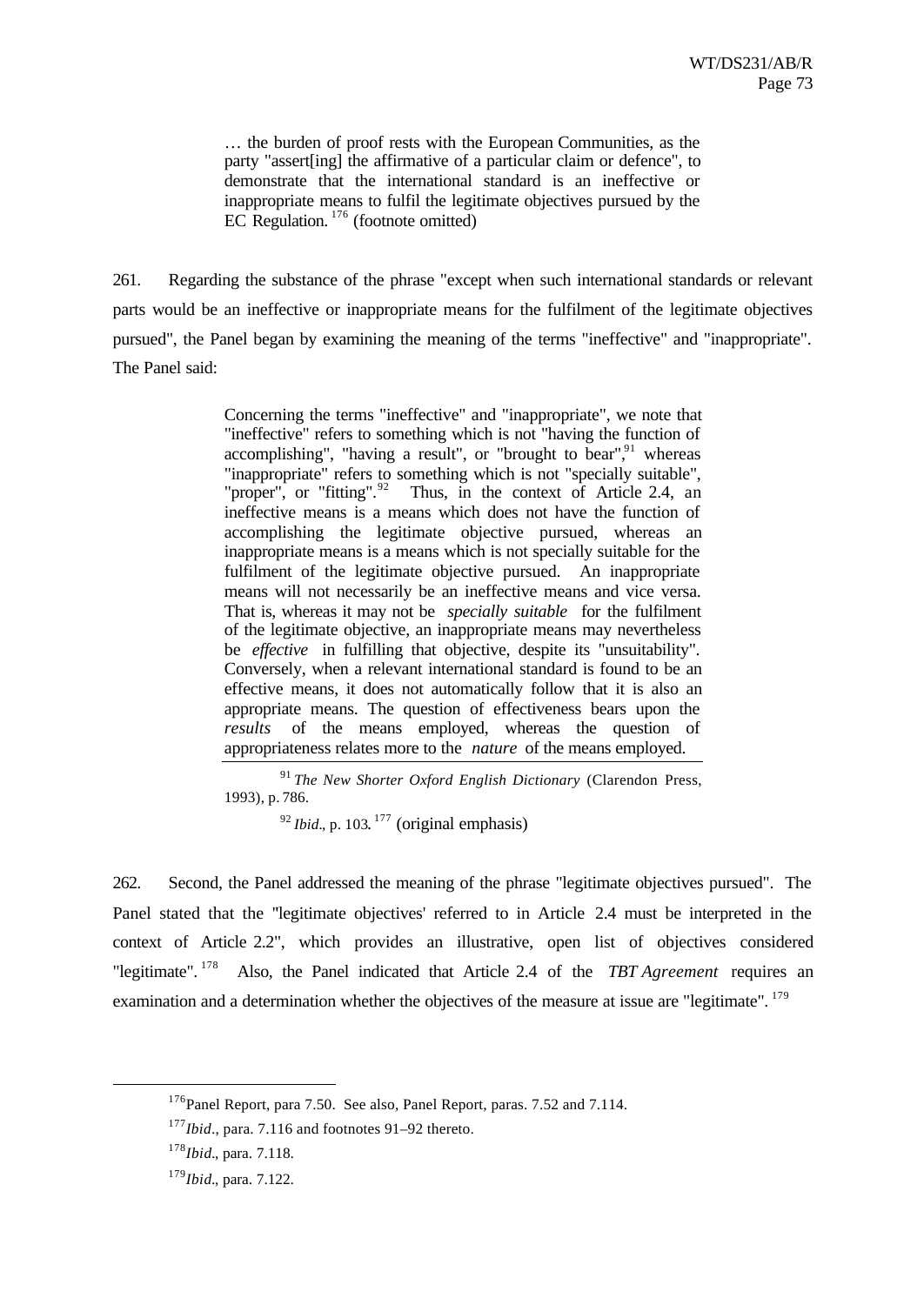263. The Panel took note of the three "objectives" of the EC Regulation identified by the European Communities, namely market transparency, consumer protection, and fair competition.<sup>180</sup> The Panel also noted Peru's acknowledgement that those "objectives" are "legitimate", and the Panel saw "no reason to disagree with the parties' assessment in this respect."<sup>181</sup> During questioning at the oral hearing, Peru confirmed that it does see these three objectives pursued by the European Communities as "legitimate" within the meaning of Article 2.4.

264. The Panel then examined whether Codex Stan 94 is "ineffective" or "inappropriate" for the fulfilment of the three objectives pursued by the European Communities through the EC Regulation in the light of the definitions that the Panel articulated for those two terms. The Panel noted that the three objectives were founded on the factual premise that consumers in the European Communities associate "sardines" exclusively with *Sardina pilchardus*. The Panel was of the view that, if this factual premise is valid, it must be concluded that Codex Stan 94 is "ineffective or inappropriate" to meet the "legitimate objectives" of market transparency, consumer protection, and fair competition. In other words, if European Communities consumers associate the term "sardines" exclusively with *Sardina pilchardus*, a product identified as "sardines" would have to be made exclusively of *Sardina pilchardus* so as not to mislead those consumers.<sup>182</sup> However, after reviewing the evidence adduced by the parties, the Panel stated that "it has not been established that consumers in most member States of the European Communities have always associated the common name 'sardines' exclusively with *Sardina pilchardus* and that the use of 'X sardines' would therefore not enable the European consumer to distinguish preserved *Sardina pilchardus* from preserved *Sardinops sagax*."<sup>183</sup> The Panel also found that, by establishing a precise labelling requirement "in a manner not to mislead the consumer<sup>"184</sup>, "Codex Stan 94 allows Members to provide [a] precise trade description of preserved sardines which promotes market transparency so as to protect consumers and promote fair competition."<sup>185</sup> On this basis, the Panel concluded that Codex Stan 94 is *not* "ineffective or inappropriate" to fulfil the "legitimate objectives" pursued by the European Communities through the EC Regulation.

<sup>180</sup>Panel Report, para. 7.123.

<sup>181</sup>*Ibid.*, para. 7.122.

<sup>182</sup>*Ibid.*, para. 7.123.

<sup>183</sup>*Ibid.*, para. 7.137.

<sup>184</sup>Codex Stan 94, *supra*, footnote 4, section 6.1.1(ii).

<sup>185</sup>Panel Report, para. 7.133.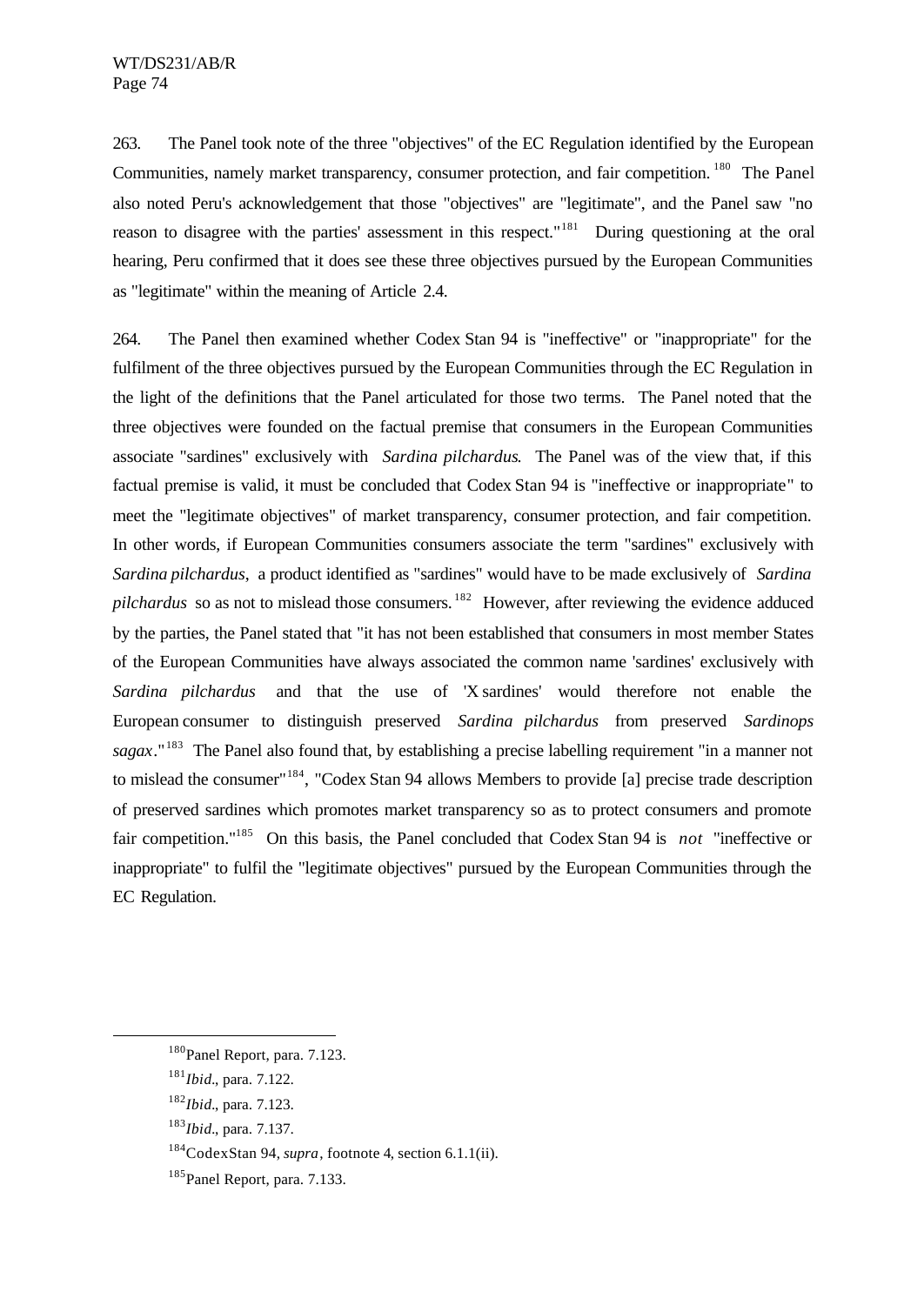265. Although the Panel had assigned the burden of proof under Article 2.4 to the European Communities—so that it was for the European Communities to prove that Codex Stan 94 was "ineffective or inappropriate" to meet the European Communities' "legitimate objectives"—the Panel stated that Peru had, in any event, adduced sufficient evidence and legal arguments to allow the Panel to reach the conclusion that the standard was not "ineffective or inappropriate". <sup>186</sup>

266. The European Communities appeals the Panel's assignment of the burden of proof under Article 2.4 of the *TBT Agreement*. The European Communities disputes the Panel's conclusion that the burden rests with the European Communities to demonstrate that Codex Stan 94 is an "ineffective or inappropriate" means to fulfil the "legitimate objectives" of the EC Regulation. The European Communities maintains that the burden of proof rests rather with Peru, as Peru is the party claiming that the measure at issue is inconsistent with WTO obligations.

267. The European Communities also appeals the finding of the Panel that Codex Stan 94 is not "ineffective or inappropriate" to fulfil the "legitimate objectives" of the EC Regulation. In particular, the European Communities argues that the Panel erred in founding its analysis on the factual premise that consumers in the European Communities associate "sardines" exclusively with *Sardina pilchardus*. <sup>187</sup> Furthermore, the European Communities contends that the Panel erred in concluding that the term "sardines", either by itself or when combined with the name of a country or geographic area, is a common name for *Sardinops sagax* in the European Communities. The European Communities also objects to the decision by the Panel to take this conclusion into account in its assessment of whether consumers in the European Communities associate the term "sardines" exclusively with *Sardina pilchardus*.

268. In considering these claims of the European Communities, we will address, first, the question of the burden of proof, and, next, the substantive content of the second part of Article 2.4 of the *TBT Agreement*.

# A. *The Burden of Proof*

269. Before the Panel, the European Communities asserted that Codex Stan 94 is "ineffective or inappropriate" to fulfil the "legitimate objectives" of the EC Regulation. The Panel was of the view that the European Communities was thus asserting the affirmative of a particular claim or defence, and, therefore, that the burden of proof rests with the European Communities to demonstrate that

<sup>&</sup>lt;sup>186</sup>Panel Report, para. 7.138.

<sup>187</sup>European Communities' appellant's submission, paras. 176–179.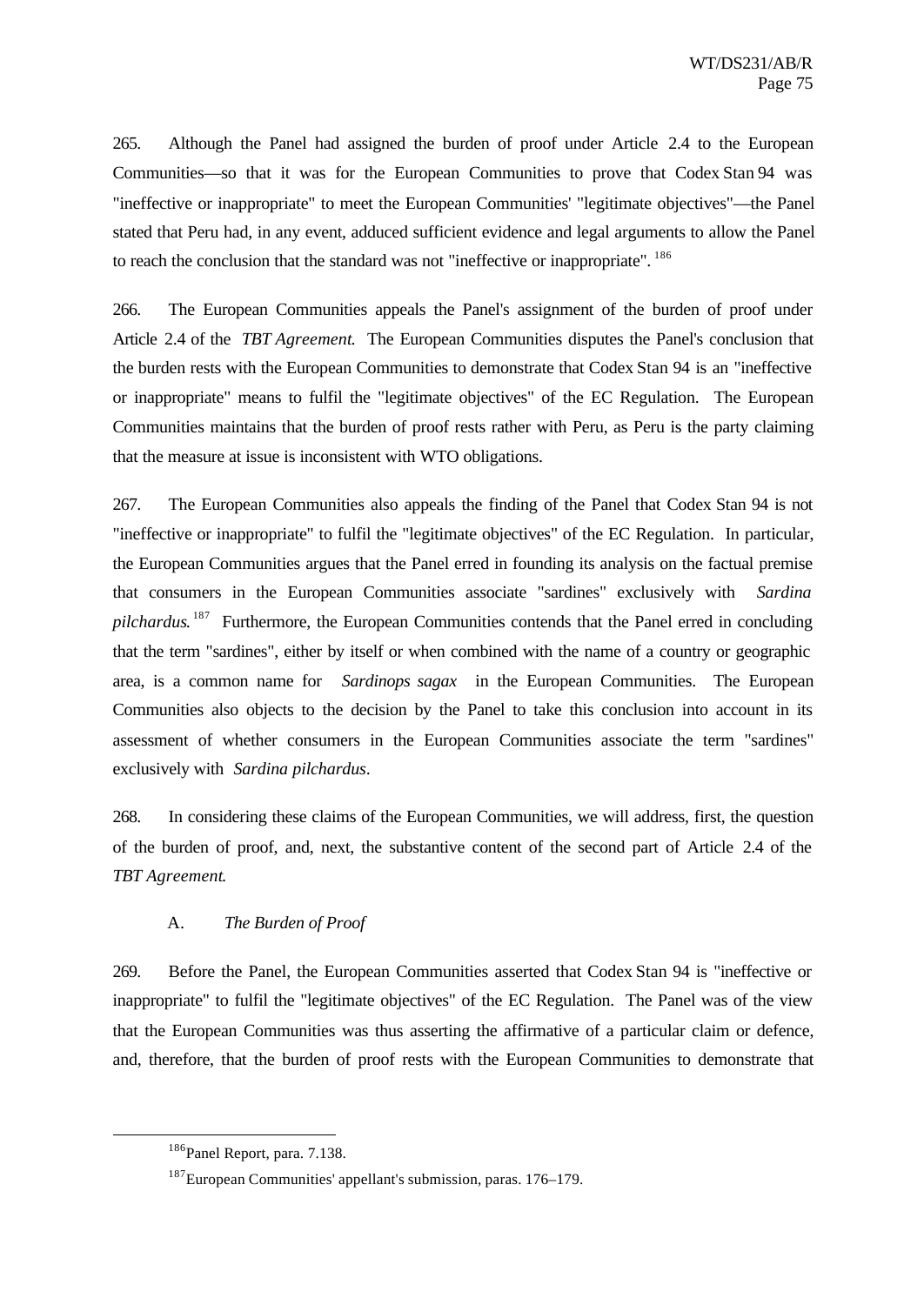claim. <sup>188</sup> The Panel justified its position as follows: first, it reasoned that the complainant is not in a position to "spell out" the "legitimate objectives" pursued by a Member through a technical regulation; and, second, it reasoned "that the assessment of whether a relevant international standard is 'inappropriate' … may extend to considerations which are proper to the Member adopting or applying a technical regulation."<sup>189</sup>

270. We recall that, in *United States – Measure Affecting Imports of Woven Wool Shirts and Blouses from India*, we said the following about the burden of proof:

> … the burden of proof rests upon the party, whether complaining or defending, who asserts the affirmative of a particular claim or defence. If that party adduces evidence sufficient to raise a presumption that what is claimed is true, the burden then shifts to the other party, who will fail unless it adduces sufficient evidence to rebut the presumption.

> In the context of the GATT 1994 and the *WTO Agreement*, precisely how much and precisely what kind of evidence will be required to establish such a presumption will necessarily vary from measure to measure, provision to provision, and case to case.<sup>190</sup> (footnote omitted)

271. In *EC – Hormones*, we stated that characterizing a treaty provision as an "exception" does not, by itself, place the burden of proof on the respondent Member.<sup>191</sup> That case concerned, among other issues, the allocation of the burden of proof under Articles 3.1 and 3.3 of the *SPS Agreement*. Those Articles read as follows:

## *Article 3*

#### *Harmonization*

1. To harmonize sanitary and phytosanitary measures on as wide a basis as possible, Members shall base their sanitary or phytosanitary measures on international standards, guidelines or recommendations, where they exist, except as otherwise provided for in this Agreement, and in particular in paragraph 3.

…

<sup>188</sup>Panel Report, para. 7.50.

<sup>189</sup>*Ibid.*, para. 7.51.

<sup>&</sup>lt;sup>190</sup>Appellate Body Report, WT/DS33/AB/R and Corr.1, adopted 23 May 1997, DSR 1997:I, 323, at 335.

<sup>191</sup>Appellate Body Report, *supra*, footnote 17, para. 104.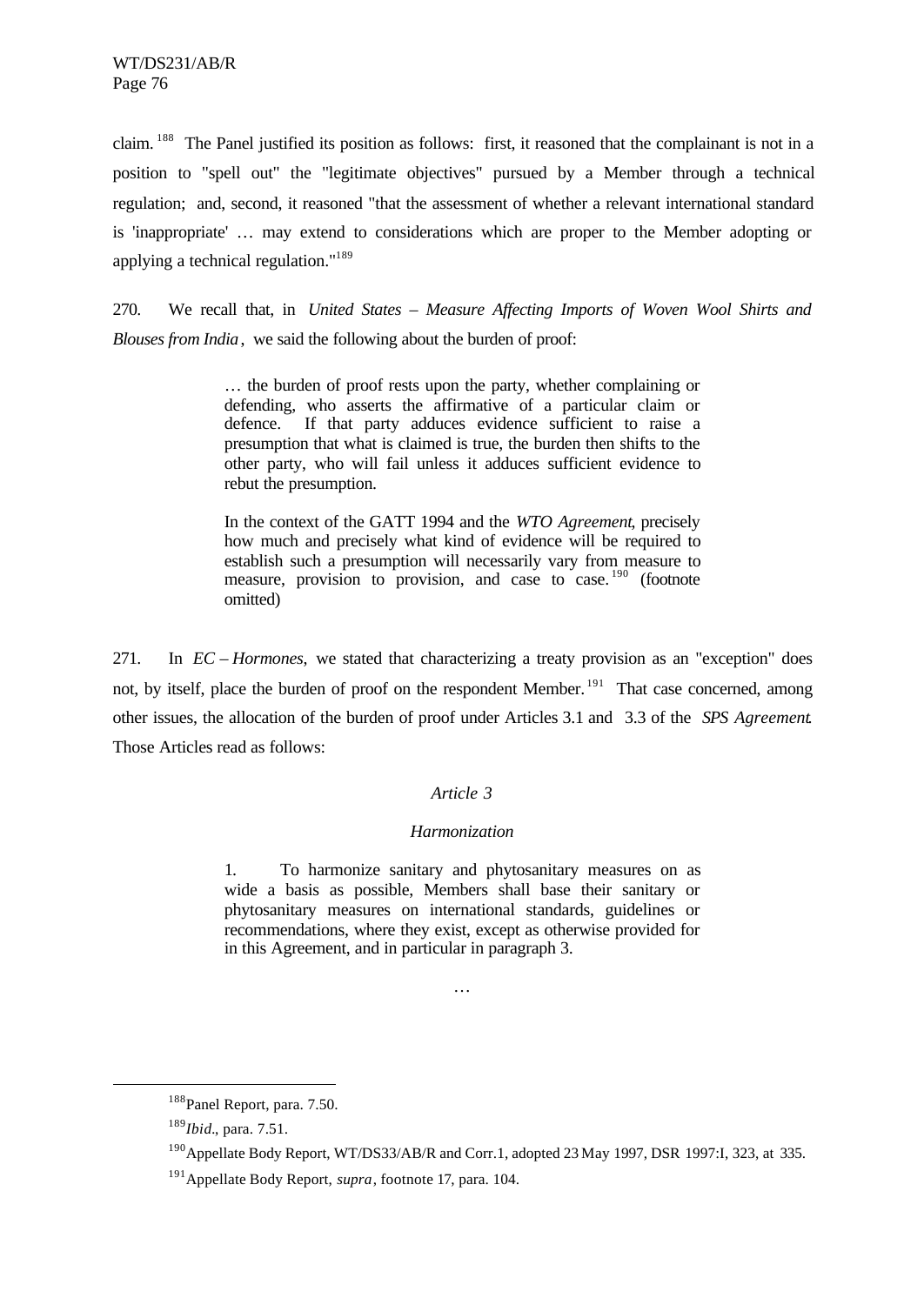3. Members may introduce or maintain sanitary phytosanitary measures which result in a higher level of sanitary or phytosanitary protection than would be achieved by measures based on the relevant international standards, guidelines or recommendations, if there is a scientific justification, or as a consequence of the level of sanitary or phytosanitary protection a Member determines to be appropriate in accordance with the relevant provisions of paragraphs 1 through 8 of Article 5. Notwithstanding the above, all measures which result in a level of sanitary or phytosanitary protection different from that which would be achieved by measures based on international standards, guidelines or recommendations shall not be inconsistent with any other provision of this Agreement. (footnote omitted)

272. In *EC – Hormones*, the panel assigned the burden of showing that the measure there was justified under Article 3.3 to the respondent, reasoning that Article 3.3 provides an exception to the general obligation contained in Article 3.1. The panel there was of the view that it was the *defending* party that was asserting the *affirmative* of that particular defence. We reversed the panel's finding.  $192$  In particular, we stated:

> The general rule in a dispute settlement proceeding requiring a complaining party to establish a *prima facie* case of inconsistency with a provision of the *SPS Agreement* before the burden of showing consistency with that provision is taken on by the defending party, is *not* avoided by simply describing that same provision as an "exception". In much the same way, merely characterizing a treaty provision as an "exception" does not by itself justify a "stricter" or "narrower" interpretation of that provision than would be warranted by examination of the ordinary meaning of the actual treaty words, viewed in context and in the light of the treaty's object and purpose, or, in other words, by applying the normal rules of treaty interpretation. <sup>193</sup> (original emphasis)

273. The Panel in this case acknowledged our finding in *EC – Hormones*, but concluded that it "does not have a direct bearing" on the question of the allocation of the burden of proof under the second part of Article 2.4 of the *TBT Agreement*.<sup>194</sup> The relevant statement in the Panel Report found in a footnote—reads as follows:

<sup>192</sup>Appellate Body Report, *supra*, footnote 17, para. 109.

<sup>193</sup>*Ibid.*, para. 104.

<sup>&</sup>lt;sup>194</sup>Panel Report, footnote 70 to para. 7.50.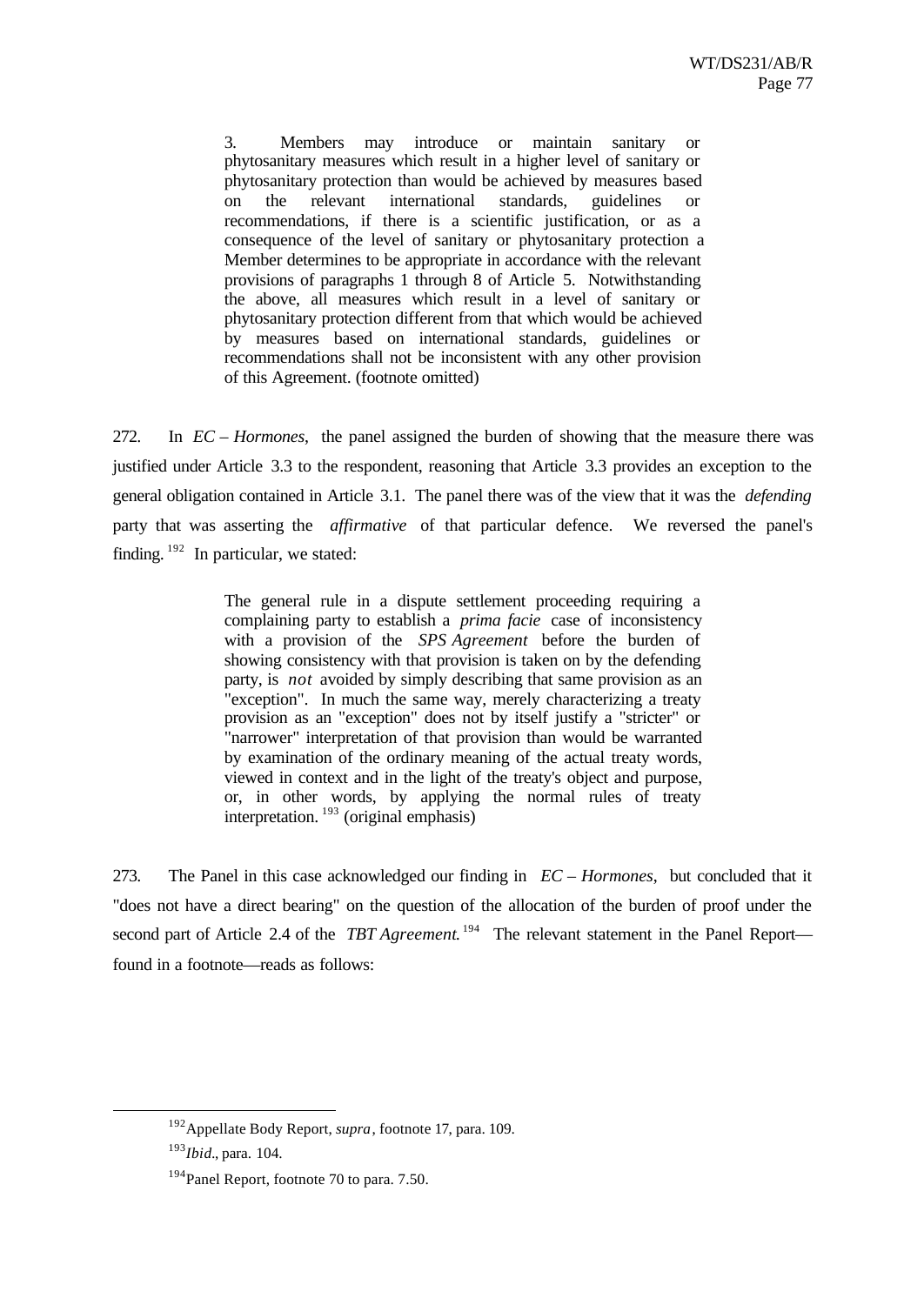We are cognizant of the Appellate Body's finding in *EC – Hormones* that, in reference to Articles 3.1 and 3.3 of the SPS Agreement, the latter provision, which allows Members to establish their own level of sanitary protection, does not constitute an exception to the general obligation of Article 3.1, and that the burden of the complaining party to establish a *prima facie* case of inconsistency "is not avoided by simply describing that provision as an 'exception'". *However, we consider that the Appellate Body's finding in EC – Hormones does not have a direct bearing on the matter before us*. <sup>195</sup> (emphasis added)

274. We disagree with the Panel's conclusion that our ruling on the issue of the burden of proof has no "direct bearing" on this case. The Panel provides no explanation for this conclusion and, indeed, could not have provided any plausible explanation. For there are strong conceptual similarities between, on the one hand, Article 2.4 of the *TBT Agreement* and, on the other hand, Articles 3.1 and 3.3 of the *SPS Agreement*, and our reasoning in *EC – Hormones* is equally apposite for this case. The heart of Article 3.1 of the *SPS Agreement* is a requirement that Members base their sanitary or phytosanitary measures on international standards, guidelines, or recommendations. Likewise, the heart of Article 2.4 of the *TBT Agreement* is a requirement that Members use international standards as a basis for their technical regulations. Neither of these requirements in these two agreements is absolute. Articles 3.1 and 3.3 of the *SPS Agreement* permit a Member to depart from an international standard if the Member seeks a level of protection higher than would be achieved by the international standard, the level of protection pursued is based on a proper risk assessment, and the international standard is not sufficient to achieve the level of protection pursued. Thus, under the *SPS Agreement*, departing from an international standard is permitted in circumstances where the international standard is ineffective to achieve the objective of the measure at issue. Likewise, under Article 2.4 of the *TBT Agreement*, a Member may depart from a relevant international standard when it would be an "ineffective or inappropriate means for the fulfilment of the legitimate objectives pursued" by that Member through the technical regulation.

275. Given the conceptual similarities between, on the one hand, Articles 3.1 and 3.3 of the *SPS Agreement* and, on the other hand, Article 2.4 of the *TBT Agreement*, we see no reason why the Panel should not have relied on the principle we articulated in *EC – Hormones* to determine the allocation of the burden of proof under Article 2.4 of the *TBT Agreement*. In *EC – Hormones*, we found that a "general rule-exception" relationship between Articles 3.1 and 3.3 of the *SPS Agreement* does not exist, with the consequence that the complainant had to establish a case of inconsistency with

<sup>&</sup>lt;sup>195</sup>Panel Report, footnote 70 to para. 7.50.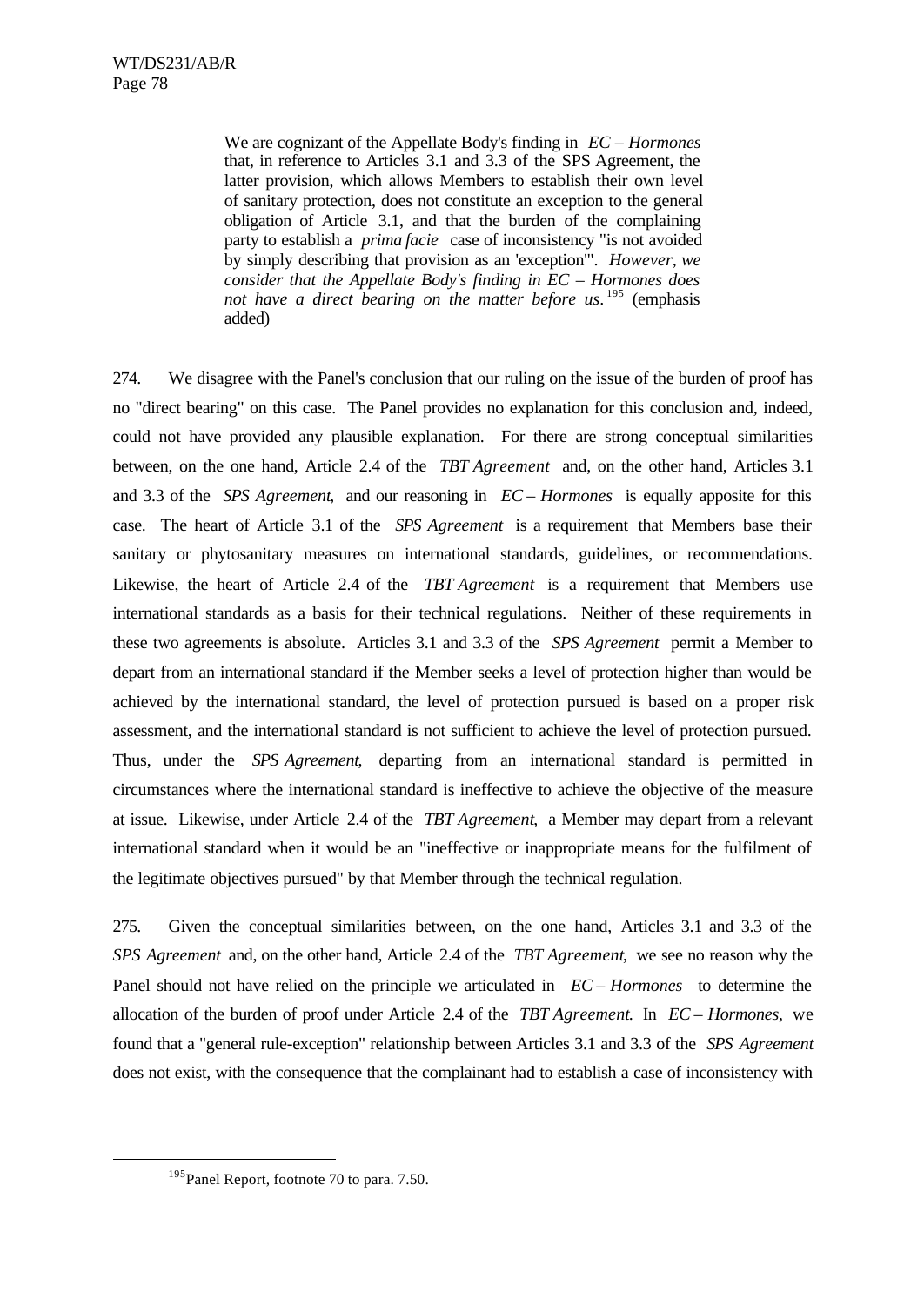*both* Articles 3.1 and 3.3.<sup>196</sup> We reached this conclusion as a consequence of our finding there that "Article 3.1 of the *SPS Agreement* simply excludes from its scope of application the kinds of situations covered by Article 3.3 of that Agreement". <sup>197</sup> Similarly, the circumstances envisaged in the second part of Article 2.4 are excluded from the scope of application of the first part of Article 2.4. Accordingly, as with Articles 3.1 and 3.3 of the *SPS Agreement*, there is no "general rule-exception" relationship between the first and the second parts of Article 2.4. Hence, in this case, it is for Peru —as the complaining Member seeking a ruling on the inconsistency with Article 2.4 of the *TBT Agreement* of the measure applied by the European Communities—to bear the burden of proving its claim. This burden includes establishing that Codex Stan 94 has not been used "as a basis for" the EC Regulation, as well as establishing that Codex Stan 94 is effective and appropriate to fulfil the "legitimate objectives" pursued by the European Communities through the EC Regulation.

276. The *TBT* Agreement acknowledges the right of every WTO Member to establish for itself the objectives of its technical regulations while affording every other Member adequate opportunities to obtain information about these objectives. That said, part of the reason why the Panel concluded that the burden of proof under Article 2.4 is on the respondent is because, in the Panel's view, the complainant cannot "spell out" the "legitimate objectives" of the technical regulation. In addition, the Panel reasoned that the assessment of the appropriateness of a relevant international standard involves considerations which are properly the province of the Member adopting or applying a technical regulation. <sup>198</sup>

277. In our opinion, these two concerns are not justified. The *TBT Agreement* affords a complainant adequate opportunities to obtain information about the objectives of technical regulations or the specific considerations that may be relevant to the assessment of their appropriateness. A complainant may obtain relevant information about a technical regulation from a respondent under Article 2.5 of the *TBT Agreement*, which establishes a *compulsory* mechanism requiring the supplying of information by the regulating Member. This Article provides in relevant part:<sup>199</sup>

> A Member preparing, adopting or applying a technical regulation which may have a significant effect on trade of other Members shall, upon the request of another Member, explain the justification for that technical regulation in terms of the provisions of paragraphs 2 to 4.

<sup>196</sup>Appellate Body Report, *supra*, footnote 17, para. 104.

<sup>197</sup>*Ibid*.

<sup>&</sup>lt;sup>198</sup>Panel Report, para. 7.51.

<sup>199</sup>We note that a similar provision to Article 2.5 is found in the *SPS Agreement*. Article 5.8 thereof requires a Member to provide an explanation of the reasons for its sanitary or phytosanitary measure.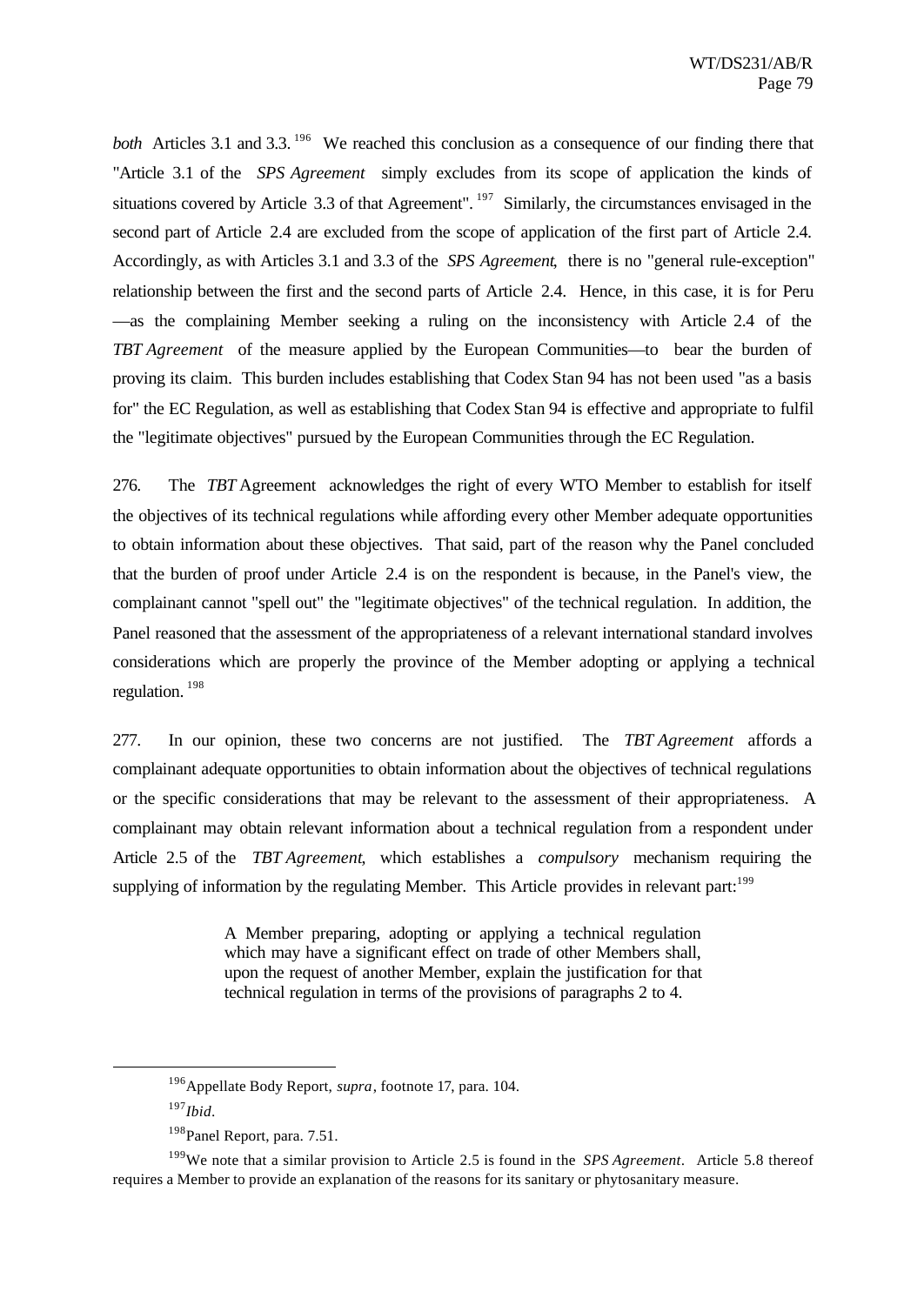278. Peru expresses doubts about the usefulness and efficacy of this obligation in the *TBT Agreement*. Peru argues that a Member may not respond fully or adequately to a request for information under Article 2.5, and that, therefore, it is inappropriate to rely on this obligation to support assigning the burden of proof under Article 2.4 to the complainant.<sup>200</sup> We are not persuaded by this argument. We must assume that Members of the WTO will abide by their treaty obligations in good faith, as required by the principle of *pacta sunt servanda* articulated in Article 26 of the Vienna Convention.<sup>201</sup> And, always in dispute settlement, every Member of the WTO must assume the good faith of every other Member.

279. Another source of information for the complainant is the "enquiry point" that must be established by the respondent under the *TBT Agreement*. Article 10.1 of the *TBT Agreement*, in relevant part, provides as follows: <sup>202</sup>

> 10.1 Each Member shall ensure that an enquiry point exists which is able to answer all reasonable enquiries from other Members and interested parties in other Members as well as to provide the relevant documents regarding:

> > 10.1.1 any technical regulations adopted  $\alpha$  proposed within its territory by central or local government bodies, by nongovernmental bodies which have legal power to enforce a technical regulation, or by regional standardizing bodies of which such bodies are members or participants;

280. Indeed, the dispute settlement process itself also provides opportunities for the complainant to obtain the necessary information to build a case. Information can be exchanged during the consultation phase, and additional information may well become available during the panel phase itself. On previous occasions, we have stated that the arguments of a party "are set out and progressively clarified in the first written submissions, the rebuttal submissions and the first and second panel meetings with the parties"<sup>203</sup>, and that "[t]here is no requirement in the DSU or in GATT practice for arguments on all claims relating to the matter referred to the DSB to be set out in a complaining

 $200$ Peru's response to questioning at the oral hearing.

<sup>201</sup>Appellate Body Report, *US – Shrimp*, *supra*, footnote 50, para. 158; Appellate Body Report, *Chile – Taxes on Alcoholic Beverages*, WT/DS87/AB/R, WT/DS110/AB/R, adopted 12 January 2000, DSR 2000:I, 281, para.74.

<sup>202</sup>Article 3 of Annex B to the *SPS Agreement* also requires the establishment of an "enquiry point".

<sup>203</sup>Appellate Body Report, *European Communities – Regime for the Importation, Sale and Distribution of Bananas* ("*EC – Bananas III* "), WT/DS27/AB/R, adopted 25 September 1997, DSR 1997:II, 591, para. 141. See also, Appellate Body Report, *India – Patent Protection for Pharmaceutical and Agricultural Chemical Products*, WT/DS50/AB/R, adopted 16 January 1998, DSR 1998:I, 9, para. 88; and Appellate Body Report, *Korea – Definitive Safeguard Measure on Imports of Certain Dairy Products* ("*Korea – Dairy* "), WT/DS98/AB/R, adopted 12 January 2000, DSR 2000:I, 3, para. 139.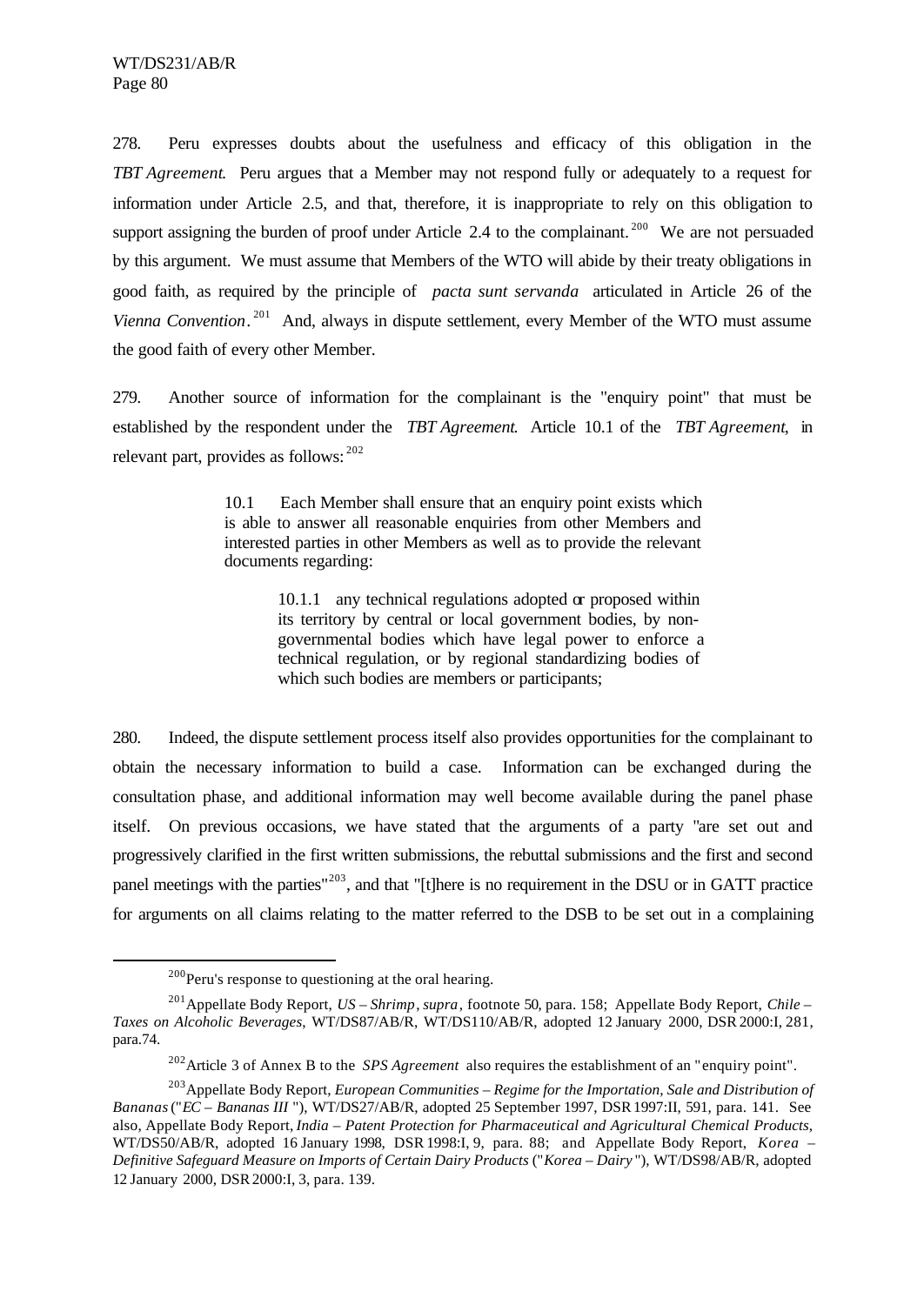party's first written submission to the panel."<sup>204</sup> Thus, it would not be necessary for the complainant to have all the necessary information about the technical regulation before commencing an action under the DSU. A complainant could collect information before and during the early stages of the panel proceedings and, on the basis of that information, develop arguments relating to the objectives or to the appropriateness that may be put forward during subsequent phases of the proceedings.

281. The degree of difficulty in substantiating a claim or a defence may vary according to the facts of the case and the provision at issue. For example, on the one hand, it may be relatively straightforward for a complainant to show that a particular measure has a text that establishes an explicit and formal discrimination between like products and is, therefore, inconsistent with the national treatment obligation in Article III of the GATT 1994. On the other hand, it may be more difficult for a complainant to substantiate a claim of a violation of Article III of the GATT 1994 if the discrimination does not flow from the letter of the legal text of the measure, but rather is a result of the administrative practice of the domestic authorities of the respondent in applying that measure. But, in both of those situations, the complainant must prove its claim. There is nothing in the WTO dispute settlement system to support the notion that the allocation of the burden of proof should be decided on the basis of a comparison between the respective difficulties that may possibly be encountered by the complainant and the respondent in collecting information to prove a case.

282. We, therefore, reverse the finding of the Panel, in paragraph 7.52 of the Panel Report, that, under the second part of Article 2.4 of the *TBT Agreement*, the burden rests with the European Communities to demonstrate that Codex Stan 94 is an "ineffective or inappropriate" means to fulfil the "legitimate objectives" pursued by the European Communities through the EC Regulation. Accordingly, we find that Peru bears the burden of demonstrating that Codex Stan 94 is an effective and appropriate means to fulfil the "legitimate objectives" pursued by the European Communities through the EC Regulation.

283. We turn now to consider whether Peru effectively discharged its burden of proof under the second part of Article 2.4 of the *TBT Agreement*.

<sup>204</sup>Appellate Body Report, *EC – Bananas III*, *supra*, footnote 203, para. 145.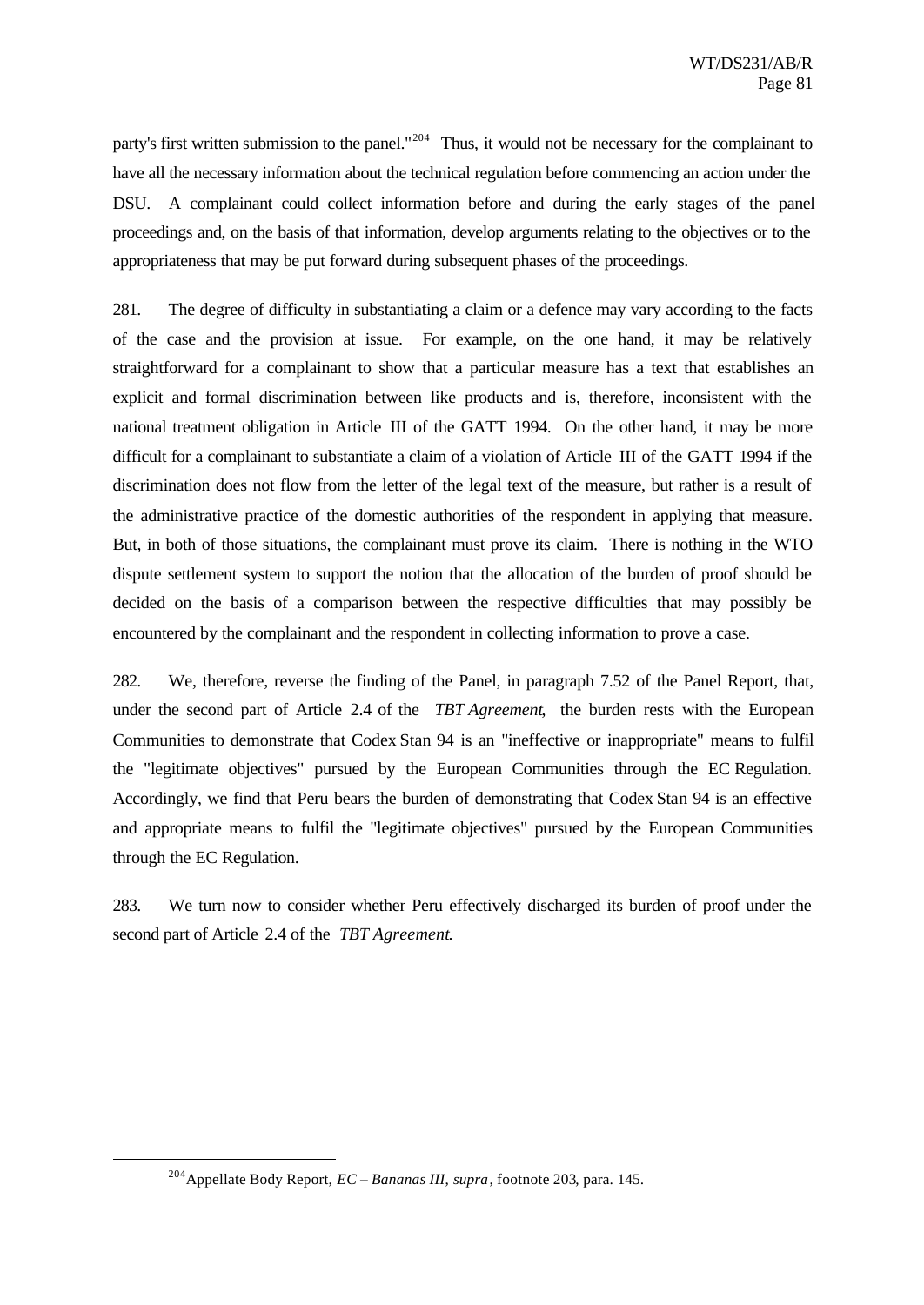B. *Whether Codex Stan 94 is an Effective and Appropriate Means to Fulfil the "Legitimate Objectives" Pursued by the European Communities Through the EC Regulation*

284. We recall that the second part of Article 2.4 of the *TBT Agreement* reads as follows:

… except when such international standards or relevant parts would be an ineffective or inappropriate means for the fulfilment of the legitimate objectives pursued …

Before ruling on whether Peru met its burden of proof in this case, we must address, successively, the interpretation and the application of the second part of Article 2.4.

## 1. The Interpretation of the Second Part of Article 2.4

285. The interpretation of the second part of Article 2.4 raises two questions: first, the meaning of the term "ineffective or inappropriate means"; and, second, the meaning of the term "legitimate objectives". As to the first question, we noted earlier the Panel's view that the term "ineffective or inappropriate means" refers to two questions—the question of the *effectiveness* of the measure and the question of the *appropriateness* of the measure—and that these two questions, although closely related, are different in nature.<sup>205</sup> The Panel pointed out that the term "ineffective" "refers to something which is not 'having the function of accomplishing', 'having a result', or 'brought to bear', whereas [the term] 'inappropriate' refers to something which is not 'specially suitable', 'proper', or 'fitting' ". <sup>206</sup> The Panel also stated that:

> Thus, in the context of Article 2.4, an ineffective means is a means which does not have the function of accomplishing the legitimate objective pursued, whereas an inappropriate means is a means which is not specially suitable for the fulfilment of the legitimate objective pursued. … The question of effectiveness bears upon the *results* of the means employed, whereas the question of appropriateness relates more to the *nature* of the means employed.<sup>207</sup> (original emphasis)

We agree with the Panel's interpretation.

286. As to the second question, we are of the view that the Panel was also correct in concluding that "the 'legitimate objectives' referred to in Article 2.4 must be interpreted in the context of Article 2.2", which refers also to "legitimate objectives", and includes a description of what the nature

<sup>205</sup>See *supra*, para. 261.

<sup>206</sup>Panel Report, para. 7.116.

<sup>207</sup>*Ibid.*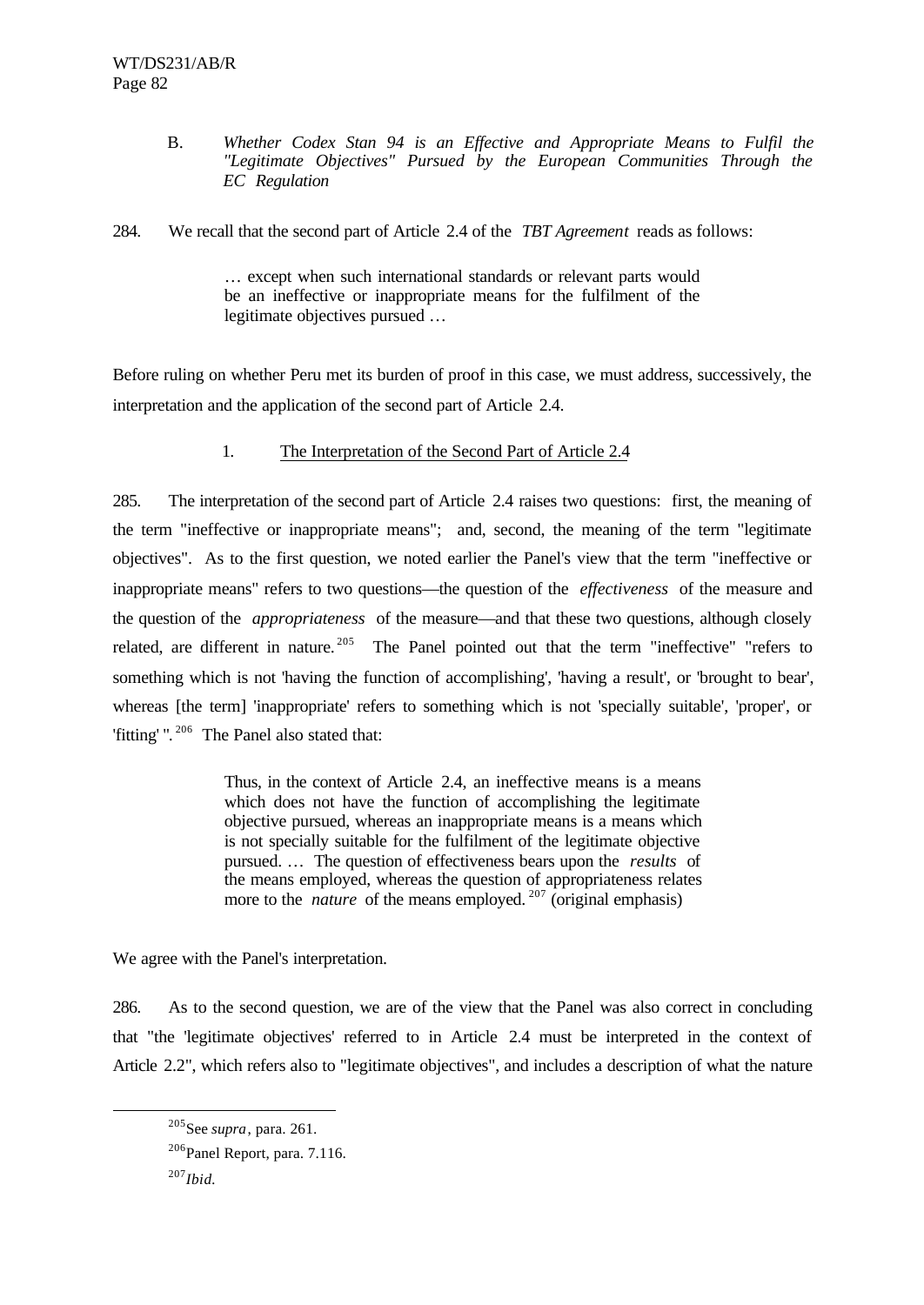of some such objectives can be. <sup>208</sup> Two implications flow from the Panel's interpretation. First, the term "legitimate objectives" in Article 2.4, as the Panel concluded, must cover the objectives explicitly mentioned in Article 2.2, namely: "national security requirements; the prevention of deceptive practices; protection of human health or safety, animal or plant life or health, or the environment." Second, given the use of the term "*inter alia*" in Article 2.2, the objectives covered by the term "legitimate objectives" in Article 2.4 extend beyond the list of the objectives specifically mentioned in Article 2.2. Furthermore, we share the view of the Panel that the second part of Article 2.4 implies that there must be an examination and a determination on the legitimacy of the objectives of the measure. <sup>209</sup>

#### 2. The Application of the Second Part of Article 2.4

287. With respect to the application of the second part of Article 2.4, we begin by recalling that Peru has the burden of establishing that Codex Stan 94 is an effective *and* appropriate means for the fulfilment of the "legitimate objectives" pursued by the European Communities through the EC Regulation. Those "legitimate objectives" are market transparency, consumer protection, and fair competition. To satisfy this burden of proof, Peru must, at least, have established a *prima facie* case of this claim. If Peru has succeeded in doing so, then a presumption will have been raised which the European Communities must have rebutted in order to succeed in its defence. If Peru has established a *prima facie* case, and if the European Communities has failed to rebut Peru's case effectively, then Peru will have discharged its burden of proof under Article 2.4. In such an event, Codex Stan 94 must, consistent with the European Communities' obligation under the *TBT Agreement*, be used "as a basis for" any European Communities regulation on the marketing of preserved sardines, because Codex Stan 94 will have been shown to be both effective and appropriate to fulfil the "legitimate objectives" pursued by the European Communities. Further, in such an event, as we have already determined that Codex Stan 94 was not used "as a basis for" the EC Regulation, we would then have to find as a consequence that the European Communities has acted inconsistently with Article 2.4 of the *TBT Agreement*.

288. This being so, our task is to assess whether Peru discharged its burden of showing that Codex Stan 94 is appropriate and effective to fulfil these same three "legitimate objectives". In the light of our reasoning thus far, Codex Stan 94 would be *effective* if it had the capacity to accomplish all three of these objectives, and it would be *appropriate* if it were suitable for the fulfilment of all three of these objectives.

<sup>208</sup>Panel Report, para. 7.118.

<sup>209</sup>*Ibid.*, para. 7.122.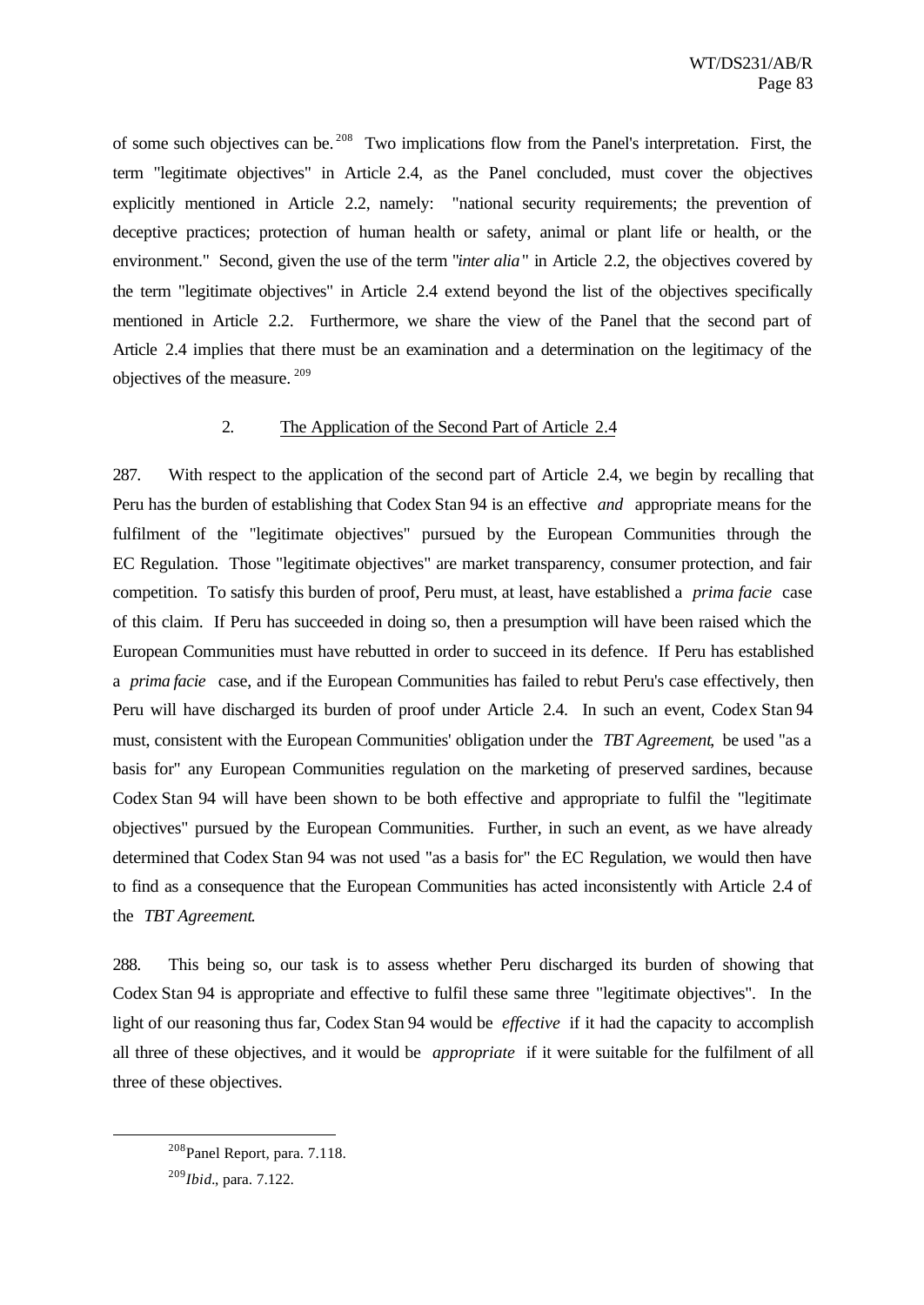289. We share the Panel's view that the terms "ineffective" and "inappropriate" have different meanings, and that it is conceptually possible that a measure could be effective but inappropriate, or appropriate but ineffective.  $210$  This is why Peru has the burden of showing that Codex Stan 94 is both *effective* and *appropriate*. We note, however, that, in this case, a consideration of the *appropriateness* of Codex Stan 94 and a consideration of the *effectiveness* of Codex Stan 94 are interrelated—as a consequence of the nature of the objectives of the EC Regulation. The capacity of a measure to accomplish the stated objectives—its *effectiveness*—and the suitability of a measure for the fulfilment of the stated objectives—its *appropriateness*—are *both* decisively influenced by the perceptions and expectations of consumers in the European Communities relating to preserved sardine products . <sup>211</sup>

290. We note that the Panel concluded that "Peru has adduced sufficient evidence and legal arguments to demonstrate that Codex Stan 94 is not ineffective or inappropriate to fulfil the legitimate objectives pursued by the EC Regulation."<sup>212</sup> We have examined the analysis which led the Panel to this conclusion. We note, in particular, that the Panel made the factual finding that "it has not been established that consumers in most member States of the European Communities have always associated the common name 'sardines' exclusively with *Sardina pilchardus*". <sup>213</sup> We also note that the Panel gave consideration to the contentions of Peru that, under Codex Stan 94, fish from the species *Sardinops sagax* bear a denomination that is distinct from that of *Sardina pilchardus* <sup>214</sup>, and that "the very purpose of the labelling regulations set out in Codex Stan 94 for sardines of species other than *Sardina pilchardus* is to ensure market transparency". <sup>215</sup> We agree with the analysis made by the Panel. Accordingly, we see no reason to interfere with the Panel's finding that Peru has adduced sufficient evidence and legal arguments to demonstrate that Codex Stan 94 meets the legal requirements of effectiveness and appropriateness set out in Article 2.4 of the *TBT Agreement*.

291. We, therefore, uphold the finding of the Panel, in paragraph 7.138 of the Panel Report, that Peru has adduced sufficient evidence and legal arguments to demonstrate that Codex Stan 94 is not "ineffective or inappropriate" to fulfil the "legitimate objectives" of the EC Regulation. Our finding

l

<sup>215</sup>*Ibid.*, para. 4.86.

 $^{210}$ Panel Report, para. 7.116.

<sup>&</sup>lt;sup>211</sup>We note that the Panel observed "that the European Communities has used the terms 'ineffective' and 'inappropriate' interchangeably throughout its oral and written statements." (*Ibid.*, footnote 93 to para. 7.117)

<sup>212</sup>*Ibid.*, para. 7.138.

<sup>213</sup>*Ibid.*, para. 7.137. In response to questioning at the oral hearing, the European Communities and Peru agreed that this statement of the Panel was a factual finding.

<sup>214</sup>*Ibid.*, para. 4.88.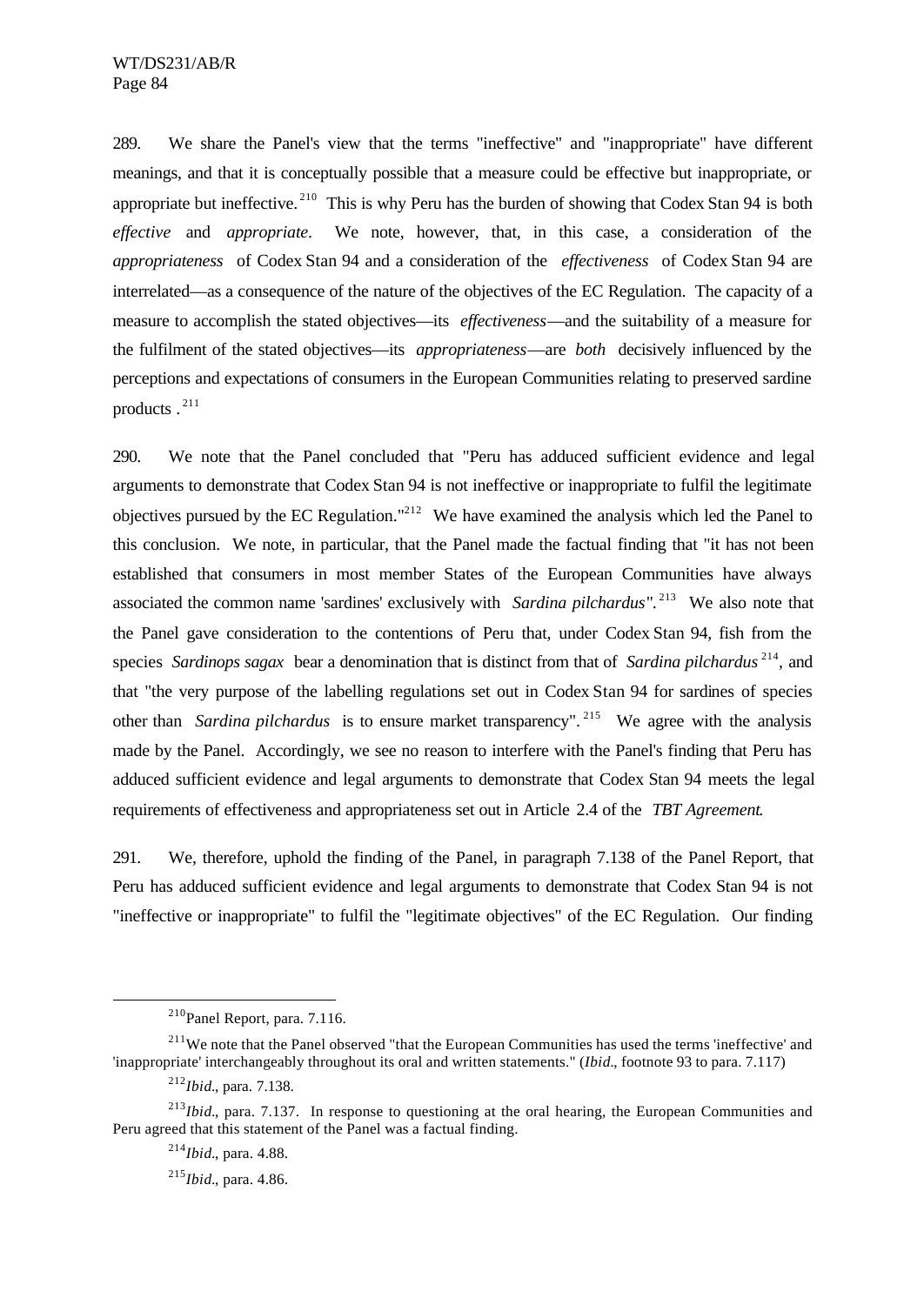on this issue is, however, subject to our examination of whether the Panel acted consistently with Article 11 of the DSU. We turn to that issue now.

#### **X. The Objectivity of the Assessment of Certain Facts by the Panel**

292. We next consider whether the Panel properly discharged its duty under Article 11 of the DSU to make an "objective assessment" of certain "facts of the case" before it. We recall that Article 11 reads as follows:

## *Function of Panels*

The function of panels is to assist the DSB in discharging its responsibilities under this Understanding and the covered agreements. Accordingly, a panel should make an objective assessment of the matter before it, including *an objective assessment of the facts of the case* and the applicability of and conformity with the relevant covered agreements, and make such other findings as will assist the DSB in making the recommendations or in giving the rulings provided for in the covered agreements. Panels should consult regularly with the parties to the dispute and give them adequate opportunity to develop a mutually satisfactory solution. (emphasis added)

293. The European Communities contends that, in four specific instances, the Panel failed to discharge its duty under Article 11 of the DSU to make an objective assessment of the facts of the case. First, the European Communities submits that the Panel's treatment of the dictionary definitions of the term "sardines" amounts to a contravention of Article 11 of the DSU.<sup>216</sup> Second, the European Communities sees a violation of Article 11 of the DSU in the way the Panel handled a letter from the United Kingdom Consumers' Association and in the Panel's rejection of letters from other European consumers' associations submitted by the European Communities at the interim review stage.<sup>217</sup> Third, the European Communities submits that the Panel disregarded evidence in the form of tins, supermarket receipts, and labels relating to various preserved fish and thus violated Article 11 of the DSU.<sup>218</sup> Fourth, the European Communities finds a violation of Article 11 of the DSU in the decision of the Panel not to ask the Codex Commission "about the meaning, status and even validity of … Codex Stan  $94"$ .  $^{219}$ 

<sup>216</sup>European Communities' appellant's submission, paras. 216–219.

<sup>217</sup>*Ibid.*, paras. 220–223.

<sup>218</sup>*Ibid.*, paras. 224–226.

<sup>219</sup>*Ibid.*, para. 227.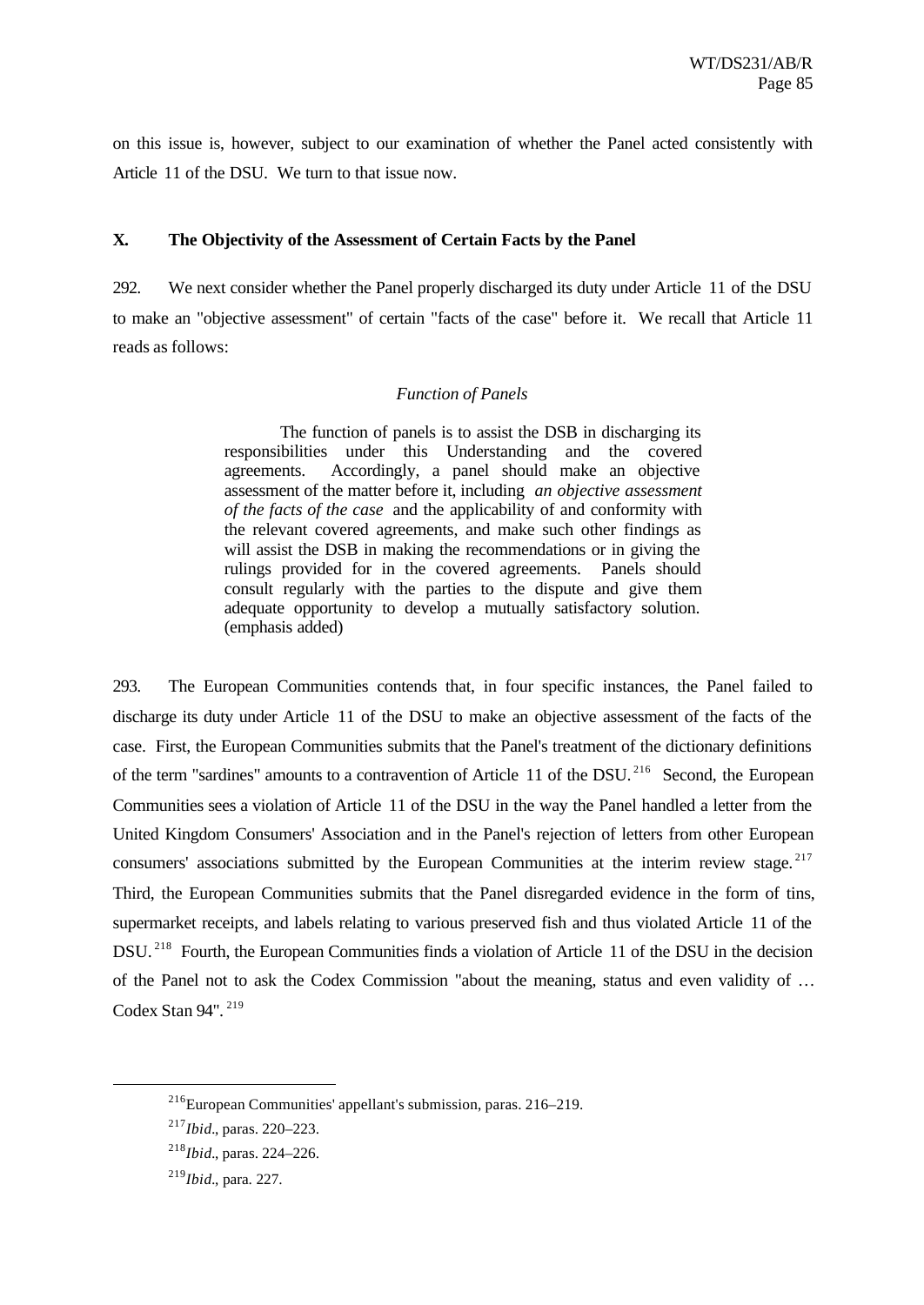294. All four points were raised by the European Communities in the interim review and addressed by the Panel at that stage of the Panel proceedings. On the use of the dictionary definitions of the term "sardines", the Panel stated:

> [W]e are of the view that the use of the dictionaries referred to by both parties is *an* appropriate means to examine whether the term "sardines", either by itself or combined with the name of a country or geographic area, is a common name that refers to species other than *Sardina pilchardus*, especially in light of the fact that the *Multilingual Illustrated Dictionary of Aquatic Animals and Plants* was published in cooperation with the European Commission and member States of the European Communities for the purposes of. *inter alia*, improving market transparency. We note that the electronic publication, *Fish Base*, was also produced with the support of the European Commission. In making our finding, not only did we consider carefully dictionaries referred to by both parties but also considered other evidence such as the regulations of several member States of the European Communities, statements made by the Consumers' Association and the trade description used by Canadian exporters of *Clupea harengus harengus* to the Netherlands and the United Kingdom. In our weighing and balancing of the totality of evidence before us, including the examination of the *Oxford Dictionary* referred to by Peru and Canada as well as the *Grand Dictionnaire Encyclopédique Larousse* and *Diccionario de la lengua espanola* referred to by the European Communities, we were persuaded, on balance, that the term "sardines", either by itself or combined with the name of a country or geographic area, is a common name in the European Communities and that the consumers in the European Communities do not associate the term "sardines" exclusively with *Sardina pilchardus*.<sup>220</sup> (original emphasis; footnotes omitted)

# 295. On the letter from the United Kingdom Consumers' Association, the Panel replied:

We are … mindful that we are not "required to accord to factual evidence of the parties the same meaning and weight as do the parties".<sup>40</sup> We did consider the Consumers' Association letter in determining whether the European consumers associate the term "sardines" exclusively with *Sardina pilchardus* but, as stated above, this was not the sole basis on which we made the determination as other evidence was considered in the overall weighing and balancing process. We therefore do not agree with the European Communities' argument that our approach was partial.

<sup>40</sup> Appellate Body Report, *Australia – Measures Affecting the Importation of Salmon* ("*Australia – Salmon*"), WT/DS18/AB/R, adopted<br>221 November 1998, DSB 1998-YIH asses 267,<sup>221</sup> 6 November 1998, DSR 1998:VIII, para. 267.

<sup>220</sup>Panel Report, para. 6.12.

<sup>221</sup>*Ibid.*, para. 6.15 and footnote 40 thereto.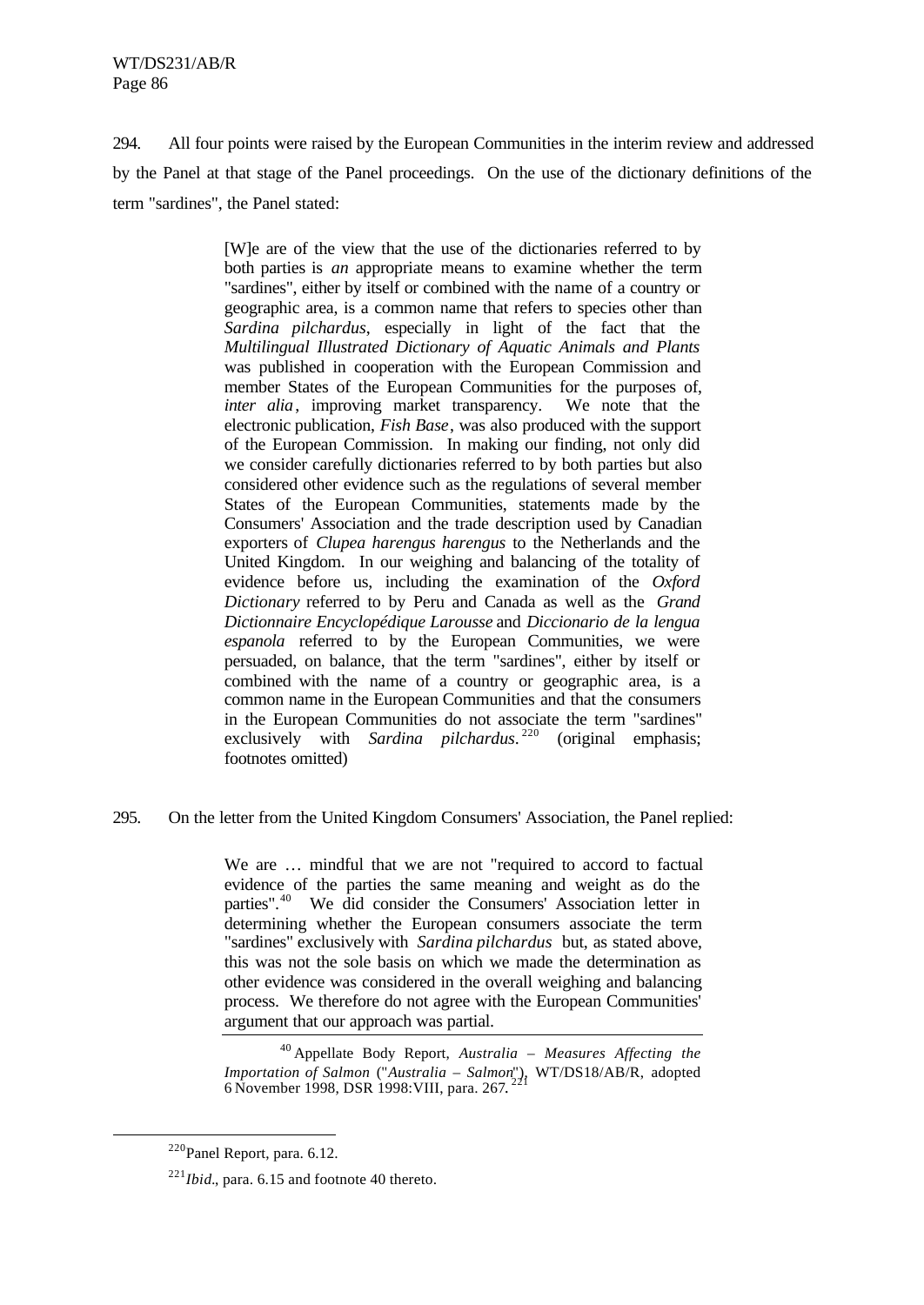296. With respect to the letters from other European consumers' associations submitted by the European Communities at the interim review stage, the Panel made the following statement:

> The European Communities submitted additional evidence, i.e., letters it had received lately from other European consumers' associations on the same issue. In a letter dated 11 April 2002, Peru requested that the new evidence submitted by the European Communities not be considered. In this regard, Peru referred to Article 12 of the Panel's Working Procedures which did not provide for the submission of new evidence at this stage of the Panel proceedings. Article 12 of the Panel's Working Procedures reads as follows: "Parties shall submit all factual evidence to the Panel no later than during the first substantive meeting, except with respect to evidence necessary for purposes of rebuttal submissions, answers to questions or comments on answers provided by others. Exceptions to this procedure will be granted upon a showing of good cause. In such cases, the other party shall be accorded a period of time for comment, as appropriate". We are obliged to point out that Peru submitted the letter from Consumers' Association as a part of its rebuttal submission. In light of this, it is our view that the European Communities should have submitted the evidence at the second substantive meeting or at least not later than at the time it submitted answers to the questions posed by the Panel. Further, the European Communities did not request an extension of time-period to rebut the letter from Consumers' Association. Nor did the European Communities demonstrate the requisite "good cause" which must be shown by the party submitting the new evidence. We do not consider that the interim review stage is the appropriate time to introduce new evidence. Therefore, we decline to consider the new evidence submitted by the European Communities.  $222$

297. Regarding the third point—the evidence regarding tins, supermarket receipts, and labels—the Panel stated:

> [T]he European Communities claimed that in paragraph 7.132 we "completely ignor[ed] the evidence submitted by the European Communities on the range and diversity of preserved fish products that the European consumers could find in any European supermarket and that responds to their expectations that each fish be called by and marketed under its own name". Again, we did not ignore any evidence and we took note of the fact that there is diverse range of fish products that are available in European supermarkets. However, we were not persuaded that the existence of diverse preserved fish products in the European market suggested that the European consumers associate the term "sardines" exclusively with *Sardina pilchardus*. We therefore reject the European Communities' argument that we "completely ignored" the evidence it submitted.  $22$

<sup>222</sup>Panel Report, para. 6.16.

<sup>223</sup>*Ibid.*, para. 6.18.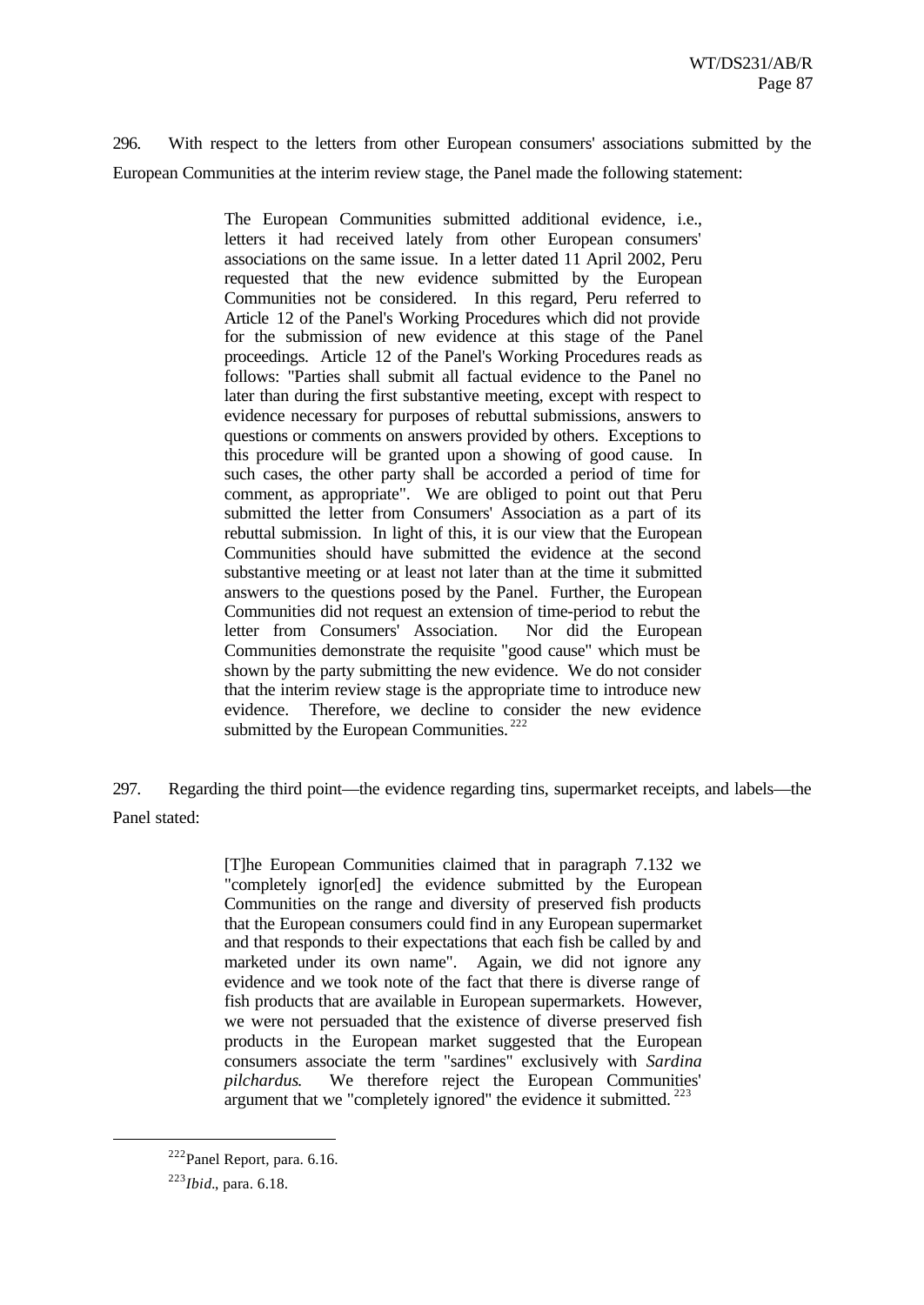298. Finally, the Panel commented on its decision not to seek information from the Codex Commission:

> We recall the European Communities' statement at the Second Substantive Meeting that "[i]f the Panel should have any doubt that the interpretation of Article 6.1.1(ii) [of] Codex Stan 94 advanced by the European Communities is correct and considers that it will reach the question of the meaning of Article 6.1.1(ii) of Codex Stan 94, the European Communities invites the Panel to ask the Codex Alimentarius to provide its view of the meaning of this text". This request is reflected in paragraph 4.49 of the descriptive part. In accordance with Article 13 of the DSU, it is the right of the panel to seek or refuse to seek information.<sup>32</sup> In this regard, in  $EC-$ *Hormones*, the Appellate Body stated that Article 13 of the DSU "enable[s] panels to seek information and advice as they deem appropriate in a particular case".<sup>33</sup> Also, in  $US = Shrimp$ , the Appellate Body considered that "a panel also has the authority to *accept or reject* any information or advice which it may have sought and received, or to *make some other appropriate disposition* thereof. It is particularly within the province and the authority of a panel to determine *the need for information and advice* in a specific  $\cos \theta$ ...".<sup>34</sup> In this case, we determined that there was no need to seek information from the Codex Alimentarius Commission.

> $32$  "Panels  $\frac{\text{max}}{\text{sech}}$  seek information from any relevant source and may consult experts to obtain their opinion on certain aspects of the matter".

> <sup>33</sup> *European Communities – Measures Concerning Meat and Meat Products* ("*EC – Hormone*s"), WT/DS26/AB/R and WT/DS48/AB/R, adopted 13 February 1998, DSR 1998:I, para. 147.

> <sup>34</sup> *United States – Import Prohibition of Certain Shrimp and Shrimp Products* ("*US – Shrimp*"), WT/DS58/AB/R, adopted 6 November 1998, DSR 1998: VII, para.  $104.224$  (original emphasis and underlining)

299. The first three points raised by the European Communities relate to the task—which we have discussed earlier—of evaluating evidence adduced in connection with the Panel's inquiry into whether consumers in the European Communities associate the term "sardines" exclusively with *Sardina pilchardus*. As we have stated in several previous appeals, panels enjoy a discretion as the trier of

<sup>224</sup>Panel Report, para. 6.8 and footnotes 32–34 thereto.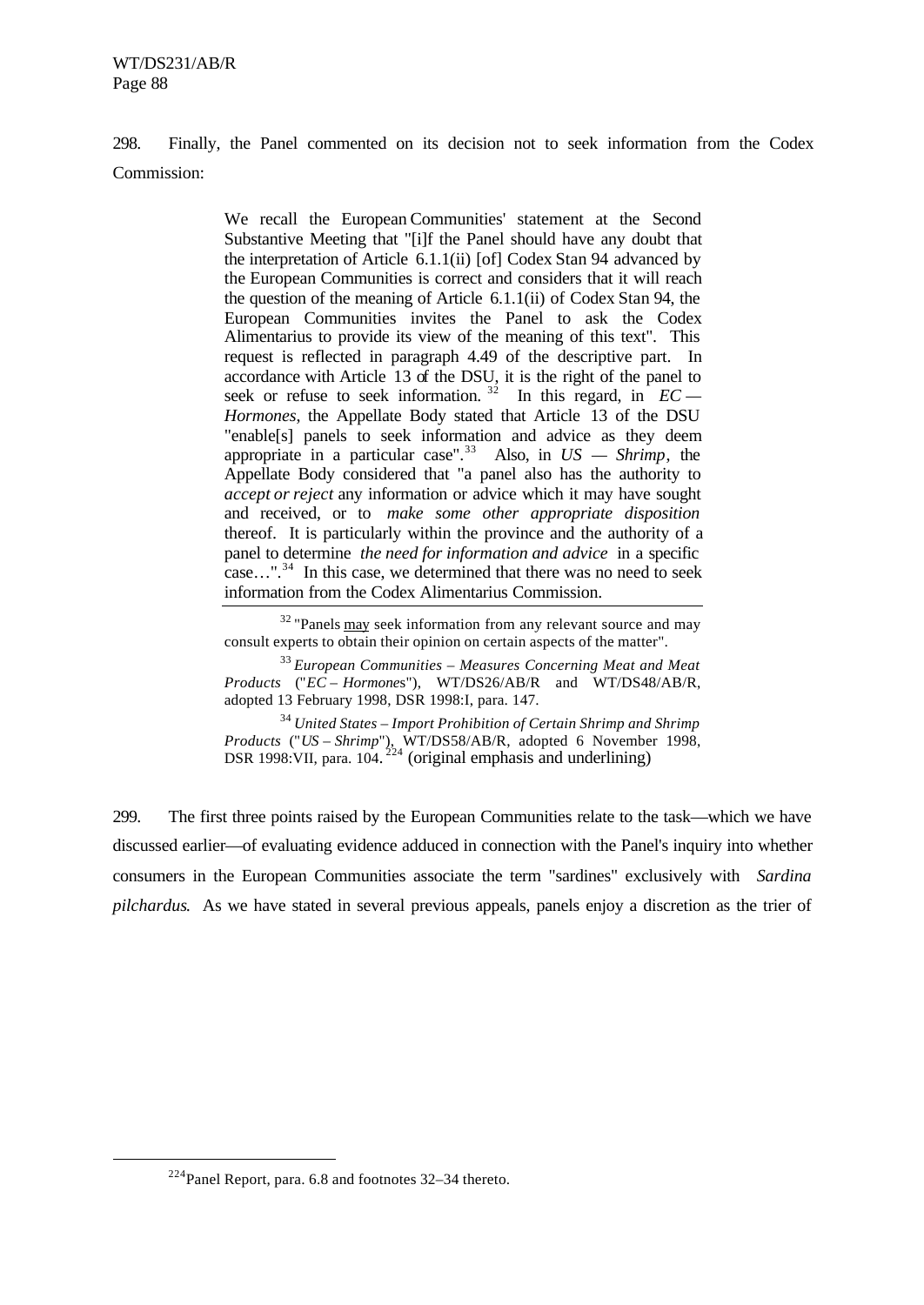facts <sup>225</sup>; they enjoy "a margin of discretion in assessing the value of the evidence, and the weight to be ascribed to that evidence."<sup>226</sup> We have also said that we will not "interfere lightly" with the Panel's appreciation of the evidence: we will not intervene solely because we might have reached a different factual finding from the one the panel reached; we will intervene only if we are "satisfied that the panel has exceeded the bounds of its discretion, as the trier of facts, in its appreciation of the evidence". <sup>227</sup>

300. In particular, we stated, in *EC – Hormones*, that:

Determination of the credibility and weight properly to be ascribed to (that is, the appreciation of) a given piece of evidence is part and parcel of the fact finding process and is, in principle, left to the discretion of a panel as the trier of facts.<sup>228</sup>

Furthermore, in *Australia – Measures Affecting Importation of Salmon*, we indicated that:

Panels … are not required to accord to factual evidence of the parties the same meaning and weight as do the parties.  $229$ 

Moreover, in *Korea – Definitive Safeguard Measure on Imports of Certain Dairy Products*, we ruled that:

<sup>225</sup>Appellate Body Report, *Korea – Taxes on Alcoholic Beverages*, WT/DS75/AB/R, WT/DS84/AB/R, adopted 17 February 1999, DSR 1999:1, 3, paras. 161–162; Appellate Body Report, *EC – Hormones*, *supra*, footnote 17, para. 132; Appellate Body Report, *United States – Definitive Safeguard Measures on Imports of Wheat Gluten from the European Communities* ("*US – Wheat Gluten* "), WT/DS166/AB/R, adopted 19 January 2001, para. 151. See also, Appellate Body Report, *European Communities – Measures Affecting the Importation of Certain Poultry Products*, WT/DS69/AB/R, adopted 23 July 1998, DSR 1998:V, 2031, paras. 131– 136; Appellate Body Report, *Australia – Measures Affecting Importation of Salmon*, WT/DS18/AB/R, adopted 6 November 1998, DRS 1998:VIII, 3327, paras. 262–267; Appellate Body Report, *Japan – Measures Affecting Agricultural Products*, WT/DS76/AB/R, adopted 19 March 1999, DSR 1999:I, 277, paras. 140–142; Appellate Body Report, *India – Quantitative Restrictions on Imports of Agricultural, Textile and Industrial Products*, WT/DS90/AB/R, adopted 22 September 1999, DSR 1999:IV, 1763, paras. 149 and 151; and Appellate Body Report, *Korea – Dairy*, *supra* , footnote 203, paras. 137–138.

<sup>226</sup>Appellate Body Report, *EC – Asbestos*, *supra*, footnote 15, para. 161.

<sup>227</sup>Appellate Body Report, *US – Wheat Gluten*, *supra*, footnote 225, para. 151.

<sup>228</sup>Appellate Body Report, *supra*, footnote 17, para. 132.

<sup>229</sup>Appellate Body Report, *supra*, footnote 225, para. 267.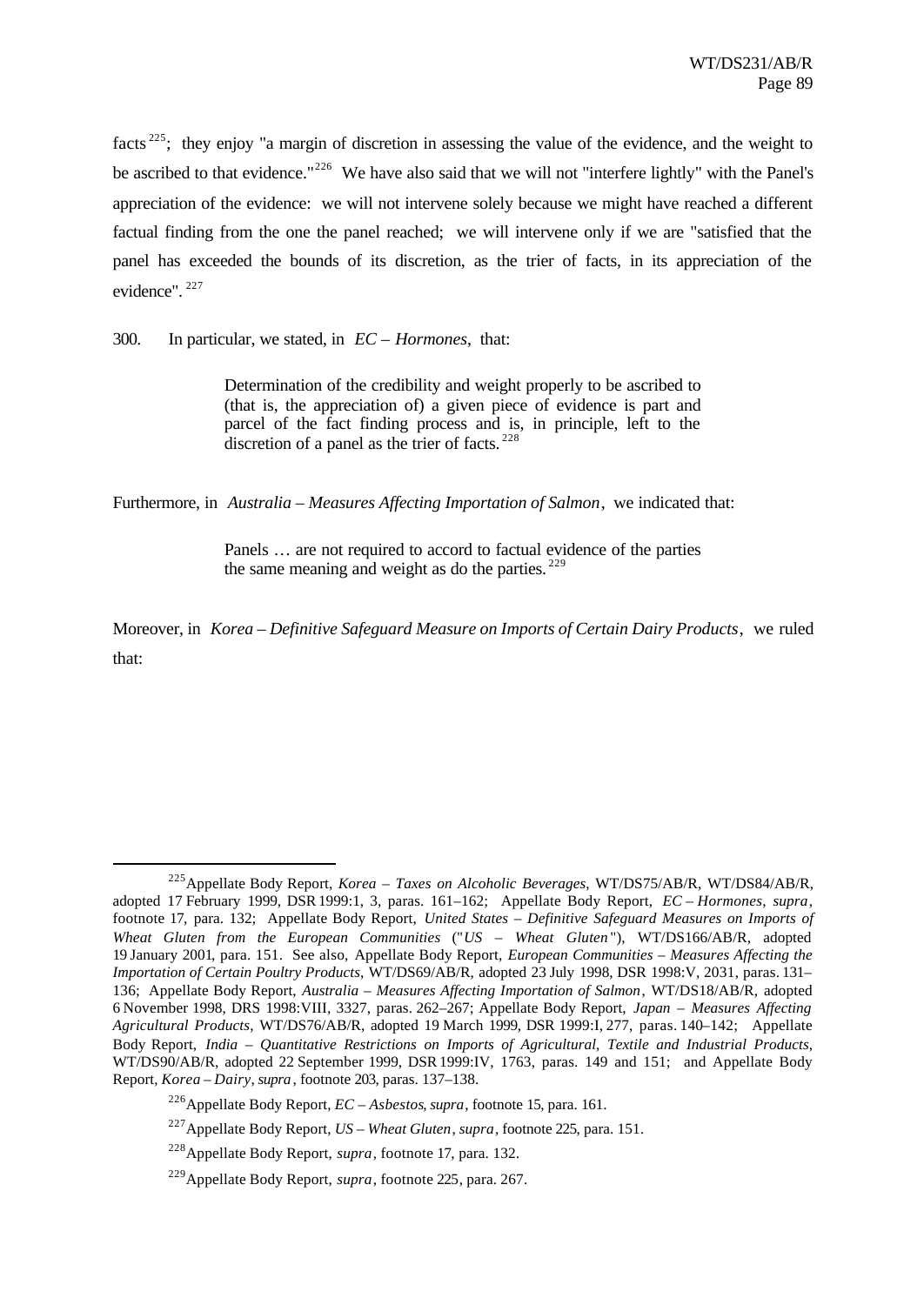… under Article 11 of the DSU, a panel is charged with the mandate to determine the facts of the case and to arrive at factual findings. In carrying out this mandate, a panel has the duty to examine and consider all the evidence before it, not just the evidence submitted by one or the other party, and to evaluate the relevance and probative force of each piece thereof. … The determination of the significance and weight properly pertaining to the evidence presented by one party is a function of a panel's appreciation of the probative value of all the evidence submitted by both parties considered together.<sup>230</sup>

In the light of the comments made by the Panel at the interim review stage, we have no reason to believe, nor has the European Communities been able to persuade us, that the Panel did not examine and consider all the evidence properly put before it, or that the Panel did not evaluate the relevance and probative value of each piece of evidence. In particular, the Panel manifestly did not ignore the evidence in the form of tins, supermarket receipts, and labels relating to various preserved fish submitted by the European Communities, for it addressed that evidence specifically in paragraph 6.18 of the Panel Report. In addition, the Panel specifically stated that its factual finding that "it has not been established that consumers in most member States of the European Communities have always associated the common name 'sardines' exclusively with *Sardina pilchardus*" <sup>231</sup> was the result of an "overall weighing and balancing process"<sup>232</sup> bearing upon a plurality of pieces of evidence. On the other points raised by the European Communities, we reiterate: the Panel enjoyed a margin of discretion, as the trier of facts, to assess the value of each piece of evidence and the weight to be ascribed to them. In our view, the Panel did not exceed the bounds of this discretion by giving some weight to dictionary definitions, and to an extract of a letter from a United Kingdom Consumers' Association.<sup>233</sup>

301. We also reject the European Communities' contention relating to the letters it submitted at the interim review stage. The interim review stage is not an appropriate time to introduce new evidence. We recall that Article 15 of the DSU governs the interim review. Article 15 permits parties, during

l

[A] wide array of sardines were made available to European consumers for many decades prior to the imposition of this restrictive Regulation.

<sup>230</sup>Appellate Body Report, *supra*, footnote 203, para. 137.

<sup>231</sup>Panel Report, para. 7.137.

<sup>232</sup>*Ibid.*, para. 6.15.

<sup>&</sup>lt;sup>233</sup>The extract of the letter from a United Kingdom Consumers' Association cited in the Panel Report is the following:

<sup>(</sup>*Ibid*., para. 7.132, referring to Exhibit Peru-16, submitted by Peru to the Panel, p. 8)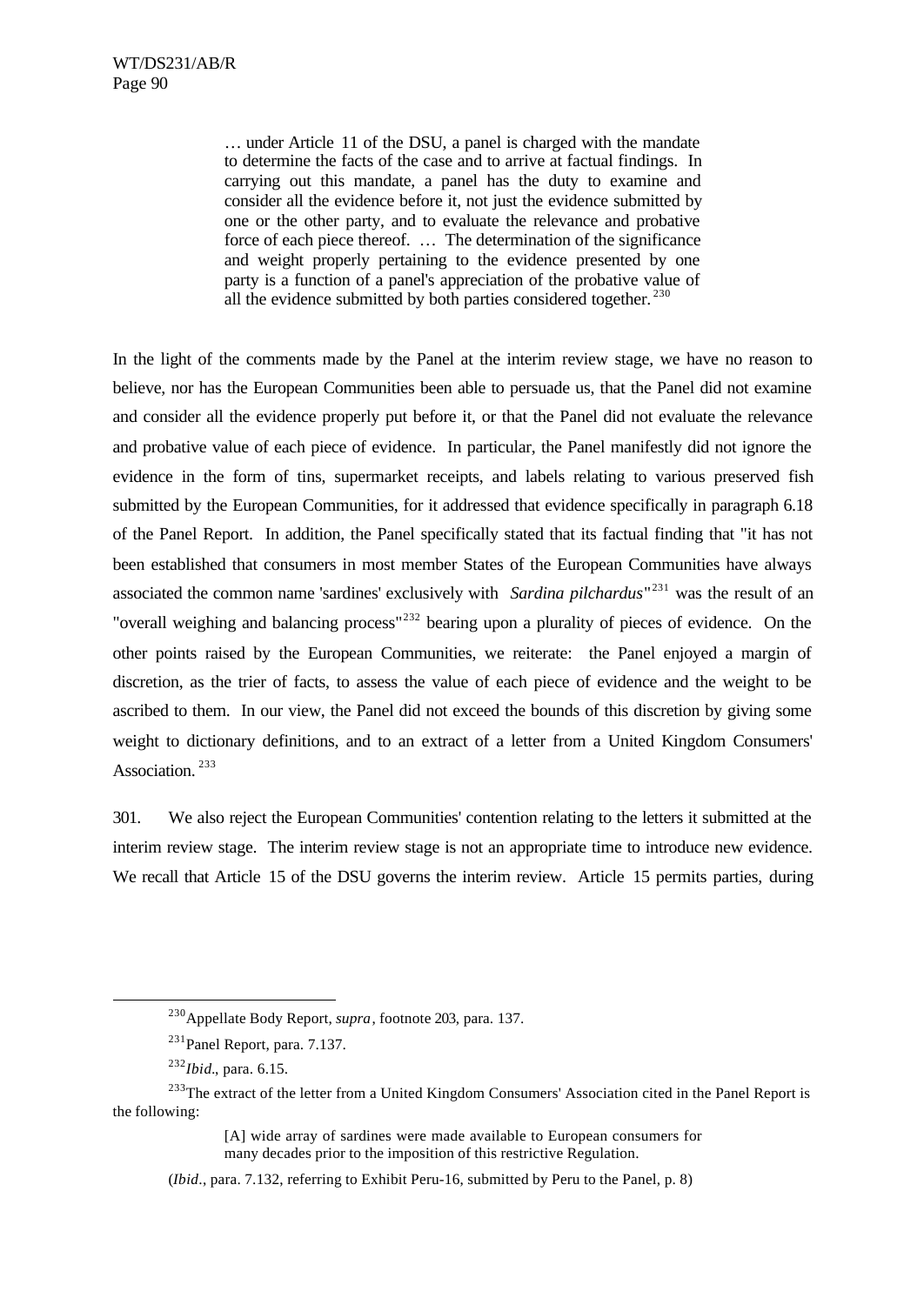that stage of the proceedings, to submit comments on the draft report issued by the panel<sup>234</sup>, and to make requests "for the panel to review precise aspects of the interim report".<sup>235</sup> At that time, the panel process is all but completed; it is only—in the words of Article 15—"precise aspects" of the report that must be verified during the interim review. And this, in our view, cannot properly include an assessment of new and unanswered evidence. Therefore, we are of the view that the Panel acted properly in refusing to take into account the new evidence during the interim review, and did not thereby act inconsistently with Article 11 of the DSU.

302. We also reject the European Communities' claim regarding the fourth instance of supposed impropriety, which relates to the decision of the Panel not to seek information from the Codex Commission. Article 13.2 of the DSU provides that "[p]anels may seek information from any relevant source and may consult experts to obtain their opinion on certain aspects of the matter." This provision is clearly phrased in a manner that attributes discretion to panels, and we have interpreted it in this vein. Our statements in *EC – Hormones*, *Argentina – Measures Affecting Imports of Footwear, Textiles, Apparel and Other Items* ("*Argentina – Textiles and Apparel*") <sup>236</sup> , and *US – Shrimp*, all support the conclusion that, under Article 13.2 of the DSU, panels enjoy discretion as to *whether or* not to seek information from external sources.<sup>237</sup> In this case, the Panel evidently concluded that it did not need to request information from the Codex Commission, and conducted itself accordingly.

l

<sup>236</sup>Appellate Body Report, WT/DS56/AB/R and Corr.1, adopted 22 April 1998, DSR 1998:III, 1003.

<sup>237</sup>In *EC – Hormones*, we stated that Article 13 of the DSU "enable<sup>[s]</sup> panels to seek information and advice as they deem appropriate in a particular case". (Appellate Body Report, *supra*, footnote 17, para. 147) In *Argentina – Textiles and Apparel*, we stated that, pursuant to Article 13.2 of the DSU, "just as a panel has the discretion to determine how to seek expert advice, so also does a panel have the discretion to determine whether to seek information or expert advice at all". (Appellate Body Report, *supra*, footnote 236, para. 84) In *US – Shrimp*, we considered that "a panel also has the authority to *accept or reject* any information or advice which it may have sought and received, or to *make some other appropriate disposition* thereof. It is particularly within the province and the authority of a panel to determine *the need for information and advice* in a specific case". (Appellate Body Report, *supra*, footnote 50, para. 104) (original emphasis)

 $^{234}$ Article 15.1 of the DSU provides:

Following the consideration of rebuttal submissions and oral arguments, the panel shall issue the descriptive (factual and argument) sections of its draft report to the parties to the dispute. Within a period of time set by the panel, the parties shall submit their comments in writing.

<sup>&</sup>lt;sup>235</sup>Article 15.2 of the DSU provides:

Following the expiration of the set period of time for receipt of comments from the parties to the dispute, the panel shall issue an interim report to the parties, including both the descriptive sections and the panel's findings and conclusions. Within a period of time set by the panel, *a party may submit a written request for the panel to review precise aspects of the interim report* prior to circulation of the final report to the Members. At the request of a party, the panel shall hold a further meeting with the parties on the issues identified in the written comments. If no comments are received from any party within the comment period, the interim report shall be considered the final panel report and circulated promptly to the Members. (emphasis added)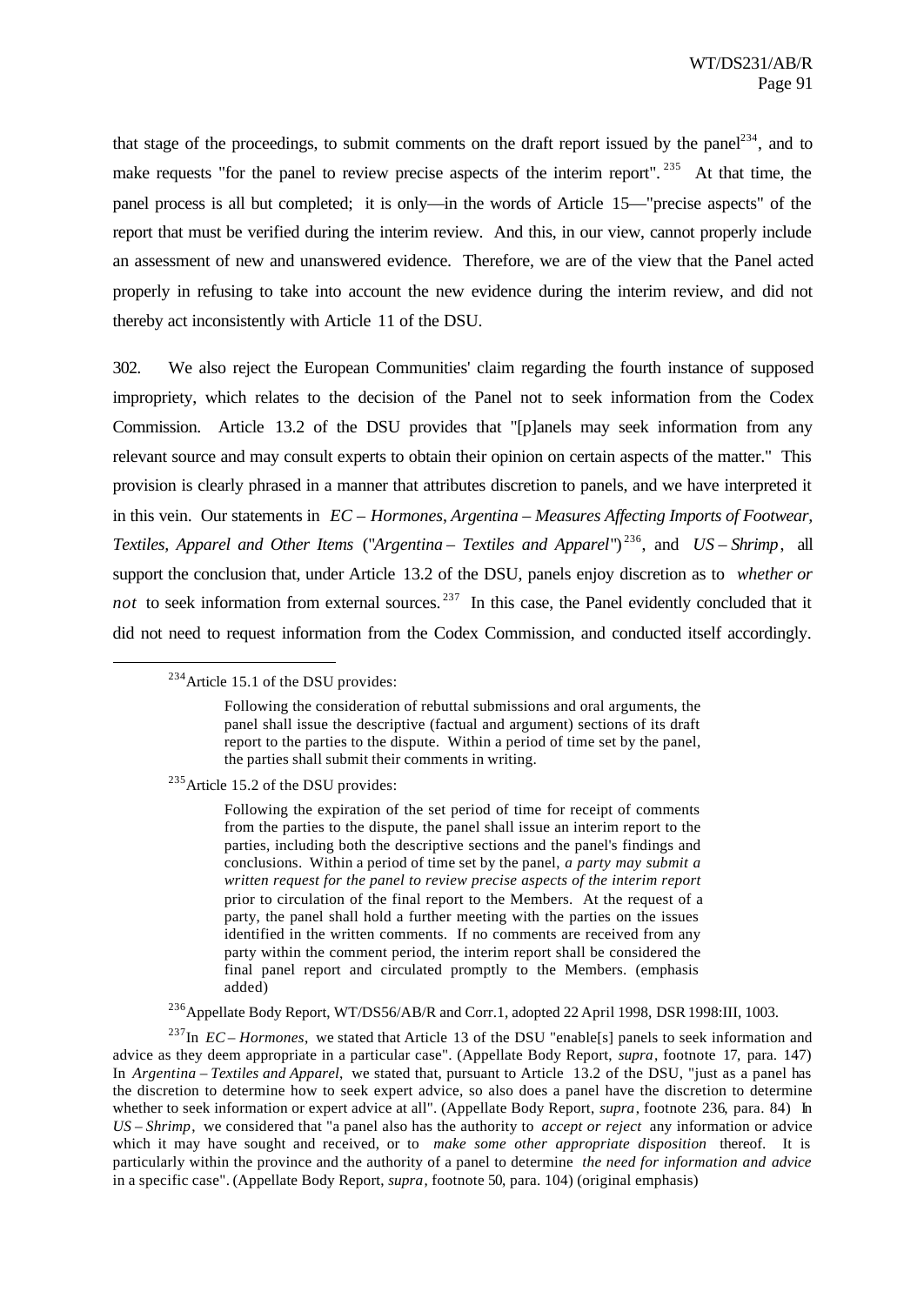We believe that, in doing so, the Panel acted within the limits of Article 13.2 of the DSU. A contravention of the duty under Article 11 of the DSU to make an objective assessment of the facts of the case cannot result from the due exercise of the discretion permitted by another provision of the DSU, in this instance Article 13.2 of the DSU.

303. In the light of this, we reject the claim of the European Communities that the Panel did not conduct "an objective assessment of the facts of the case", as required by Article 11 of the DSU.

# **XI. The References in the Panel Report to Trade-Restrictiveness**

304. We now turn to the issue whether the Panel made a determination that the EC Regulation is trade-restrictive, and, if so, whether the Panel erred in making such a determination, as contended by the European Communities.

## 305. The Panel stated:

The European Communities acknowledged that it is the Regulation which in certain member States "created" the consumer expectations which it now considers require the maintenance of that same Regulation. Thus, through regulatory intervention, the European Communities consciously would have "created" consumer expectations which now are claimed to affect the competitive conditions of imports. *If we were to accept that a WTO Member can "create" consumer expectations and thereafter find justification for the trade-restrictive measure which created those consumer expectations, we would be endorsing the permissibility of "selfjustifying" regulatory trade barriers*. Indeed, the danger is that Members, by shaping consumer expectations through regulatory intervention in the market, would be able to justify thereafter the legitimacy of that very same regulatory intervention on the basis of the governmentally created consumer expectations. Mindful of this concern, we will proceed to examine whether the evidence and legal arguments before us demonstrate that consumers in most member States of the European Communities have always associated the common name "sardines" exclusively with *Sardina pilchardus* and that the use of "sardines" in conjunction with "Pacific", "Peruvian" or "*Sardinops sagax*" would therefore not enable European consumers to distinguish between products made from *Sardinops sagax* and *Sardina pilchardus*. <sup>238</sup> (emphasis added)

<sup>238</sup>Panel Report, para. 7.127.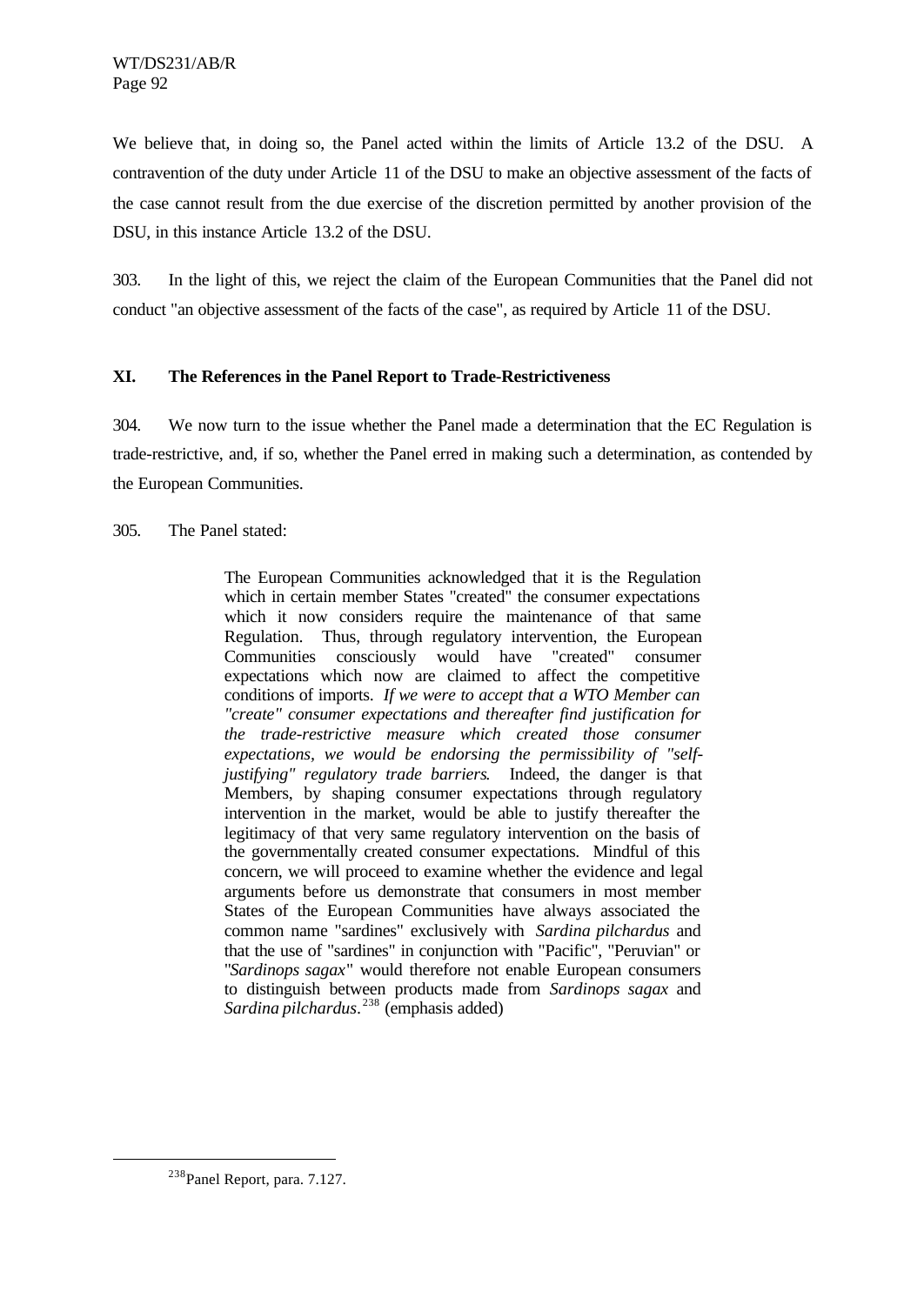At the interim review in the Panel proceedings, the European Communities asked the Panel to delete the term "trade-restrictive" in the sixth line of paragraph 7.127 of the Panel Report.<sup>239</sup>

306. The Panel dismissed this request in the following terms:

The European Communities argued that the question of whether the measure at issue was trade-restrictive was an issue on which we had exercised judicial economy and therefore should "refrain from gratuitously qualifying the EC measure as 'trade-restrictive'". We used the expression "trade-restrictive" as part of the legal reasoning to state that if Members can create consumer expectations and then justify the trade restrictive measure, we would be endorsing the permissibility of self-justifying regulatory trade barriers. Therefore, we were justified in using the term "trade-restrictive". Moreover, in our examination of the EC Regulation, we were of the view that the EC Regulation was more trade-restrictive than the relevant international standard, i.e., Codex Stan 94. Our characterization of the EC Regulation as such is based on the fact that the EC Regulation prohibited the use of the term "sardines" for species other than *Sardina pilchardus* whereas Codex Stan 94 would permit the use of the term "sardines" in a qualified manner for species other than *Sardina pilchardus*. 35

307. On appeal, the European Communities contends that—in paragraphs 7.127 and 6.11, as well as in footnote 35, of the Panel Report—the Panel characterized the EC Regulation as trade-restrictive. The European Communities considers "the findings of the Panel (if such they are) in paragraphs [7.127] and 6.11 of the Panel Report to the effect that the Regulation is 'trade restrictive' or 'more trade restrictive than the relevant international standard' should be reversed or considered moot and without legal effect." $^{241}$ 

308. In our view, the argument of the European Communities is flawed regarding paragraph 7.127. We do not agree that the Panel characterized the EC Regulation as trade-restrictive in paragraph 7.127 of the Panel Report. In that paragraph, the Panel stated:

 $35$  In addition, we took note of the context provided by Article 2.5 of the TBT Agreement which states that if a technical regulation is in accordance with relevant international standards, "it shall be rebuttably presumed not to create an unnecessary obstacle to international trade." Because the EC Regulation was not in accordance with Codex Stan 94, we considered that it created an "unnecessary obstacle to trade", which, in our primary and the measurement of the measurement of the measurement of the measurement of the measurement of the measurement of the measurement of view, can be construed to mean more trade-restrictive than necessary.

<sup>239</sup>Panel Report, para. 6.11.

<sup>&</sup>lt;sup>240</sup>*Ibid.* and footnote 35 thereto.

<sup>241</sup>European Communities' appellant's submission, para. 234.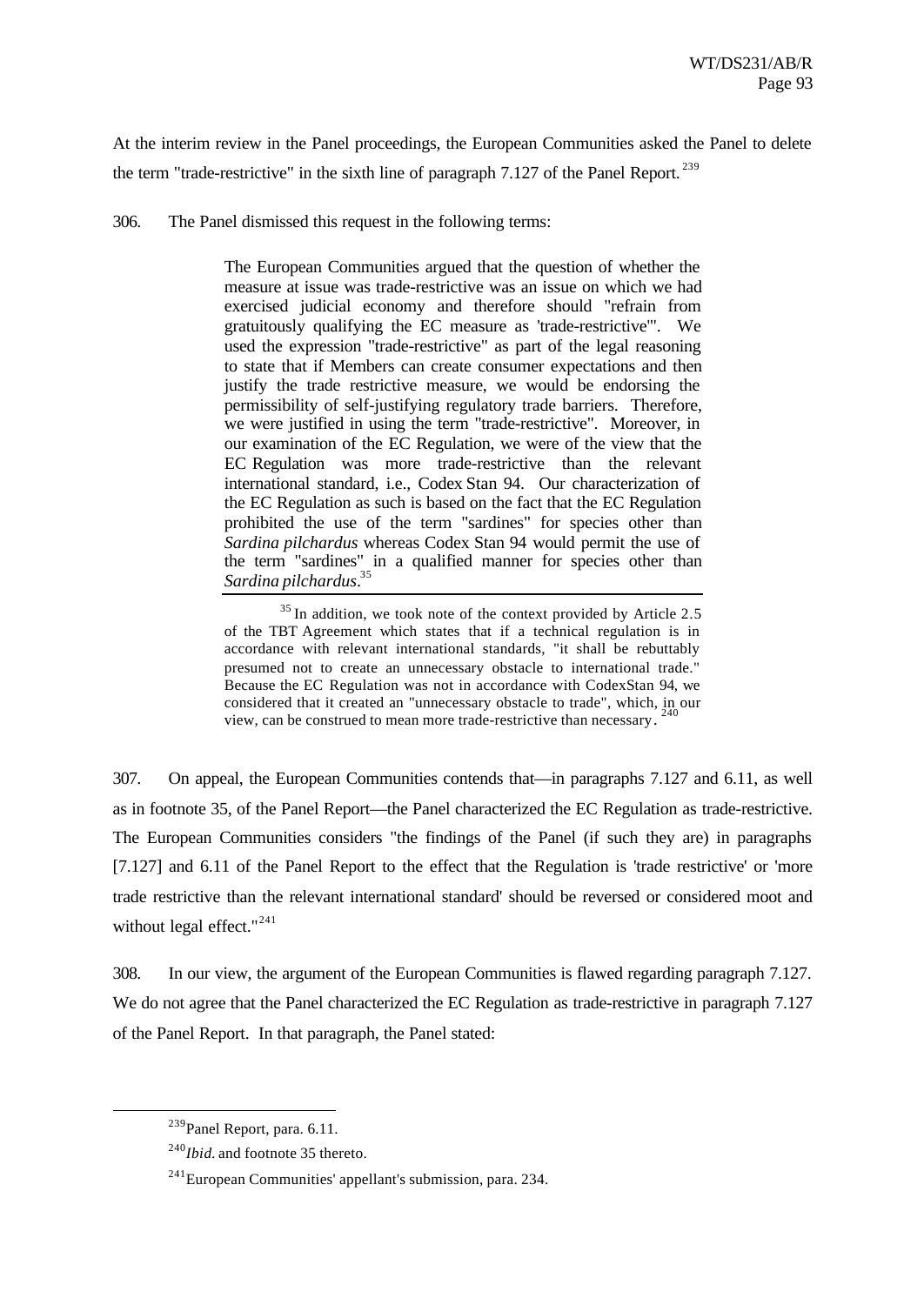*If we were to accept* that a WTO Member can "create" consumer expectations and thereafter find justification for the trade-restrictive measure which created those consumer expectations, *we would be* endorsing the permissibility of "self-justifying" regulatory trade barriers. (emphasis added)

This statement by the Panel is made *in abstracto*; the Panel is not making a definitive finding here about the EC Regulation. Moreover, this statement is relevant only for the purposes of Article 2.4 of the *TBT Agreement*, as it was part of the Panel's examination whether consumers in the European Communities associate the term "sardines" exclusively with *Sardina pilchardus*. We are, therefore, of the view that, in paragraph 7.127 of the Panel Report, the Panel did not make a determination that the EC Regulation itself is trade-restrictive *per se* as that term is used in Article 2.2 of the *TBT Agreement*. Accordingly, we reject the claim of the European Communities insofar as it relates to paragraph 7.127 of the Panel Report.

309. The Panel's statements in paragraph 6.11 and in footnote 35 of the Panel Report, however, are of a different nature. The relevant excerpt is as follows:

> Moreover, in our examination of the EC Regulation, we were of the view that *the EC Regulation was more trade-restrictive than the relevant international standard, i.e., Codex Stan 94*. Our characterization of the EC Regulation as such is based on the fact that the EC Regulation prohibited the use of the term "sardines" for species other than *Sardina pilchardus* whereas Codex Stan 94 would permit the use of the term "sardines" in a qualified manner for species other than *Sardina pilchardus*. 35

> $35$  In addition, we took note of the context provided by Article 2.5 of the TBT Agreement which states that if a technical regulation is in accordance with relevant international standards, "it shall be rebuttably presumed not to create an unnecessary obstacle to international trade." Because the EC Regulation was not in accordance with Codex Stan 94, we considered that it created an "unnecessary obstacle to trade", *which, in our view, can be construed to mean more trade-restrictive than necessary*. (emphasis added)

In this paragraph, the Panel stated that the "the EC Regulation was more trade-restrictive than the relevant international standard, *i.e.*, Codex Stan 94." Also, in footnote 35, the Panel stated that the EC Regulation "created an 'unnecessary obstacle to trade', which, in [its] view, can be construed to mean more trade-restrictive than necessary." These two statements do contain determinations of the trade-restrictive nature of the EC Regulation.

310. The only provision of the WTO Treaty on which the Panel made a ruling was Article 2.4 of the *TBT Agreement*. We agree with the European Communities that the question whether the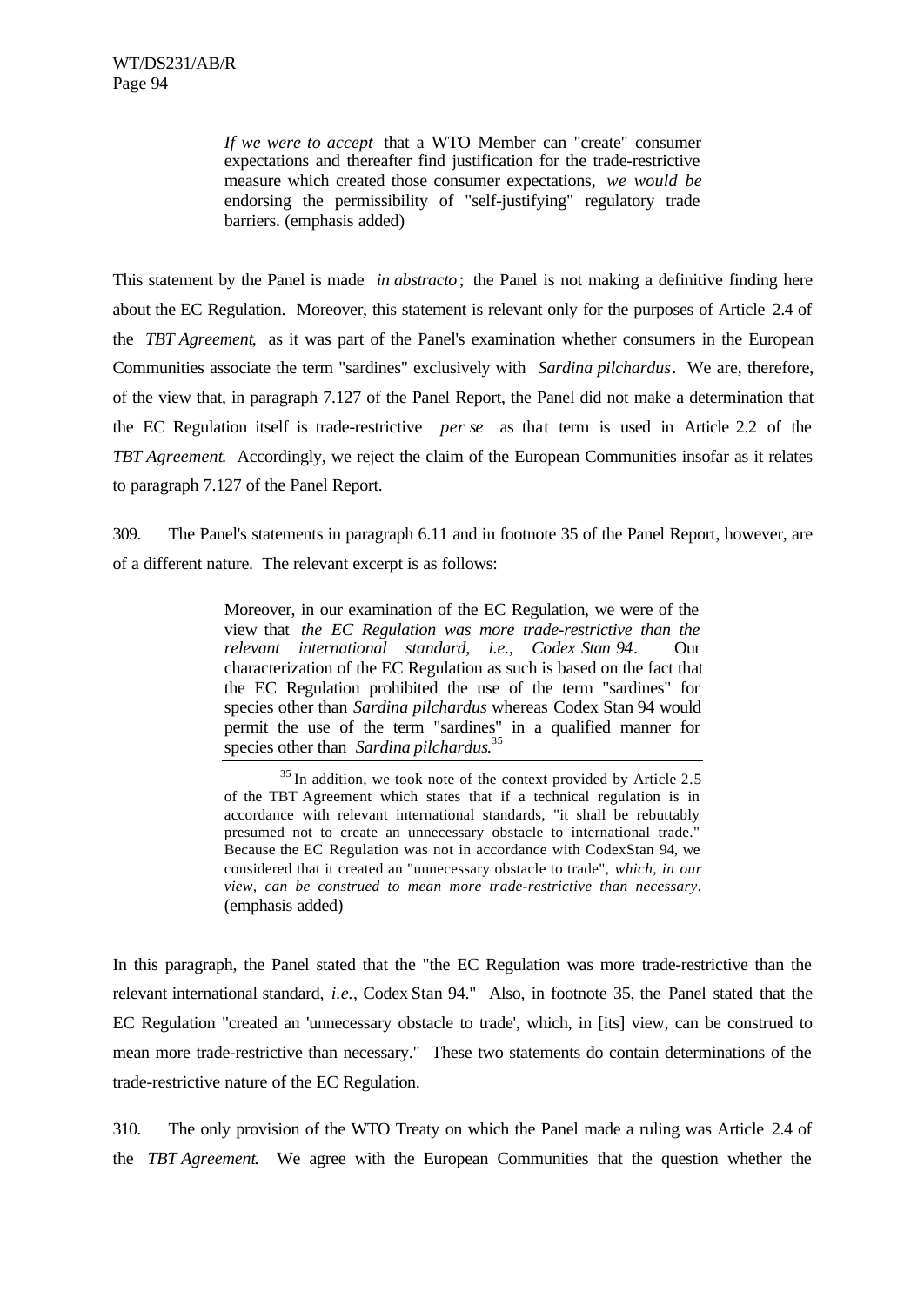EC Regulation is trade-restrictive is not relevant for the purposes of making a finding under Article 2.4. The Panel exercised judicial economy with respect to other claims where the traderestrictive character of the EC Regulation might have been relevant.<sup>242</sup> As a consequence, the Panel should have refrained from making the statements quoted from paragraph 6.11 and footnote 35 of the Panel Report.<sup>243</sup>

311. The question whether the EC Regulation is trade-restrictive in nature could have been relevant to a legal analysis under Article 2.2 of the *TBT Agreement*. For this reason, the Panel's statements in paragraph 6.11 and in footnote 35 of the Panel Report on the trade-restrictive character of the EC Regulation, *to the extent that they could relate to the legal analysis under Article 2.2 of the TBT Agreement*, constitute egal interpretations within the meaning of Article 17.6 of the DSU. Because the Panel had determined *not* to make legal findings under Article 2.2, we declare the two statements in paragraph 6.11 and in footnote 35 of the Panel Report on the trade-restrictive character of the EC Regulation moot and without legal effect.

#### **XII. Completing the Legal Analysis**

l

312. Peru submits that, if we conclude that the EC Regulation is consistent with Article 2.4, it would be appropriate for us to complete the Panel's analysis and resolve the dispute by making findings on those provisions of Article 2 of the *TBT Agreement* on which the Panel did not make any

For these reasons, we conclude that the Panel erred by making the statements in paragraphs 6.121 to 6.126 of the Panel Report on the mandate of arbitrators appointed under Article 22.6 of the DSU. Therefore, these statements by the Panel have no legal effect. (original emphasis; underlining added)

(Appellate Body Report, WT/DS165/AB/R, adopted 10 January 2001, paras. 89–90)

In that case, the irrelevance of the statements of the panel resulted from the limits of the terms of reference, rather than from judicial economy. Nevertheless, our views to the effect that a panel should limit its reasoning to relevant and pertinent issues, and that irrelevant statements may have no legal effect, are also pertinent to the case before us.

 $242$ The claims where such a finding would have been relevant related to Article 2.2 of the *TBT Agreement*.

<sup>243</sup>This approach is along the lines of that which we followed in *United States – Import Measures on Certain Products from the European Communities*:

Having found that the 3 March Measure is the measure at issue in this dispute, and that the 19 April action is outside its terms of reference, the Panel should have limited its reasoning to issues that were relevant and pertinent to the 3 March Measure. By making statements on an issue that is only relevant to the 19 April action, the Panel failed to follow the logic of, and thus acted inconsistently with, its *own* finding on the measure at issue in this dispute. The Panel, therefore, erroneously made statements that relate to a measure which it had *itself* previously determined to be outside its terms of reference.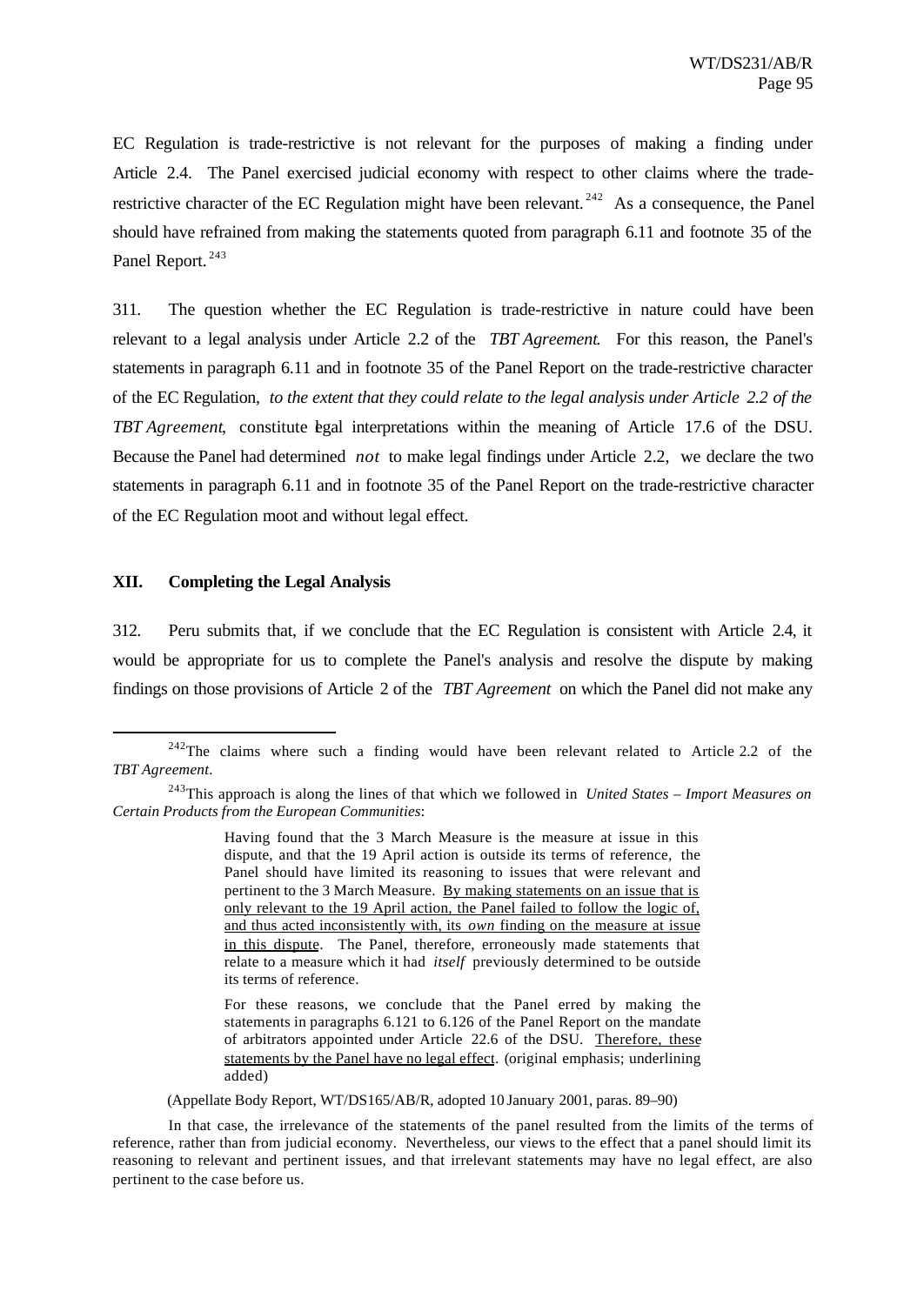findings, namely Articles 2.2 and 2.1 of the *TBT Agreement*. <sup>244</sup> Although Peru made a claim before the Panel under Article III:4 of the GATT 1994, Peru does not ask us to complete the analysis by addressing that provision. The European Communities objects to the completion of the analysis, expressing the view that there are not sufficient undisputed facts in the record to do so. <sup>245</sup>

313. Because we have found that the EC Regulation is *not* consistent with Article 2.4 of the *TBT Agreement*, the conditions to Peru's request have not been met, and, therefore, we do not think it is necessary for us to make a finding under Articles 2.2 and 2.1 of the *TBT Agreement* in order to resolve this dispute. Equally, we do not think it is necessary to make a finding under Article III:4 of the GATT 1994 in order to resolve this dispute. Therefore, we decline to make findings on Articles 2.2 and 2.1 of the *TBT Agreement*, or on Article III:4 of the GATT 1994.

314. We indicated earlier in this Report that we would return to the question whether Morocco's *amicus curiae* brief assists us in this appeal when considering the issue of completing the legal analysis under Article 2.1 of the *TBT Agreement* and the GATT 1994.<sup>246</sup> In the light of our decision not to complete the analysis by making findings on these provisions, we find that the legal arguments submitted by Morocco in its *amicus curiae* brief on Article 2.1 of the *TBT Agreement* and on the GATT 1994 do not assist us in this appeal.

#### **XIII. Findings and Conclusions**

315. For the reasons set out in this Report, the Appellate Body:

- (a) finds that the condition attached to the withdrawal of the Notice of Appeal of 25 June 2002 is permissible, and that the appeal of the European Communities, commenced by the Notice of Appeal of 28 June 2002, is admissible;
- (b) finds that the *amicus curiae* briefs submitted in this appeal are admissible but their contents do not assist us in deciding this appeal;
- (c) upholds the Panel's finding, in paragraph 7.35 of the Panel Report, that the EC Regulation is a "technical regulation" under the *TBT Agreement*;

<sup>&</sup>lt;sup>244</sup>Peru's appellee's submission, para. 181.

<sup>&</sup>lt;sup>245</sup>European Communities' response to questioning at the oral hearing.

<sup>246</sup>*Supra*, paras. 169–170.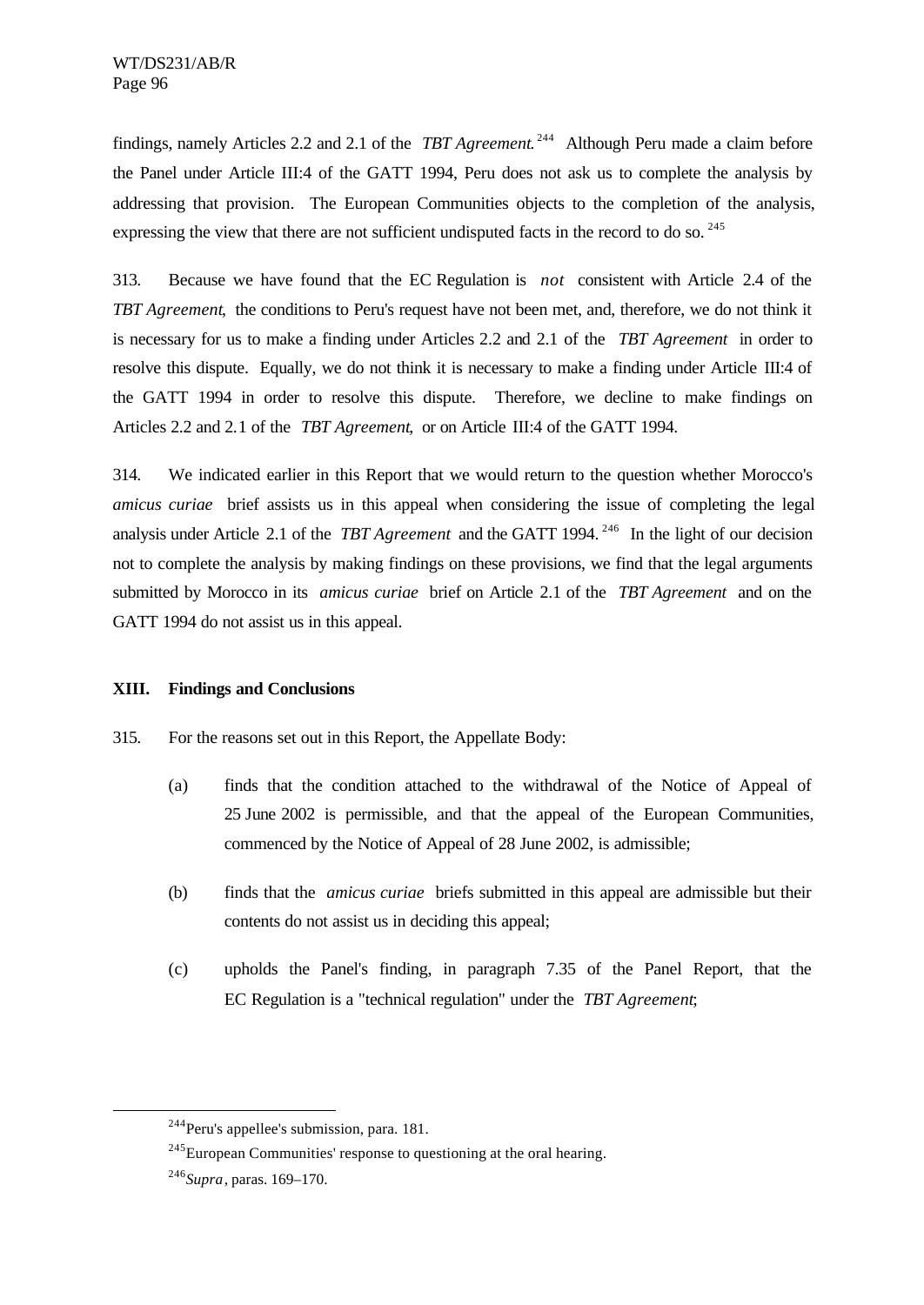- (d) upholds the Panel's findings, in paragraph 7.60 of the Panel Report, that Article 2.4 of the *TBT Agreement* applies to measures that were adopted before 1 January 1995 but which have not "ceased to exist", and, in paragraph 7.83 of the Panel Report, that Article 2.4 of the *TBT Agreement* applies to existing technical regulations, including the EC Regulation;
- (e) upholds the Panel's finding, in paragraph 7.70 of the Panel Report, that Codex Stan 94 is a "relevant international standard" under Article 2.4 of the *TBT Agreement*;
- (f) upholds the Panel's finding, in paragraph 7.112 of the Panel Report, that Codex Stan 94 was not used "as a basis for" the EC Regulation within the meaning of Article 2.4 of the *TBT Agreement*;
- (g) reverses the Panel's finding, in paragraph 7.52 of the Panel Report, that, under the second part of Article 2.4 of the *TBT Agreement*, the burden of proof rests with the European Communities to demonstrate that Codex Stan 94 is an "ineffective or inappropriate means for the fulfilment of the legitimate objectives pursued" by the European Communities through the EC Regulation, and finds, instead, that the burden of proof rests with Peru to demonstrate that Codex Stan 94 is an effective and appropriate means to fulfil those "legitimate objectives", and, upholds the Panel's finding, in paragraph 7.138 of the Panel Report, that Peru has adduced sufficient evidence and legal arguments to demonstrate that Codex Stan 94 is not "ineffective or inappropriate" to fulfil the "legitimate objectives" of the EC Regulation;
- (h) rejects the claim of the European Communities that the Panel did not conduct "an objective assessment of the facts of the case", as required by Article 11 of the DSU;
- (i) rejects the claim of the European Communities that the Panel made a determination, in paragraph 7.127 of the Panel Report, that the EC Regulation is trade-restrictive, and, declares moot and without legal effect the two statements, in paragraph 6.11 and in footnote 35 of the Panel Report, on the trade-restrictive character of the EC Regulation; and
- (j) finds it unnecessary to complete the analysis under Article 2.2 of the *TBT Agreement*, Article 2.1 of the *TBT Agreement*, or Article III:4 of the GATT 1994.